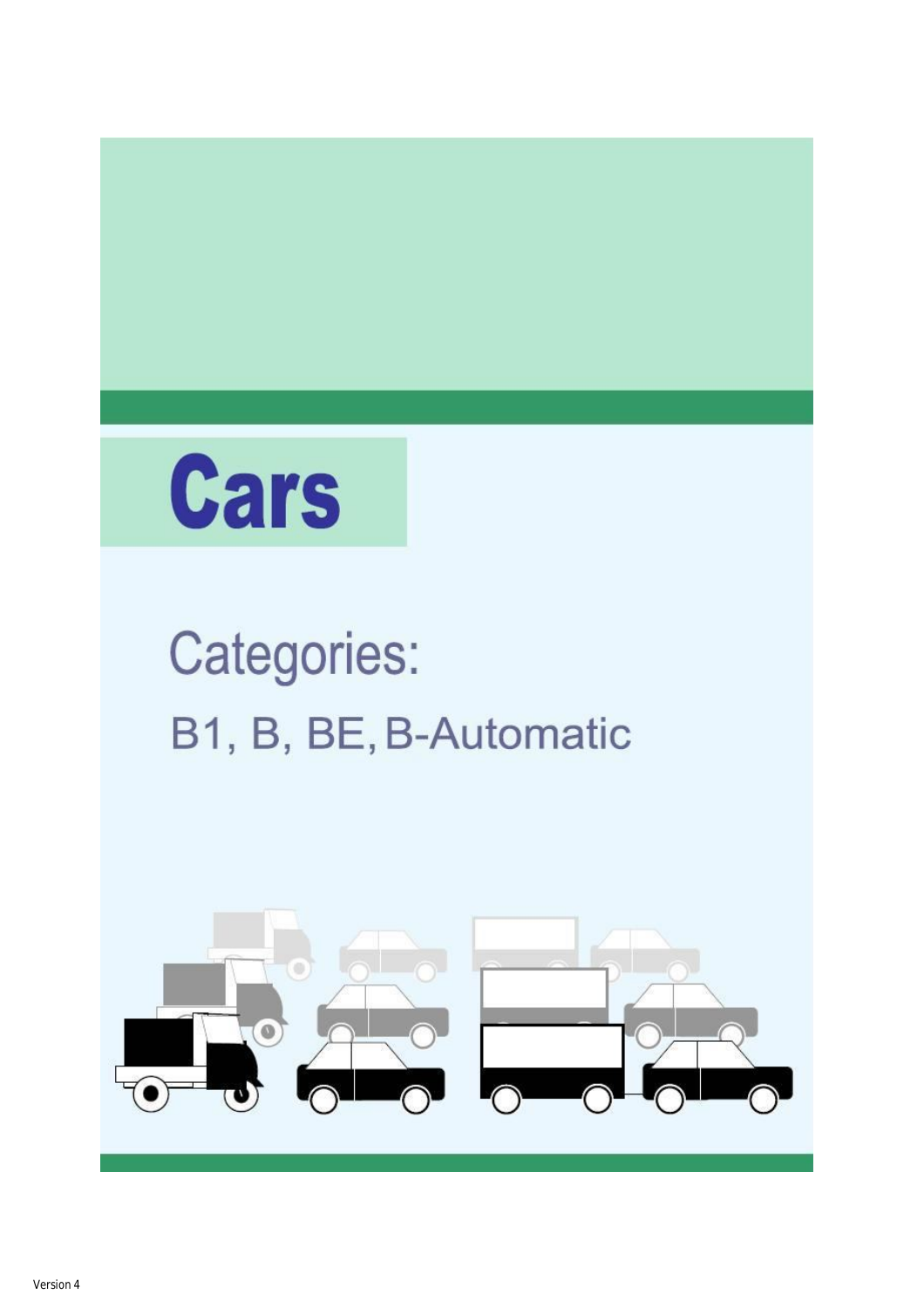| 2562                 | Before making a U - turn in the                            |              | Select a higher gear than normal                                                  |
|----------------------|------------------------------------------------------------|--------------|-----------------------------------------------------------------------------------|
| CARS1.2              | road you should always:                                    |              | Signal so that other drivers can slow down                                        |
|                      |                                                            |              | Look over your shoulder for final confirmation                                    |
| <b>ALERTNESS</b>     |                                                            |              | Give another signal as well as using your indicators                              |
| <b>MARK 1 ANSWER</b> |                                                            |              |                                                                                   |
|                      |                                                            |              |                                                                                   |
| 4212                 | As a driver what do you understand                         |              | An area covered by your left hand mirror                                          |
| CARS1.3              | by the term 'Blind Spot'?                                  |              | An area not covered by your headlights                                            |
| <b>ALERTNESS</b>     |                                                            |              | An area covered by your right hand mirror                                         |
|                      |                                                            | ✓            | An area not covered by your mirrors                                               |
| <b>MARK 1 ANSWER</b> |                                                            |              |                                                                                   |
| 4213                 | What does the abbreviation MSM                             |              | Mirror signal manoeuvre                                                           |
| CARS1.7              | mean?                                                      |              | Manoeuvre speed mirror                                                            |
|                      |                                                            |              | Mirror speed manoeuvre                                                            |
| <b>ALERTNESS</b>     |                                                            |              | Manoeuvre signal mirror                                                           |
| <b>MARK 1 ANSWER</b> |                                                            |              |                                                                                   |
|                      |                                                            |              |                                                                                   |
| 4214                 | When following a large vehicle you                         |              | It helps you to keep out of the wind                                              |
| CARS1.9              | should stay well back because                              |              | It helps the large vehicle to stop more easily                                    |
|                      |                                                            | $\checkmark$ | It allows the driver to see you in the mirror                                     |
| <b>ALERTNESS</b>     |                                                            |              | It allows you to corner more quickly                                              |
| <b>MARK 1 ANSWER</b> |                                                            |              |                                                                                   |
| 4215                 |                                                            |              |                                                                                   |
| CARS1.10             | In which of these following<br>situations should you avoid |              | On a 50 kph road<br>In a one-way street                                           |
|                      | overtaking?                                                |              | Just after a bend                                                                 |
| ALERTNESS            |                                                            |              | Approaching a dip in the road                                                     |
| <b>MARK 1 ANSWER</b> |                                                            |              |                                                                                   |
|                      |                                                            |              |                                                                                   |
| 4216                 | You should not use a mobile phone                          |              | Because reception is poor when the engine is running                              |
| CARS1.12             | whilst driving                                             |              | Unless you are able to drive one handed                                           |
|                      |                                                            |              | Because it might distract your attention from the road ahead                      |
| <b>ALERTNESS</b>     |                                                            |              | Until you are satisfied that no other traffic is near                             |
| <b>MARK 1 ANSWER</b> |                                                            |              |                                                                                   |
|                      |                                                            |              |                                                                                   |
| 4217                 | Your vehicle is fitted with a hands-                       |              | Could be very good for road safety                                                |
| CARS1.13             | free phone system. Using this<br>equipment whilst driving  |              | Could distract your attention from the road<br>Is recommended by The Highway Code |
| ALERTNESS            |                                                            |              | Is quite safe as long as you slow down                                            |
|                      |                                                            |              |                                                                                   |
| <b>MARK 1 ANSWER</b> |                                                            |              |                                                                                   |
| 4218                 | Using a hands-free phone is likely                         |              | Reduce your view                                                                  |
| CARS1.14             | to                                                         |              | Increase your concentration                                                       |
|                      |                                                            |              | Improve your safety                                                               |
| <b>ALERTNESS</b>     |                                                            |              | Divert your attention                                                             |
| <b>MARK 1 ANSWER</b> |                                                            |              |                                                                                   |
|                      |                                                            |              |                                                                                   |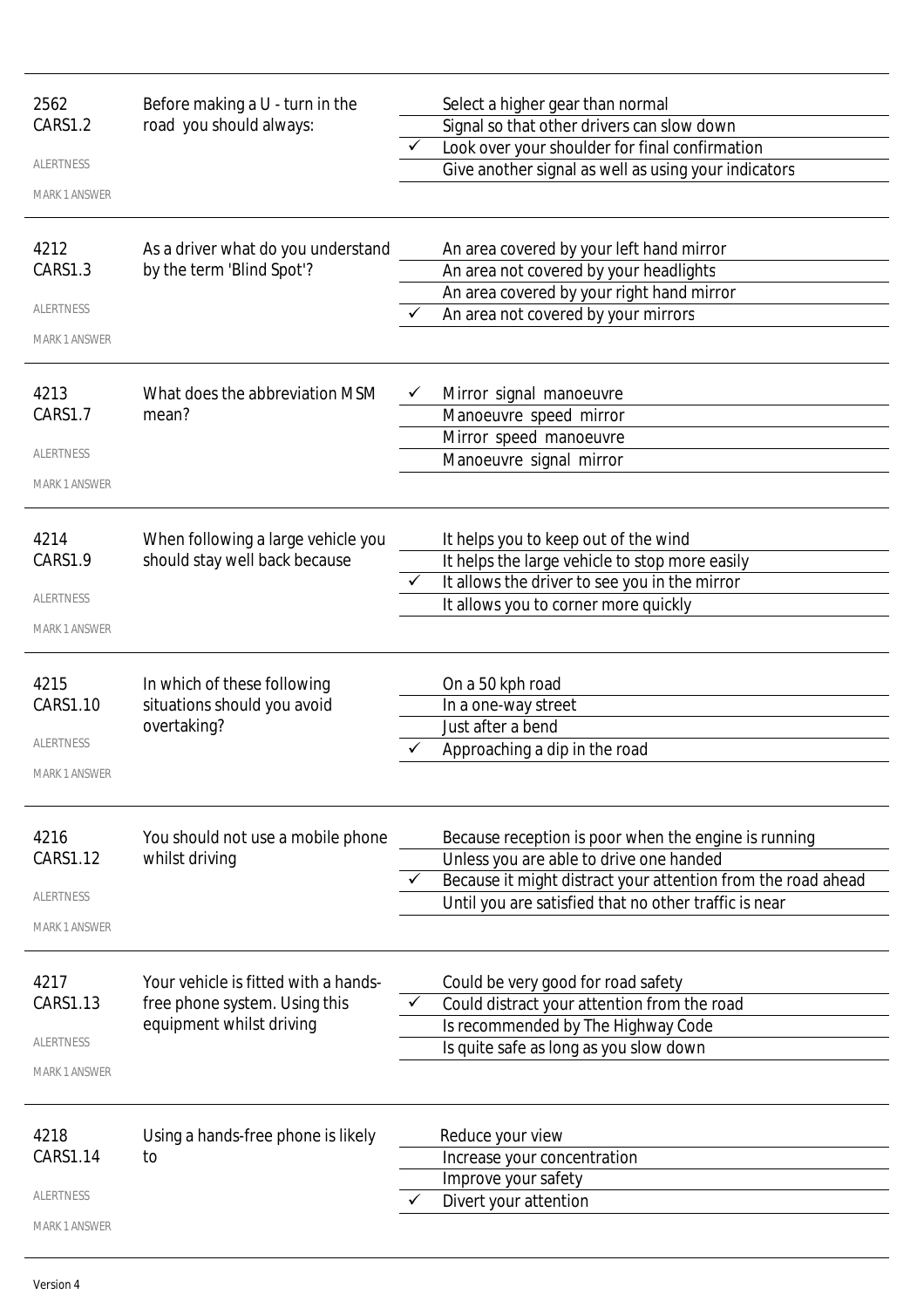| 4219                  | Using a mobile phone while you                                      | Will affect your vehicle                                                             |
|-----------------------|---------------------------------------------------------------------|--------------------------------------------------------------------------------------|
| CARS1.15              | are driving                                                         | Will reduce your field of vision                                                     |
|                       |                                                                     | Could distract your attention from the road                                          |
| <b>ALERTNESS</b>      |                                                                     | Is acceptable in a vehicle with power steering                                       |
| <b>MARK 1 ANSWER</b>  |                                                                     |                                                                                      |
| 4220                  | You are driving along a narrow                                      | Quickly sounding the horn as you pass                                                |
| CARS1.18              | country road. When passing a<br>cyclist you should drive            | Quickly leaving plenty of room                                                       |
| <b>ALERTNESS</b>      |                                                                     | Slowly leaving plenty of room<br>Slowly sounding the horn as you pass                |
| <b>MARK 1 ANSWER</b>  |                                                                     |                                                                                      |
|                       |                                                                     |                                                                                      |
| 4221                  | To answer your mobile phone                                         | Slow down and allow others to overtake                                               |
| CARS1.19              | when driving you should:                                            | Stop in a proper and convenient place                                                |
| <b>ALERTNESS</b>      |                                                                     | Keep the call time to a minimum                                                      |
|                       |                                                                     | Reduce your speed wherever you are                                                   |
| <b>MARK 1 ANSWER</b>  |                                                                     |                                                                                      |
| 4222                  | Why should you be parked before                                     | Because the car electrics will be affected                                           |
| CARS1.23              | using a mobile phone?                                               | So that the control of your vehicle is not affected                                  |
|                       |                                                                     | So that a proper conversation can be held                                            |
| <b>ALERTNESS</b>      |                                                                     | Because the reception is better when stopped                                         |
| <b>MARK 1 ANSWER</b>  |                                                                     |                                                                                      |
| 4223                  | You are driving in the dark and are                                 | Slow down or stop                                                                    |
| CARS1.24              | dazzled by the headlights of an                                     | Pull down the sun visor                                                              |
|                       | oncoming car. You should                                            | Flash your headlights                                                                |
| <b>ALERTNESS</b>      |                                                                     | Close your eyes                                                                      |
| <b>MARK 1 ANSWER</b>  |                                                                     |                                                                                      |
| 4224                  | You are driving at dusk. Your lights                                | So that others can see you                                                           |
| <b>CARS1.25</b>       | should be switched on                                               | Even when street lights are lit                                                      |
|                       |                                                                     | Only when street lights are lit                                                      |
| <b>ALERTNESS</b>      |                                                                     | Only when others have done so                                                        |
| <b>MARK 2 ANSWERS</b> |                                                                     |                                                                                      |
|                       |                                                                     |                                                                                      |
| 4225<br>CARS1.26      | To overtake safely which one of<br>the following applies?           | Check the speed and position of following traffic<br>Steer round the vehicle sharply |
|                       |                                                                     | Get in close behind before moving out                                                |
| <b>ALERTNESS</b>      |                                                                     | Cut back in sharply when you have passed the vehicle                                 |
| <b>MARK 1 ANSWER</b>  |                                                                     |                                                                                      |
|                       |                                                                     |                                                                                      |
| 4226                  | A pelican crossing that crosses the                                 | Two crossings during darkness                                                        |
| CARS2.1               | road in a STRAIGHT line and has a<br>central traffic island MUST be | One complete crossing<br>Two separate crossings                                      |
| ATTITUDE              | treated as:                                                         | One crossing in daylight only                                                        |
|                       |                                                                     |                                                                                      |
| <b>MARK 1 ANSWER</b>  |                                                                     |                                                                                      |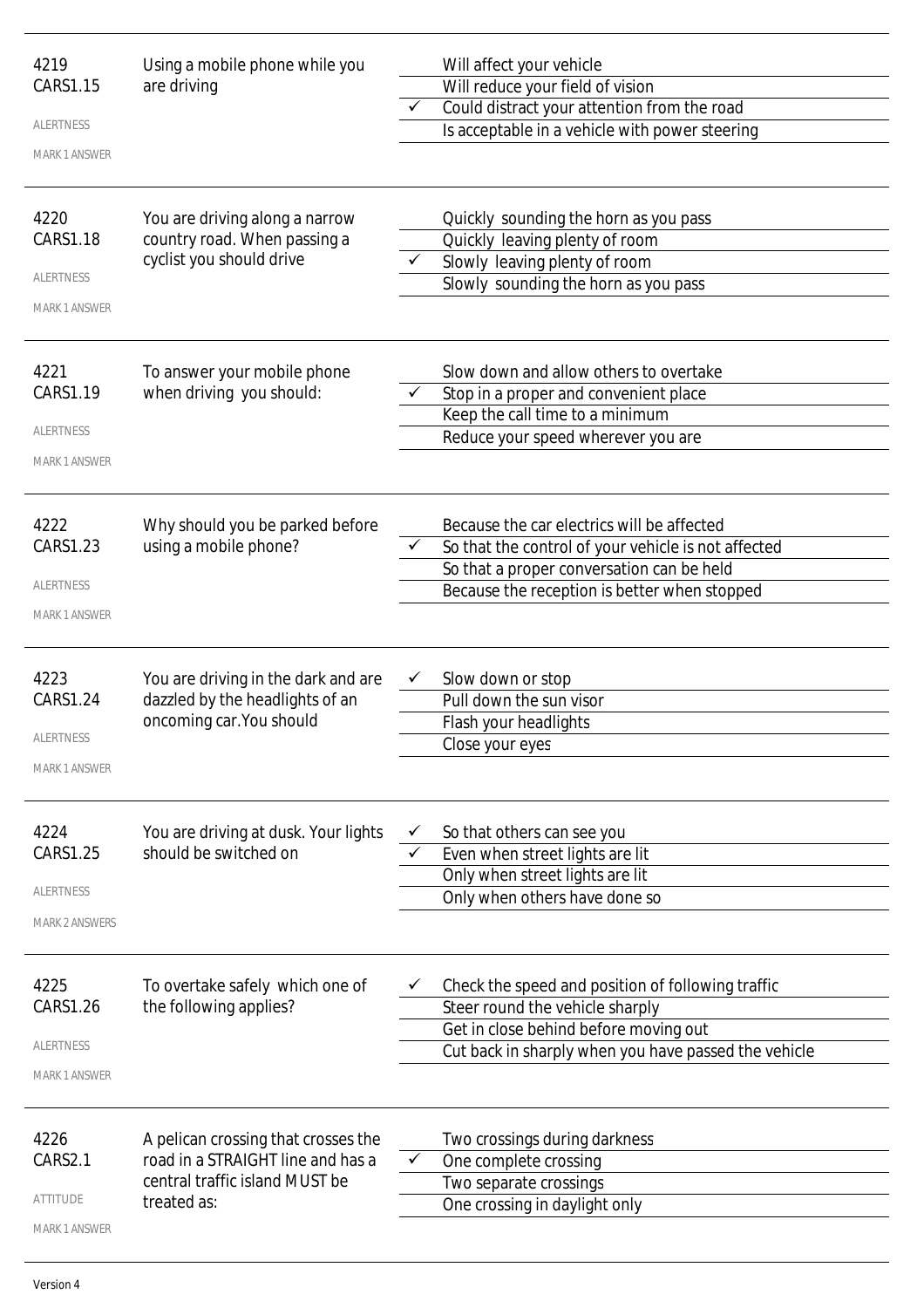| 4227<br>CARS2.2<br><b>ATTITUDE</b><br><b>MARK 2 ANSWERS</b><br>4228<br>CARS2.3<br>ATTITUDE<br><b>MARK 2 ANSWERS</b> | When at a pelican crossing the<br>amber light means you MUST<br>You are approaching a pelican<br>crossing. The amber light is<br>showing. You MUST: |   | Give way to pedestrians already on the crossing<br>Stop and wait for the red light<br>Give way to pedestrians waiting to cross<br>Stop and wait for the green lights<br>Not move until the green light appears<br>Encourage pedestrians to cross<br>Keep on driving<br>Stop and wait for the red light even if the crossing is clear |
|---------------------------------------------------------------------------------------------------------------------|-----------------------------------------------------------------------------------------------------------------------------------------------------|---|--------------------------------------------------------------------------------------------------------------------------------------------------------------------------------------------------------------------------------------------------------------------------------------------------------------------------------------|
| 4229<br>CARS2.4<br><b>ATTITUDE</b><br><b>MARK 1 ANSWER</b>                                                          | You are approaching a zebra<br>crossing. Pedestrians are waiting to<br>cross. You should:                                                           | ✓ | Wave at them to cross the road<br>Slow down and prepare to stop<br>Use your headlights to indicate they can cross<br>Give way to elderly and infirm only                                                                                                                                                                             |
| 4230<br>CARS2.5<br><b>ATTITUDE</b><br><b>MARK 1 ANSWER</b>                                                          | You have stopped at a pedestrian<br>(zebra) crossing to allow<br>pedestrians to cross. You should:                                                  |   | Wait until they have crossed<br>Signal to pedestrians to cross<br>Wait revving your engine<br>Edge your vehicle forward slowly                                                                                                                                                                                                       |
| 4231<br>CARS2.6<br>ATTITUDE<br><b>MARK 1 ANSWER</b>                                                                 | You should never wave or urge<br>people across at a pedestrian<br>crossing because:                                                                 |   | There may be another vehicle coming<br>They may not be ready to cross<br>It is safer for you to carry on<br>They may not be looking                                                                                                                                                                                                  |
| 4232<br>CARS2.7<br><b>ATTITUDE</b><br><b>MARK 1 ANSWER</b>                                                          | At a Pedestrian (zebra) crossing<br>you should:                                                                                                     |   | Wave pedestrians to cross if you intend to wait for them to<br>cross<br>Park only on the zigzag lines on the left<br>Always leave it clear in traffic queues<br>Rev your engine to encourage pedestrians to cross quickly                                                                                                            |
| 4233<br>CARS2.8<br>ATTITUDE<br><b>MARK 1 ANSWER</b>                                                                 | You stopped for pedestrians<br>waiting to cross at a zebra crossing.<br>They did not start to cross. What<br>should you do?                         |   | Be patient and wait<br>Wave them to cross<br>Drive on<br>Sound your horn                                                                                                                                                                                                                                                             |
| 4234<br>CARS2.9<br>ATTITUDE<br><b>MARK 1 ANSWER</b>                                                                 | You may use the 'Two-Second Rule'                                                                                                                   |   | When emerging on wet roads<br>To keep a safe gap from the vehicle in front<br>Before using the 'Mirror - Signal - manoeuvre' routine<br>Before restarting the engine after it has stalled                                                                                                                                            |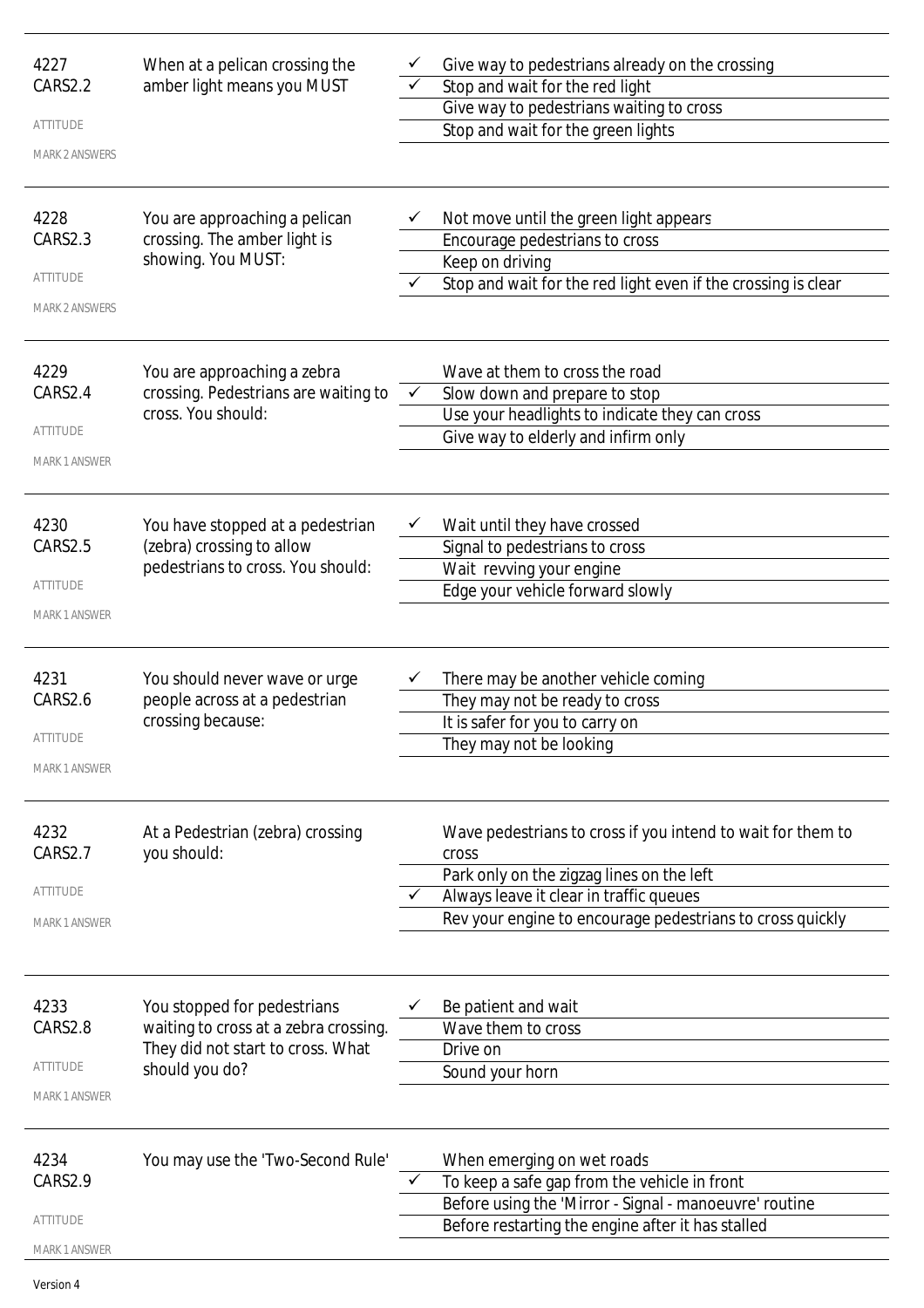| 4235<br>CARS2.12<br><b>ATTITUDE</b><br><b>MARK 1 ANSWER</b>         | When following another vehicle<br>whilst driving on the road you<br>should not                                           |              | Drive with rear fog lights off<br>Reverse into a parking space<br>Follow vehicle too closely<br>Look through the rear view mirror                                                                                                                                                   |
|---------------------------------------------------------------------|--------------------------------------------------------------------------------------------------------------------------|--------------|-------------------------------------------------------------------------------------------------------------------------------------------------------------------------------------------------------------------------------------------------------------------------------------|
| 4236<br><b>CARS2.14</b><br><b>ATTITUDE</b><br><b>MARK 2 ANSWERS</b> | Following this vehicle too closely is<br>unwise because:                                                                 | $\checkmark$ | Your engine will overheat<br>Your view ahead is reduced<br>Your brakes will overheat<br>The driver cannot see you in his mirrors                                                                                                                                                    |
| 4237<br>CARS2.17<br><b>ATTITUDE</b><br><b>MARK 1 ANSWER</b>         | You are following a vehicle on a<br>wet and slippery road. You should<br>leave a time gap of at least                    |              | Three seconds<br>Two seconds<br>One second<br>Four seconds                                                                                                                                                                                                                          |
| 4238<br>CARS2.19<br><b>ATTITUDE</b><br><b>MARK 1 ANSWER</b>         | You are in a line of traffic. The<br>driver behind you is following very<br>closely. What action should you<br>take?     | $\checkmark$ | Move over to a position just left of the centre line of the road<br>Slow down gradually increasing the gap between you and the<br>vehicle in front<br>Signal left and wave the following driver past<br>Ignore the following driver and continue to drive within the<br>speed limit |
| 4239<br>CARS2.20<br>ATTITUDE<br><b>MARK 1 ANSWER</b>                | You are driving at the legal speed<br>limit. A vehicle comes up quickly<br>behind flashingits headlights. You<br>should: | ✓            | Maintain your speed to prevent the vehicle from overtaking<br>Touch the brakes to show your brake lights<br>Accelerate to make a gap behind you<br>Allow the vehicle to overtake                                                                                                    |
| 4240<br><b>CARS2.22</b><br><b>ATTITUDE</b><br><b>MARK 1 ANSWER</b>  | When are you permitted to exceed<br>the maximum speed limit?                                                             |              | When the road is clear<br>At no time<br>When overtaking<br>Between midnight and 6 am                                                                                                                                                                                                |
| 4241<br>CARS2.26<br>ATTITUDE<br><b>MARK 1 ANSWER</b>                | A heavy lorry is taking a long time<br>to overtake you. What should you<br>do?                                           | ✓            | Change direction<br>Slow down<br>Hold your speed<br>Speed up                                                                                                                                                                                                                        |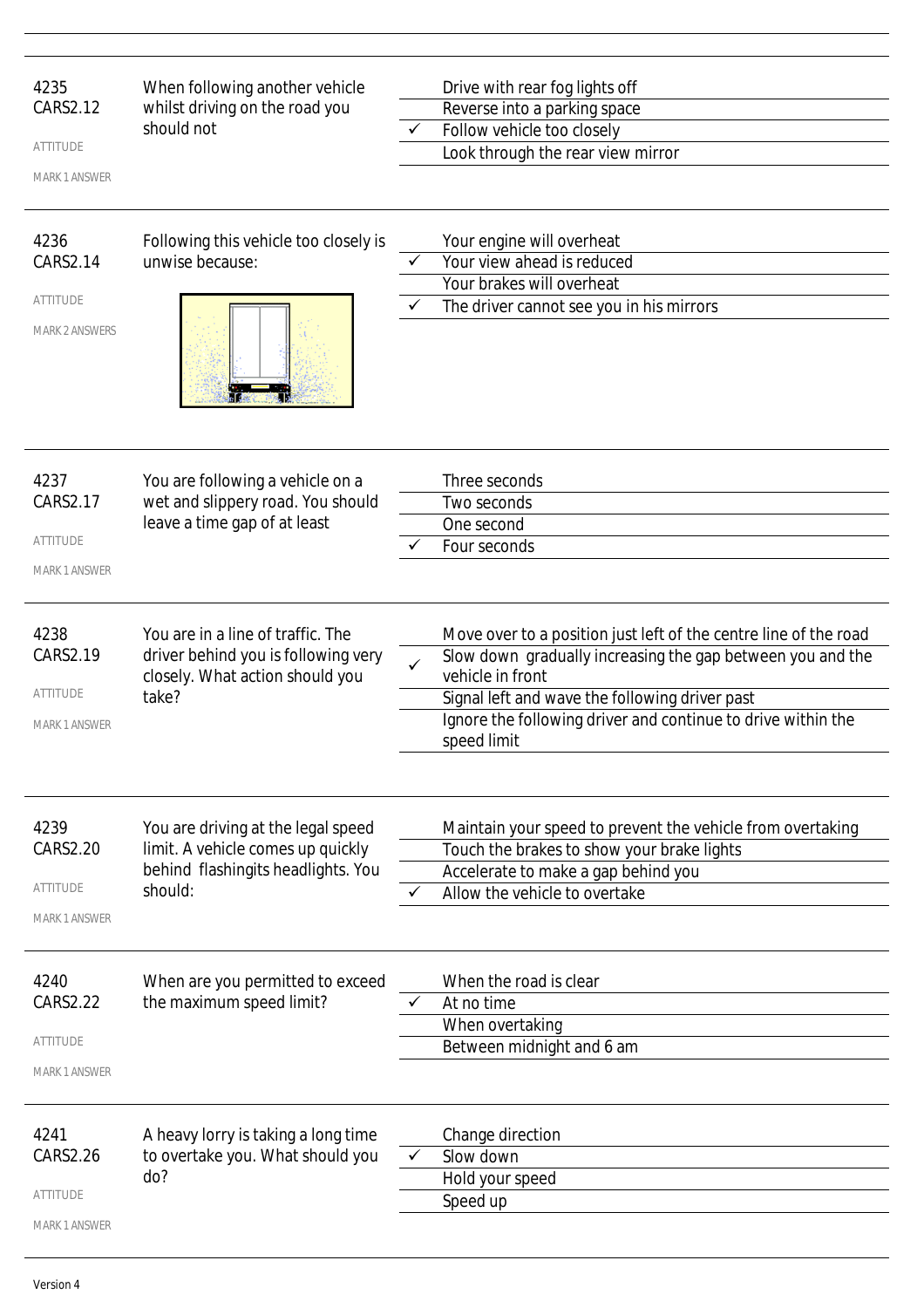| blue flashing beacons?<br>CARS2.30<br>Police patrol<br>Ambulance<br><b>ATTITUDE</b><br>Breakdown recovery<br>Motorway maintenance<br><b>MARK 2 ANSWERS</b><br>When being followed by an<br>Pull over as soon as safely possible to let it pass<br>4243<br>ambulance showing a flashing blue<br>Brake harshly and immediately stop in the road<br>CARS2.31<br>light you should:<br>Maintain your speed and course<br><b>ATTITUDE</b><br>Accelerate fast to get away from it<br><b>MARK 1 ANSWER</b><br>4244<br>Slow down and then sound your horn<br>A bus has stopped at a bus stop<br>ahead of you. Its right-hand<br>Slow down and give way if it is safe to do so<br>CARS2.32<br>indicator is flashing. You should<br>Sound your horn and keep going<br>ATTITUDE<br>Flash your headlights and slow down<br><b>MARK 1 ANSWER</b><br>You should ONLY flash your<br>To tell them that you have right of way<br>4245<br>headlights to other roads users:<br>CARS2.33<br>To show that you are about to reverse<br>To show that you are giving way<br><b>ATTITUDE</b><br>To let them know that you are there<br><b>MARK 1 ANSWER</b><br>4246<br>Why should you use your horn?<br>To alert others of your presence<br>To signal your annoyance<br>CARS2.34<br>To greet other road users<br>ATTITUDE<br>To allow you right of way<br><b>MARK 1 ANSWER</b><br>4247<br>You are in a one-way street and<br>Just left of the centre line<br>CARS2.36<br>want to turn right. You should<br>In either lane depending on the traffic<br>place yourself<br>In the left-hand lane<br><b>ATTITUDE</b><br>As close as you safely can to the right hand side of the street<br>✓<br><b>MARK 1 ANSWER</b><br>To allow drivers to pass you on the right<br>4248<br>You wish to turn right ahead. Why<br>CARS2.37<br>should you take up the proper<br>To give a better view into the road that you're joining<br>position in goodtime?<br>To help other road users know what you intend to do<br>ATTITUDE<br>To allow other drivers to pull out in front of you<br><b>MARK 1 ANSWER</b> | 4242 | Which of the following cars will use | Doctor on call |
|--------------------------------------------------------------------------------------------------------------------------------------------------------------------------------------------------------------------------------------------------------------------------------------------------------------------------------------------------------------------------------------------------------------------------------------------------------------------------------------------------------------------------------------------------------------------------------------------------------------------------------------------------------------------------------------------------------------------------------------------------------------------------------------------------------------------------------------------------------------------------------------------------------------------------------------------------------------------------------------------------------------------------------------------------------------------------------------------------------------------------------------------------------------------------------------------------------------------------------------------------------------------------------------------------------------------------------------------------------------------------------------------------------------------------------------------------------------------------------------------------------------------------------------------------------------------------------------------------------------------------------------------------------------------------------------------------------------------------------------------------------------------------------------------------------------------------------------------------------------------------------------------------------------------------------------------------------------------------------------------------------------------------------------------------------------------|------|--------------------------------------|----------------|
|                                                                                                                                                                                                                                                                                                                                                                                                                                                                                                                                                                                                                                                                                                                                                                                                                                                                                                                                                                                                                                                                                                                                                                                                                                                                                                                                                                                                                                                                                                                                                                                                                                                                                                                                                                                                                                                                                                                                                                                                                                                                    |      |                                      |                |
|                                                                                                                                                                                                                                                                                                                                                                                                                                                                                                                                                                                                                                                                                                                                                                                                                                                                                                                                                                                                                                                                                                                                                                                                                                                                                                                                                                                                                                                                                                                                                                                                                                                                                                                                                                                                                                                                                                                                                                                                                                                                    |      |                                      |                |
|                                                                                                                                                                                                                                                                                                                                                                                                                                                                                                                                                                                                                                                                                                                                                                                                                                                                                                                                                                                                                                                                                                                                                                                                                                                                                                                                                                                                                                                                                                                                                                                                                                                                                                                                                                                                                                                                                                                                                                                                                                                                    |      |                                      |                |
|                                                                                                                                                                                                                                                                                                                                                                                                                                                                                                                                                                                                                                                                                                                                                                                                                                                                                                                                                                                                                                                                                                                                                                                                                                                                                                                                                                                                                                                                                                                                                                                                                                                                                                                                                                                                                                                                                                                                                                                                                                                                    |      |                                      |                |
|                                                                                                                                                                                                                                                                                                                                                                                                                                                                                                                                                                                                                                                                                                                                                                                                                                                                                                                                                                                                                                                                                                                                                                                                                                                                                                                                                                                                                                                                                                                                                                                                                                                                                                                                                                                                                                                                                                                                                                                                                                                                    |      |                                      |                |
|                                                                                                                                                                                                                                                                                                                                                                                                                                                                                                                                                                                                                                                                                                                                                                                                                                                                                                                                                                                                                                                                                                                                                                                                                                                                                                                                                                                                                                                                                                                                                                                                                                                                                                                                                                                                                                                                                                                                                                                                                                                                    |      |                                      |                |
|                                                                                                                                                                                                                                                                                                                                                                                                                                                                                                                                                                                                                                                                                                                                                                                                                                                                                                                                                                                                                                                                                                                                                                                                                                                                                                                                                                                                                                                                                                                                                                                                                                                                                                                                                                                                                                                                                                                                                                                                                                                                    |      |                                      |                |
|                                                                                                                                                                                                                                                                                                                                                                                                                                                                                                                                                                                                                                                                                                                                                                                                                                                                                                                                                                                                                                                                                                                                                                                                                                                                                                                                                                                                                                                                                                                                                                                                                                                                                                                                                                                                                                                                                                                                                                                                                                                                    |      |                                      |                |
|                                                                                                                                                                                                                                                                                                                                                                                                                                                                                                                                                                                                                                                                                                                                                                                                                                                                                                                                                                                                                                                                                                                                                                                                                                                                                                                                                                                                                                                                                                                                                                                                                                                                                                                                                                                                                                                                                                                                                                                                                                                                    |      |                                      |                |
|                                                                                                                                                                                                                                                                                                                                                                                                                                                                                                                                                                                                                                                                                                                                                                                                                                                                                                                                                                                                                                                                                                                                                                                                                                                                                                                                                                                                                                                                                                                                                                                                                                                                                                                                                                                                                                                                                                                                                                                                                                                                    |      |                                      |                |
|                                                                                                                                                                                                                                                                                                                                                                                                                                                                                                                                                                                                                                                                                                                                                                                                                                                                                                                                                                                                                                                                                                                                                                                                                                                                                                                                                                                                                                                                                                                                                                                                                                                                                                                                                                                                                                                                                                                                                                                                                                                                    |      |                                      |                |
|                                                                                                                                                                                                                                                                                                                                                                                                                                                                                                                                                                                                                                                                                                                                                                                                                                                                                                                                                                                                                                                                                                                                                                                                                                                                                                                                                                                                                                                                                                                                                                                                                                                                                                                                                                                                                                                                                                                                                                                                                                                                    |      |                                      |                |
|                                                                                                                                                                                                                                                                                                                                                                                                                                                                                                                                                                                                                                                                                                                                                                                                                                                                                                                                                                                                                                                                                                                                                                                                                                                                                                                                                                                                                                                                                                                                                                                                                                                                                                                                                                                                                                                                                                                                                                                                                                                                    |      |                                      |                |
|                                                                                                                                                                                                                                                                                                                                                                                                                                                                                                                                                                                                                                                                                                                                                                                                                                                                                                                                                                                                                                                                                                                                                                                                                                                                                                                                                                                                                                                                                                                                                                                                                                                                                                                                                                                                                                                                                                                                                                                                                                                                    |      |                                      |                |
|                                                                                                                                                                                                                                                                                                                                                                                                                                                                                                                                                                                                                                                                                                                                                                                                                                                                                                                                                                                                                                                                                                                                                                                                                                                                                                                                                                                                                                                                                                                                                                                                                                                                                                                                                                                                                                                                                                                                                                                                                                                                    |      |                                      |                |
|                                                                                                                                                                                                                                                                                                                                                                                                                                                                                                                                                                                                                                                                                                                                                                                                                                                                                                                                                                                                                                                                                                                                                                                                                                                                                                                                                                                                                                                                                                                                                                                                                                                                                                                                                                                                                                                                                                                                                                                                                                                                    |      |                                      |                |
|                                                                                                                                                                                                                                                                                                                                                                                                                                                                                                                                                                                                                                                                                                                                                                                                                                                                                                                                                                                                                                                                                                                                                                                                                                                                                                                                                                                                                                                                                                                                                                                                                                                                                                                                                                                                                                                                                                                                                                                                                                                                    |      |                                      |                |
|                                                                                                                                                                                                                                                                                                                                                                                                                                                                                                                                                                                                                                                                                                                                                                                                                                                                                                                                                                                                                                                                                                                                                                                                                                                                                                                                                                                                                                                                                                                                                                                                                                                                                                                                                                                                                                                                                                                                                                                                                                                                    |      |                                      |                |
|                                                                                                                                                                                                                                                                                                                                                                                                                                                                                                                                                                                                                                                                                                                                                                                                                                                                                                                                                                                                                                                                                                                                                                                                                                                                                                                                                                                                                                                                                                                                                                                                                                                                                                                                                                                                                                                                                                                                                                                                                                                                    |      |                                      |                |
|                                                                                                                                                                                                                                                                                                                                                                                                                                                                                                                                                                                                                                                                                                                                                                                                                                                                                                                                                                                                                                                                                                                                                                                                                                                                                                                                                                                                                                                                                                                                                                                                                                                                                                                                                                                                                                                                                                                                                                                                                                                                    |      |                                      |                |
|                                                                                                                                                                                                                                                                                                                                                                                                                                                                                                                                                                                                                                                                                                                                                                                                                                                                                                                                                                                                                                                                                                                                                                                                                                                                                                                                                                                                                                                                                                                                                                                                                                                                                                                                                                                                                                                                                                                                                                                                                                                                    |      |                                      |                |
|                                                                                                                                                                                                                                                                                                                                                                                                                                                                                                                                                                                                                                                                                                                                                                                                                                                                                                                                                                                                                                                                                                                                                                                                                                                                                                                                                                                                                                                                                                                                                                                                                                                                                                                                                                                                                                                                                                                                                                                                                                                                    |      |                                      |                |
|                                                                                                                                                                                                                                                                                                                                                                                                                                                                                                                                                                                                                                                                                                                                                                                                                                                                                                                                                                                                                                                                                                                                                                                                                                                                                                                                                                                                                                                                                                                                                                                                                                                                                                                                                                                                                                                                                                                                                                                                                                                                    |      |                                      |                |
|                                                                                                                                                                                                                                                                                                                                                                                                                                                                                                                                                                                                                                                                                                                                                                                                                                                                                                                                                                                                                                                                                                                                                                                                                                                                                                                                                                                                                                                                                                                                                                                                                                                                                                                                                                                                                                                                                                                                                                                                                                                                    |      |                                      |                |
|                                                                                                                                                                                                                                                                                                                                                                                                                                                                                                                                                                                                                                                                                                                                                                                                                                                                                                                                                                                                                                                                                                                                                                                                                                                                                                                                                                                                                                                                                                                                                                                                                                                                                                                                                                                                                                                                                                                                                                                                                                                                    |      |                                      |                |
|                                                                                                                                                                                                                                                                                                                                                                                                                                                                                                                                                                                                                                                                                                                                                                                                                                                                                                                                                                                                                                                                                                                                                                                                                                                                                                                                                                                                                                                                                                                                                                                                                                                                                                                                                                                                                                                                                                                                                                                                                                                                    |      |                                      |                |
|                                                                                                                                                                                                                                                                                                                                                                                                                                                                                                                                                                                                                                                                                                                                                                                                                                                                                                                                                                                                                                                                                                                                                                                                                                                                                                                                                                                                                                                                                                                                                                                                                                                                                                                                                                                                                                                                                                                                                                                                                                                                    |      |                                      |                |
|                                                                                                                                                                                                                                                                                                                                                                                                                                                                                                                                                                                                                                                                                                                                                                                                                                                                                                                                                                                                                                                                                                                                                                                                                                                                                                                                                                                                                                                                                                                                                                                                                                                                                                                                                                                                                                                                                                                                                                                                                                                                    |      |                                      |                |
|                                                                                                                                                                                                                                                                                                                                                                                                                                                                                                                                                                                                                                                                                                                                                                                                                                                                                                                                                                                                                                                                                                                                                                                                                                                                                                                                                                                                                                                                                                                                                                                                                                                                                                                                                                                                                                                                                                                                                                                                                                                                    |      |                                      |                |
|                                                                                                                                                                                                                                                                                                                                                                                                                                                                                                                                                                                                                                                                                                                                                                                                                                                                                                                                                                                                                                                                                                                                                                                                                                                                                                                                                                                                                                                                                                                                                                                                                                                                                                                                                                                                                                                                                                                                                                                                                                                                    |      |                                      |                |
|                                                                                                                                                                                                                                                                                                                                                                                                                                                                                                                                                                                                                                                                                                                                                                                                                                                                                                                                                                                                                                                                                                                                                                                                                                                                                                                                                                                                                                                                                                                                                                                                                                                                                                                                                                                                                                                                                                                                                                                                                                                                    |      |                                      |                |
|                                                                                                                                                                                                                                                                                                                                                                                                                                                                                                                                                                                                                                                                                                                                                                                                                                                                                                                                                                                                                                                                                                                                                                                                                                                                                                                                                                                                                                                                                                                                                                                                                                                                                                                                                                                                                                                                                                                                                                                                                                                                    |      |                                      |                |
|                                                                                                                                                                                                                                                                                                                                                                                                                                                                                                                                                                                                                                                                                                                                                                                                                                                                                                                                                                                                                                                                                                                                                                                                                                                                                                                                                                                                                                                                                                                                                                                                                                                                                                                                                                                                                                                                                                                                                                                                                                                                    |      |                                      |                |
|                                                                                                                                                                                                                                                                                                                                                                                                                                                                                                                                                                                                                                                                                                                                                                                                                                                                                                                                                                                                                                                                                                                                                                                                                                                                                                                                                                                                                                                                                                                                                                                                                                                                                                                                                                                                                                                                                                                                                                                                                                                                    |      |                                      |                |
|                                                                                                                                                                                                                                                                                                                                                                                                                                                                                                                                                                                                                                                                                                                                                                                                                                                                                                                                                                                                                                                                                                                                                                                                                                                                                                                                                                                                                                                                                                                                                                                                                                                                                                                                                                                                                                                                                                                                                                                                                                                                    |      |                                      |                |
|                                                                                                                                                                                                                                                                                                                                                                                                                                                                                                                                                                                                                                                                                                                                                                                                                                                                                                                                                                                                                                                                                                                                                                                                                                                                                                                                                                                                                                                                                                                                                                                                                                                                                                                                                                                                                                                                                                                                                                                                                                                                    |      |                                      |                |
|                                                                                                                                                                                                                                                                                                                                                                                                                                                                                                                                                                                                                                                                                                                                                                                                                                                                                                                                                                                                                                                                                                                                                                                                                                                                                                                                                                                                                                                                                                                                                                                                                                                                                                                                                                                                                                                                                                                                                                                                                                                                    |      |                                      |                |
|                                                                                                                                                                                                                                                                                                                                                                                                                                                                                                                                                                                                                                                                                                                                                                                                                                                                                                                                                                                                                                                                                                                                                                                                                                                                                                                                                                                                                                                                                                                                                                                                                                                                                                                                                                                                                                                                                                                                                                                                                                                                    |      |                                      |                |
|                                                                                                                                                                                                                                                                                                                                                                                                                                                                                                                                                                                                                                                                                                                                                                                                                                                                                                                                                                                                                                                                                                                                                                                                                                                                                                                                                                                                                                                                                                                                                                                                                                                                                                                                                                                                                                                                                                                                                                                                                                                                    |      |                                      |                |
|                                                                                                                                                                                                                                                                                                                                                                                                                                                                                                                                                                                                                                                                                                                                                                                                                                                                                                                                                                                                                                                                                                                                                                                                                                                                                                                                                                                                                                                                                                                                                                                                                                                                                                                                                                                                                                                                                                                                                                                                                                                                    |      |                                      |                |
|                                                                                                                                                                                                                                                                                                                                                                                                                                                                                                                                                                                                                                                                                                                                                                                                                                                                                                                                                                                                                                                                                                                                                                                                                                                                                                                                                                                                                                                                                                                                                                                                                                                                                                                                                                                                                                                                                                                                                                                                                                                                    |      |                                      |                |
|                                                                                                                                                                                                                                                                                                                                                                                                                                                                                                                                                                                                                                                                                                                                                                                                                                                                                                                                                                                                                                                                                                                                                                                                                                                                                                                                                                                                                                                                                                                                                                                                                                                                                                                                                                                                                                                                                                                                                                                                                                                                    |      |                                      |                |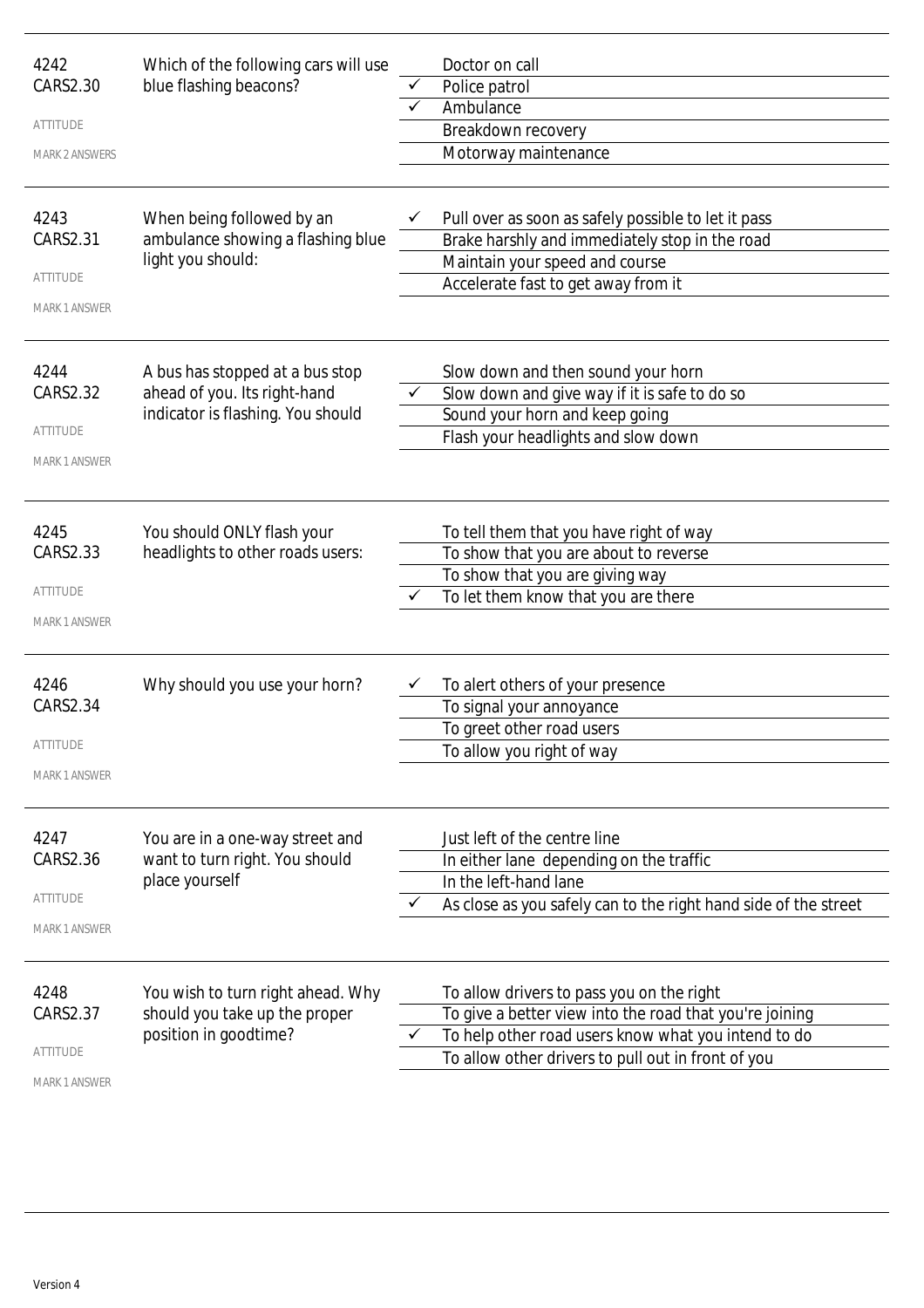| 4249<br>CARS2.41<br><b>ATTITUDE</b><br><b>MARK 2 ANSWERS</b>                  | When should you give signals?                                                                | $\checkmark$<br>$\checkmark$ | After checking it is safe to do so, before changing course or<br>direction, turning to the left or right, stopping or moving<br>Only when joining a dual carriageway from a slip road so you<br>don't have to give way.<br>At all times in order to alert other road users including<br>pedestrians of your intended actions.<br>In traffic only during the hours of darkness or in bad weather.<br>To give you priority over other traffic when changing lanes or<br>before pulling out. |
|-------------------------------------------------------------------------------|----------------------------------------------------------------------------------------------|------------------------------|-------------------------------------------------------------------------------------------------------------------------------------------------------------------------------------------------------------------------------------------------------------------------------------------------------------------------------------------------------------------------------------------------------------------------------------------------------------------------------------------|
| 4250<br>CARS3.1<br>SAFETY AND YOUR<br>VEHICLE<br><b>MARK 1 ANSWER</b>         | Which of these fluids, if allowed to<br>get low, is dangerous?                               |                              | Radiator coolant level<br><b>Brake fluid level</b><br>Battery water level<br>Antifreeze level                                                                                                                                                                                                                                                                                                                                                                                             |
| 4251<br>CARS3.4<br>SAFETY AND YOUR<br><b>VEHICLE</b><br><b>MARK 2 ANSWERS</b> | Which TWO are adversely affected<br>if the tyres are under-inflated?                         |                              | Steering<br><b>Braking</b><br>Parking<br>Changing gear                                                                                                                                                                                                                                                                                                                                                                                                                                    |
| 4252<br>CARS3.7<br>SAFETY AND YOUR<br><b>VEHICLE</b><br><b>MARK 1 ANSWER</b>  | It is important that tyre pressure is<br>regularly checked. When should<br>this be done?     |                              | When tyres are hot<br>After driving at high speed<br>After any lengthy journey<br>When tyres are cold                                                                                                                                                                                                                                                                                                                                                                                     |
| 4253<br>CARS3.8<br>SAFETY AND YOUR<br><b>VEHICLE</b><br><b>MARK 1 ANSWER</b>  | It is very important that tyre<br>pressures are correct. They should<br>be checked at least: |                              | Every time the vehicle has an VRT test<br>Once a week<br>Once a month<br>Every time the vehicle is serviced                                                                                                                                                                                                                                                                                                                                                                               |
| 4254<br>CARS3.9<br>SAFETY AND YOUR<br><b>VEHICLE</b><br><b>MARK 2 ANSWERS</b> | Driving with under-inflated (low)<br>tyres can affect:                                       |                              | Oil pressure<br><b>Braking</b><br>Fuel consumption<br>Engine temperatures                                                                                                                                                                                                                                                                                                                                                                                                                 |
| 4255<br>CARS3.18<br>SAFETY AND YOUR<br><b>VEHICLE</b><br><b>MARK 1 ANSWER</b> | When MUST you use dipped lights<br>during the day?                                           |                              | When parking<br>Along narrow streets<br>In poor visibility<br>All the time                                                                                                                                                                                                                                                                                                                                                                                                                |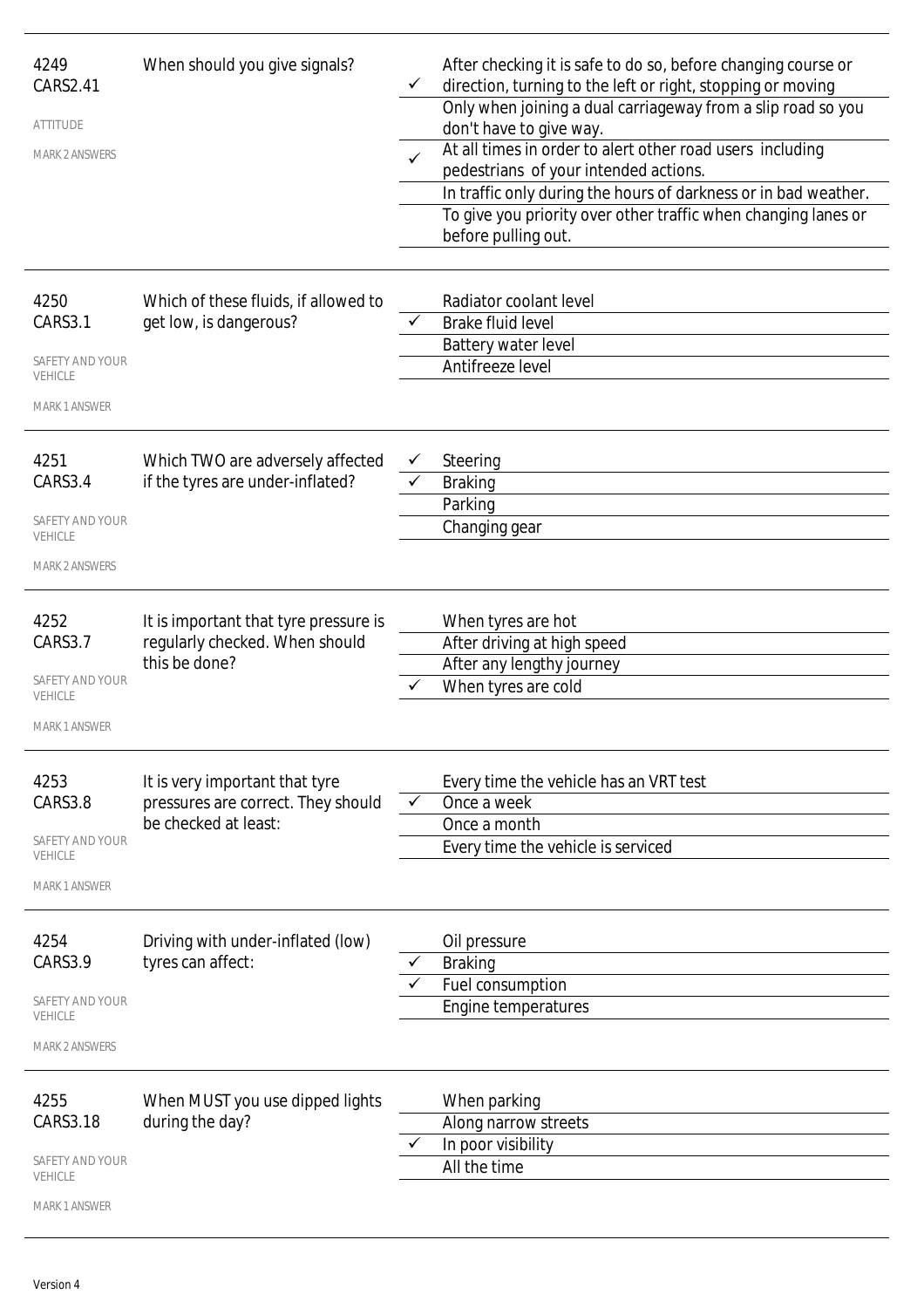| 4256<br>CARS3.23                  | How can you as a vehicle driver<br>help the environment? |   | By servicing your vehicle properly<br>By gentle acceleration |
|-----------------------------------|----------------------------------------------------------|---|--------------------------------------------------------------|
| SAFETY AND YOUR                   |                                                          |   | By harsh acceleration                                        |
| <b>VEHICLE</b>                    |                                                          |   | By driving faster                                            |
| <b>MARK 3 ANSWERS</b>             |                                                          |   | By reducing your speed                                       |
|                                   |                                                          |   | By using leaded fuel                                         |
|                                   |                                                          |   |                                                              |
| 4257                              | Motor vehicles can harm the                              |   | Using up natural resources                                   |
| CARS3.27                          | environment resulting in:                                |   | Damage to buildings                                          |
| SAFETY AND YOUR                   |                                                          |   | Less use of electric vehicles                                |
| <b>VEHICLE</b>                    |                                                          |   | Improved public transport                                    |
|                                   |                                                          |   | <b>Reduced health risks</b>                                  |
| <b>MARK 3 ANSWERS</b>             |                                                          | ✓ | Air pollution                                                |
|                                   |                                                          |   |                                                              |
| 4258                              | To reduce the damage your vehicle                        |   | Use busy routes                                              |
| CARS3.28                          | causes to the environment you                            | ✓ | Plan well ahead                                              |
|                                   | should:                                                  | ✓ | Brake in good time                                           |
| SAFETY AND YOUR                   |                                                          |   | Avoid harsh acceleration                                     |
| <b>VEHICLE</b>                    |                                                          |   | Use narrow side streets                                      |
| <b>MARK 3 ANSWERS</b>             |                                                          |   |                                                              |
|                                   |                                                          |   |                                                              |
| 4259                              | You will help your environment if                        |   | Accelerate and brake sharply                                 |
| CARS3.29                          | you:                                                     |   | Drive continually using full choke                           |
|                                   |                                                          |   | Reduce the tyre pressure                                     |
| SAFETY AND YOUR<br><b>VEHICLE</b> |                                                          |   | Walk or cycle when you can                                   |
|                                   |                                                          |   |                                                              |
| <b>MARK 1 ANSWER</b>              |                                                          |   |                                                              |
|                                   |                                                          |   |                                                              |
| 4260                              |                                                          |   | Empty the boot of unnecessary weight                         |
| CARS3.30                          | To help the environment you<br>should NOT:               |   | Use your vehicle for very short journeys                     |
| SAFETY AND YOUR                   |                                                          |   | Walk cycle or use public transport                           |
| <b>VEHICLE</b>                    |                                                          |   | Remove your roof rack when unloaded                          |
| <b>MARK 1 ANSWER</b>              |                                                          |   |                                                              |
|                                   |                                                          |   |                                                              |
| 4261                              | Excessive or uneven wear on the                          |   | The exhaust system                                           |
| CARS3.31                          | tyres can be caused by faults in:                        | ✓ | The suspension                                               |
|                                   |                                                          |   | The accelerator                                              |
| SAFETY AND YOUR<br><b>VEHICLE</b> |                                                          |   | The gearbox                                                  |
|                                   |                                                          |   | Wheel alignment                                              |
| <b>MARK 3 ANSWERS</b>             |                                                          |   | The braking system                                           |
|                                   |                                                          |   |                                                              |
|                                   |                                                          |   |                                                              |
|                                   |                                                          |   |                                                              |
| 4262                              | Which of the following will reduce                       |   | Planning well ahead                                          |
| CARS3.33                          | fuel consumption?                                        |   | Reducing your road speed                                     |
| SAFETY AND YOUR                   |                                                          |   | Rapid acceleration                                           |
| <b>VEHICLE</b>                    |                                                          |   | Short journeys with a cold engine                            |
| <b>MARK 2 ANSWERS</b>             |                                                          |   | Driving in lower gears                                       |
|                                   |                                                          |   | Late and harsh braking                                       |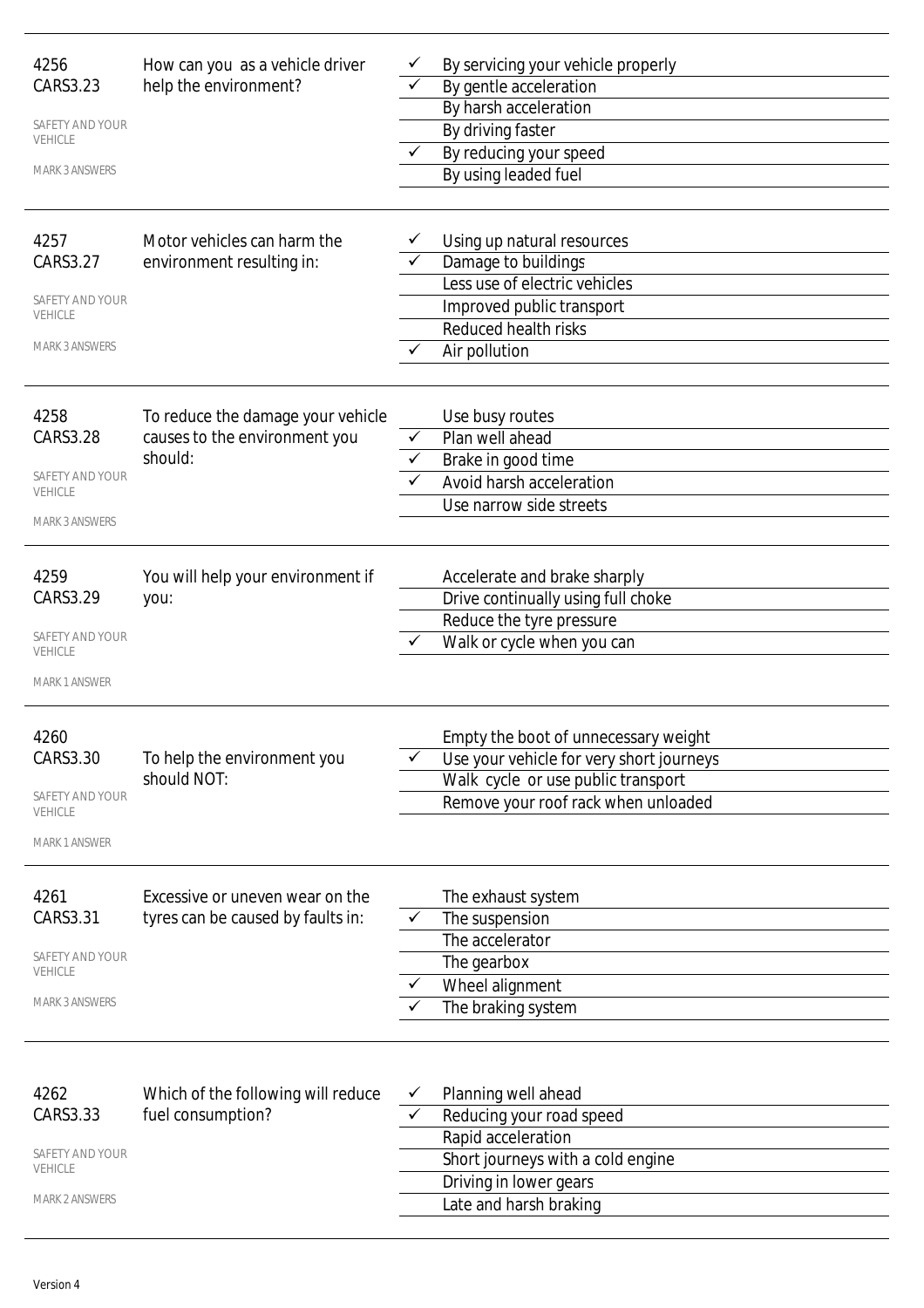| 4263                                     | You should NOT sound your horn:                                  |              | Between 11.30 pm and 7 am in a built-up area |  |
|------------------------------------------|------------------------------------------------------------------|--------------|----------------------------------------------|--|
| CARS3.38                                 |                                                                  |              | At any time in a built-up area               |  |
|                                          |                                                                  |              | Between 10 pm and 6 am in a built-up area    |  |
| <b>SAFETY AND YOUR</b><br><b>VEHICLE</b> |                                                                  |              | Between 11.00 pm and 6 am in a built-up area |  |
| <b>MARK 1 ANSWER</b>                     |                                                                  |              |                                              |  |
| 4264                                     | In some residential roads you will                               |              | 80 kph                                       |  |
| CARS3.45                                 | find a speed limit of:                                           |              | 60 kph                                       |  |
|                                          |                                                                  |              | 35 kph                                       |  |
| SAFETY AND YOUR<br><b>VEHICLE</b>        |                                                                  |              | 50 kph                                       |  |
| <b>MARK 1 ANSWER</b>                     |                                                                  |              |                                              |  |
| 4265                                     | Road humps, chicanes and                                         |              | At toll-bridge approaches only               |  |
| CARS3.46                                 | narrowing are:                                                   |              | Used to increase traffic speed               |  |
|                                          |                                                                  |              | Always at major road works                   |  |
| SAFETY AND YOUR<br><b>VEHICLE</b>        |                                                                  | $\checkmark$ | Traffic calming measures                     |  |
| MARK 1 ANSWER                            |                                                                  |              |                                              |  |
| 4266                                     | You enter a road where there are                                 |              | Maintain a reduced speed throughout          |  |
| CARS3.47                                 | road humps. You should:                                          |              | Drive slowly at school times only            |  |
|                                          |                                                                  |              | Always keep to the maximum legal speed       |  |
| SAFETY AND YOUR<br><b>VEHICLE</b>        |                                                                  |              | Accelerate quickly between each one          |  |
| MARK 1 ANSWER                            |                                                                  |              |                                              |  |
|                                          |                                                                  |              |                                              |  |
| 4267                                     | If you are on a good dry road                                    |              | 96 metres (315 feet)                         |  |
| CARS4.5                                  | surface and your vehicle has good                                |              | 53 metres (174 feet)                         |  |
| <b>SAFETY MARGINS</b>                    | brakes and tyres. What is the<br>overall stopping distance at 48 |              | 36 metres (118 feet)                         |  |
| <b>MARK 1 ANSWER</b>                     | kph?                                                             |              | 23 metres (75 feet)                          |  |
|                                          |                                                                  |              |                                              |  |
| 4268                                     | Braking hard at a high speed on a                                |              | Corner safely                                |  |
| CARS4.6                                  | sharp bend can make your vehicle:                                | $\checkmark$ | Unstable                                     |  |
|                                          |                                                                  |              | Stall                                        |  |
| SAFETY MARGINS                           |                                                                  |              | More stable                                  |  |
| MARK 1 ANSWER                            |                                                                  |              |                                              |  |
| 4269                                     | When driving in fog which of the                                 |              | Use side lights only                         |  |
| CARS4.7                                  | following measures are correct?                                  |              | Use dipped headlights                        |  |
|                                          |                                                                  |              | Keep close to the car in front               |  |
| SAFETY MARGINS                           |                                                                  |              | Slow down                                    |  |
| <b>MARK 3 ANSWERS</b>                    |                                                                  |              | Use headlights on full beam                  |  |
|                                          |                                                                  |              | Allow more time for your journey             |  |
|                                          |                                                                  |              |                                              |  |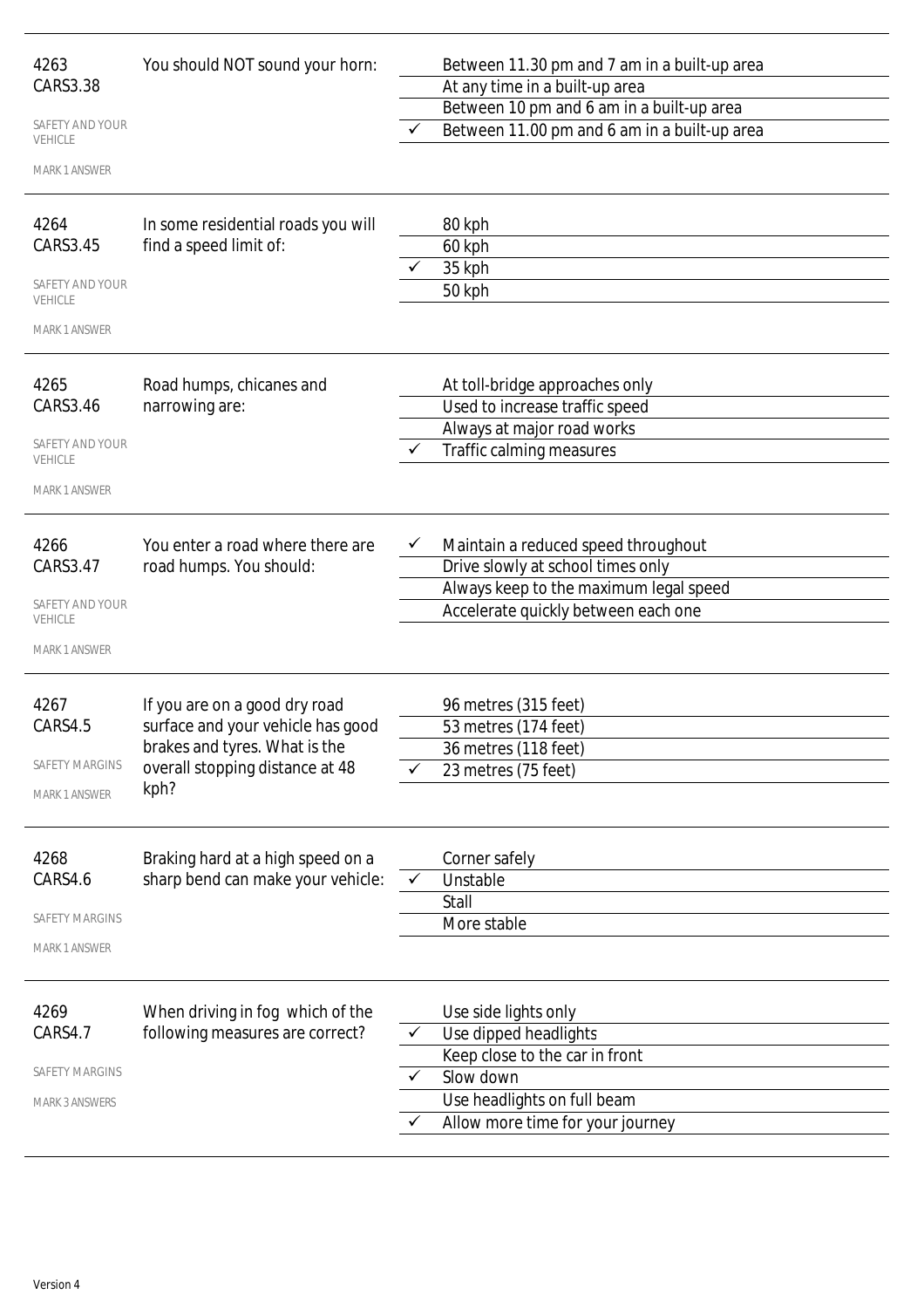|                       |                                       |              | Keep a safe distance from the car in front             |
|-----------------------|---------------------------------------|--------------|--------------------------------------------------------|
| 4270                  | The 'two-second rule' allows you      |              | Check your mirrors                                     |
| CARS4.10              | to:                                   |              | Check your blind spot                                  |
|                       |                                       |              | Keep the correct distance from the kerb                |
| <b>SAFETY MARGINS</b> |                                       |              |                                                        |
| <b>MARK 1 ANSWER</b>  |                                       |              |                                                        |
| 4271                  | Your overall stopping distance will   | $\checkmark$ | In the rain                                            |
| CARS4.11              | be longer when driving:               |              | In strong winds                                        |
|                       |                                       |              | At night                                               |
| <b>SAFETY MARGINS</b> |                                       |              | In fog                                                 |
| <b>MARK 1 ANSWER</b>  |                                       |              |                                                        |
| 4272                  | You are driving in heavy rain. Your   |              | Brake firmly to reduce speed                           |
| <b>CARS4.14</b>       | steering suddenly becomes very        |              | Apply gentle acceleration                              |
|                       | light. You should:                    |              | Steer towards the side of the road                     |
| <b>SAFETY MARGINS</b> |                                       | ✓            | Ease off the accelerator                               |
| <b>MARK 1 ANSWER</b>  |                                       |              |                                                        |
|                       |                                       |              |                                                        |
| 4273<br>CARS4.16      | The MAIN cause of skidding is:        |              | The road<br>The driver                                 |
|                       |                                       |              | The vehicle                                            |
| <b>SAFETY MARGINS</b> |                                       |              | The weather                                            |
| <b>MARK 1 ANSWER</b>  |                                       |              |                                                        |
|                       |                                       |              |                                                        |
| 4274                  | If you are at a junction with limited |              | Be ready to move off quickly                           |
| CARS4.20              | visibility you should:                |              | Creep forward looking to the left                      |
| SAFETY MARGINS        |                                       |              | Creep forward looking to the right                     |
|                       |                                       |              | Creep forward looking both ways                        |
| <b>MARK 1 ANSWER</b>  |                                       |              |                                                        |
| 4275                  | In very hot weather the road          |              | The windscreen                                         |
| CARS4.21              | surface can get soft. Which TWO of    | $\checkmark$ | The steering                                           |
|                       | the following will be affected        |              | The suspension                                         |
| <b>SAFETY MARGINS</b> | most?                                 |              | The braking                                            |
| <b>MARK 2 ANSWERS</b> |                                       |              |                                                        |
|                       |                                       |              |                                                        |
| 4276                  | Your indicators may be difficult to   |              | Turn as quickly as you can                             |
| CARS4.22              | see in bright sunlight. What should   |              | Give an arm signal as well as using your indicator     |
|                       | you do?                               |              | Touch the brake several times to show the stop lamp(s) |
| <b>SAFETY MARGINS</b> |                                       |              | Use the indicator earlier                              |
| <b>MARK 1 ANSWER</b>  |                                       |              |                                                        |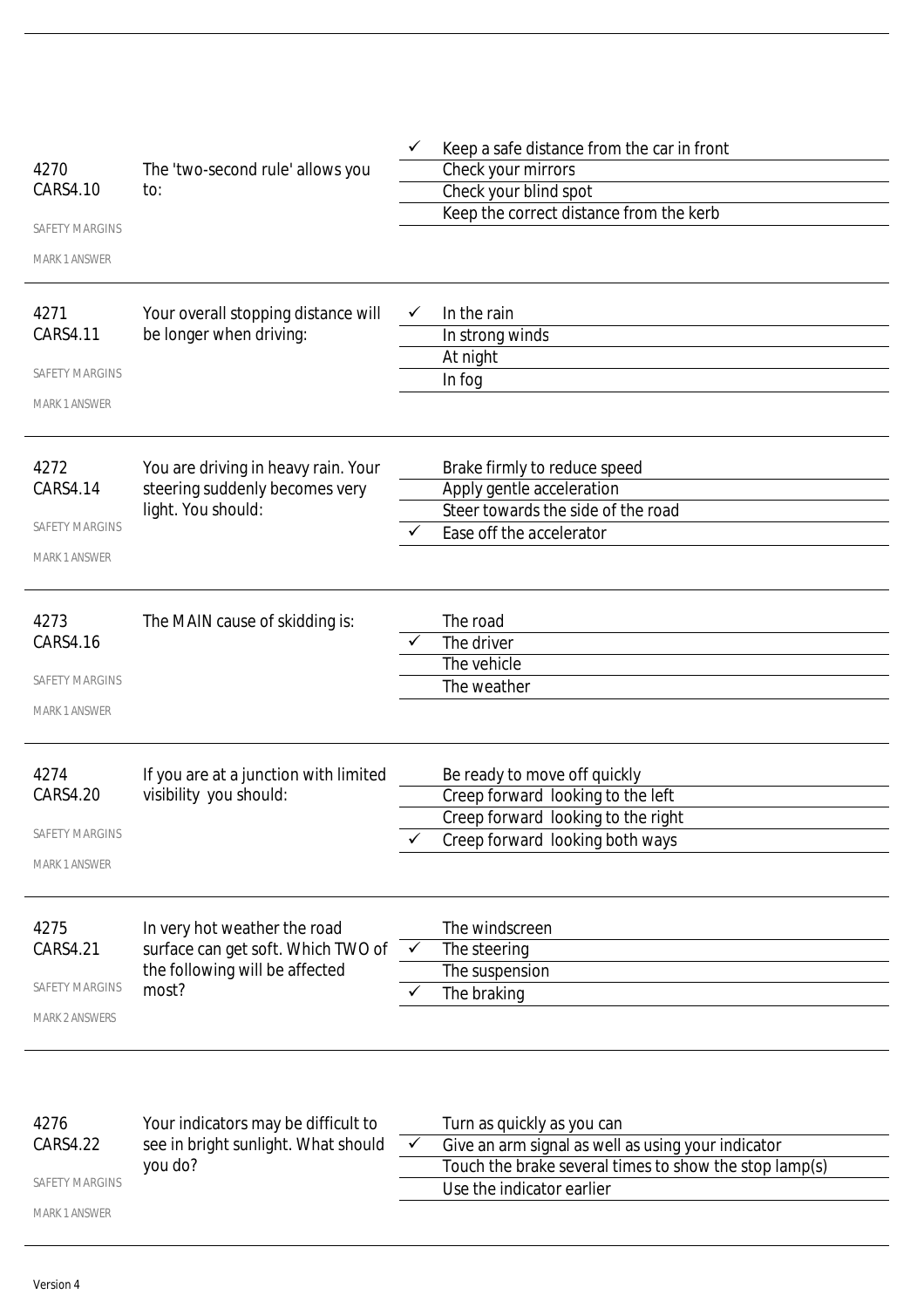| 4277                       | How can you use the engine of       |   | By selecting neutral gear                                |
|----------------------------|-------------------------------------|---|----------------------------------------------------------|
| CARS4.25                   | your vehicle as a brake?            |   | By changing to a higher gear                             |
| <b>SAFETY MARGINS</b>      |                                     |   | By selecting reverse gear<br>By changing to a lower gear |
| <b>MARK 1 ANSWER</b>       |                                     |   |                                                          |
|                            |                                     |   |                                                          |
| 4278                       | You are driving in a built-up       |   | top and check both pavements                             |
| CARS4.27                   | residential area. You are           |   | Wait for any pedestrians to cross                        |
|                            | approaching road humps. You         |   | Slow your vehicle right down                             |
| <b>SAFETY MARGINS</b>      | should:                             |   | Move across to the left-hand side of the road            |
| <b>MARK 1 ANSWER</b>       |                                     |   |                                                          |
| 4279                       | When approaching a right-hand       |   | To be positioned safely if the vehicle skids             |
| <b>CARS4.28</b>            | bend you should keep well to the    |   | To let faster traffic from behind overtake               |
|                            | left. Why is this?                  |   | To overcome the effect of the road's slope               |
| <b>SAFETY MARGINS</b>      |                                     |   | To improve your view of the road                         |
| <b>MARK 1 ANSWER</b>       |                                     |   |                                                          |
|                            |                                     |   |                                                          |
|                            |                                     |   |                                                          |
|                            |                                     |   |                                                          |
|                            |                                     |   |                                                          |
| 4280                       | You are approaching a right-hand    |   | Keep well to the right to make the bend less sharp       |
| CARS4.29                   | bend. You should:                   |   | Keep well to the left for a better view around the bend  |
|                            |                                     |   | Keep well to the right to avoid anything in the gutter   |
| <b>SAFETY MARGINS</b>      |                                     |   | Keep well to the left as it makes the bend faster        |
| <b>MARK 1 ANSWER</b>       |                                     |   |                                                          |
|                            |                                     |   |                                                          |
|                            |                                     |   |                                                          |
|                            |                                     |   |                                                          |
| 4281                       | You should not overtake when:       |   | Driving up a long hill                                   |
| CARS4.30                   |                                     |   | In a one-way street                                      |
|                            |                                     |   | The view ahead is blocked                                |
| <b>SAFETY MARGINS</b>      |                                     |   | Approaching a junction                                   |
| <b>MARK 3 ANSWERS</b>      |                                     |   | Intending to turn left shortly afterwards                |
|                            |                                     |   |                                                          |
| 4282                       | A driver can only read a number     | ✓ | All the time when driving                                |
| CARS5.3                    | plate at the required distance with |   | Only in poor visibility                                  |
|                            | glasses on. The glasses should be   |   | Only when reversing                                      |
| <b>HAZARD</b><br>AWARENESS | worn:                               |   | Only when driving long distances                         |
|                            |                                     |   |                                                          |
| <b>MARK 1 ANSWER</b>       |                                     |   |                                                          |
| 4283                       | You are about to drive home. You    |   | Drive home at night                                      |
| CARS5.4                    | cannot find the glasses you need to |   | Borrow a friend's glasses and drive home                 |
|                            | wear when driving. You should:      |   | Drive home slowly keeping to quite roads                 |
| <b>HAZARD</b><br>AWARENESS |                                     | ✓ | Find a way of getting home without driving               |
| MARK 1 ANSWER              |                                     |   |                                                          |
|                            |                                     |   |                                                          |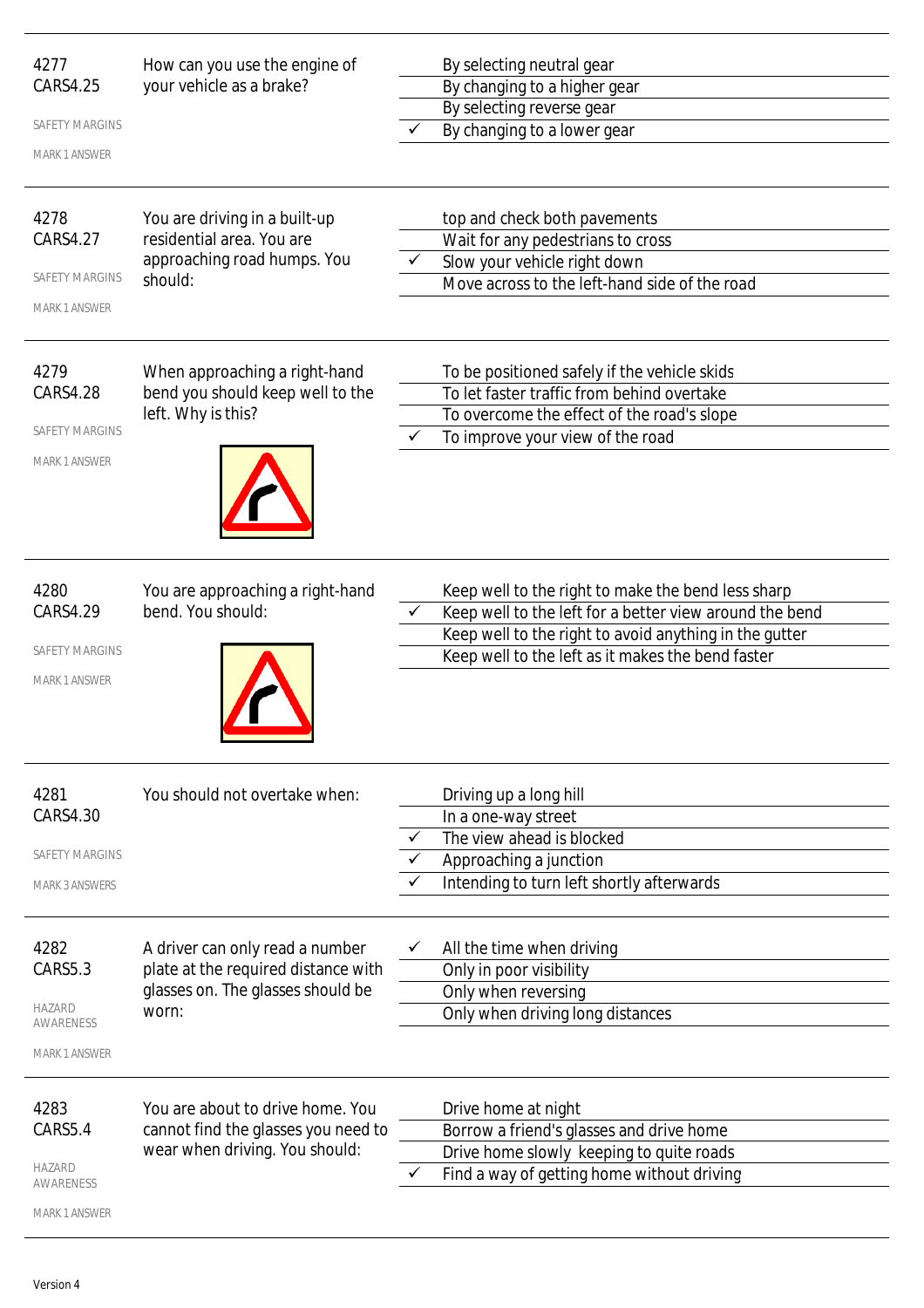| 4284<br><b>CARS5.5</b><br><b>HAZARD</b><br>AWARENESS<br><b>MARK 1 ANSWER</b> | You MUST wear glasses or contact<br>lenses when driving on public roads<br>if:                    |                   | There is an eyesight problem in your family<br>You cannot read a vehicle number plate from a distance of 36<br>meters (120 feet) without them<br>You are the holder of an orange badge<br>You cannot read a vehicle number plate from distance of 20.5<br>meters (67 feet) without them |
|------------------------------------------------------------------------------|---------------------------------------------------------------------------------------------------|-------------------|-----------------------------------------------------------------------------------------------------------------------------------------------------------------------------------------------------------------------------------------------------------------------------------------|
|                                                                              |                                                                                                   |                   |                                                                                                                                                                                                                                                                                         |
| 4285<br>CARS5.6                                                              | Which THREE result from drinking<br>alcohol and driving?                                          | ✓                 | Less control                                                                                                                                                                                                                                                                            |
|                                                                              |                                                                                                   |                   | Poor judgment of speed<br>Greater awareness of danger                                                                                                                                                                                                                                   |
| <b>HAZARD</b>                                                                |                                                                                                   |                   | <b>Faster reactions</b>                                                                                                                                                                                                                                                                 |
| AWARENESS                                                                    |                                                                                                   | ✓                 | A false sense of confidence                                                                                                                                                                                                                                                             |
| <b>MARK 3 ANSWERS</b>                                                        |                                                                                                   |                   |                                                                                                                                                                                                                                                                                         |
| 4286                                                                         | Which THREE of these are likely                                                                   |                   | Poor judgment                                                                                                                                                                                                                                                                           |
| CARS5.7                                                                      | effects of drinking alcohol on                                                                    |                   | Increased confidence                                                                                                                                                                                                                                                                    |
|                                                                              | driving?                                                                                          |                   | <b>Colour blindness</b>                                                                                                                                                                                                                                                                 |
| <b>HAZARD</b><br>AWARENESS                                                   |                                                                                                   |                   | <b>Faster reactions</b>                                                                                                                                                                                                                                                                 |
|                                                                              |                                                                                                   |                   | Increase concentration                                                                                                                                                                                                                                                                  |
| <b>MARK 3 ANSWERS</b>                                                        |                                                                                                   |                   | Reduce co-ordination                                                                                                                                                                                                                                                                    |
| 4287                                                                         | Drinking any amount of alcohol is                                                                 |                   | Give a false sense of confidence                                                                                                                                                                                                                                                        |
| CARS5.8                                                                      | likely to:                                                                                        |                   | Improve your awareness of danger                                                                                                                                                                                                                                                        |
| <b>HAZARD</b>                                                                |                                                                                                   |                   | Increase the speed of your reactions<br>Worsen your judgment of speed                                                                                                                                                                                                                   |
| AWARENESS                                                                    |                                                                                                   | ✓                 | Slow down your reactions to hazards                                                                                                                                                                                                                                                     |
| <b>MARK 3 ANSWERS</b>                                                        |                                                                                                   |                   |                                                                                                                                                                                                                                                                                         |
| 4288                                                                         | You are invited to a pub lunch. You                                                               |                   | Eat a hot meal with your alcohol drinks                                                                                                                                                                                                                                                 |
| CARS5.9                                                                      | know that you will have to drive in                                                               |                   | Have some milk before drinking alcohol                                                                                                                                                                                                                                                  |
| <b>HAZARD</b>                                                                | the evening. What is your best                                                                    |                   | Avoid mixing your alcoholic drinks                                                                                                                                                                                                                                                      |
| AWARENESS                                                                    | course of action?                                                                                 |                   | Not drink any alcohol at all                                                                                                                                                                                                                                                            |
| <b>MARK 1 ANSWER</b>                                                         |                                                                                                   |                   |                                                                                                                                                                                                                                                                                         |
| 4289<br>CARS5.10                                                             | What else can seriously affect your<br>concentration when driving other<br>than alcoholic drinks? | v<br>$\checkmark$ | Loud music<br><b>Tiredness</b>                                                                                                                                                                                                                                                          |
| <b>HAZARD</b>                                                                |                                                                                                   |                   | <b>Contact lenses</b><br><b>Tinted windows</b>                                                                                                                                                                                                                                          |
| AWARENESS                                                                    |                                                                                                   |                   |                                                                                                                                                                                                                                                                                         |
| <b>MARK 3 ANSWERS</b>                                                        |                                                                                                   |                   | Drugs                                                                                                                                                                                                                                                                                   |
|                                                                              |                                                                                                   |                   |                                                                                                                                                                                                                                                                                         |

| 4290                | How does alcohol affect your | It improves your co-ordination |                               |
|---------------------|------------------------------|--------------------------------|-------------------------------|
| CARS5.11            | driving?                     |                                | It increases your awareness   |
|                     |                              |                                | It speeds up your reactions   |
| HAZARD<br>AWARENESS |                              |                                | It reduces your concentration |
|                     |                              |                                |                               |

MARK 1 ANSWER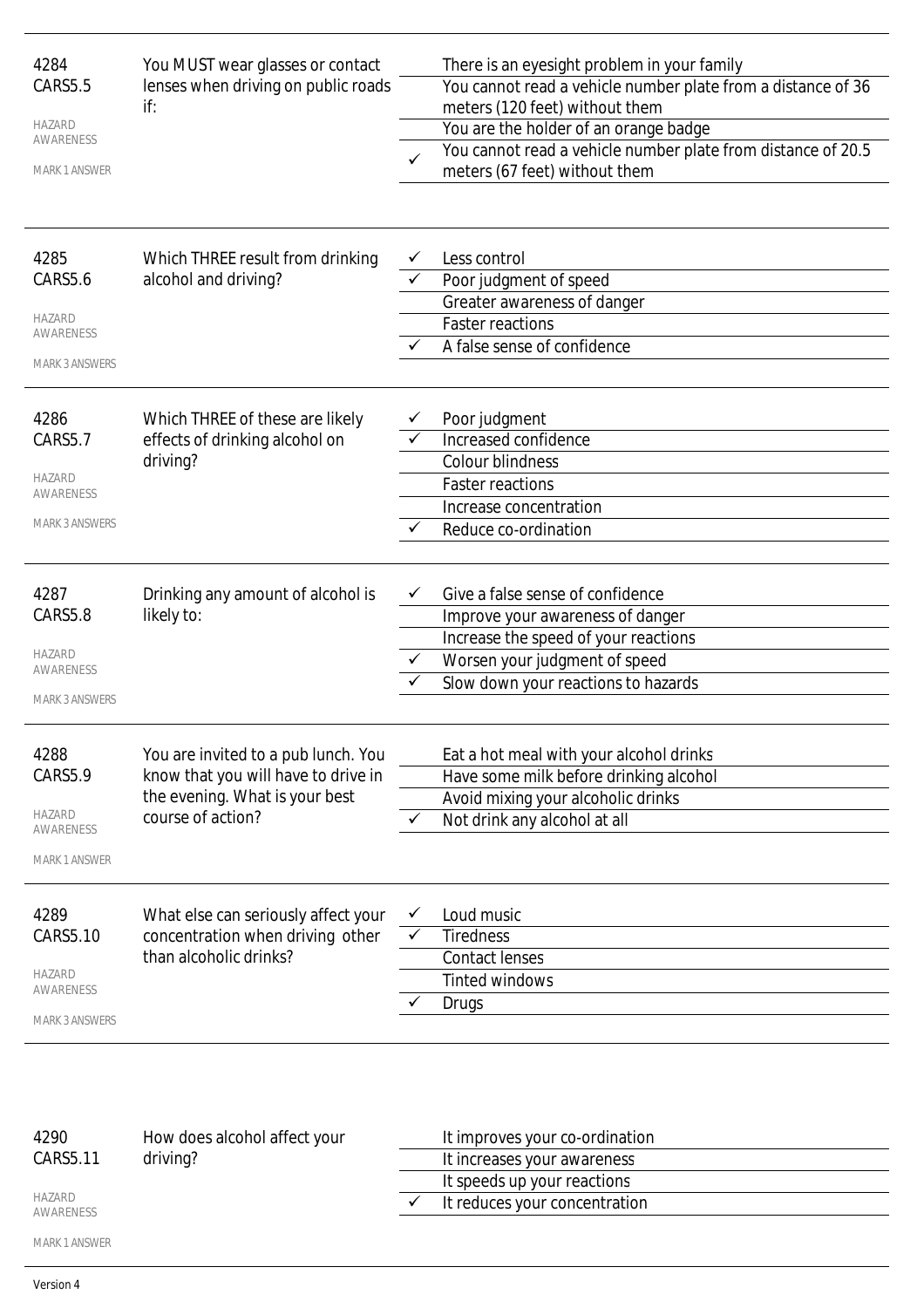| 4291                              | After drinking alcohol heavily you                       |              | Your concentration may still be badly affected                         |
|-----------------------------------|----------------------------------------------------------|--------------|------------------------------------------------------------------------|
| CARS5.12                          | should not drive the following day.<br>Why is this?      |              | You may still be over the legal limit                                  |
|                                   |                                                          |              | You will be well under the legal limit                                 |
| <b>HAZARD</b><br><b>AWARENESS</b> |                                                          |              | Your concentration will not be badly affected                          |
| <b>MARK 2 ANSWERS</b>             |                                                          |              |                                                                        |
| 4292                              | What advice should you give to a                         |              | Wait a short while and then drive home                                 |
| <b>CARS5.13</b>                   | driver who has had a few alcoholic                       |              | Drive home carefully and slowly                                        |
|                                   | drinks at a party?                                       | $\checkmark$ | Go home by public transport                                            |
| <b>HAZARD</b><br>AWARENESS        |                                                          |              | Have a strong cup of coffee and then drive home                        |
| <b>MARK 1 ANSWER</b>              |                                                          |              |                                                                        |
| 4293                              | You go to a social event and need                        |              | Drink plenty of milk before drinking alcohol                           |
| <b>CARS5.14</b>                   | to drive a short time after. What                        |              | Drink plenty of coffee after drinking alcohol                          |
|                                   | precautions should you take?                             |              | Avoid drinking alcohol completely                                      |
| <b>HAZARD</b><br>AWARENESS        |                                                          |              | Avoid drinking alcohol on an empty stomach                             |
| <b>MARK 1 ANSWER</b>              |                                                          |              |                                                                        |
|                                   |                                                          |              |                                                                        |
| 4294                              | It is eight hours since you last had                     |              | You will have no alcohol in your system                                |
| <b>CARS5.15</b>                   | an alcoholic drink. Which TWO of                         |              | You will certainly be under the legal limit                            |
| <b>HAZARD</b>                     | the following applies?                                   |              | You may still be unfit to drive                                        |
| AWARENESS                         |                                                          |              | You may still be over the legal limit                                  |
| <b>MARK 2 ANSWERS</b>             |                                                          |              |                                                                        |
| 4295                              | Your doctor has given you a course                       |              | The medicine you take may affect your hearing                          |
| CARS5.16                          | of medicine. Why should you ask if<br>it is OK to drive? |              | You will have to let your insurance company know about the<br>medicine |
| <b>HAZARD</b><br>AWARENESS        |                                                          |              | Some types of medicine can cause your reactions to slow<br>down        |
| MARK 1 ANSWER                     |                                                          |              | Drugs make you a better driver by quickening your reactions            |
|                                   |                                                          |              |                                                                        |
| 4296                              | You have been taking medicine for                        |              | If someone goes with you                                               |
| CARS5.17                          | a few days which made you feel                           |              | At night on quiet roads                                                |
|                                   | drowsy. Today you feel better but                        |              | If driving is really necessary                                         |
| <b>HAZARD</b>                     | still need to take the medicine. You                     | $\checkmark$ | After checking with your doctor                                        |
| AWARENESS                         | should only drive:                                       |              |                                                                        |
| <b>MARK 1 ANSWER</b>              |                                                          |              |                                                                        |
| 4297                              | You become ill. A doctor prescribes                      |              | Never drive at more than 30 kph                                        |
| <b>CARS5.18</b>                   | drugs which are likely to affect                         |              | Drive only if someone is with you                                      |
|                                   | your driving. You should:                                |              | Not drive yourself                                                     |
| <b>HAZARD</b><br>AWARENESS        |                                                          |              | Aviod busy roads                                                       |
| MARK 1 ANSWER                     |                                                          |              |                                                                        |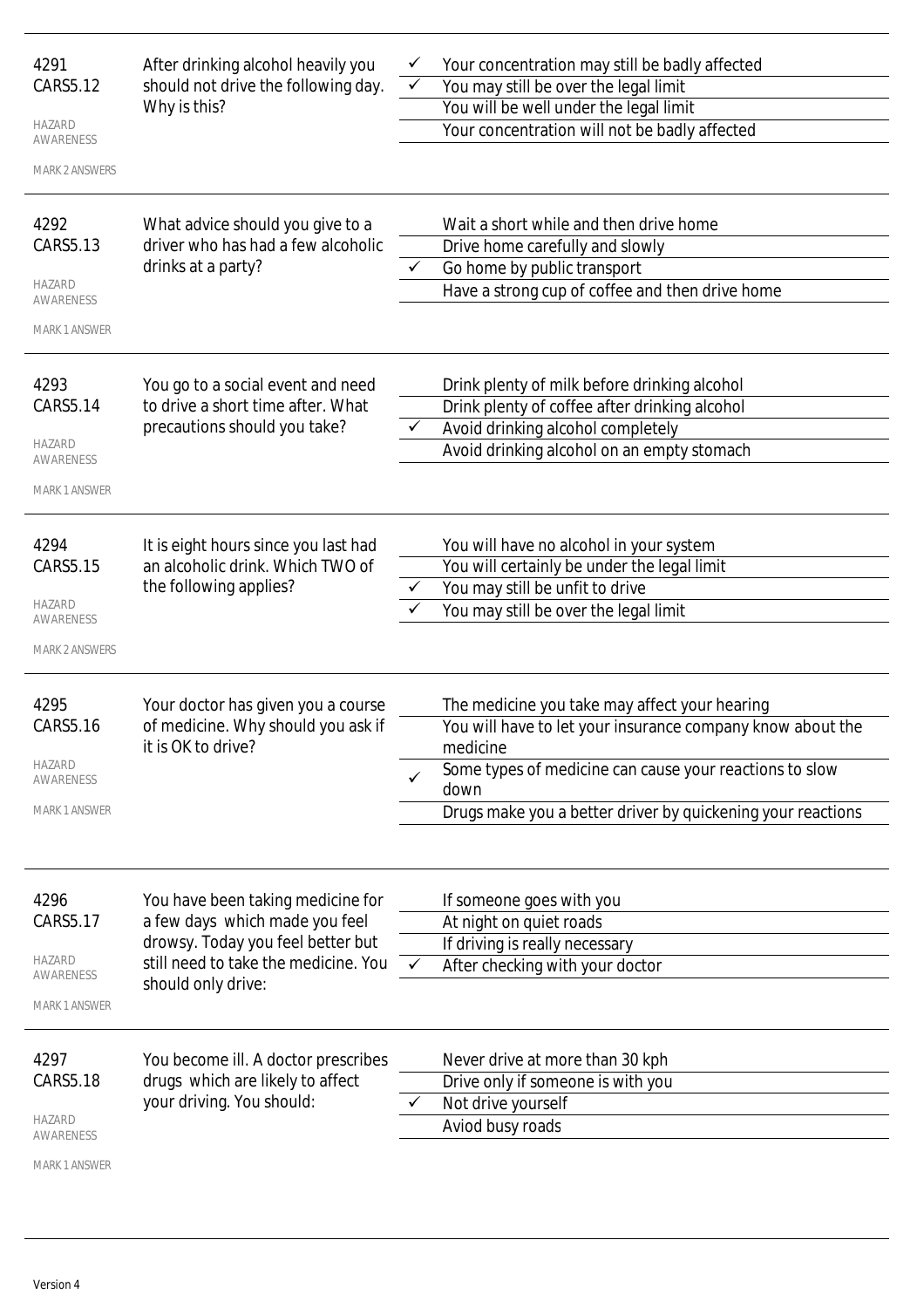| 4298<br>CARS5.19           | During periods of illness your<br>ability to drive may be impaired.<br>You MUST: |              | Take all your medicines with you when you drive<br>Only take smaller doses of any medicines |
|----------------------------|----------------------------------------------------------------------------------|--------------|---------------------------------------------------------------------------------------------|
|                            |                                                                                  | $\checkmark$ | Not drive after taking certain medicines                                                    |
| <b>HAZARD</b>              |                                                                                  |              | See your doctor each time before you drive                                                  |
| AWARENESS                  |                                                                                  |              | Be medically fit to drive                                                                   |
| <b>MARK 2 ANSWERS</b>      |                                                                                  |              |                                                                                             |
| 4300<br>CARS5.21           | You are taking drugs that are likely<br>to affect your driving. What should      | ✓            | Seek medical advice before driving<br>Drive only for short distances                        |
|                            | you do?                                                                          |              | Only drive if accompanied by a full licence-holder                                          |
| <b>HAZARD</b><br>AWARENESS |                                                                                  |              | Limit your driving to essential journeys                                                    |
| <b>MARK 1 ANSWER</b>       |                                                                                  |              |                                                                                             |
| 4301                       | If you are feeling tired it is best to                                           |              | Keep changing speed to improve concentration                                                |
| CARS5.22                   | stop as soon as you can. Until then                                              |              | Gently tap the steering wheel                                                               |
| <b>HAZARD</b>              | you should:                                                                      |              | Increase your speed to find a stopping place quickly                                        |
| AWARENESS                  |                                                                                  |              | Ensure a supply of fresh air                                                                |
| <b>MARK 1 ANSWER</b>       |                                                                                  |              |                                                                                             |
| 4302                       | Your reaction will be much slower                                                |              | In rain                                                                                     |
| CARS5.23                   | when driving:                                                                    |              | Too quickly                                                                                 |
| <b>HAZARD</b>              |                                                                                  |              | In fog<br>If tired                                                                          |
| AWARENESS                  |                                                                                  |              |                                                                                             |
| <b>MARK 1 ANSWER</b>       |                                                                                  |              |                                                                                             |
| 4303                       | Which THREE are likely to make                                                   |              | Using a mobile phone                                                                        |
| <b>CARS5.24</b>            | you lose concentration while                                                     |              | Looking in your wing mirror                                                                 |
|                            | driving?                                                                         |              | Using your windscreen washers                                                               |
| <b>HAZARD</b><br>AWARENESS |                                                                                  |              | Listening to loud music                                                                     |
|                            |                                                                                  |              | Looking at road maps                                                                        |
| <b>MARK 3 ANSWERS</b>      |                                                                                  |              |                                                                                             |
| 4304                       | A driver pulls out of a side road in                                             | ✓            | Ignore the error and stay calm                                                              |
| CARS5.26                   | front of you. You have to brake                                                  |              | Overtake as soon as possible                                                                |
|                            | hard. You should                                                                 |              | Sound your horn to show your annoyance                                                      |
| <b>HAZARD</b><br>AWARENESS |                                                                                  |              | Flash your lights to show your annoyance                                                    |
| <b>MARK 1 ANSWER</b>       |                                                                                  |              |                                                                                             |
|                            |                                                                                  |              |                                                                                             |

| 4305<br>CARS5.27    | A car driver pulls out causing you<br>to brake. You should: | Keep calm and not retaliate<br>Flag the driver down and explain the mistake |  |
|---------------------|-------------------------------------------------------------|-----------------------------------------------------------------------------|--|
|                     |                                                             | Drive close behind and sound your horn                                      |  |
| HAZARD<br>AWARENESS |                                                             | Overtake and sound your horn                                                |  |
| MARK 1 ANSWER       |                                                             |                                                                             |  |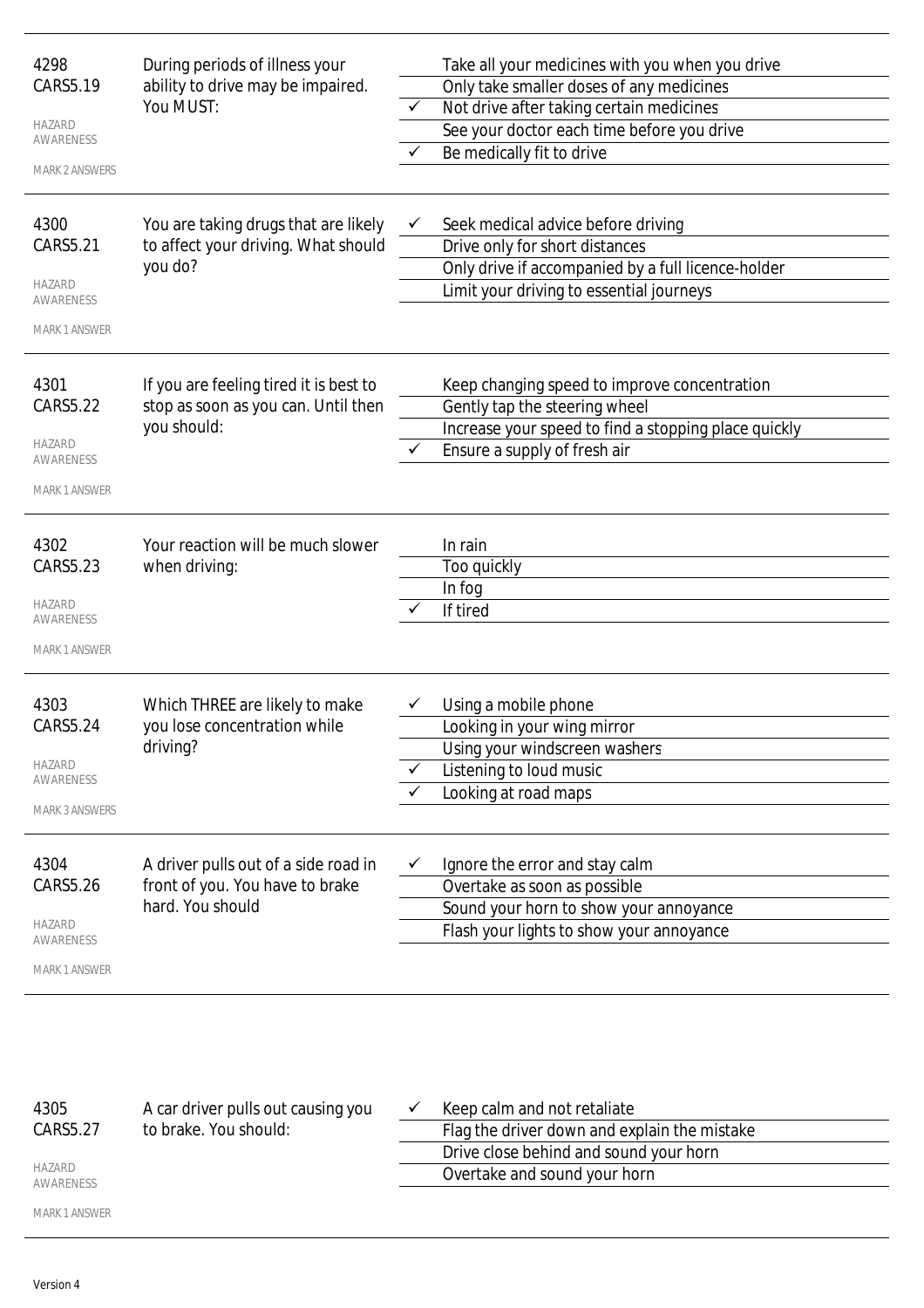| 4306<br><b>CARS5.28</b><br><b>HAZARD</b><br><b>AWARENESS</b><br><b>MARK 1 ANSWER</b> | Another driver does something<br>that upsets you. You should:                                                                |              | Sound your horn<br>Flash your headlights several times<br>Let them know how you feel<br>Try not to react                                                                                                                                                                                                                     |
|--------------------------------------------------------------------------------------|------------------------------------------------------------------------------------------------------------------------------|--------------|------------------------------------------------------------------------------------------------------------------------------------------------------------------------------------------------------------------------------------------------------------------------------------------------------------------------------|
| 4307<br>CARS5.29<br><b>HAZARD</b><br>AWARENESS<br><b>MARK 1 ANSWER</b>               | An elderly person's driving ability<br>could be affected because they<br>may be unable to:                                   |              | Give signals correctly<br>Understand road signs<br>React very quickly<br>Obtain car insurance                                                                                                                                                                                                                                |
| 4308<br>CARS5.30<br>HAZARD<br>AWARENESS<br><b>MARK 1 ANSWER</b>                      | You take the wrong route and find<br>you are well into a one-way street.<br>You should:                                      | $\checkmark$ | Turn around and drive against the one-way<br>Reverse out of the road<br>Continue to the end of the one-way street<br>Reverse into a driveway                                                                                                                                                                                 |
| 4309<br>CARS5.31<br><b>HAZARD</b><br>AWARENESS<br><b>MARK 1 ANSWER</b>               | What is the maximum permissible<br>alcohol level above which a driver<br>must not drive?                                     | $\checkmark$ | Breath alcohol level of 20 mg/100ml or blood alcohol level of<br>60mm/100ml.<br>Breath alcohol level of 35 mg/100ml or blood alcohol level of<br>80mg/100ml.<br>Breath alcohol level of 45 mg/100ml or blood alcohol level of<br>90mm/100ml.<br>Breath alcohol level of 25 mg/100ml or blood alcohol level of<br>70mg/100ml. |
| 4310<br>CARS6.1<br><b>VULNERABLE ROAD</b><br><b>USERS</b>                            | You are driving on a quiet country<br>road. What should you expect to<br>see coming towards you on YOUR<br>side of the road? | $\checkmark$ | Horse riders<br><b>Bicycles</b><br>Pedestrians<br>Motorcycles                                                                                                                                                                                                                                                                |

MARK 1 ANSWER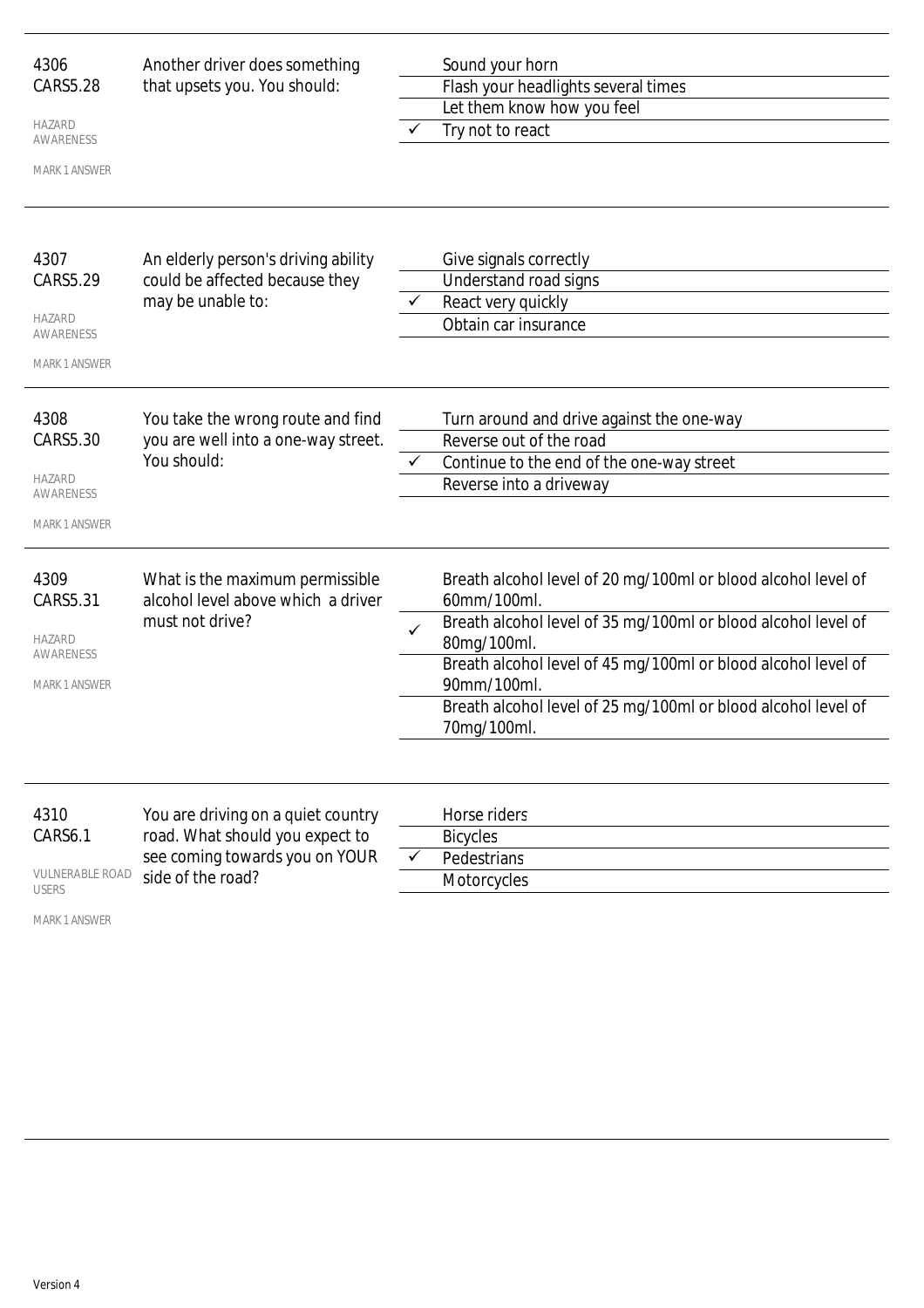## 4311 CARS6.2

VULNERABLE ROAD

USERS

Which sign means that there may be people walking along the road?

MARK 1 ANSWER









| 4312<br>CARS6.4<br><b>VULNERABLE ROAD</b><br><b>USERS</b><br><b>MARK 1 ANSWER</b>  | You are turning left into a side road<br>and find pedestrians that are<br>crossing. You must:                          | Switch on your hazard lights<br>Sound your horn<br>Wave them on<br>Wait for them to cross                                                                                                                        |
|------------------------------------------------------------------------------------|------------------------------------------------------------------------------------------------------------------------|------------------------------------------------------------------------------------------------------------------------------------------------------------------------------------------------------------------|
| 4313<br>CARS6.5<br><b>VULNERABLE ROAD</b><br><b>USERS</b><br><b>MARK 1 ANSWER</b>  | You are turning left at a junction.<br>Pedestrians have suddenly started<br>to cross the road. You should:             | Blow your horn and proceed<br>Stop and wave at them to cross<br>Go on giving them plenty of room<br>Give way to them                                                                                             |
| 4314<br>CARS6.10<br><b>VULNERABLE ROAD</b><br><b>USERS</b><br><b>MARK 1 ANSWER</b> | You want to emerge from a<br>junction but your view is partly<br>restricted by parked vehicles. What<br>should you do? | Stop get out and look along the main road to check<br>Sound your horn and pull out if there is no reply<br>Move out quickly but be prepared to stop<br>Stop then move slowly forward until you have a clear view |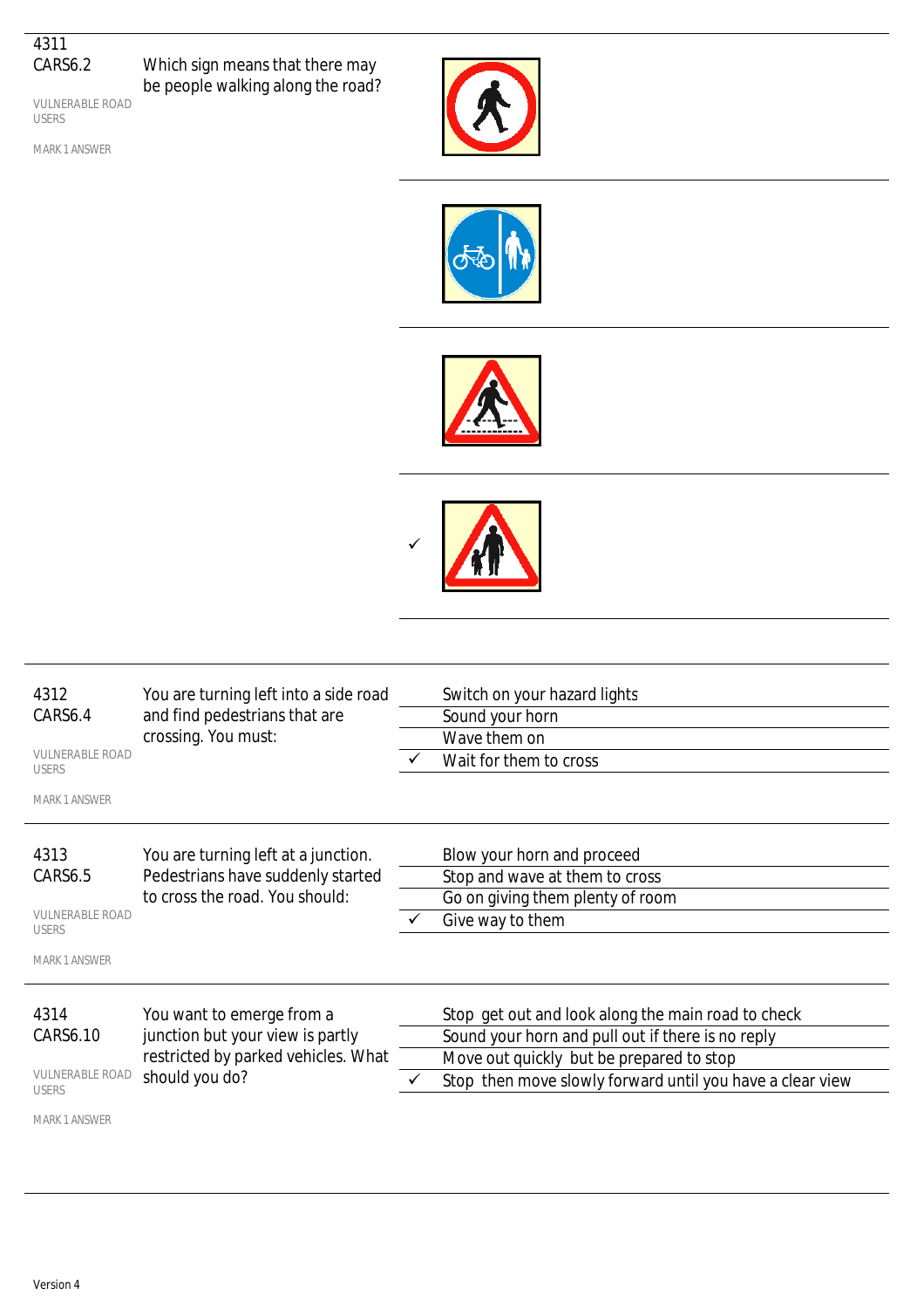| 4315                                   | You are at the front of a queue of<br>traffic waiting to turn right into a<br>side road. Why is it important to |              | To check for emerging traffic                                                        |
|----------------------------------------|-----------------------------------------------------------------------------------------------------------------|--------------|--------------------------------------------------------------------------------------|
| CARS6.11                               |                                                                                                                 |              | To check for overtaking vehicles                                                     |
|                                        |                                                                                                                 |              | To make sure the side road is clear                                                  |
| <b>VULNERABLE ROAD</b><br><b>USERS</b> | check your right mirror just before                                                                             |              | To look for pedestrians about to cross                                               |
| MARK 1 ANSWER                          | turning?                                                                                                        |              |                                                                                      |
|                                        |                                                                                                                 |              |                                                                                      |
| 4316                                   | What should a driver do at a                                                                                    |              | Move off                                                                             |
| CARS6.13                               | pelican crossing when the red and                                                                               |              | Always wait for the green light before proceeding                                    |
| <b>VULNERABLE ROAD</b>                 | amber lights are on?                                                                                            |              | Give way to any pedestrians on the crossing                                          |
| <b>USERS</b>                           |                                                                                                                 |              | Signal the pedestrian to cross                                                       |
| <b>MARK 1 ANSWER</b>                   |                                                                                                                 |              |                                                                                      |
|                                        |                                                                                                                 |              |                                                                                      |
| 4317                                   | You have stopped at a pelican                                                                                   |              | Drive in front of the person                                                         |
| CARS6.14                               | crossing. A disabled person is                                                                                  |              | Edge forward slowly                                                                  |
|                                        | crossing slowly in front of you. The                                                                            |              | Allow the person to cross                                                            |
| <b>VULNERABLE ROAD</b><br><b>USERS</b> | lights have now changed to green.                                                                               |              | Sound your horn                                                                      |
|                                        | You should:                                                                                                     |              | Be patient                                                                           |
| <b>MARK 2 ANSWERS</b>                  |                                                                                                                 |              | Drive behind the person                                                              |
|                                        |                                                                                                                 |              |                                                                                      |
| 4318                                   | As you approach a pelican crossing                                                                              |              | Flash your lights in case they have not heard you                                    |
| CARS6.15                               | the lights change to green but                                                                                  |              | Rev your engine to make them hurry                                                   |
|                                        | elderly people are halfway across.                                                                              |              | Wave them to cross as quickly as they can                                            |
| <b>VULNERABLE ROAD</b><br><b>USERS</b> | You should:                                                                                                     |              | Wait because they will take longer to cross                                          |
|                                        |                                                                                                                 |              |                                                                                      |
| <b>MARK 1 ANSWER</b>                   |                                                                                                                 |              |                                                                                      |
| 4319                                   | Look at this picture. What is the                                                                               |              | The car on the left may move off                                                     |
| CARS6.16                               | danger you should be most aware                                                                                 |              | The driver of the ice cream van may get out                                          |
|                                        | of?                                                                                                             |              | The ice cream van may move off                                                       |
| <b>VULNERABLE ROAD</b>                 |                                                                                                                 |              | The child may run out into the road                                                  |
| <b>USERS</b>                           |                                                                                                                 |              |                                                                                      |
| <b>MARK 1 ANSWER</b>                   |                                                                                                                 |              |                                                                                      |
|                                        |                                                                                                                 |              |                                                                                      |
| 4320                                   | You are driving past parked cars.                                                                               |              | Brake sharply and flash your headlights                                              |
| CARS6.17                               | You notice a wheel of a bicycle<br>sticking out between them. What                                              |              | Slow down and wave the cyclist across<br>Accelerate past quickly and sound your horn |
| <b>VULNERABLE ROAD</b>                 | should you do?                                                                                                  |              | Slow down and be prepared to stop for a cyclist                                      |
| <b>USERS</b>                           |                                                                                                                 |              |                                                                                      |
| <b>MARK 1 ANSWER</b>                   |                                                                                                                 |              |                                                                                      |
|                                        |                                                                                                                 |              |                                                                                      |
| 4321                                   | You are driving past a lane of                                                                                  |              | Stop and wave the children across to fetch their ball                                |
| CARS6.18                               | parked cars and you notice a ball                                                                               |              | Continue driving at the same speed and flash your headlights                         |
| <b>VULNERABLE ROAD</b>                 | bouncing out into the road ahead.                                                                               | $\checkmark$ | Slow down and be prepared to stop for children                                       |
| <b>USERS</b>                           | What should you do?                                                                                             |              | Continue driving at the same speed and sound your horn                               |
| <b>MARK 1 ANSWER</b>                   |                                                                                                                 |              |                                                                                      |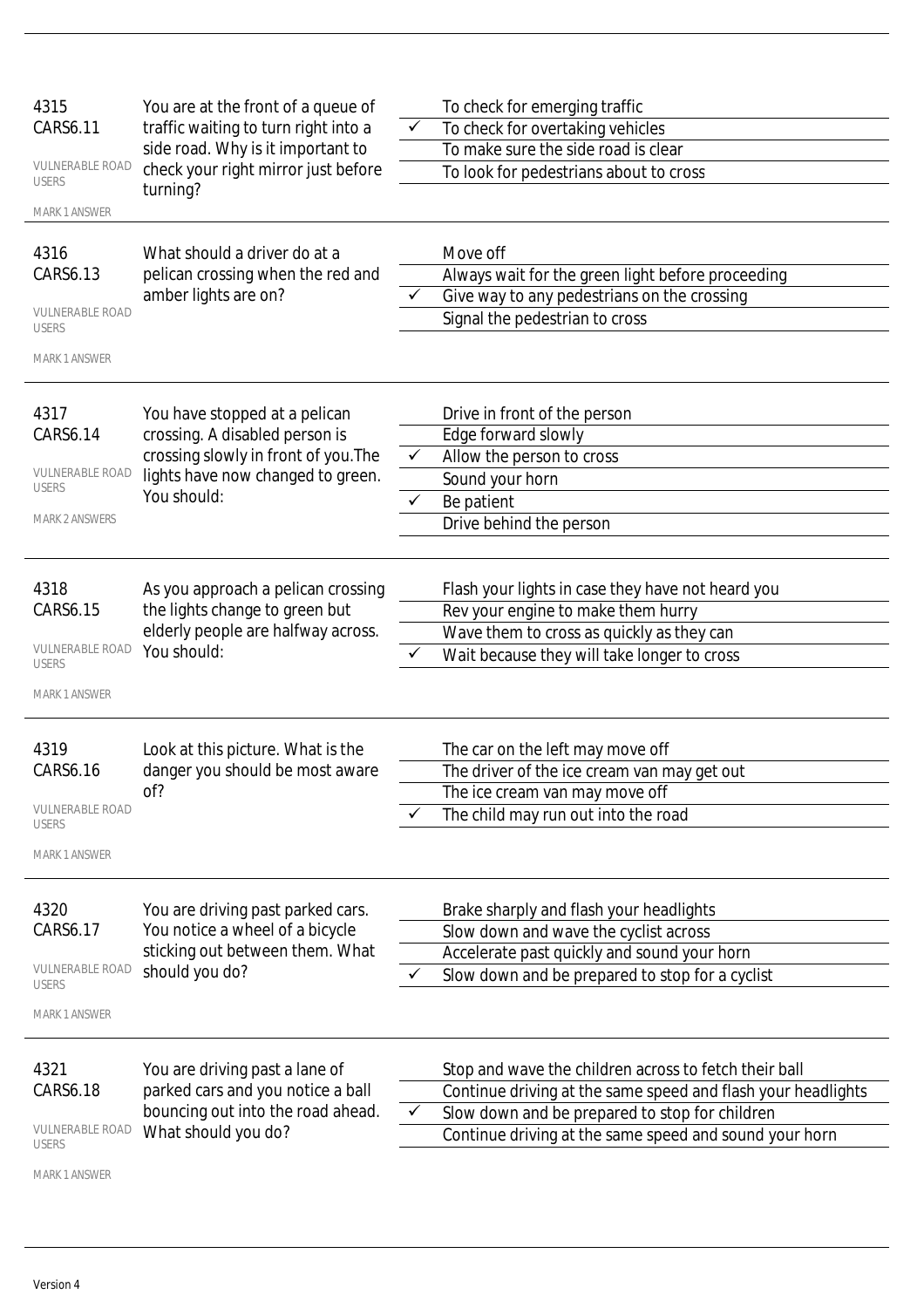| 4322<br>CARS6.19<br><b>VULNERABLE ROAD</b><br><b>USERS</b><br>MARK 1 ANSWER | If you are following a car driven by<br>an elderly driver you should:                           | Stay close behind and drive carefully<br>Flash your lights and overtake<br>Be aware that the driver's reactions may not be as fast as<br>yours<br>Expect the driver to drive badly |
|-----------------------------------------------------------------------------|-------------------------------------------------------------------------------------------------|------------------------------------------------------------------------------------------------------------------------------------------------------------------------------------|
| 4323<br>CARS6.20<br><b>VULNERABLE ROAD</b><br><b>USERS</b><br>MARK 1 ANSWER | Which sign tells you that<br>pedestrians may be walking in the<br>road as there is no pavement? |                                                                                                                                                                                    |
|                                                                             |                                                                                                 |                                                                                                                                                                                    |
|                                                                             |                                                                                                 |                                                                                                                                                                                    |

## 4324 CARS6.21

VULNERABLE ROAD USERS

MARK 1 ANSWER

Which sign means there maybe elderly pedestrians likely to cross the road?







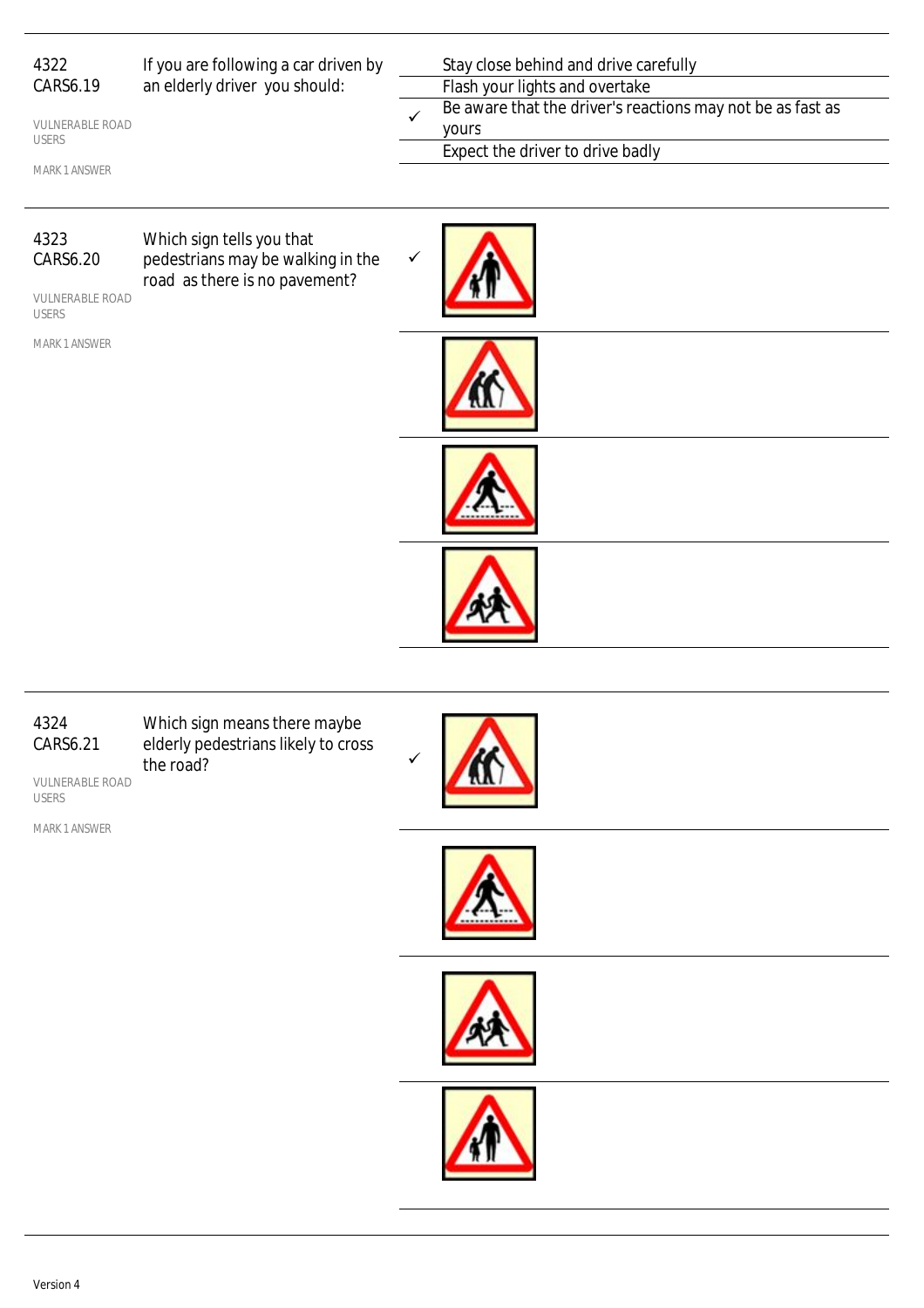| 4325<br>If you see a pedestrian carrying a |                                                              | Elderly      |                                                                    |
|--------------------------------------------|--------------------------------------------------------------|--------------|--------------------------------------------------------------------|
| CARS6.22                                   | white stick, this shows that the                             |              | Deaf                                                               |
|                                            | person is:                                                   |              | <b>Disabled</b>                                                    |
| <b>VULNERABLE ROAD</b><br><b>USERS</b>     |                                                              |              | <b>Blind</b>                                                       |
| <b>MARK 1 ANSWER</b>                       |                                                              |              |                                                                    |
| 4326                                       | You are driving towards a                                    |              | Wave to the person to wait                                         |
| CARS6.23                                   | pedestrian (zebra) crossing.                                 |              | Wave to the person to cross                                        |
| <b>VULNERABLE ROAD</b><br><b>USERS</b>     | Waiting to cross is a person in a<br>wheelchair. You should: |              | Continue on your way<br>Be prepared to stop                        |
| <b>MARK 1 ANSWER</b>                       |                                                              |              |                                                                    |
| 4327                                       | What action should you take when                             |              | Tap the horn in case they are hard of hearing                      |
| CARS6.24                                   | elderly people are crossing the                              | $\checkmark$ | Be patient and allow them to cross in their own time               |
|                                            | road?                                                        |              | Rev the engine to let them know that you are waiting               |
| <b>VULNERABLE ROAD</b><br><b>USERS</b>     |                                                              |              | Wave them across so they know that you have seen them              |
| MARK 1 ANSWER                              |                                                              |              |                                                                    |
| 4328                                       | You should NEVER attempt to                                  |              | Just before you turn left                                          |
| CARS6.27                                   | overtake a cyclist:                                          |              | On a dual carriageway                                              |
|                                            |                                                              |              | On a one-way street                                                |
| <b>VULNERABLE ROAD</b><br><b>USERS</b>     |                                                              |              | Just before you turn right                                         |
| <b>MARK 1 ANSWER</b>                       |                                                              |              |                                                                    |
| 4329                                       | If you are driving behind a cyclist                          |              | Go around the cyclist on the junction                              |
| CARS6.28                                   | and you wish to turn left just                               |              | Pull alongside the cyclist and stay level until after the junction |
|                                            | ahead. You should:                                           |              | Hold back until the cyclist has passed the junction                |
| <b>VULNERABLE ROAD</b><br><b>USERS</b>     |                                                              |              | Overtake the cyclist before the junction                           |
| <b>MARK 1 ANSWER</b>                       |                                                              |              |                                                                    |
| 4330                                       | You are coming up to a roundabout                            |              | Signal the cyclist to move across                                  |
| CARS6.29                                   | and a cyclist is signaling to turn                           |              | Give a horn warning                                                |
| <b>VULNERABLE ROAD</b>                     | right. What should you do:                                   |              | Overtake on the right                                              |
| <b>USERS</b>                               |                                                              |              | Give the cyclist plenty of room                                    |
| <b>MARK 1 ANSWER</b>                       |                                                              |              |                                                                    |
| 4331                                       | You are driving behind three                                 |              | Straight ahead                                                     |
| CARS6.30                                   | cyclists. They approach a                                    |              | Right                                                              |
| <b>VULNERABLE ROAD</b>                     | roundabout in the left-hand lane.                            |              | Any direction                                                      |
| <b>USERS</b>                               | In which direction should you<br>expect the cyclists to go?  |              | Left                                                               |
| <b>MARK 1 ANSWER</b>                       |                                                              |              |                                                                    |
|                                            |                                                              |              |                                                                    |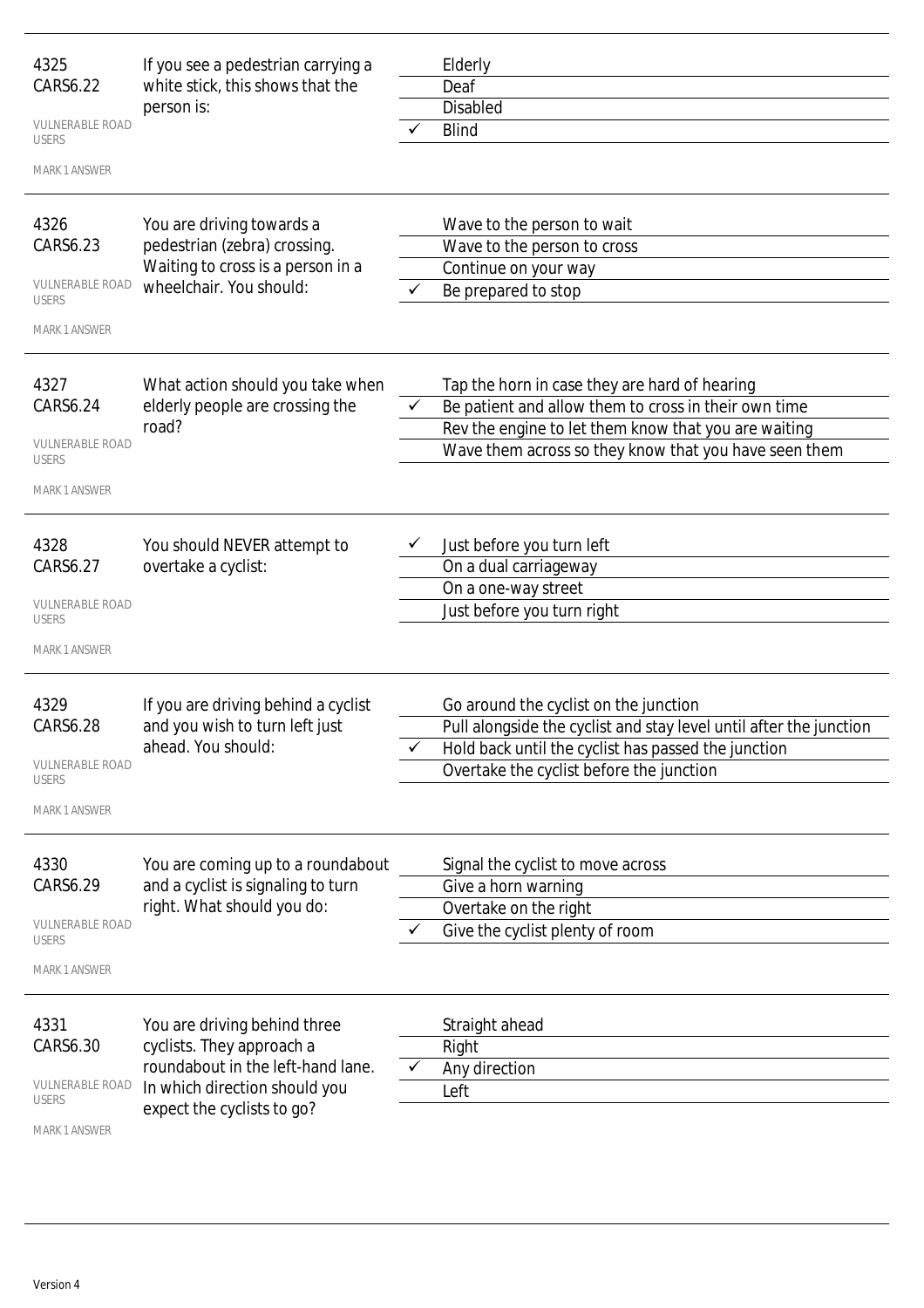| 4332<br>CARS6.31<br><b>VULNERABLE ROAD</b><br><b>USERS</b><br><b>MARK 1 ANSWER</b> | You are approaching a roundabout<br>and see a cyclist signal right. Why is<br>the cyclist keeping to the left? | The cyclist thinks The highway Code does not apply to<br>bicycles<br>The cyclist is going to turn left instead<br>It is quicker route for cyclist<br>The cyclist is slower and more vulnerable |
|------------------------------------------------------------------------------------|----------------------------------------------------------------------------------------------------------------|------------------------------------------------------------------------------------------------------------------------------------------------------------------------------------------------|
| 4333<br>CARS6.32                                                                   | When you are overtaking a cyclist<br>in the road you should leave as                                           | The cyclist might have to make a right turn<br>The cyclist might get off the bike                                                                                                              |
|                                                                                    | much room as you would give to a                                                                               | The cyclist might change lanes                                                                                                                                                                 |
| <b>VULNERABLE ROAD</b><br><b>USERS</b>                                             | car. What is the main reason for<br>this?                                                                      | The cyclist might swerve                                                                                                                                                                       |
| <b>MARK 1 ANSWER</b>                                                               |                                                                                                                |                                                                                                                                                                                                |
| 4334<br>CARS6.38<br><b>VULNERABLE ROAD</b><br><b>USERS</b><br><b>MARK 1 ANSWER</b> | Where should you take particular<br>care to look out for motorcyclists<br>and cyclists?                        | On one-way streets<br>At junctions<br>At zebra crossings<br>On dual carriageways                                                                                                               |
| 4335                                                                               | In daylight an approaching                                                                                     | So that the rider can be seen more easily                                                                                                                                                      |
| CARS6.39                                                                           | motorcyclist is using a dipped                                                                                 | The rider is inviting you to proceed                                                                                                                                                           |
|                                                                                    | headlight. Why?                                                                                                | To improve the rider's vision                                                                                                                                                                  |
| <b>VULNERABLE ROAD</b><br><b>USERS</b>                                             |                                                                                                                | To stop the battery overcharging                                                                                                                                                               |
| <b>MARK 1 ANSWER</b>                                                               |                                                                                                                |                                                                                                                                                                                                |
| 4336                                                                               | You are driving behind a moped or                                                                              | Sound your horn as a warning and pull in front of the moped                                                                                                                                    |
| CARS6.42                                                                           | a small motorcycle. You want to                                                                                | Pull alongside the moped and stay level until just before the                                                                                                                                  |
| <b>VULNERABLE ROAD</b>                                                             | turn left just ahead. You should:                                                                              | junction                                                                                                                                                                                       |
| <b>USERS</b>                                                                       |                                                                                                                | Overtake the moped before the junction                                                                                                                                                         |
| <b>MARK 1 ANSWER</b>                                                               |                                                                                                                | Stay behind until the moped has passed the junction                                                                                                                                            |
| 4337                                                                               | At road junctions which THREE of                                                                               | Motorcyclists                                                                                                                                                                                  |
| CARS6.44                                                                           | the following are most vulnerable?                                                                             | Cyclists                                                                                                                                                                                       |
|                                                                                    |                                                                                                                | Lorry drivers                                                                                                                                                                                  |
| <b>VULNERABLE ROAD</b>                                                             |                                                                                                                | Car drivers                                                                                                                                                                                    |
| <b>USERS</b>                                                                       |                                                                                                                | Pedestrians                                                                                                                                                                                    |
| <b>MARK 3 ANSWERS</b>                                                              |                                                                                                                |                                                                                                                                                                                                |
| 4338<br>CARS6.45<br><b>VULNERABLE ROAD</b><br><b>USERS</b>                         | When emerging from a side road<br>into a queue of traffic which road<br>users can be difficult to see?         | Motorcycles<br>Cars<br>Milk floats<br><b>Tractors</b>                                                                                                                                          |
| <b>MARK 1 ANSWER</b>                                                               |                                                                                                                |                                                                                                                                                                                                |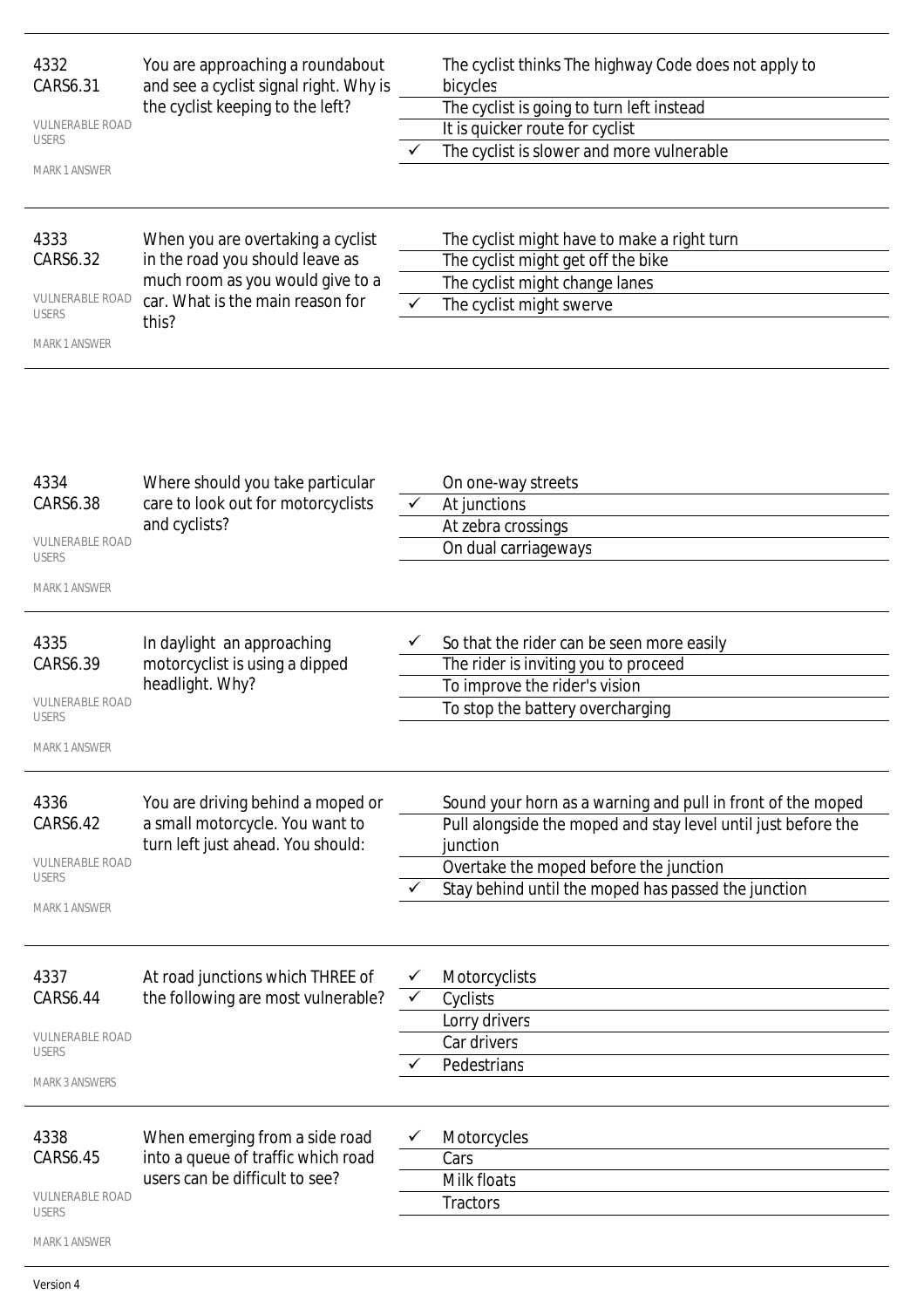| 4339                                   | You want to turn right from a main                                    |   | Stop and set the handbrake                                                                       |
|----------------------------------------|-----------------------------------------------------------------------|---|--------------------------------------------------------------------------------------------------|
| CARS6.46                               | road into a side road. Just before<br>you turn you should:            |   | Select first gear<br>Check for traffic overtaking on your right                                  |
| <b>VULNERABLE ROAD</b>                 |                                                                       |   | Cancel your right-turn signal                                                                    |
| <b>USERS</b>                           |                                                                       |   |                                                                                                  |
| <b>MARK 1 ANSWER</b>                   |                                                                       |   |                                                                                                  |
| 4340                                   | You are driving and ahead of you                                      | ✓ | Slow moving                                                                                      |
| CARS6.48                               | there is a vehicle with a flashing                                    |   | A school crossing patrol                                                                         |
|                                        | amber beacon. This means it is:                                       |   | A doctor's car                                                                                   |
| <b>VULNERABLE ROAD</b><br><b>USERS</b> |                                                                       |   | Broken down                                                                                      |
| <b>MARK 1 ANSWER</b>                   |                                                                       |   |                                                                                                  |
| 4341                                   | An injured motorcyclist is lying                                      |   | Remove the leather jacket                                                                        |
| CARS6.50                               | unconscious in the road. You                                          |   | Move the person off the road                                                                     |
|                                        | should:                                                               |   | Remove the safety helmet                                                                         |
| <b>VULNERABLE ROAD</b><br><b>USERS</b> |                                                                       |   | Seek medical assistance                                                                          |
|                                        |                                                                       |   |                                                                                                  |
| MARK 1 ANSWER                          |                                                                       |   |                                                                                                  |
| 4342                                   | You are driving in town. There is a                                   |   | The bus may remain stationary                                                                    |
| CARS6.51                               | bus at the bus stop on the other                                      |   | The bus may move off suddenly                                                                    |
|                                        | side of the road. Why should you                                      |   | The bus may have broken down                                                                     |
| <b>VULNERABLE ROAD</b><br><b>USERS</b> | be careful?                                                           | ✓ | Pedestrians may come from behind the bus                                                         |
|                                        |                                                                       |   |                                                                                                  |
| <b>MARK 1 ANSWER</b>                   |                                                                       |   |                                                                                                  |
|                                        |                                                                       |   |                                                                                                  |
| 4343                                   | How should you overtake horse                                         |   | Use your horn just once to warn them                                                             |
| CARS6.52                               | riders?                                                               |   | Speed is not important but allow plenty of room                                                  |
| <b>VULNERABLE ROAD</b>                 |                                                                       |   | Drive along their side and overtake as soon as possible<br>Drive slowly and leave plenty of room |
| <b>USERS</b><br><b>MARK 1 ANSWER</b>   |                                                                       |   |                                                                                                  |
|                                        |                                                                       |   |                                                                                                  |
| 4344                                   | You notice horse riders ahead of                                      |   | Signal right                                                                                     |
| CARS6.53                               | you. What should you do FIRST?                                        |   | Be prepared to slow down                                                                         |
|                                        |                                                                       |   | Accelerate around them                                                                           |
| <b>VULNERABLE ROAD</b><br><b>USERS</b> |                                                                       |   | Pull out to the middle of the road                                                               |
| <b>MARK 1 ANSWER</b>                   |                                                                       |   |                                                                                                  |
|                                        |                                                                       |   |                                                                                                  |
|                                        |                                                                       |   |                                                                                                  |
|                                        |                                                                       |   |                                                                                                  |
|                                        |                                                                       |   |                                                                                                  |
| 4345                                   | You are driving on a narrow                                           |   | On left-hand bends                                                                               |
| CARS6.54                               | country road. Where would you<br>find it most difficult to see horses |   | On right-hand bends<br>When uphill                                                               |
| <b>VULNERABLE ROAD</b>                 | and riders ahead of you?                                              |   | When downhill                                                                                    |
| <b>USERS</b><br>MARK 1 ANSWER          |                                                                       |   |                                                                                                  |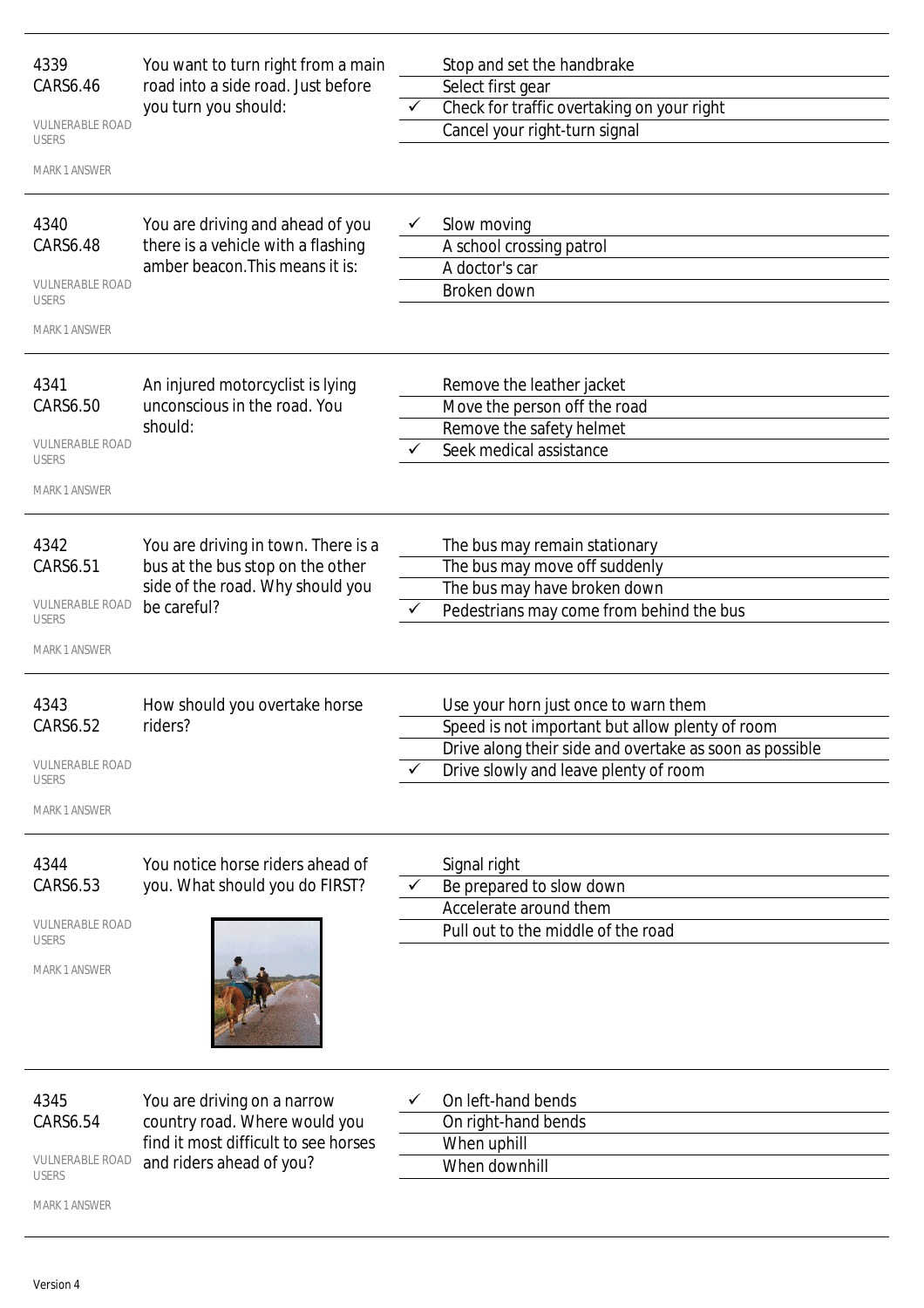| 4346<br>CARS6.55<br><b>VULNERABLE ROAD</b><br><b>USERS</b><br><b>MARK 1 ANSWER</b>  | A horse rider is in the left-hand<br>lane approaching a roundabout.<br>The driver behind should expect<br>the rider to:                                       |              | Go ahead<br><b>Turn left</b><br>Turn right<br>Go in any direction                                                                                                                                                        |
|-------------------------------------------------------------------------------------|---------------------------------------------------------------------------------------------------------------------------------------------------------------|--------------|--------------------------------------------------------------------------------------------------------------------------------------------------------------------------------------------------------------------------|
| 4347<br>CARS6.56<br><b>VULNERABLE ROAD</b><br><b>USERS</b><br><b>MARK 2 ANSWERS</b> | You are approaching a roundabout.<br>There are horses just ahead of you.<br>You should:                                                                       | $\checkmark$ | Sound your horn as a warning<br>Give them plenty of room<br>Accelerate past as quickly as possible<br>Treat them like any other vehicle<br>Be prepared to stop                                                           |
| 4348<br>CARS6.57<br><b>VULNERABLE ROAD</b><br><b>USERS</b><br><b>MARK 1 ANSWER</b>  | You see a group of horse riders as<br>you approach a roundabout. They<br>are signalling to go right but<br>keeping well to the left. You<br>should:           |              | Cut in front of them<br>Keep close of them<br>Proceed as normal<br>Stay well back                                                                                                                                        |
| 4349<br>CARS6.58<br><b>VULNERABLE ROAD</b><br><b>USERS</b><br><b>MARK 1 ANSWER</b>  | What is the MOST common cause<br>of road accidents?                                                                                                           |              | Mechanical failure<br>Driver error<br>Road conditions<br><b>Weather conditions</b>                                                                                                                                       |
| 4350<br>CARS6.60<br><b>VULNERABLE ROAD</b><br><b>USERS</b><br><b>MARK 1 ANSWER</b>  | Which age group is most likely to<br>be involved in traffic accidents?                                                                                        |              | 46 to 55-year-old<br>55-year-olds and over<br>36 to 45-year-old<br>18 to 25-year-old                                                                                                                                     |
| 4351<br>CARS6.61<br><b>VULNERABLE ROAD</b><br><b>USERS</b><br><b>MARK 1 ANSWER</b>  | You are following a learner driver<br>who stalls at a junction. What<br>should you do?                                                                        |              | Be patient as you expect them to make mistakes<br>Immediately steer around them and drive on<br>Start to rev your engine if they take too long to restart<br>Drive up close behind and flash your headlights             |
| 4352<br>CARS7.4<br>OTHER TYPE OF<br><b>VEHICLES</b><br>MARK 1 ANSWER                | You are waiting to emerge left<br>from a minor road. A large vehicle<br>is approaching from the right. You<br>have time to turn, but you should<br>wait. Why? |              | The large vehicle can easily hide vehicles from the left<br>The large vehicle is difficult to steer in a straight line<br>The large vehicle can turn suddenly<br>The large vehicle can easily hide an overtaking vehicle |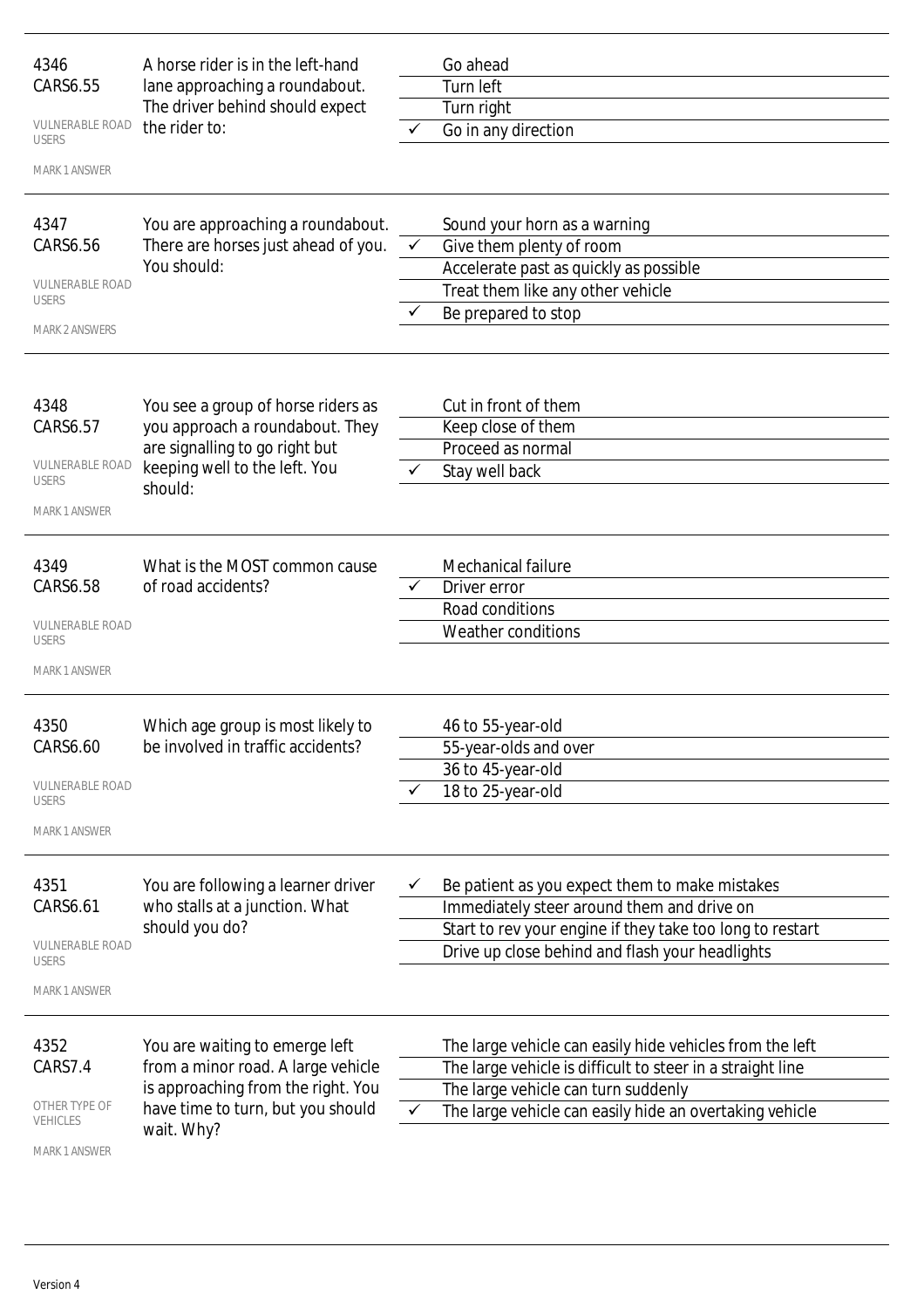| 4353                             | You are driving behind a large       |              | Overtake quickly before the lorry moves out                    |
|----------------------------------|--------------------------------------|--------------|----------------------------------------------------------------|
| CARS7.5                          | articulated vehicle (trailer). It is |              | Pass on the left as the vehicle moves out                      |
|                                  | going to turn left into a narrow     | ✓            | Be prepared to stop behind it                                  |
| OTHER TYPE OF<br><b>VEHICLES</b> | road. What action should you take?   |              | Move out and overtake on the offside                           |
| <b>MARK 1 ANSWER</b>             |                                      |              |                                                                |
|                                  |                                      |              |                                                                |
| 4354                             | You are driving behind a long        |              | Overtake as it starts to slow down                             |
| CARS7.6                          | vehicle. It approaches a crossroads  | $\checkmark$ | Stay well back and give it room                                |
|                                  | and signals left, but moves out to   |              | Assume the signal is wrong and it is really turning right      |
| OTHER TYPE OF<br><b>VEHICLES</b> | the right. You should:               |              | Get closer in order to pass it quickly                         |
| <b>MARK 1 ANSWER</b>             |                                      |              |                                                                |
|                                  |                                      |              |                                                                |
| 4355                             | You are driving behind a long        |              | Overtake on the right-hand side                                |
| CARS7.7                          | vehicle approaching a crossroad.     | $\checkmark$ | Wait behind the long vehicle                                   |
|                                  | The driver signals right but moves   |              | Report the driver to the police                                |
| OTHER TYPE OF<br><b>VEHICLES</b> | close to the left-hand kerb. What    |              | Warn the driver of the wrong signal                            |
| <b>MARK 1 ANSWER</b>             | should you do?                       |              |                                                                |
|                                  |                                      |              |                                                                |
| 4356                             | You are approaching a small          |              | Follow the same course as the lorry                            |
| CARS7.8                          | roundabout. The long vehicle in      |              | Overtake on the left                                           |
|                                  | front is signaling left but is       |              | Sound your horn                                                |
| OTHER TYPE OF<br><b>VEHICLES</b> | positioned over to the right. You    |              | Keep well back                                                 |
|                                  | should:                              |              |                                                                |
| <b>MARK 1 ANSWER</b>             | <b>AT VI</b>                         |              |                                                                |
| 4357                             | You keep well back while waiting to  |              | Start to overtake                                              |
| CARS7.9                          | overtake a large lorry. Another car  | ✓            | Drop back further                                              |
|                                  | fills the gap. You should:           |              | Flash your headlights                                          |
| OTHER TYPE OF<br><b>VEHICLES</b> |                                      |              | Sound your horn                                                |
| <b>MARK 1 ANSWER</b>             |                                      |              |                                                                |
|                                  |                                      |              |                                                                |
| 4358                             | Before overtaking a large vehicle or |              | To offer other drivers a safe gap if they want to overtake you |
| CARS7.10                         | lorry you should keep well back.     | ✓            | To get the best view of the road ahead                         |
|                                  | Why is this?                         |              | To leave a gap in case it stops and rolls back                 |
| OTHER TYPE OF<br><b>VEHICLES</b> |                                      |              | To give acceleration space to overtake quickly on blind bends  |
| <b>MARK 1 ANSWER</b>             |                                      |              |                                                                |
|                                  |                                      |              |                                                                |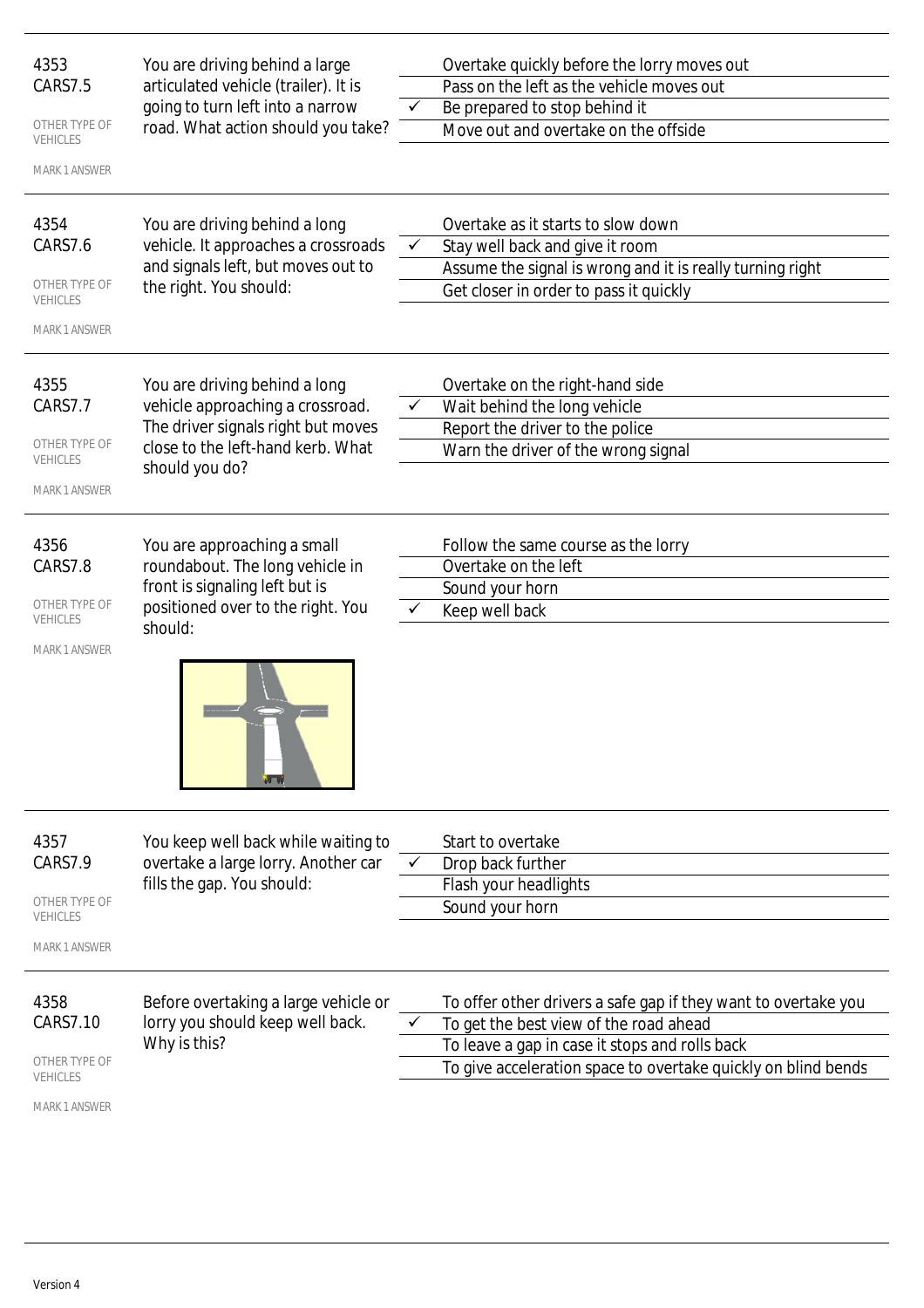| Flash your headlights for the oncoming traffic to give way<br>moving vehicle or lorry on a busy<br>CARS7.11<br>road with oncoming traffic. You<br>Follow it closely and keep moving out to see the road ahead<br>OTHER TYPE OF<br>should:<br>Keep well back until you can see that it is clear<br><b>VEHICLES</b><br><b>MARK 1 ANSWER</b><br>4360<br>You are driving downhill. There is a<br>Pull over on the right behind the parked car<br>CARS7.12<br>car parked on the other side of the<br>$\checkmark$<br>Slow down and give way<br>road partly blocking the road.<br>Speed up and get past quickly<br>OTHER TYPE OF<br>Large, slow lorries are coming<br>Keep going because you have the right of way<br><b>VEHICLES</b><br>towards you. You should:<br><b>MARK 1 ANSWER</b><br>When about to overtake a long<br>Flash your lights and wait for the driver to signal when it is<br>4361<br>vehicle or lorry you should:<br>CARS7.13<br>safe<br>Stay well back from the lorry to obtain a better view<br>OTHER TYPE OF<br>Drive close to the lorry in order to pass more quickly<br><b>VEHICLES</b><br>Sound the horn to warn the driver that you are there<br><b>MARK 1 ANSWER</b><br>4362<br>You are traveling behind a bus that<br>Be ready to give way to the bus<br>✓<br>suddenly pulls up at a bus stop.<br>CARS7.15<br>Pull in closely behind the bus<br>What should you do?<br>Watch carefully for pedestrians<br>$\checkmark$<br>OTHER TYPE OF<br>Accelerate past the bus sounding your horn<br><b>VEHICLES</b><br><b>MARK 2 ANSWERS</b><br>You are driving in a city. Ahead of<br>Be prepared to give way if the bus suddenly moves off<br>4363<br>you a bus is at a bus stop. Which<br>CARS7.16<br>Continue at the same speed but sound your horn as warning<br>TWO of the following should you<br>Watch carefully for the sudden appearance of pedestrians<br>✓<br>OTHER TYPE OF<br>do?<br>Pass the bus as quickly as you possibly can<br><b>VEHICLES</b><br><b>MARK 2 ANSWERS</b><br>4364<br>Signal left and wave the bus on<br>When you approach a bus that is<br>about to move off from a bus stop<br>Allow it to pull away, if it is safe to do so<br>CARS7.17<br>you should:<br>Flash your headlights as you approach<br>OTHER TYPE OF<br>Get past before it moves<br><b>VEHICLES</b><br><b>MARK 1 ANSWER</b><br>4365<br>What is the effect of not keeping to<br>When stationary vehicles are too close in a queue<br>the two second rule 'tailgating'<br>CARS7.19<br>When a vehicle is with its back doors open<br>when driving on a dry and good<br>When a vehicle delivering goods has its tailgate down<br>OTHER TYPE OF<br>road surface?<br>When a driver is following another vehicle too closely<br><b>VEHICLES</b><br><b>MARK 1 ANSWER</b> | 4359 | You wish to overtake a long, slow | Stay behind until the driver waves you past |
|---------------------------------------------------------------------------------------------------------------------------------------------------------------------------------------------------------------------------------------------------------------------------------------------------------------------------------------------------------------------------------------------------------------------------------------------------------------------------------------------------------------------------------------------------------------------------------------------------------------------------------------------------------------------------------------------------------------------------------------------------------------------------------------------------------------------------------------------------------------------------------------------------------------------------------------------------------------------------------------------------------------------------------------------------------------------------------------------------------------------------------------------------------------------------------------------------------------------------------------------------------------------------------------------------------------------------------------------------------------------------------------------------------------------------------------------------------------------------------------------------------------------------------------------------------------------------------------------------------------------------------------------------------------------------------------------------------------------------------------------------------------------------------------------------------------------------------------------------------------------------------------------------------------------------------------------------------------------------------------------------------------------------------------------------------------------------------------------------------------------------------------------------------------------------------------------------------------------------------------------------------------------------------------------------------------------------------------------------------------------------------------------------------------------------------------------------------------------------------------------------------------------------------------------------------------------------------------------------------------------------------------------------------------------------------------------------------------------------------------------------------------------------|------|-----------------------------------|---------------------------------------------|
|                                                                                                                                                                                                                                                                                                                                                                                                                                                                                                                                                                                                                                                                                                                                                                                                                                                                                                                                                                                                                                                                                                                                                                                                                                                                                                                                                                                                                                                                                                                                                                                                                                                                                                                                                                                                                                                                                                                                                                                                                                                                                                                                                                                                                                                                                                                                                                                                                                                                                                                                                                                                                                                                                                                                                                           |      |                                   |                                             |
|                                                                                                                                                                                                                                                                                                                                                                                                                                                                                                                                                                                                                                                                                                                                                                                                                                                                                                                                                                                                                                                                                                                                                                                                                                                                                                                                                                                                                                                                                                                                                                                                                                                                                                                                                                                                                                                                                                                                                                                                                                                                                                                                                                                                                                                                                                                                                                                                                                                                                                                                                                                                                                                                                                                                                                           |      |                                   |                                             |
|                                                                                                                                                                                                                                                                                                                                                                                                                                                                                                                                                                                                                                                                                                                                                                                                                                                                                                                                                                                                                                                                                                                                                                                                                                                                                                                                                                                                                                                                                                                                                                                                                                                                                                                                                                                                                                                                                                                                                                                                                                                                                                                                                                                                                                                                                                                                                                                                                                                                                                                                                                                                                                                                                                                                                                           |      |                                   |                                             |
|                                                                                                                                                                                                                                                                                                                                                                                                                                                                                                                                                                                                                                                                                                                                                                                                                                                                                                                                                                                                                                                                                                                                                                                                                                                                                                                                                                                                                                                                                                                                                                                                                                                                                                                                                                                                                                                                                                                                                                                                                                                                                                                                                                                                                                                                                                                                                                                                                                                                                                                                                                                                                                                                                                                                                                           |      |                                   |                                             |
|                                                                                                                                                                                                                                                                                                                                                                                                                                                                                                                                                                                                                                                                                                                                                                                                                                                                                                                                                                                                                                                                                                                                                                                                                                                                                                                                                                                                                                                                                                                                                                                                                                                                                                                                                                                                                                                                                                                                                                                                                                                                                                                                                                                                                                                                                                                                                                                                                                                                                                                                                                                                                                                                                                                                                                           |      |                                   |                                             |
|                                                                                                                                                                                                                                                                                                                                                                                                                                                                                                                                                                                                                                                                                                                                                                                                                                                                                                                                                                                                                                                                                                                                                                                                                                                                                                                                                                                                                                                                                                                                                                                                                                                                                                                                                                                                                                                                                                                                                                                                                                                                                                                                                                                                                                                                                                                                                                                                                                                                                                                                                                                                                                                                                                                                                                           |      |                                   |                                             |
|                                                                                                                                                                                                                                                                                                                                                                                                                                                                                                                                                                                                                                                                                                                                                                                                                                                                                                                                                                                                                                                                                                                                                                                                                                                                                                                                                                                                                                                                                                                                                                                                                                                                                                                                                                                                                                                                                                                                                                                                                                                                                                                                                                                                                                                                                                                                                                                                                                                                                                                                                                                                                                                                                                                                                                           |      |                                   |                                             |
|                                                                                                                                                                                                                                                                                                                                                                                                                                                                                                                                                                                                                                                                                                                                                                                                                                                                                                                                                                                                                                                                                                                                                                                                                                                                                                                                                                                                                                                                                                                                                                                                                                                                                                                                                                                                                                                                                                                                                                                                                                                                                                                                                                                                                                                                                                                                                                                                                                                                                                                                                                                                                                                                                                                                                                           |      |                                   |                                             |
|                                                                                                                                                                                                                                                                                                                                                                                                                                                                                                                                                                                                                                                                                                                                                                                                                                                                                                                                                                                                                                                                                                                                                                                                                                                                                                                                                                                                                                                                                                                                                                                                                                                                                                                                                                                                                                                                                                                                                                                                                                                                                                                                                                                                                                                                                                                                                                                                                                                                                                                                                                                                                                                                                                                                                                           |      |                                   |                                             |
|                                                                                                                                                                                                                                                                                                                                                                                                                                                                                                                                                                                                                                                                                                                                                                                                                                                                                                                                                                                                                                                                                                                                                                                                                                                                                                                                                                                                                                                                                                                                                                                                                                                                                                                                                                                                                                                                                                                                                                                                                                                                                                                                                                                                                                                                                                                                                                                                                                                                                                                                                                                                                                                                                                                                                                           |      |                                   |                                             |
|                                                                                                                                                                                                                                                                                                                                                                                                                                                                                                                                                                                                                                                                                                                                                                                                                                                                                                                                                                                                                                                                                                                                                                                                                                                                                                                                                                                                                                                                                                                                                                                                                                                                                                                                                                                                                                                                                                                                                                                                                                                                                                                                                                                                                                                                                                                                                                                                                                                                                                                                                                                                                                                                                                                                                                           |      |                                   |                                             |
|                                                                                                                                                                                                                                                                                                                                                                                                                                                                                                                                                                                                                                                                                                                                                                                                                                                                                                                                                                                                                                                                                                                                                                                                                                                                                                                                                                                                                                                                                                                                                                                                                                                                                                                                                                                                                                                                                                                                                                                                                                                                                                                                                                                                                                                                                                                                                                                                                                                                                                                                                                                                                                                                                                                                                                           |      |                                   |                                             |
|                                                                                                                                                                                                                                                                                                                                                                                                                                                                                                                                                                                                                                                                                                                                                                                                                                                                                                                                                                                                                                                                                                                                                                                                                                                                                                                                                                                                                                                                                                                                                                                                                                                                                                                                                                                                                                                                                                                                                                                                                                                                                                                                                                                                                                                                                                                                                                                                                                                                                                                                                                                                                                                                                                                                                                           |      |                                   |                                             |
|                                                                                                                                                                                                                                                                                                                                                                                                                                                                                                                                                                                                                                                                                                                                                                                                                                                                                                                                                                                                                                                                                                                                                                                                                                                                                                                                                                                                                                                                                                                                                                                                                                                                                                                                                                                                                                                                                                                                                                                                                                                                                                                                                                                                                                                                                                                                                                                                                                                                                                                                                                                                                                                                                                                                                                           |      |                                   |                                             |
|                                                                                                                                                                                                                                                                                                                                                                                                                                                                                                                                                                                                                                                                                                                                                                                                                                                                                                                                                                                                                                                                                                                                                                                                                                                                                                                                                                                                                                                                                                                                                                                                                                                                                                                                                                                                                                                                                                                                                                                                                                                                                                                                                                                                                                                                                                                                                                                                                                                                                                                                                                                                                                                                                                                                                                           |      |                                   |                                             |
|                                                                                                                                                                                                                                                                                                                                                                                                                                                                                                                                                                                                                                                                                                                                                                                                                                                                                                                                                                                                                                                                                                                                                                                                                                                                                                                                                                                                                                                                                                                                                                                                                                                                                                                                                                                                                                                                                                                                                                                                                                                                                                                                                                                                                                                                                                                                                                                                                                                                                                                                                                                                                                                                                                                                                                           |      |                                   |                                             |
|                                                                                                                                                                                                                                                                                                                                                                                                                                                                                                                                                                                                                                                                                                                                                                                                                                                                                                                                                                                                                                                                                                                                                                                                                                                                                                                                                                                                                                                                                                                                                                                                                                                                                                                                                                                                                                                                                                                                                                                                                                                                                                                                                                                                                                                                                                                                                                                                                                                                                                                                                                                                                                                                                                                                                                           |      |                                   |                                             |
|                                                                                                                                                                                                                                                                                                                                                                                                                                                                                                                                                                                                                                                                                                                                                                                                                                                                                                                                                                                                                                                                                                                                                                                                                                                                                                                                                                                                                                                                                                                                                                                                                                                                                                                                                                                                                                                                                                                                                                                                                                                                                                                                                                                                                                                                                                                                                                                                                                                                                                                                                                                                                                                                                                                                                                           |      |                                   |                                             |
|                                                                                                                                                                                                                                                                                                                                                                                                                                                                                                                                                                                                                                                                                                                                                                                                                                                                                                                                                                                                                                                                                                                                                                                                                                                                                                                                                                                                                                                                                                                                                                                                                                                                                                                                                                                                                                                                                                                                                                                                                                                                                                                                                                                                                                                                                                                                                                                                                                                                                                                                                                                                                                                                                                                                                                           |      |                                   |                                             |
|                                                                                                                                                                                                                                                                                                                                                                                                                                                                                                                                                                                                                                                                                                                                                                                                                                                                                                                                                                                                                                                                                                                                                                                                                                                                                                                                                                                                                                                                                                                                                                                                                                                                                                                                                                                                                                                                                                                                                                                                                                                                                                                                                                                                                                                                                                                                                                                                                                                                                                                                                                                                                                                                                                                                                                           |      |                                   |                                             |
|                                                                                                                                                                                                                                                                                                                                                                                                                                                                                                                                                                                                                                                                                                                                                                                                                                                                                                                                                                                                                                                                                                                                                                                                                                                                                                                                                                                                                                                                                                                                                                                                                                                                                                                                                                                                                                                                                                                                                                                                                                                                                                                                                                                                                                                                                                                                                                                                                                                                                                                                                                                                                                                                                                                                                                           |      |                                   |                                             |
|                                                                                                                                                                                                                                                                                                                                                                                                                                                                                                                                                                                                                                                                                                                                                                                                                                                                                                                                                                                                                                                                                                                                                                                                                                                                                                                                                                                                                                                                                                                                                                                                                                                                                                                                                                                                                                                                                                                                                                                                                                                                                                                                                                                                                                                                                                                                                                                                                                                                                                                                                                                                                                                                                                                                                                           |      |                                   |                                             |
|                                                                                                                                                                                                                                                                                                                                                                                                                                                                                                                                                                                                                                                                                                                                                                                                                                                                                                                                                                                                                                                                                                                                                                                                                                                                                                                                                                                                                                                                                                                                                                                                                                                                                                                                                                                                                                                                                                                                                                                                                                                                                                                                                                                                                                                                                                                                                                                                                                                                                                                                                                                                                                                                                                                                                                           |      |                                   |                                             |
|                                                                                                                                                                                                                                                                                                                                                                                                                                                                                                                                                                                                                                                                                                                                                                                                                                                                                                                                                                                                                                                                                                                                                                                                                                                                                                                                                                                                                                                                                                                                                                                                                                                                                                                                                                                                                                                                                                                                                                                                                                                                                                                                                                                                                                                                                                                                                                                                                                                                                                                                                                                                                                                                                                                                                                           |      |                                   |                                             |
|                                                                                                                                                                                                                                                                                                                                                                                                                                                                                                                                                                                                                                                                                                                                                                                                                                                                                                                                                                                                                                                                                                                                                                                                                                                                                                                                                                                                                                                                                                                                                                                                                                                                                                                                                                                                                                                                                                                                                                                                                                                                                                                                                                                                                                                                                                                                                                                                                                                                                                                                                                                                                                                                                                                                                                           |      |                                   |                                             |
|                                                                                                                                                                                                                                                                                                                                                                                                                                                                                                                                                                                                                                                                                                                                                                                                                                                                                                                                                                                                                                                                                                                                                                                                                                                                                                                                                                                                                                                                                                                                                                                                                                                                                                                                                                                                                                                                                                                                                                                                                                                                                                                                                                                                                                                                                                                                                                                                                                                                                                                                                                                                                                                                                                                                                                           |      |                                   |                                             |
|                                                                                                                                                                                                                                                                                                                                                                                                                                                                                                                                                                                                                                                                                                                                                                                                                                                                                                                                                                                                                                                                                                                                                                                                                                                                                                                                                                                                                                                                                                                                                                                                                                                                                                                                                                                                                                                                                                                                                                                                                                                                                                                                                                                                                                                                                                                                                                                                                                                                                                                                                                                                                                                                                                                                                                           |      |                                   |                                             |
|                                                                                                                                                                                                                                                                                                                                                                                                                                                                                                                                                                                                                                                                                                                                                                                                                                                                                                                                                                                                                                                                                                                                                                                                                                                                                                                                                                                                                                                                                                                                                                                                                                                                                                                                                                                                                                                                                                                                                                                                                                                                                                                                                                                                                                                                                                                                                                                                                                                                                                                                                                                                                                                                                                                                                                           |      |                                   |                                             |
|                                                                                                                                                                                                                                                                                                                                                                                                                                                                                                                                                                                                                                                                                                                                                                                                                                                                                                                                                                                                                                                                                                                                                                                                                                                                                                                                                                                                                                                                                                                                                                                                                                                                                                                                                                                                                                                                                                                                                                                                                                                                                                                                                                                                                                                                                                                                                                                                                                                                                                                                                                                                                                                                                                                                                                           |      |                                   |                                             |
|                                                                                                                                                                                                                                                                                                                                                                                                                                                                                                                                                                                                                                                                                                                                                                                                                                                                                                                                                                                                                                                                                                                                                                                                                                                                                                                                                                                                                                                                                                                                                                                                                                                                                                                                                                                                                                                                                                                                                                                                                                                                                                                                                                                                                                                                                                                                                                                                                                                                                                                                                                                                                                                                                                                                                                           |      |                                   |                                             |
|                                                                                                                                                                                                                                                                                                                                                                                                                                                                                                                                                                                                                                                                                                                                                                                                                                                                                                                                                                                                                                                                                                                                                                                                                                                                                                                                                                                                                                                                                                                                                                                                                                                                                                                                                                                                                                                                                                                                                                                                                                                                                                                                                                                                                                                                                                                                                                                                                                                                                                                                                                                                                                                                                                                                                                           |      |                                   |                                             |
|                                                                                                                                                                                                                                                                                                                                                                                                                                                                                                                                                                                                                                                                                                                                                                                                                                                                                                                                                                                                                                                                                                                                                                                                                                                                                                                                                                                                                                                                                                                                                                                                                                                                                                                                                                                                                                                                                                                                                                                                                                                                                                                                                                                                                                                                                                                                                                                                                                                                                                                                                                                                                                                                                                                                                                           |      |                                   |                                             |
|                                                                                                                                                                                                                                                                                                                                                                                                                                                                                                                                                                                                                                                                                                                                                                                                                                                                                                                                                                                                                                                                                                                                                                                                                                                                                                                                                                                                                                                                                                                                                                                                                                                                                                                                                                                                                                                                                                                                                                                                                                                                                                                                                                                                                                                                                                                                                                                                                                                                                                                                                                                                                                                                                                                                                                           |      |                                   |                                             |
|                                                                                                                                                                                                                                                                                                                                                                                                                                                                                                                                                                                                                                                                                                                                                                                                                                                                                                                                                                                                                                                                                                                                                                                                                                                                                                                                                                                                                                                                                                                                                                                                                                                                                                                                                                                                                                                                                                                                                                                                                                                                                                                                                                                                                                                                                                                                                                                                                                                                                                                                                                                                                                                                                                                                                                           |      |                                   |                                             |
|                                                                                                                                                                                                                                                                                                                                                                                                                                                                                                                                                                                                                                                                                                                                                                                                                                                                                                                                                                                                                                                                                                                                                                                                                                                                                                                                                                                                                                                                                                                                                                                                                                                                                                                                                                                                                                                                                                                                                                                                                                                                                                                                                                                                                                                                                                                                                                                                                                                                                                                                                                                                                                                                                                                                                                           |      |                                   |                                             |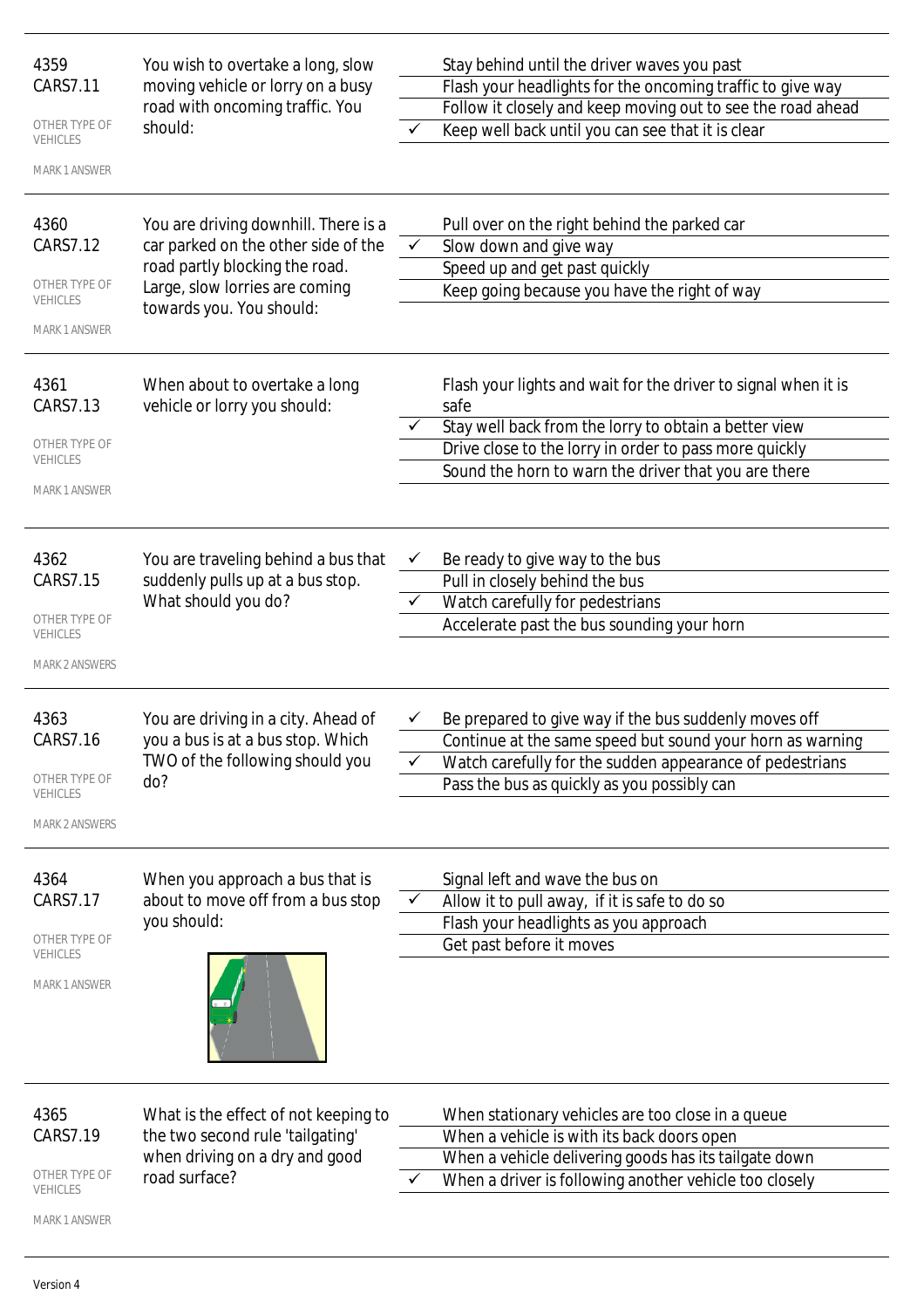| 4366<br>CARS7.20<br>OTHER TYPE OF<br><b>VEHICLES</b><br><b>MARK 1 ANSWER</b> | You are following a large lorry on a<br>wet road. Spray makes it difficult to<br>see. You should:                                                                             |              | Drop back until you can see better<br>Speed up and overtake quickly<br>Keep close to the lorry away from the spray<br>Put your headlights on full beam                              |
|------------------------------------------------------------------------------|-------------------------------------------------------------------------------------------------------------------------------------------------------------------------------|--------------|-------------------------------------------------------------------------------------------------------------------------------------------------------------------------------------|
| 4367<br>CARS7.21<br>OTHER TYPE OF<br><b>VEHICLES</b><br><b>MARK 1 ANSWER</b> | You are driving on a dual-<br>carriageway with surface spray.<br>You should use:                                                                                              |              | Your sidelights<br>Your dipped headlights<br>Your rear fog lights<br>Your hazard flashers                                                                                           |
| 4368<br>CARS8.1<br>VEHICLE<br>HANDLING<br><b>MARK 2 ANSWERS</b>              | What are TWO main reasons why<br>coasting downhill is dangerous or<br>wrong?                                                                                                  |              | It damages the engine<br>You have less braking and steering control<br>It puts more wear and tear on the tyres<br>The vehicle will pick up speed<br>Fuel consumption will be higher |
| 4369<br>CARS8.3<br>VEHICLE<br>HANDLING<br><b>MARK 1 ANSWER</b>               | Why is coasting wrong or<br>dangerous?                                                                                                                                        |              | The engine will run faster<br>It will make the engine stall<br>It will cause the car to skid<br>There is no engine braking                                                          |
| 4370<br>CARS8.4<br>VEHICLE<br><b>HANDLING</b><br><b>MARK 2 ANSWERS</b>       | Hills can affect the performance of<br>your vehicle. Which TWO apply<br>when driving up steep hills?                                                                          | ✓            | The engine will work harder<br>The steering will feel heavier<br>You will slow down sooner<br>Higher gears will pull better<br>Overtaking will be easier                            |
| 4371<br>CARS8.5<br>VEHICLE<br>HANDLING<br>MARK 1 ANSWER                      | You are approaching a bend at a<br>high speed. You should begin to<br>brake.                                                                                                  |              | After changing gears<br>Before the bend<br>After the bend<br>On the bend                                                                                                            |
| 4372<br>CARS8.6<br>VEHICLE<br>HANDLING<br><b>MARK 1 ANSWER</b>               | You are following a vehicle at a safe<br>distance on a wet and slippery<br>road. Another driver overtakes you<br>and pulls into the gap you have<br>left. What should you do? | $\checkmark$ | Stay close to the other vehicle until it moves on<br>Try to overtake safely as soon as you can<br>Drop back to regain a safe distance<br>Flash your headlights as a warning         |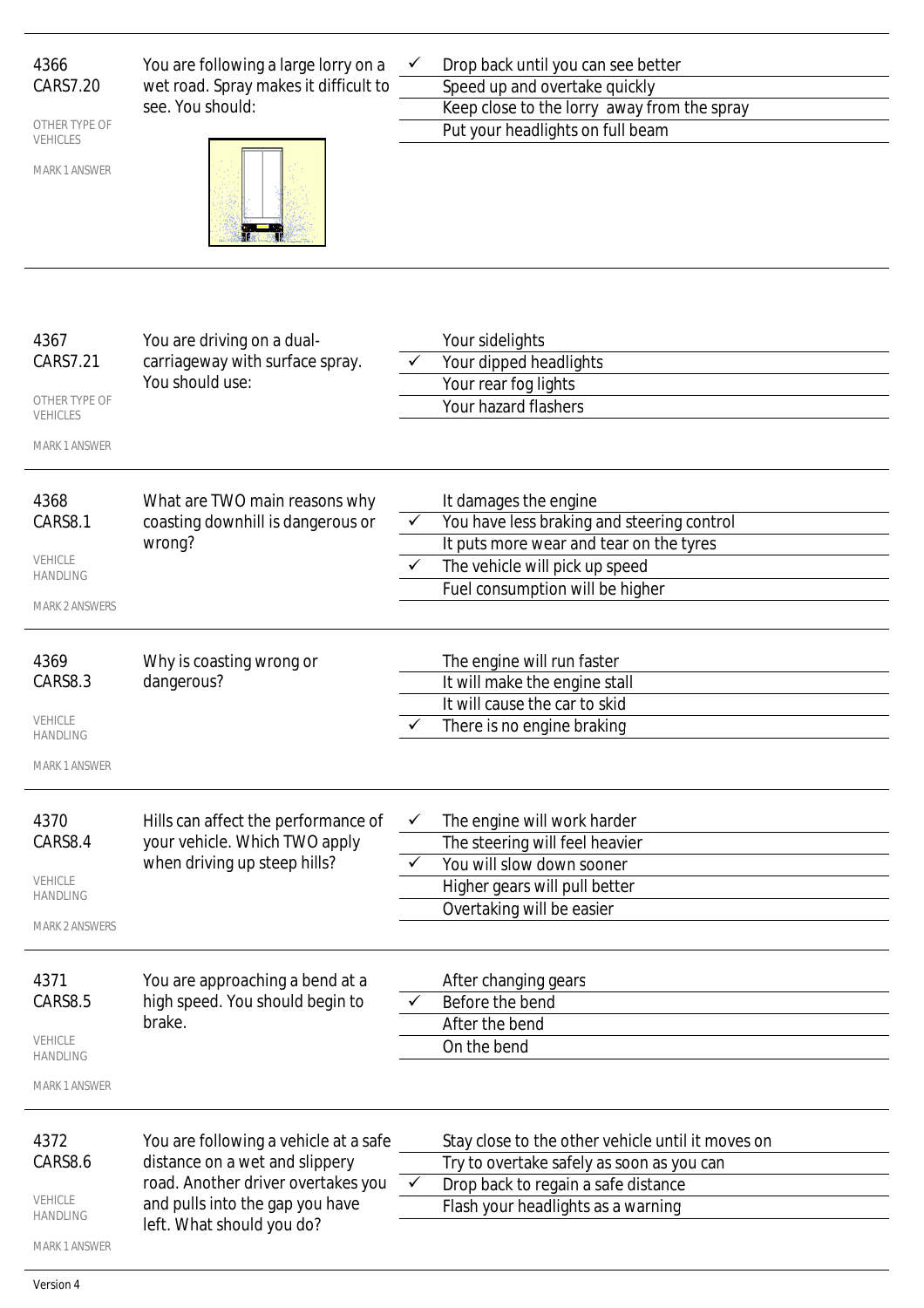| 4373<br>CARS8.8<br><b>VEHICLE</b><br><b>HANDLING</b><br><b>MARK 3 ANSWERS</b><br>4374 | In which THREE of these situations<br>may you overtake another vehicle<br>on the inside, or the left?<br>Which THREE of the following will  | ✓ | When the vehicle in front is to turn right<br>When a slower vehicle is in the right-hand lane of a dual<br>carriageway<br>When you are in a one-way street<br>In slow-moving traffic queues when traffic in the right-hand<br>lane is moving more slowly<br>The street lighting |
|---------------------------------------------------------------------------------------|---------------------------------------------------------------------------------------------------------------------------------------------|---|---------------------------------------------------------------------------------------------------------------------------------------------------------------------------------------------------------------------------------------------------------------------------------|
| CARS8.9<br><b>VEHICLE</b><br><b>HANDLING</b><br><b>MARK 3 ANSWERS</b>                 | affect your stopping distance?                                                                                                              |   | The weather<br>The time of day<br>The tyres on your vehicle<br>How fast you are going                                                                                                                                                                                           |
| 4375<br><b>CARS8.10</b><br><b>VEHICLE</b><br><b>HANDLING</b><br><b>MARK 1 ANSWER</b>  | You are in a very heavy downpour.<br>Your overall stopping distance is<br>likely to be:                                                     |   | Doubled<br>No different<br>Up to ten times greater<br>Halved                                                                                                                                                                                                                    |
| 4376<br>CARS8.15<br><b>VEHICLE</b><br><b>HANDLING</b><br><b>MARK 1 ANSWER</b>         | You have to make a journey in<br>foggy conditions. You should:                                                                              |   | Keep two seconds behind other vehicles<br>Never use demisters and windscreens wipers.<br>Leave plenty of time for your journey<br>Follow closely other vehicle's tail lights                                                                                                    |
| 4377<br><b>CARS8.22</b><br>VEHICLE<br><b>HANDLING</b><br><b>MARK 1 ANSWER</b>         | You are following other vehicles in<br>fog with your lights on. How else<br>can you reduce the chances of<br>being involved in an accident? |   | Keep together with the faster vehicles<br>Use your main beam instead of dipped headlights<br>Keep close to the vehicle in front<br>Reduce your speed and increase the gap                                                                                                       |
| 4378<br>CARS8.23<br><b>VEHICLE</b><br>HANDLING<br><b>MARK 1 ANSWER</b>                | Why should you always reduce<br>your speed when driving in fog?                                                                             |   | Because the engine's colder<br>Because you could be dazzled by other people's fog lights<br>Because the brakes do not work as well<br>Because it is more difficult to see events ahead                                                                                          |
| 4379<br><b>CARS8.24</b><br><b>VEHICLE</b><br>HANDLING<br>MARK 1 ANSWER                | You are driving in fog. Why should<br>you keep well back from the<br>vehicle in front?                                                      |   | In case its brake lights dazzle you<br>In case its fog lights dazzle you<br>In case it stops suddenly<br>In case it changes direction suddenly                                                                                                                                  |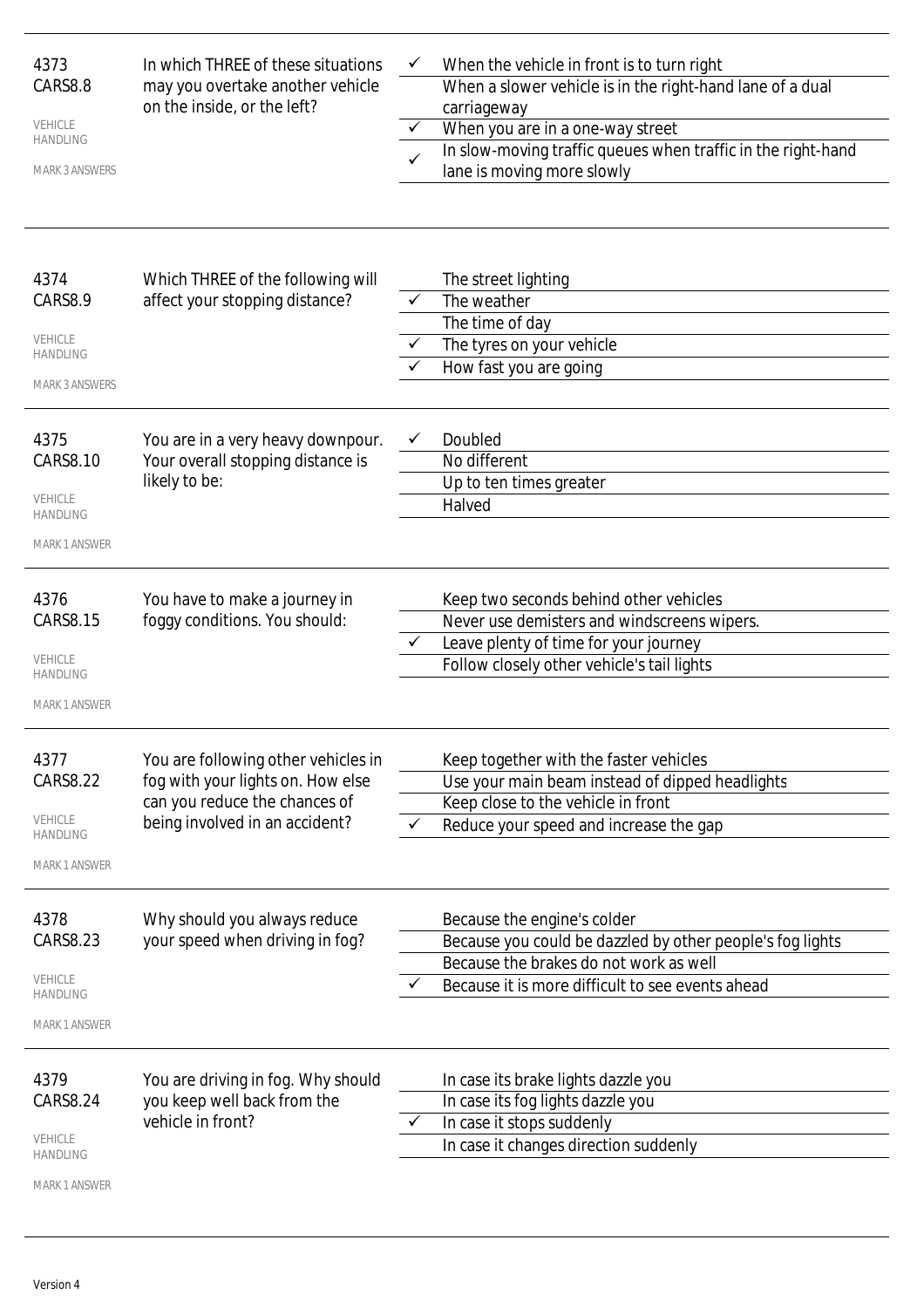| 4380                              | Using rear fog lights in clear                                      |   | Be useful when towing a trailer                                  |
|-----------------------------------|---------------------------------------------------------------------|---|------------------------------------------------------------------|
| CARS8.25                          | daylight or tunnels will:                                           |   | Make following drivers keep back                                 |
|                                   |                                                                     |   | Dazzle others drivers                                            |
| <b>VEHICLE</b><br><b>HANDLING</b> |                                                                     |   | Give extra protection                                            |
|                                   |                                                                     |   |                                                                  |
| <b>MARK 1 ANSWER</b>              |                                                                     |   |                                                                  |
|                                   |                                                                     |   |                                                                  |
| 4381<br>CARS8.30                  | Which TWO of the following are<br>correct? When overtaking at night |   | Wait until a bend so that you can see the oncoming<br>headlights |
|                                   | you should:                                                         |   | Put headlights on full beam                                      |
| <b>VEHICLE</b>                    |                                                                     |   | Beware of the bends in the road ahead                            |
| <b>HANDLING</b>                   |                                                                     |   | Sound your horn twice before moving out                          |
| <b>MARK 2 ANSWERS</b>             |                                                                     |   | Be careful because you can see less                              |
|                                   |                                                                     |   |                                                                  |
|                                   |                                                                     |   |                                                                  |
| 4382                              | You are overtaking a car at night.                                  |   | Your rear fog lights are switched on                             |
| CARS8.31                          | You must be sure that:                                              |   | You have switched your lights to full beam before overtaking     |
| <b>VEHICLE</b>                    |                                                                     |   | You flash your headlamps before overtaking                       |
| <b>HANDLING</b>                   |                                                                     |   | You do not dazzle other road users                               |
| <b>MARK 1 ANSWER</b>              |                                                                     |   |                                                                  |
|                                   |                                                                     |   |                                                                  |
| 4383                              | At night you are dazzled by                                         |   | Put your hand over your eyes                                     |
| CARS8.32                          | headlights of vehicles coming                                       |   | Slow down or stop                                                |
|                                   | towards you. You should:                                            |   | Switch on your main beam headlights                              |
| <b>VEHICLE</b>                    |                                                                     |   | Pull down your sun visor                                         |
| <b>HANDLING</b>                   |                                                                     |   |                                                                  |
| <b>MARK 1 ANSWER</b>              |                                                                     |   |                                                                  |
|                                   |                                                                     |   |                                                                  |
| 4384                              | You are dazzled by headlights of                                    |   | Slow down or stop                                                |
| CARS8.33                          | oncoming vehicles when driving at                                   |   | Flash your lights                                                |
| <b>VEHICLE</b>                    | night. What should you do?                                          |   | Drive faster past the oncoming car                               |
| HANDLING                          |                                                                     |   | <b>Brake hard</b>                                                |
| <b>MARK 1 ANSWER</b>              |                                                                     |   |                                                                  |
|                                   |                                                                     |   |                                                                  |
| 4385                              | You are on a narrow road at night.                                  |   | Signal right and sound your horn                                 |
| CARS8.34                          | A slower-moving vehicle ahead has                                   |   | Flash your headlights before overtaking                          |
|                                   | been signalling right for some time.                                |   | Overtake on the left                                             |
| VEHICLE<br><b>HANDLING</b>        | What should you do?                                                 | ✓ | Wait for the signal to be cancelled before overtaking            |
| <b>MARK 1 ANSWER</b>              |                                                                     |   |                                                                  |
|                                   |                                                                     |   |                                                                  |
| 4386                              | Which TWO are correct? The                                          |   | To pull into if the car behind wants to overtake                 |
| CARS8.35                          | passing places on a narrow single-                                  |   | To turn the car around in if you are lost                        |
|                                   | track road are:                                                     |   | For stopping and checking your route                             |
| VEHICLE<br>HANDLING               |                                                                     |   | To pull into if an oncoming vehicle wants to proceed             |
|                                   |                                                                     |   | For taking a rest from driving                                   |
| <b>MARK 2 ANSWERS</b>             |                                                                     |   |                                                                  |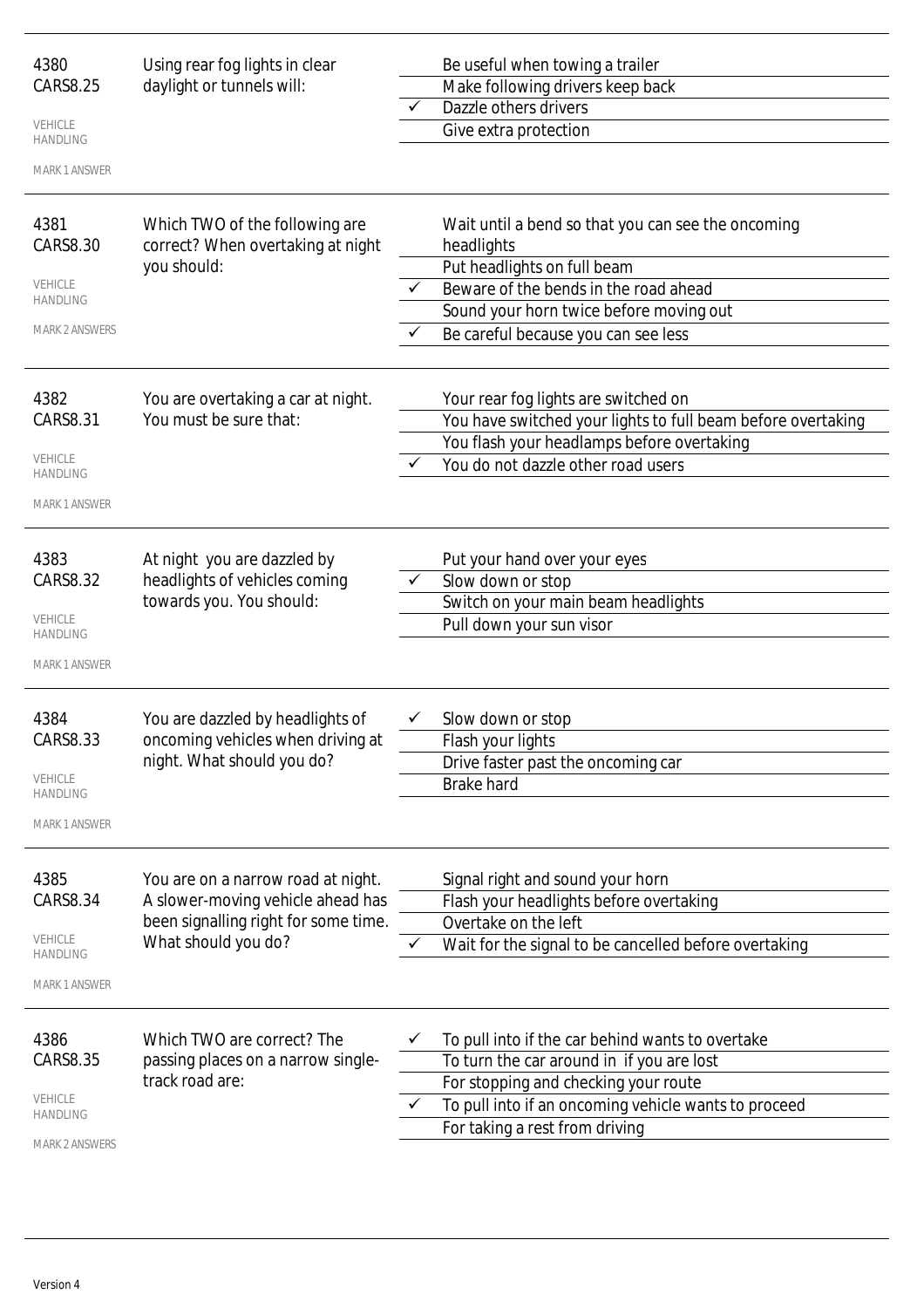| 4387<br>CARS8.36<br><b>VEHICLE</b><br><b>HANDLING</b><br><b>MARK 1 ANSWER</b><br>4388<br>CARS9.1<br><b>DUAL</b><br>CARRIAGEWAY<br><b>RULES</b> | You see a vehicle coming towards<br>you on a narrow single-track road.<br>You should:<br>As soon as you join a dual<br>carriageway you should normally: | Put on your hazard warning lights<br>Do an emergency stop<br>Stop at a passing place<br>✓<br>Reverse back to the main road<br>Position your vehicle in the centre lane<br>Readjust your mirrors<br>Try to overtake<br>Keep in the left lane |
|------------------------------------------------------------------------------------------------------------------------------------------------|---------------------------------------------------------------------------------------------------------------------------------------------------------|---------------------------------------------------------------------------------------------------------------------------------------------------------------------------------------------------------------------------------------------|
| <b>MARK 1 ANSWER</b><br>4389<br>CARS9.2<br><b>DUAL</b><br>CARRIAGEWAY<br><b>RULES</b><br><b>MARK 1 ANSWER</b>                                  | When joining a dual carriageway<br>you must always:                                                                                                     | Come to a stop before joining the dual carriageway<br>Stop at the end of the acceleration lane<br>Use the hard shoulder<br>Give way to traffic already on the dual carriageway                                                              |
| 4390<br>CARS9.3<br><b>DUAL</b><br>CARRIAGEWAY<br><b>RULES</b><br><b>MARK 1 ANSWER</b>                                                          | A fundamental rule when driving<br>on a dual carriageway is:                                                                                            | Try to keep above 50 kph to prevent congestion<br>Keep to the left lane unless overtaking<br>Overtake on the side that is clearest<br>Use the lane that has least traffic                                                                   |
| 4391<br>CARS9.4<br><b>DUAL</b><br>CARRIAGEWAY<br><b>RULES</b><br><b>MARK 1 ANSWER</b>                                                          | You are driving on a dual<br>carriageway and the car ahead<br>shows its hazard lights for a short<br>time. This tells you that:                         | There is a police speed check up ahead<br>The other car is going to change lanes<br>Traffic ahead is slowing or stopping suddenly<br>✓<br>The driver wants you to overtake                                                                  |
| 4392<br>CARS9.5<br><b>DUAL</b><br>CARRIAGEWAY<br><b>RULES</b><br><b>MARK 1 ANSWER</b>                                                          | You are driving on a dual<br>carriageway. You have to slow<br>down quickly due to a hazard. You<br>should:                                              | Switch on your hazard lights<br>Flash your headlights<br>Sound your horn<br>Switch on your headlights                                                                                                                                       |
| 4393<br>CARS9.6<br><b>DUAL</b><br>CARRIAGEWAY<br>RULES<br><b>MARK 2 ANSWERS</b>                                                                | Which vehicles are normally fitted<br>with amber flashing beacons on<br>the roof?                                                                       | Coastguard<br>Maintenance vehicles<br>✓<br>Blood transfusion team<br>Breakdown recovery vehicles<br>Doctor's car                                                                                                                            |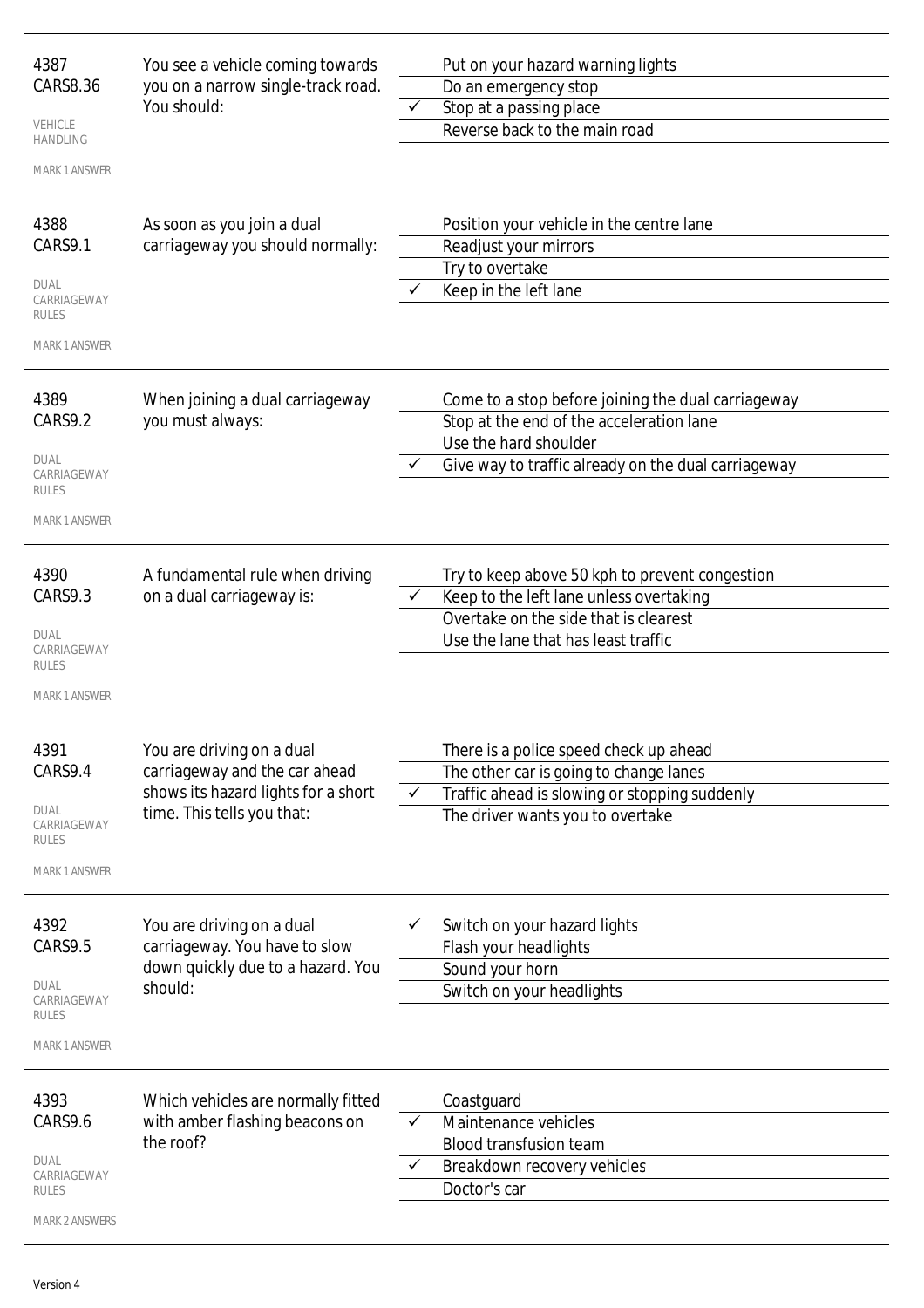| 4394<br>CARS9.7<br><b>DUAL</b><br>CARRIAGEWAY<br><b>RULES</b><br><b>MARK 1 ANSWER</b>  | What should you use the hard<br>shoulder of a multi-lane-<br>carriageway for?                                                                            |              | Stopping in an emergency<br>Joining the dual-carriageway<br>Stopping when you are tired<br>Leaving the dual-carriageway                                                                                                                                                     |
|----------------------------------------------------------------------------------------|----------------------------------------------------------------------------------------------------------------------------------------------------------|--------------|-----------------------------------------------------------------------------------------------------------------------------------------------------------------------------------------------------------------------------------------------------------------------------|
| 4395<br>CARS9.8<br><b>DUAL</b><br>CARRIAGEWAY<br>RULES<br><b>MARK 1 ANSWER</b>         | After a breakdown you need to<br>rejoin the main carriageway of a<br>multi-lane-carriageway from the<br>hard shoulder. You should:                       | ✓            | Wait on the hard shoulder until someone flashes their<br>headlights at you<br>Move out onto the carriageway using your hazard lights<br>Gain speed on the hard shoulder before moving out onto the<br>carriageway<br>Move out onto the carriageway then build up your speed |
| 4396<br>CARS9.9<br><b>DUAL</b><br>CARRIAGEWAY<br><b>RULES</b><br><b>MARK 1 ANSWER</b>  | The minimum safe time gap to<br>keep between you and the vehicle<br>in front in good conditions is at<br>least:                                          |              | Three seconds<br>One second<br>Four seconds<br>Two seconds                                                                                                                                                                                                                  |
| 4397<br>CARS9.10<br><b>DUAL</b><br>CARRIAGEWAY<br><b>RULES</b><br><b>MARK 1 ANSWER</b> | You are intending to leave the<br>multi-lane-carriageway at the next<br>exit. Before you reach the exit you<br>should normally position your<br>vehicle: | $\checkmark$ | In any lane<br>In the left-hand lane<br>On the hard shoulder<br>In the middle lane                                                                                                                                                                                          |
| 4398<br>CARS9.11<br><b>DUAL</b><br>CARRIAGEWAY<br><b>RULES</b><br><b>MARK 1 ANSWER</b> | You are driving on a multi-lane-<br>carriageway. By mistake, you go<br>past the exit that you wanted to<br>take. You should:                             |              | Make a U-turn at the next gap in the central reservation<br>Carry on to the next exit<br>Carefully reverse in the left-hand lane<br>Carefully reverse on the hard shoulder                                                                                                  |
| 4399<br>CARS10.1<br>RULES OF THE<br><b>ROAD</b><br><b>MARK 1 ANSWER</b>                | You may drive over a footpath:                                                                                                                           |              | If no pedestrians are near<br>When the pavement is very wide<br>To overtake slow-moving traffic<br>To gain lawful access into a property                                                                                                                                    |
| 4400<br>CARS10.3<br>RULES OF THE<br><b>ROAD</b><br><b>MARK 1 ANSWER</b>                | What is the national speed limit<br>outside built up areas unless<br>otherwise indicated for cars and<br>motorcycles?                                    |              | 100kph<br>60kph<br>80kph<br>50 kph                                                                                                                                                                                                                                          |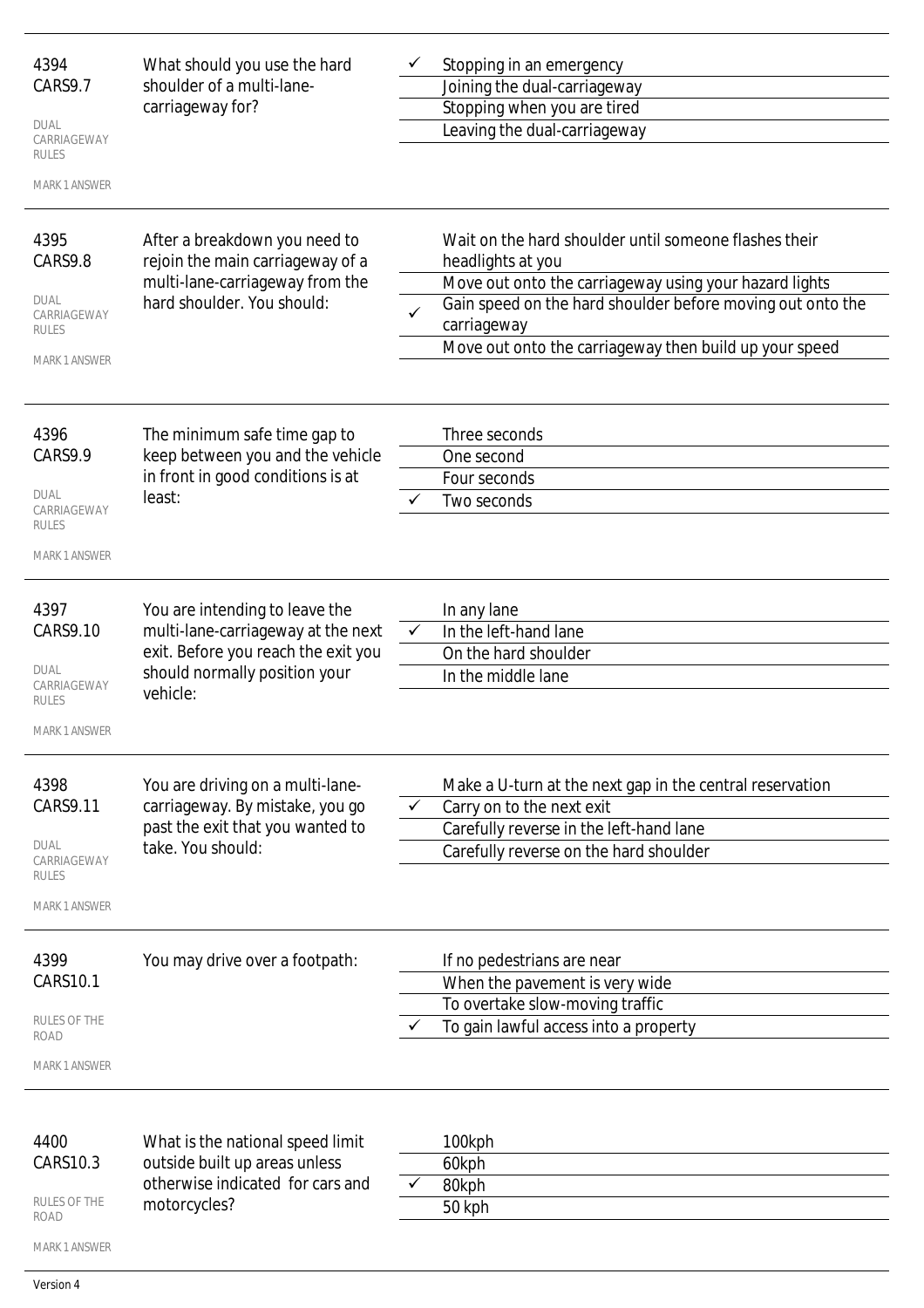| 4401<br><b>CARS10.4</b><br>RULES OF THE<br><b>ROAD</b><br><b>MARK 1 ANSWER</b><br>4402<br>CARS10.7<br>RULES OF THE | What is the national speed limit<br>unless otherwise indicated on dual<br>carriageways for cars and<br>motorcycles?<br>You are driving along a street with<br>parked vehicles on the left-hand<br>side. For which THREE reasons<br>should you keep your speed down? | ✓<br>✓<br>$\checkmark$<br>$\checkmark$ | 50kph<br>70kph<br>80kph<br>100kph<br>Children may run out from between the vehicles<br>Drivers' doors may open<br>Vehicles may be pulling out<br>You may set off car alarms                  |
|--------------------------------------------------------------------------------------------------------------------|---------------------------------------------------------------------------------------------------------------------------------------------------------------------------------------------------------------------------------------------------------------------|----------------------------------------|----------------------------------------------------------------------------------------------------------------------------------------------------------------------------------------------|
| ROAD<br><b>MARK 3 ANSWERS</b>                                                                                      |                                                                                                                                                                                                                                                                     |                                        | So that oncoming traffic can see you more clearly                                                                                                                                            |
| 4403<br><b>CARS10.8</b><br><b>RULES OF THE</b><br><b>ROAD</b><br>MARK 1 ANSWER                                     | You meet an obstruction on your<br>side of the road. You should:                                                                                                                                                                                                    |                                        | Accelerate to get past first<br>Give way to oncoming traffic<br>Wave oncoming vehicles through<br>Drive on; it is your right of way                                                          |
| 4404<br>CARS10.9<br>RULES OF THE<br>ROAD<br><b>MARK 1 ANSWER</b>                                                   | There is a tractor ahead of you. You<br>wish to overtake but you are NOT<br>sure if it is safe to do so. You<br>should:                                                                                                                                             | $\checkmark$                           | Speed through but flash your lights to oncoming traffic<br>Sound your horn to the slow vehicle to pull over<br>Follow another overtaking vehicle through<br>Not overtake if you are in doubt |
| 4405<br>CARS10.10<br>RULES OF THE<br>ROAD<br><b>MARK 3 ANSWERS</b>                                                 | Which three of the following are<br>most likely to take an unusual<br>course at roundabouts?                                                                                                                                                                        |                                        | <b>Bread vans</b><br>Horse riders<br>Delivery vans<br>Long vehicles<br>Cyclists<br>Estate cars                                                                                               |
| 4406<br>CARS10.11<br>RULES OF THE<br>ROAD<br><b>MARK 1 ANSWER</b>                                                  | You are leaving your vehicle parked<br>on a road. When may you leave the<br>engine running?                                                                                                                                                                         |                                        | When in a 40 kph zone<br>If the battery is flat<br>If you will be parked for less than five minutes<br>Not on any occasion                                                                   |

| 4407                  | In which Five places must you NOT |                       | On the slope of a hill                      |
|-----------------------|-----------------------------------|-----------------------|---------------------------------------------|
| CARS10.12             | park or wait?                     |                       | On the brow of a hill                       |
|                       |                                   |                       | In front of someone else's drive-way/garage |
| RULES OF THE<br>ROAD  |                                   |                       | Opposite a traffic island                   |
|                       |                                   | On a dual carriageway |                                             |
| <b>MARK 5 ANSWERS</b> |                                   |                       | At a bus stop                               |
|                       |                                   |                       |                                             |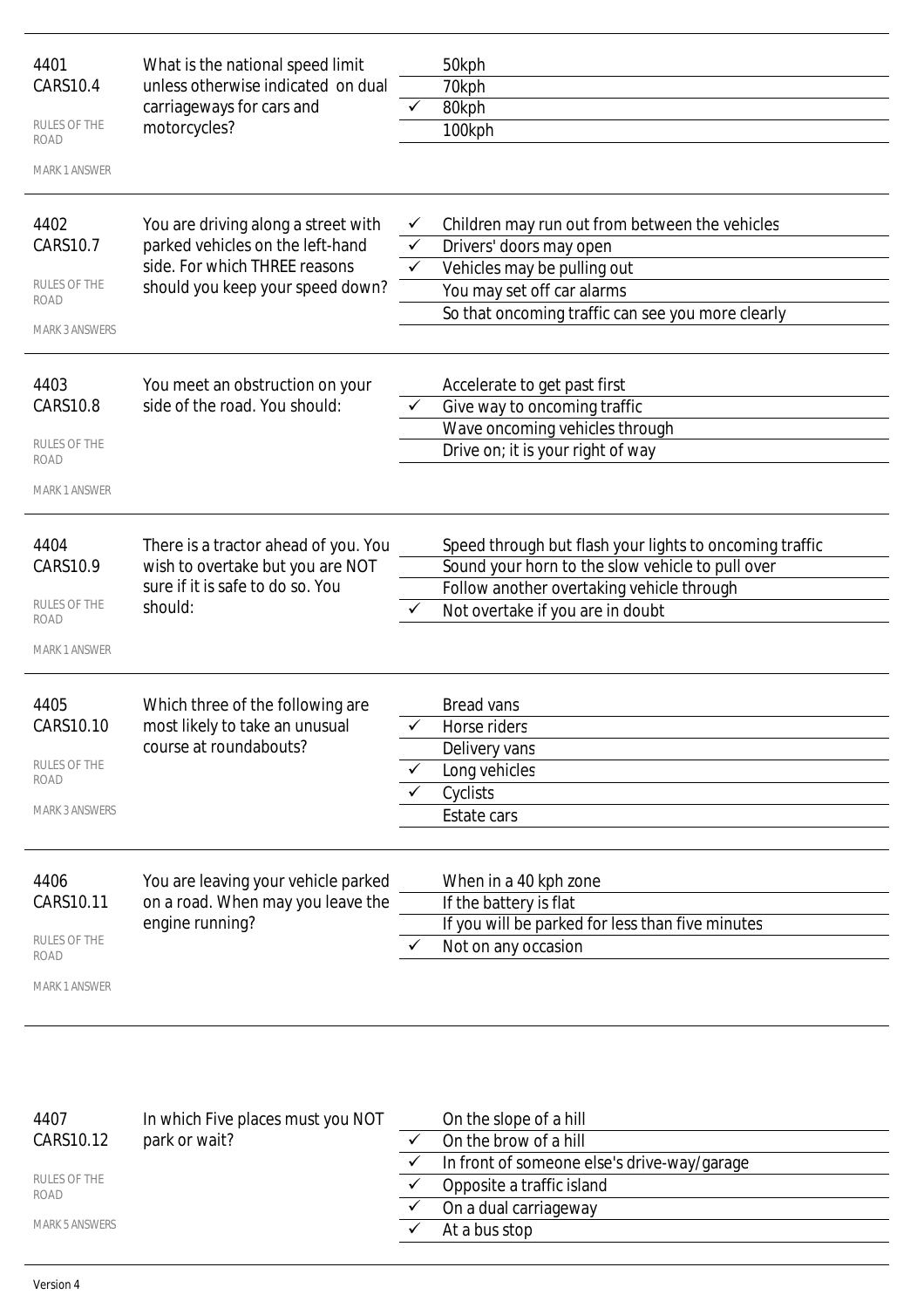| 4408<br>CARS10.13<br>RULES OF THE<br>ROAD<br><b>MARK 1 ANSWER</b>         | What is the nearest you may park<br>your vehicle to a junction?                                                                                                          |              | 5 meters (16 feet)<br>15 meters (49 feet)<br>12 meters (39 feet)<br>10 meters (32 feet)                                                                                    |  |
|---------------------------------------------------------------------------|--------------------------------------------------------------------------------------------------------------------------------------------------------------------------|--------------|----------------------------------------------------------------------------------------------------------------------------------------------------------------------------|--|
| 4409<br>CARS10.14<br>RULES OF THE<br>ROAD<br><b>MARK 1 ANSWER</b>         | You are finding it difficult to find a<br>parking place in a busy town. You<br>can see there is space on the zigzag<br>lines of a zebra crossing. Can you<br>park there? |              | Yes if you don't block people from crossing<br>Yes in order to drop off a passenger<br>No unless you stay with your car<br>No not under any circumstances                  |  |
| 4410<br>CARS10.15<br>RULES OF THE<br><b>ROAD</b><br><b>MARK 2 ANSWERS</b> | In which TWO places must you NOT<br>park?                                                                                                                                | $\checkmark$ | At a bus stop<br>In a one-way street<br>In a side road<br>Near a school entrance<br>Near a police station                                                                  |  |
| 4411<br>CARS10.17<br>RULES OF THE<br><b>ROAD</b><br><b>MARK 1 ANSWER</b>  | You are looking for somewhere to<br>park your vehicle. The area is full<br><b>EXCEPT</b> for spaces marked<br>'disabled use'. You can:                                   |              | Use these spaces disabled or not<br>Park if you stay with your vehicle<br>Use these spaces when elsewhere is full<br>Not park there unless permitted                       |  |
| 4412<br>CARS10.18<br>RULES OF THE<br>ROAD<br><b>MARK 1 ANSWER</b>         | You are driving at night with full-<br>beam headlights on. A vehicle is<br>overtaking you. You should dip<br>your lights:                                                |              | Only if the other driver dips his headlights<br>Before the vehicles starts to pass you<br>Some time after the vehicles has passed you<br>As soon as the vehicle passes you |  |
| 4413<br>CARS10.19<br>RULES OF THE<br>ROAD<br><b>MARK 2 ANSWERS</b>        | You are driving on a two-lane<br>carriageway. For which TWO of the<br>following would you use the right-<br>hand lane?                                                   |              | Overtaking<br>Mending punctures<br>Constant high speed driving<br>Driving at the minimum allowed speed<br>Turning right<br>Normal driving                                  |  |

4414 CARS10.20

RULES OF THE ROAD

MARK 1 ANSWER



You are entering an area of roadworks. There is a temporary

- $\checkmark$  Not exceed the speed limit Obey the limit except for overnight Accept the speed limit as advisable
	- Obey the limit only during rush hour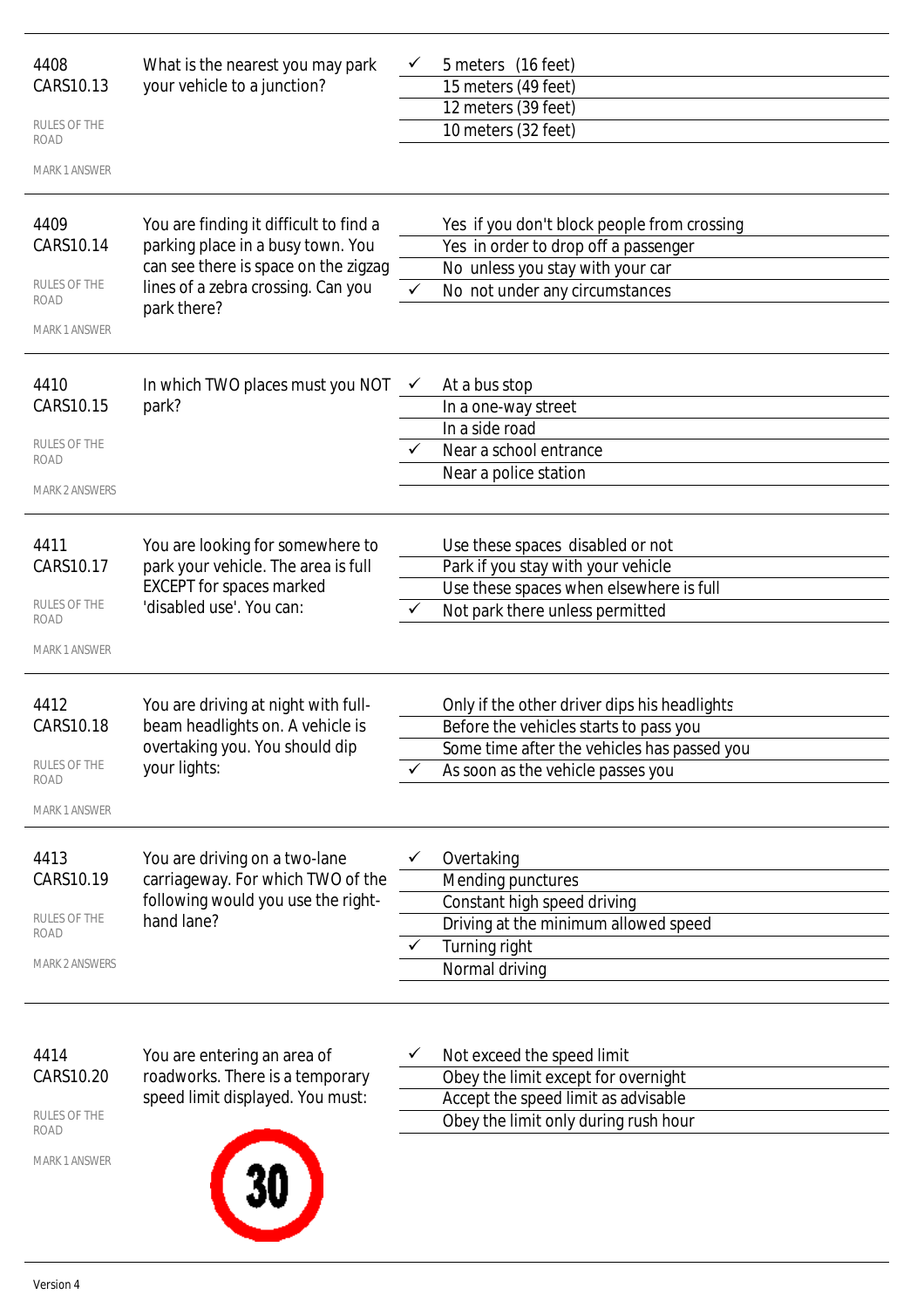| 4415                  | You are approaching a busy                                           |              | Continue in that lane                                                      |
|-----------------------|----------------------------------------------------------------------|--------------|----------------------------------------------------------------------------|
| CARS10.21             | junction. There are several lanes                                    |              | Use clear arm signals to cut across                                        |
|                       | with road markings. At the last                                      |              | Stop until the area has cleared                                            |
| RULES OF THE          | moment you realise that you are in                                   |              | Force your way across                                                      |
| ROAD                  | the wrong lane. You should:                                          |              |                                                                            |
| MARK 1 ANSWER         |                                                                      |              |                                                                            |
| 4416                  | Where may you overtake on a one-                                     |              | Only on the right-hand side                                                |
| CARS10.22             | way street?                                                          |              | Overtaking is not allowed                                                  |
|                       |                                                                      |              | Only on the left-hand side                                                 |
| RULES OF THE<br>ROAD  |                                                                      |              | Either on the right or the left                                            |
| <b>MARK 1 ANSWER</b>  |                                                                      |              |                                                                            |
| 4417                  | You are going along a single-track                                   |              | Drive into a passing place on your right                                   |
| CARS10.23             | road with passing places only on                                     |              | Switch on your hazard warning lights                                       |
|                       | the right. The driver behind wishes                                  | $\checkmark$ | Wait opposite a passing place on your right                                |
| <b>RULES OF THE</b>   | to overtake. You should:                                             |              | Speed up to get away from the following driver                             |
| ROAD                  |                                                                      |              |                                                                            |
| <b>MARK 1 ANSWER</b>  |                                                                      |              |                                                                            |
| 4418                  | You are on a road that is only wide                                  |              | Wait opposite a passing place on your left                                 |
| CARS10.24             | enough for one vehicle. There is a                                   |              | Pull into a passing place if your vehicle is wider                         |
|                       | car coming towards you. Which                                        |              | Force the other driver to reverse                                          |
| RULES OF THE          | TWO of these would be correct?                                       | $\checkmark$ | Wait opposite a passing place on your right                                |
| ROAD                  |                                                                      | ✓            | Pull into a passing place on your left                                     |
| <b>MARK 2 ANSWERS</b> |                                                                      |              | Pull into a passing place on your right                                    |
|                       |                                                                      |              |                                                                            |
|                       |                                                                      |              |                                                                            |
| 4419<br>CARS10.25     | Signals are normally given by<br>direction indicators and:           |              | <b>Brake lights</b>                                                        |
|                       |                                                                      |              | Interior lights<br>Fog lights                                              |
| RULES OF THE          |                                                                      |              | Side lights                                                                |
| ROAD                  |                                                                      |              |                                                                            |
| <b>MARK 1 ANSWER</b>  |                                                                      |              |                                                                            |
| 4420<br>CARS10.26     | When going straight ahead at a<br>roundabout you should:             | ✓            | Indicate left just after you pass the exit before the one you will<br>take |
|                       |                                                                      |              | Indicate left when approaching the roundabout                              |
| RULES OF THE<br>ROAD  |                                                                      |              | Indicate right when approaching the roundabout                             |
|                       |                                                                      |              | Not indicate at any time                                                   |
| <b>MARK 1 ANSWER</b>  |                                                                      |              |                                                                            |
|                       |                                                                      |              |                                                                            |
|                       |                                                                      |              |                                                                            |
| 4421<br>CARS10.27     | Which vehicle might have to use a<br>different course than normal at |              | Estate car<br>Van                                                          |
|                       | roundabouts?                                                         |              | Sports car                                                                 |
| RULES OF THE          |                                                                      |              | Long vehicle                                                               |
| ROAD                  |                                                                      |              |                                                                            |
| <b>MARK 1 ANSWER</b>  |                                                                      |              |                                                                            |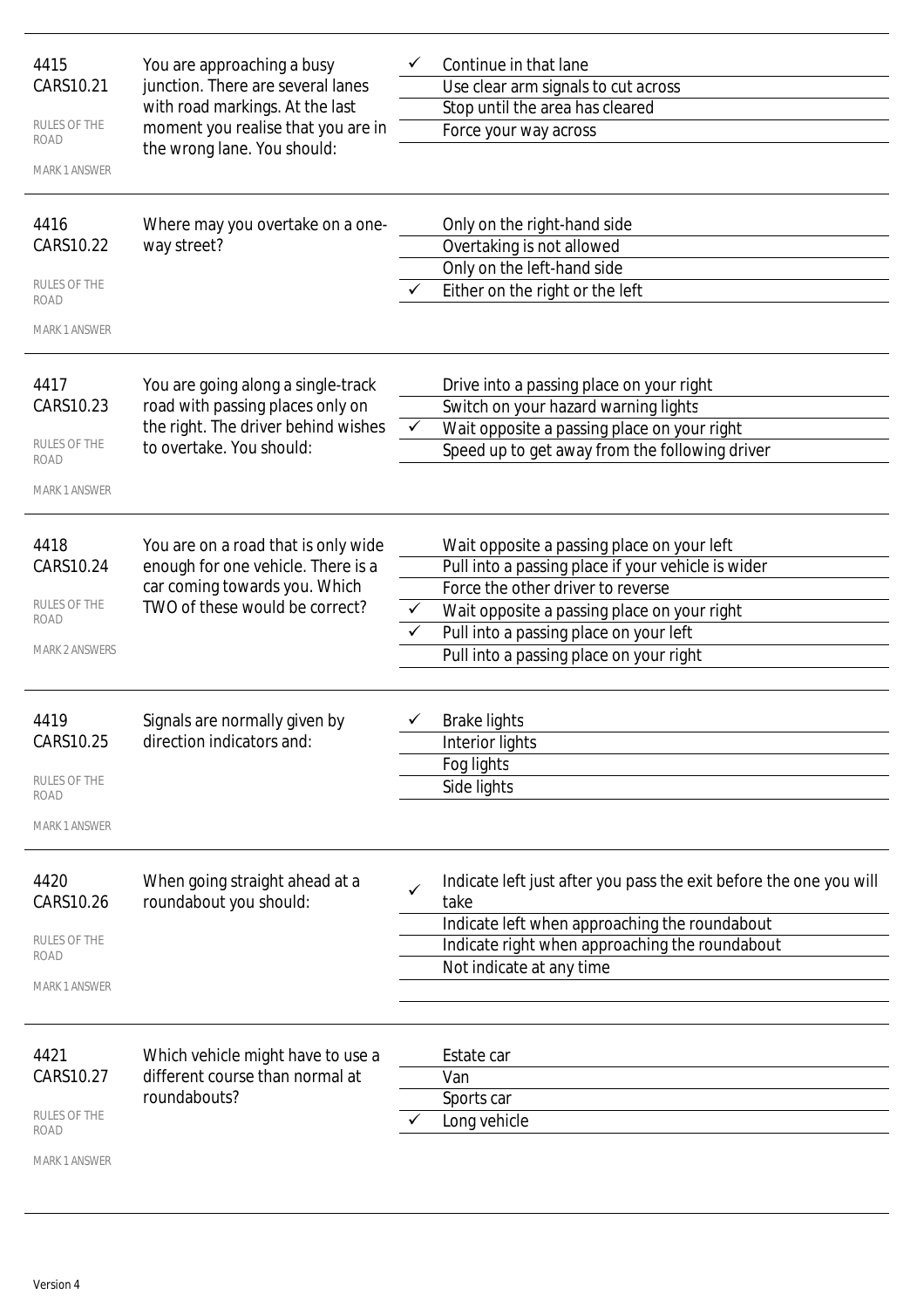| 4422<br>CARS10.28<br><b>RULES OF THE</b><br>ROAD<br><b>MARK 1 ANSWER</b> | You are going straight ahead at a<br>roundabout. How should you<br>signal?                                                      |              | Signal right on the approach and then left to leave the<br>roundabout<br>Signal left on the approach to the roundabout and keep the<br>signal on until you leave<br>Signal left as you leave the roundabouts<br>Signal left just after you pass the exit before the one you will<br>take |
|--------------------------------------------------------------------------|---------------------------------------------------------------------------------------------------------------------------------|--------------|------------------------------------------------------------------------------------------------------------------------------------------------------------------------------------------------------------------------------------------------------------------------------------------|
| 4423<br>CARS10.29<br><b>RULES OF THE</b><br>ROAD<br><b>MARK 1 ANSWER</b> | At a crossroads there are no signs<br>or road markings. Two vehicles<br>approach. Which has priority?                           | ✓            | Neither vehicle<br>Vehicles approaching from the right<br>The vehicle on the widest road<br>The fastest vehicle                                                                                                                                                                          |
| 4424<br>CARS10.30<br>RULES OF THE<br>ROAD<br><b>MARK 1 ANSWER</b>        | Who has priority at an unmarked<br>crossroads?                                                                                  |              | The driver on the wider road<br>No one<br>The driver who is going faster<br>The driver of the larger vehicle                                                                                                                                                                             |
| 4425<br>CARS10.31<br>RULES OF THE<br>ROAD<br><b>MARK 1 ANSWER</b>        | You are intending to turn right at a<br>junction. An oncoming driver is also<br>turning right. It will normally be<br>safer to: | $\checkmark$ | Keep the other vehicle to your RIGHT and turn behind it<br>(offside to offside)<br>Hold back, wait for the other driver to turn first<br>Carry on and turn at the next junction instead<br>Keep the other vehicle to your LEFT and turn in front of it<br>(nearside to nearside)         |
| 4426<br>CARS10.32<br>RULES OF THE<br>ROAD<br><b>MARK 1 ANSWER</b>        | The dual carriageway you are<br>turning right onto has a narrow<br>central reservation. You should:                             |              | Emerge slightly to show your intentions<br>Wait until the road is clear in both directions<br>Stop in the first lane so that other vehicles give way<br>Proceed to central reservation and wait                                                                                          |
| 4427<br>CARS10.33<br>RULES OF THE<br><b>ROAD</b><br><b>MARK 1 ANSWER</b> | While driving you intend to turn<br>left into a minor road. On the<br>approach you should:                                      |              | Swing out wide just before turning<br>Keep in the middle of the road<br>Keep just left of the middle of the road<br>Keep well to the left of the road                                                                                                                                    |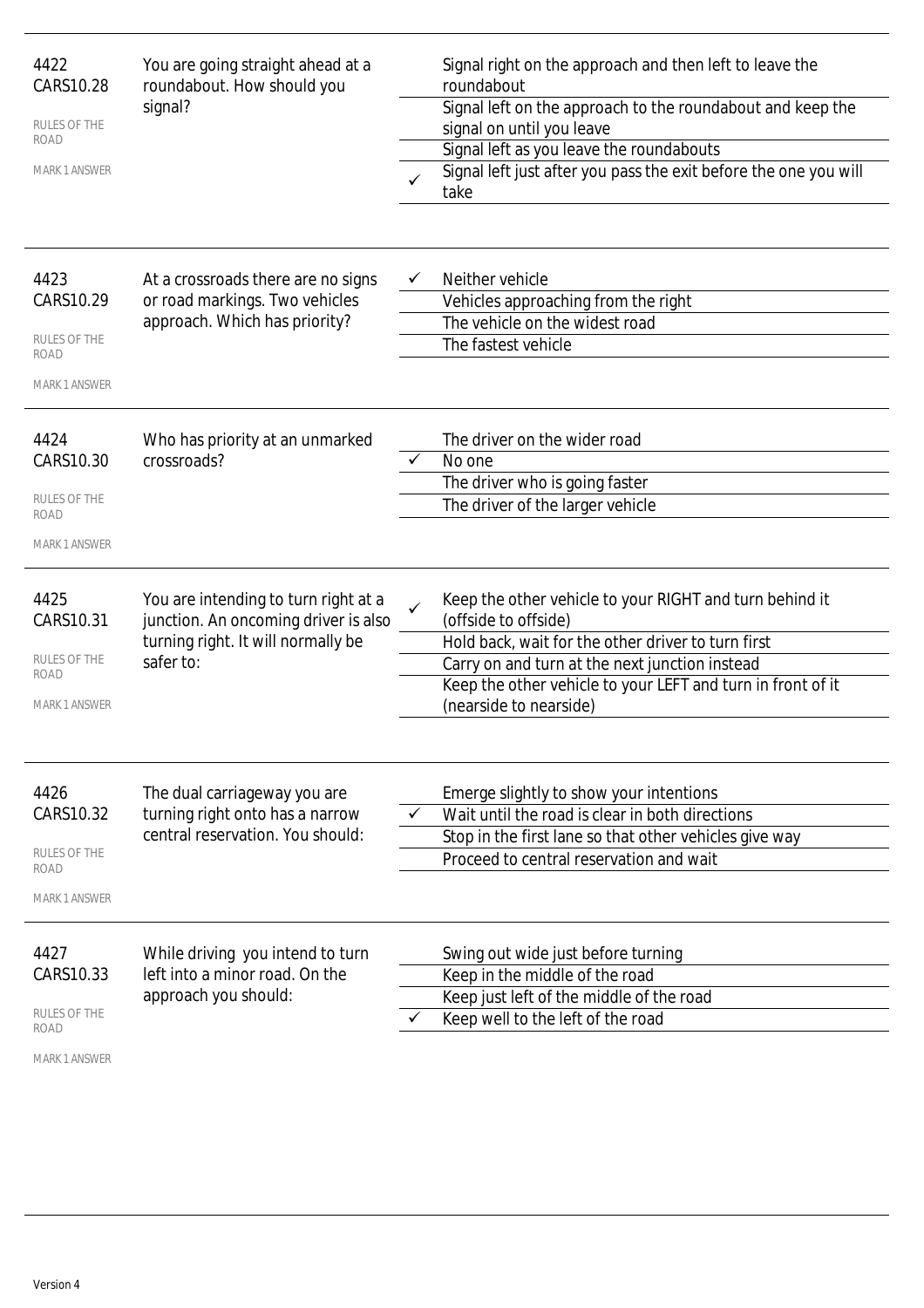| 4428<br>CARS10.34<br>RULES OF THE<br><b>ROAD</b><br><b>MARK 1 ANSWER</b>  | You may only enter a box junction<br>when:                                                                                | You need to turn left<br>The traffic lights show green<br>Your exit road is clear<br>There are less than two vehicles in front of you                                                                                                                                                                                                                                  |
|---------------------------------------------------------------------------|---------------------------------------------------------------------------------------------------------------------------|------------------------------------------------------------------------------------------------------------------------------------------------------------------------------------------------------------------------------------------------------------------------------------------------------------------------------------------------------------------------|
| 4429<br>CARS10.35<br>RULES OF THE<br><b>ROAD</b><br><b>MARK 1 ANSWER</b>  | Someone is waiting to cross at a<br>zebra crossing. They are standing<br>on the pavement. You should<br>normally:         | Ignore them as they are still on the pavement<br>Stop before you reach the zigzag lines and let them cross<br>Stop, let them cross and wait patiently<br>Go on quickly before they step onto the crossing                                                                                                                                                              |
| 4430<br>CARS10.36<br>RULES OF THE<br>ROAD<br><b>MARK 1 ANSWER</b>         | You are on a busy main road and<br>find that you are in a wrong<br>direction. What should you do?                         | Make a 'three point' turn in the main road<br>Make a U-turn in the main road<br>Turn into a side road on the road on the right and reverse into<br>the main road.<br>Turn round in a side road                                                                                                                                                                         |
| 4431<br>CARS10.39<br><b>RULES OF THE</b><br>ROAD<br><b>MARK 1 ANSWER</b>  | You are parked in a busy high<br>street. What is the safest way to<br>turn your vehicle around to go the<br>opposite way? | Find a quiet side road to turn round in<br>Do a U-turn<br>Get someone to stop the traffic<br>Drive into a side road and reverse into the main road                                                                                                                                                                                                                     |
| 4432<br>CARS10.42<br>RULES OF THE<br><b>ROAD</b><br><b>MARK 2 ANSWERS</b> | Why is it important for you to<br>maintain road position.                                                                 | So that you are on the correct side of the road before and<br>after turning left or right at junctions and when approaching<br>roundabouts<br>So that you are always in the correct lane on a multi-lane<br>road.<br>Staying in the lane of your choice as long as you are driving<br>within the speed limit.<br>So that nobody can overtake you if they are speeding. |
| 4433<br>CARS10.43<br>RULES OF THE<br>ROAD<br><b>MARK 1 ANSWER</b>         | What lights should you use and<br>why, when going through a tunnel?                                                       | No lights are necessary as tunnels have their own lighting.<br>Dipped-beam to help you see and also be clearly seen by<br>$\checkmark$<br>others.<br>Hazard warning lights so nobody drives too near.<br>Main-beam to see clearly where you are going.                                                                                                                 |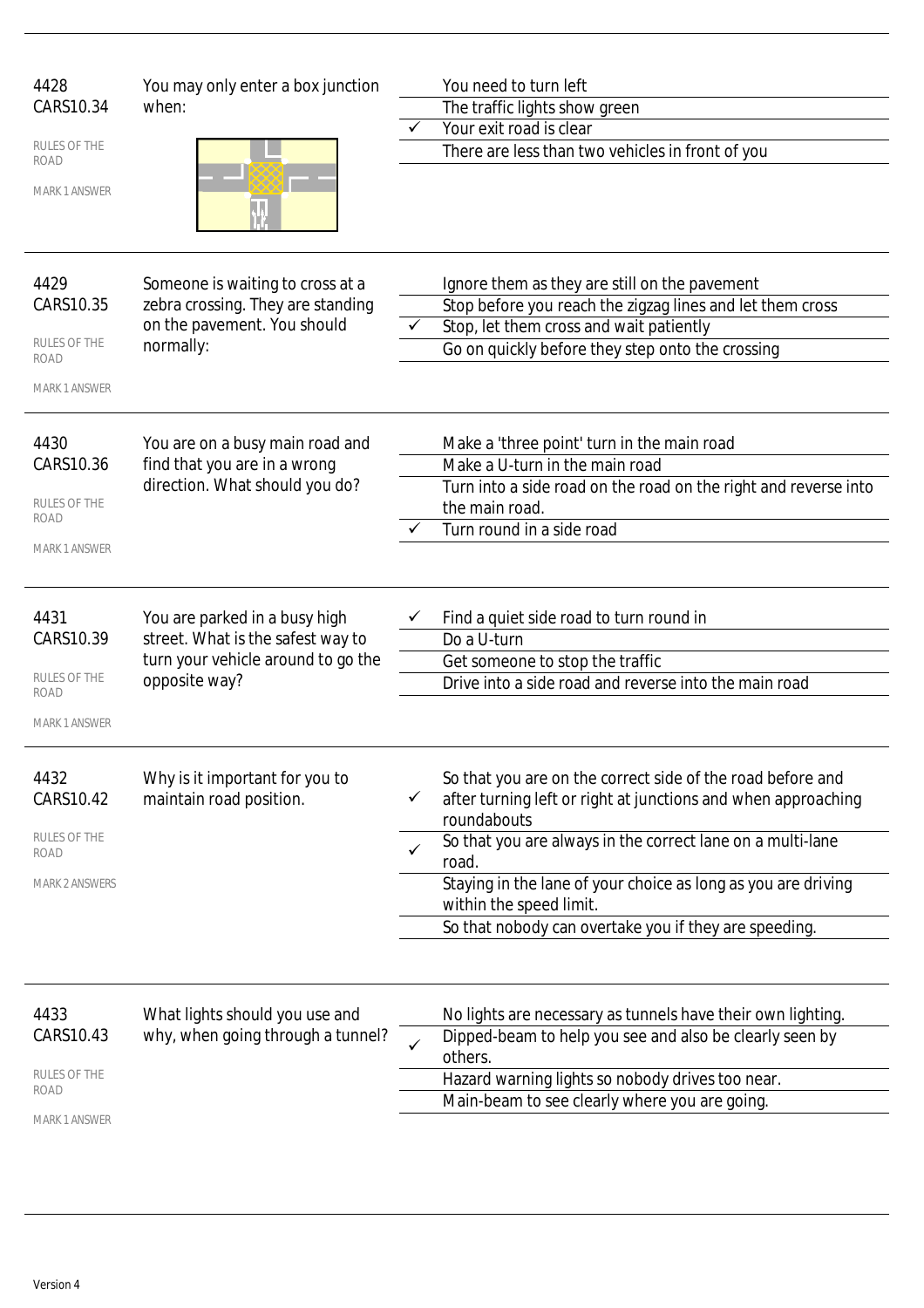| 4434<br>CARS10.44<br>RULES OF THE<br>ROAD<br><b>MARK 2 ANSWERS</b>            | When can you overtake in a<br>tunnel?                                                                         | ✓<br>✓ | On the outside lane if the vehicle in front of you on the inner<br>lane is not going fast enough.<br>On the inside lane if the vehicle in front of me on the outside<br>lane is not going fast enough.<br>Never under normal circumstances as overtaking in tunnels is<br>prohibited.<br>If a broken down vehicle or other static hazard is obstructing<br>the lane you are driving in, after having checked and signaled<br>correctly |
|-------------------------------------------------------------------------------|---------------------------------------------------------------------------------------------------------------|--------|----------------------------------------------------------------------------------------------------------------------------------------------------------------------------------------------------------------------------------------------------------------------------------------------------------------------------------------------------------------------------------------------------------------------------------------|
| 4435<br>CARS10.45<br>RULES OF THE<br>ROAD<br><b>MARK 1 ANSWER</b>             | What are the maximum national<br>speed limits for cars and<br>motorcycles in built-up areas and<br>elsewhere? |        | 40kph and 70kph<br>50kph and 80kph<br>30kph and 60kph<br>45kph and 100kph                                                                                                                                                                                                                                                                                                                                                              |
| 4436<br>CARS11.1<br>ROAD AND<br><b>TRAFFIC SIGNS</b><br><b>MARK 1 ANSWER</b>  | You MUST obey signs giving orders.<br>These signs are mostly in:                                              |        | Blue rectangles<br>Red triangles<br>Green rectangles<br>Red circles                                                                                                                                                                                                                                                                                                                                                                    |
| 4437<br>CARS11.25<br>ROAD AND<br><b>TRAFFIC SIGNS</b><br><b>MARK 1 ANSWER</b> | At a mini-roundabout you should:                                                                              |        | Give way to traffic from the right<br>Stop even when clear<br>Give way to traffic from the other way<br>Give way to traffic from the left                                                                                                                                                                                                                                                                                              |
| 4438<br>CARS11.27<br>ROAD AND<br><b>TRAFFIC SIGNS</b><br><b>MARK 1 ANSWER</b> | What does a circular traffic sign<br>with a blue background do?                                               |        | Give motorway information<br>Give directions to a car park<br>Give warning of a motorway ahead<br>Give an instruction                                                                                                                                                                                                                                                                                                                  |
| 4440<br>CARS11.29<br>ROAD AND<br><b>TRAFFIC SIGNS</b><br><b>MARK 1 ANSWER</b> | What does a sign with a brown<br>background show?                                                             |        | <b>Tourist directions</b><br>Minor routes<br>Motorway routes<br>Primary roads                                                                                                                                                                                                                                                                                                                                                          |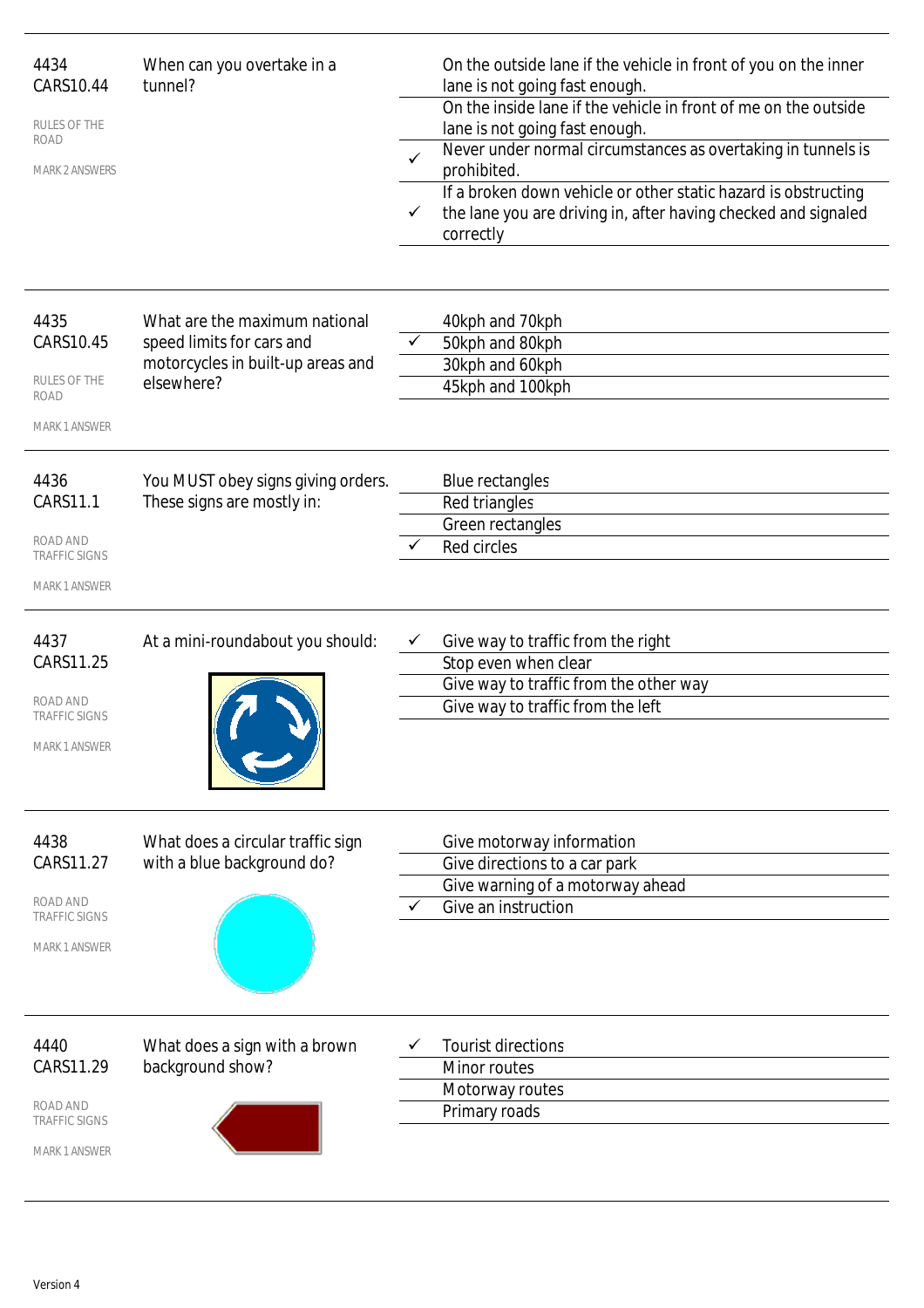| 4441<br>CARS11.30<br>ROAD AND<br><b>TRAFFIC SIGNS</b><br><b>MARK 1 ANSWER</b>  | What are triangular signs for?                                                     |                                   | To give warnings<br>To give directions<br>To give order<br>To give information                                                                                                                                              |
|--------------------------------------------------------------------------------|------------------------------------------------------------------------------------|-----------------------------------|-----------------------------------------------------------------------------------------------------------------------------------------------------------------------------------------------------------------------------|
| 4442<br>CARS11.34<br>ROAD AND<br><b>TRAFFIC SIGNS</b><br><b>MARK 4 ANSWERS</b> | Which FOUR of these would be<br>indicated by a triangular road sign?               | $\checkmark$<br>$\checkmark$<br>✓ | Ahead only<br>Children crossing<br>T-junction<br>Road narrows<br>Tunnel ahead<br>Minimum speed                                                                                                                              |
| 4443<br>CARS11.55<br>ROAD AND<br><b>TRAFFIC SIGNS</b><br>MARK 1 ANSWER         | You are approaching a red traffic<br>light. The signal will change from<br>red to: |                                   | Red and amber then green<br>Green and amber then green<br>Amber then green<br>Green then amber                                                                                                                              |
| 4444<br>CARS11.56<br>ROAD AND<br>TRAFFIC SIGNS<br><b>MARK 1 ANSWER</b>         | A red traffic light means:                                                         | $\checkmark$                      | Proceed with caution<br>Stop if you are able to brake safely<br>You must stop and wait behind the stop line<br>You should stop unless turning left                                                                          |
| 4445<br>CARS11.57<br>ROAD AND<br><b>TRAFFIC SIGNS</b><br>MARK 1 ANSWER         | At traffic lights amber on its own<br>means:                                       |                                   | Go if no pedestrians are crossing<br>Go if the way is clear<br>Prepare to go<br>Prepare to stop at the stop line                                                                                                            |
| 4446<br>CARS11.58<br>ROAD AND<br>TRAFFIC SIGNS<br>MARK 1 ANSWER                | A red traffic light means:                                                         |                                   | You must stop behind the white stop line<br>You must slow down and prepare to stop if traffic has started<br>to cross<br>You may turn left if it is safe to do so<br>You may drive straight on if there is no other traffic |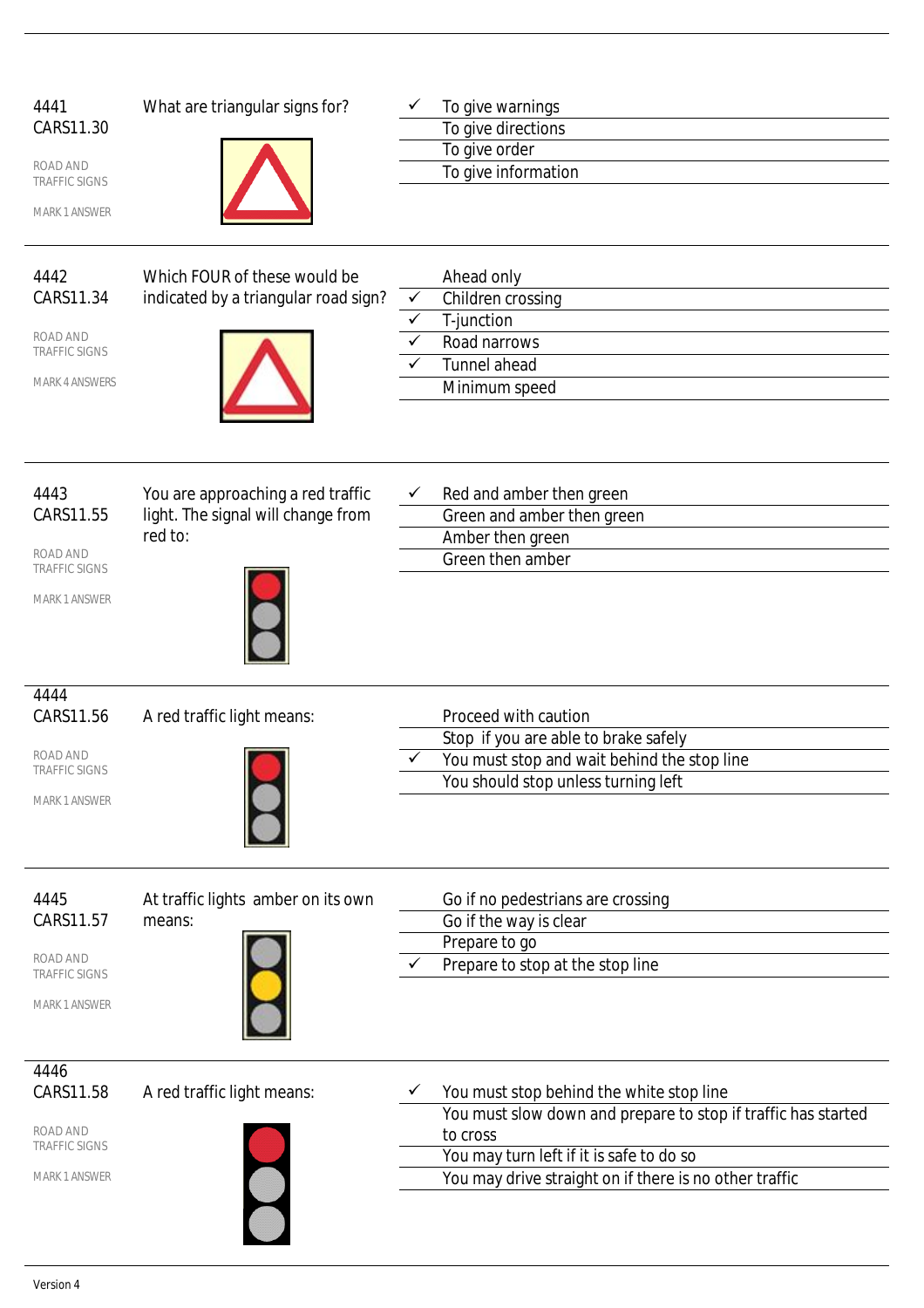| 4447<br>CARS11.59<br>ROAD AND<br>TRAFFIC SIGNS<br><b>MARK 1 ANSWER</b>        | You are approaching traffic lights.<br>Red and amber are showing. This<br>means:                                             | The lights are about to change to red<br>There is a fault with the lights - take care<br>Wait for the green light before you pass the lights<br>Pass the lights if the road is clear |
|-------------------------------------------------------------------------------|------------------------------------------------------------------------------------------------------------------------------|--------------------------------------------------------------------------------------------------------------------------------------------------------------------------------------|
| 4448<br>CARS11.60<br>ROAD AND<br><b>TRAFFIC SIGNS</b><br><b>MARK 1 ANSWER</b> | You are at a junction controlled by<br>traffic lights. When should you NOT<br>proceed at green?                              | When you intend to turn right<br>When your intended route from the junction is blocked<br>When you think the lights may be about to change<br>When pedestrians are waiting to cross  |
| 4449<br>CARS11.61<br>ROAD AND<br><b>TRAFFIC SIGNS</b><br><b>MARK 1 ANSWER</b> | What do these zigzag lines at<br>pedestrian crossings mean?                                                                  | No parking at any time<br>Sounding of horns is not allowed<br>Slow down to 20kph<br>Parking allowed only for a short time                                                            |
| 4450<br>CARS11.66<br>ROAD AND<br>TRAFFIC SIGNS<br><b>MARK 1 ANSWER</b>        | You are to turn right in busy traffic.<br>How would you confirm your<br>intention safely?                                    | Position over the centre line at an angle<br>Give an arm signal as well as an indicator signal<br>Flash your headlamp<br>Sound the horn                                              |
| 4451<br>CARS11.67<br>ROAD AND<br><b>TRAFFIC SIGNS</b><br>MARK 1 ANSWER        | You want to turn right at a junction<br>but you think that your indicators<br>cannot be seen clearly. What<br>should you do? | Keep well over to the right<br>Stay in the left-hand lane<br>Get out and check if your indicators can be seen<br>Give an arm signal as well as an indicator signal                   |
| 4453<br>CARS11.69<br>ROAD AND<br>TRAFFIC SIGNS<br><b>MARK 1 ANSWER</b>        | Why should you make sure that<br>you have cancelled your indicators<br>after turning?                                        | To avoid damage to the indicator relay<br>To avoid misleading other road users<br>$\checkmark$<br>To avoid dazzling other road users<br>To avoid flattening the battery              |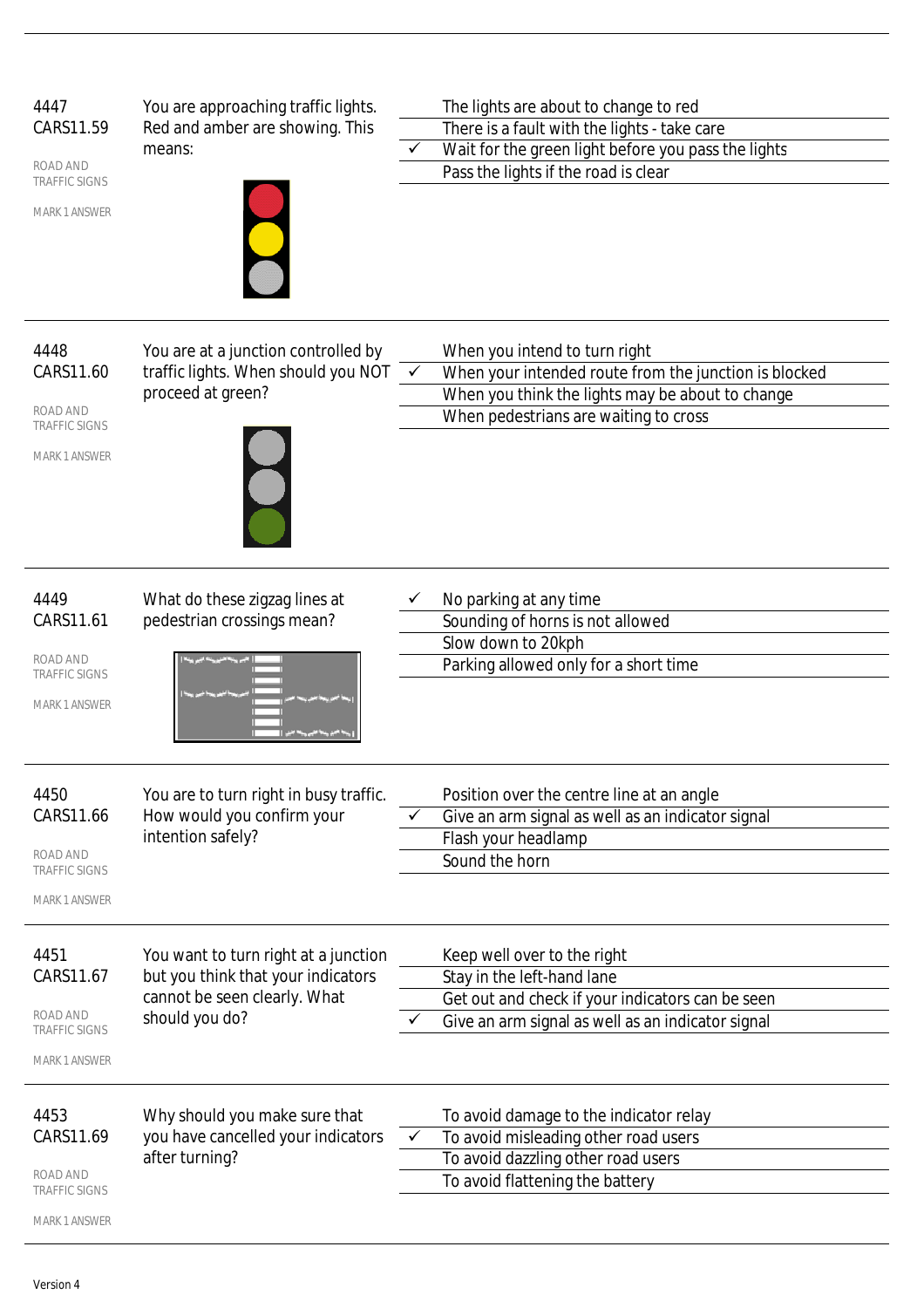| 4454<br>CARS11.70<br>ROAD AND<br><b>TRAFFIC SIGNS</b><br><b>MARK 1 ANSWER</b> | You are waiting at a T-junction. A<br>vehicle is coming from the right<br>with the left signalflashing. What<br>should you do? | $\checkmark$ | Move out slowly<br>Wait until the vehicle starts to turn in<br>Pull out before the vehicle reaches the junction<br>Move out and accelerate hard                                                    |
|-------------------------------------------------------------------------------|--------------------------------------------------------------------------------------------------------------------------------|--------------|----------------------------------------------------------------------------------------------------------------------------------------------------------------------------------------------------|
| 4455<br>CARS11.73<br>ROAD AND<br>TRAFFIC SIGNS<br><b>MARK 1 ANSWER</b>        | What is the maximum speed limit<br>in a built up area unless indicated<br>otherwise?                                           |              | 60kph<br>40kph<br>50kph<br>30 kph                                                                                                                                                                  |
| 4456<br>CARS12.1<br><b>DOCUMENTS</b><br><b>MARK 1 ANSWER</b>                  | To supervise a learner driver you<br>must:                                                                                     |              | Have held a full licence for at least 5 years<br>Hold an advanced driving certificate<br>Be an approved driving instructor<br>Be at least 23                                                       |
| 4457<br><b>CARS12.2</b><br><b>DOCUMENTS</b><br><b>MARK 3 ANSWERS</b>          | For which THREE of these must you<br>show your motor insurance<br>certificate?                                                 |              | When you are taxing your vehicle<br>When a police officer asks you for it<br>When having a VRT inspection<br>When buying or selling a vehicle                                                      |
| 4458<br><b>CARS12.3</b><br><b>DOCUMENTS</b><br><b>MARK 1 ANSWER</b>           | Before driving anyone else's motor<br>vehicle you should make sure that:                                                       |              | The owner has left the insurance documents in the vehicle<br>Your own vehicle has insurance cover<br>The vehicle is also insured for your use<br>The vehicle owner has third party insurance cover |
| 4459<br>CARS12.4<br><b>DOCUMENTS</b><br><b>MARK 1 ANSWER</b>                  | What is the legal minimum<br>insurance cover you must have to<br>drive on public roads?                                        |              | Personal injury cover<br>Fully comprehensive<br>Third party fire and theft<br>Third party only                                                                                                     |
| 4460<br>CARS12.7<br><b>DOCUMENTS</b><br><b>MARK 3 ANSWERS</b>                 | Which THREE of the following do<br>you need before you can drive<br>legally?                                                   | $\checkmark$ | Proper insurance cover<br>A vehicle handbook<br>Breakdown cover<br>A valid road tax disc displayed on your vehicle<br>A valid signed driving licence<br>Proof of your identity                     |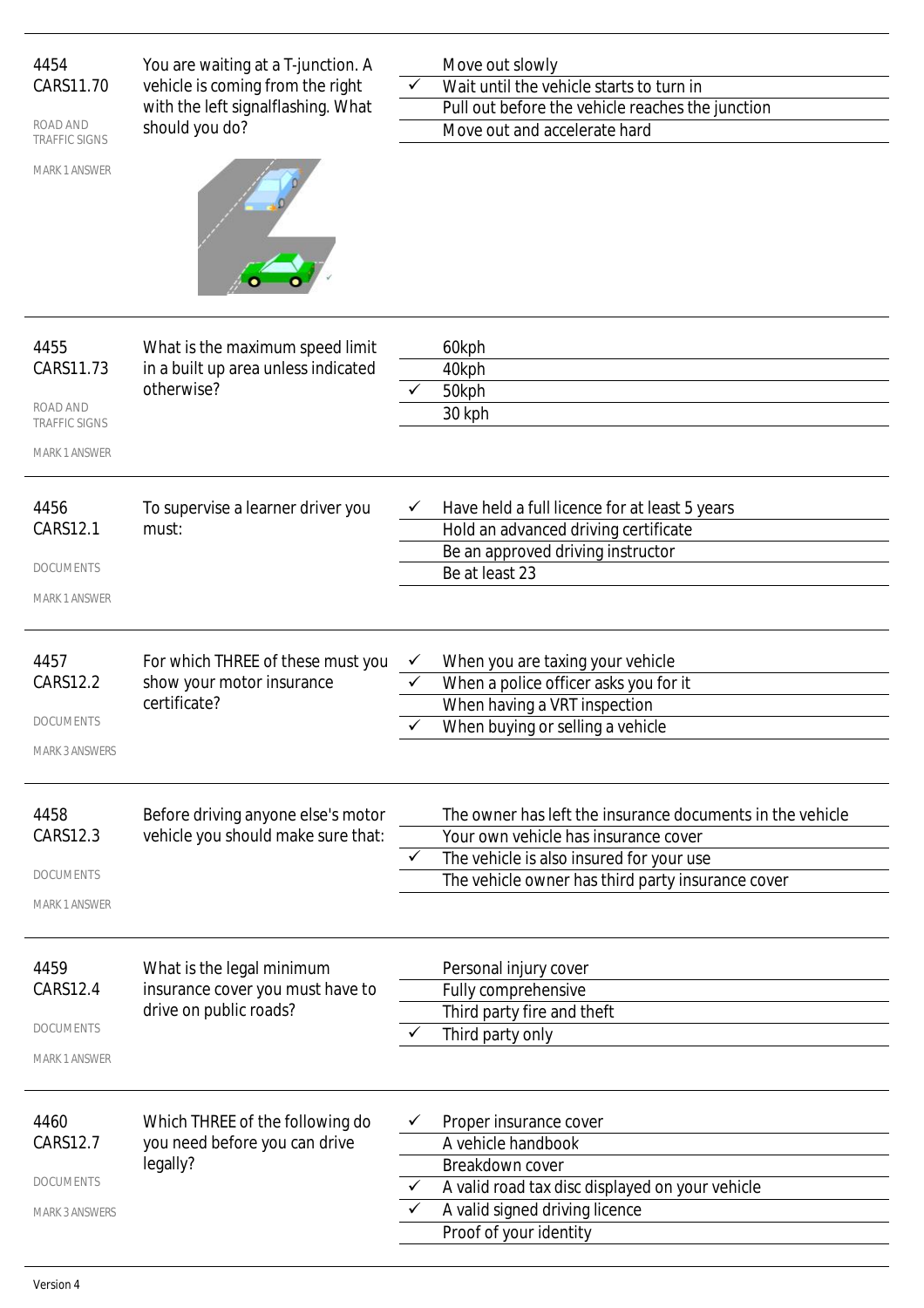| 4461<br><b>CARS12.8</b><br><b>DOCUMENTS</b><br><b>MARK 2 ANSWERS</b><br>4462<br>CARS12.9 | Which TWO pieces of information<br>are found on a vehicle registration<br>document?<br>What is the maximum number of<br>penalty points that will |                                   | Make of the vehicle<br>Registered owner<br>Type of insurance cover<br>Date of the VRT<br>Service history details<br>4 points a year over a 3 year period.<br>12 points at any time during a 3 year period.                                                                                                                                                                                                                                     |
|------------------------------------------------------------------------------------------|--------------------------------------------------------------------------------------------------------------------------------------------------|-----------------------------------|------------------------------------------------------------------------------------------------------------------------------------------------------------------------------------------------------------------------------------------------------------------------------------------------------------------------------------------------------------------------------------------------------------------------------------------------|
| <b>DOCUMENTS</b><br>MARK 1 ANSWER                                                        | automatically disqualify a driver<br>who holds a probationary driving<br>licence?                                                                |                                   | 18 points over a two year period.<br>10 points during any one year period.<br>15 points over a five 5 year period.                                                                                                                                                                                                                                                                                                                             |
| 4463<br>CARS12.10<br><b>DOCUMENTS</b><br><b>MARK 1 ANSWER</b>                            | Apart from complying with any<br>punishment according to law what<br>will a disqualified driver have to do<br>to obtain a driving licence?       | ✓                                 | Simply re-sit and pass the test of skills and behaviour.<br>Re-apply as for a new driver after expiry of disqualification<br>period and must re-sit and pass the theory test<br>Pay any outstanding fines submit a new licence application<br>after expiry of disqualification period and re-sit and pass both<br>the theory and practical tests<br>Wait for any disqualification period to pass and apply for a<br>duplicate driving licence. |
| 4464<br>CARS12.11<br><b>DOCUMENTS</b><br><b>MARK 1 ANSWER</b>                            | Who is responsible for ensuring<br>that a vehicle is fully road worthy<br>when driven on a public road?                                          |                                   | Nobody in particular.<br>Your mechanic.<br>The VRT tester.<br>You the driver.                                                                                                                                                                                                                                                                                                                                                                  |
| 4465<br>CARS13.1<br><b>ACCIDENTS</b><br><b>MARK 1 ANSWER</b>                             | At the scene of an accident you<br>should:                                                                                                       |                                   | Not put yourself at risk<br>Leave vehicle engines switched on<br>Pull everybody out of their vehicles<br>Go to those casualties who are screaming                                                                                                                                                                                                                                                                                              |
| 4466<br>CARS13.2<br><b>ACCIDENTS</b><br><b>MARK 4 ANSWERS</b>                            | You are the first to arrive at the<br>scene of an accident. Which FOUR<br>of these should you do?                                                | ✓<br>$\checkmark$<br>$\checkmark$ | Warn other traffic<br>Call the emergency services<br>Move uninjured people away from the vehicle(s)<br>Switch off the vehicle engine(s)<br>Leave as soon as another motorist arrives<br>Offer casualties something to drink                                                                                                                                                                                                                    |
| 4467<br>CARS13.3<br><b>ACCIDENTS</b><br><b>MARK 3 ANSWERS</b>                            | You are the first person to arrive at<br>an accident where people are badly<br>injured. Which THREE should you<br>do?                            |                                   | Move the people who are injured clear of their vehicles<br>Try and get people who are injured to drink something<br>Get people who are not injured clear of the scene<br>Make sure that someone telephones for an ambulance<br>Switch on your own hazard warning lights                                                                                                                                                                        |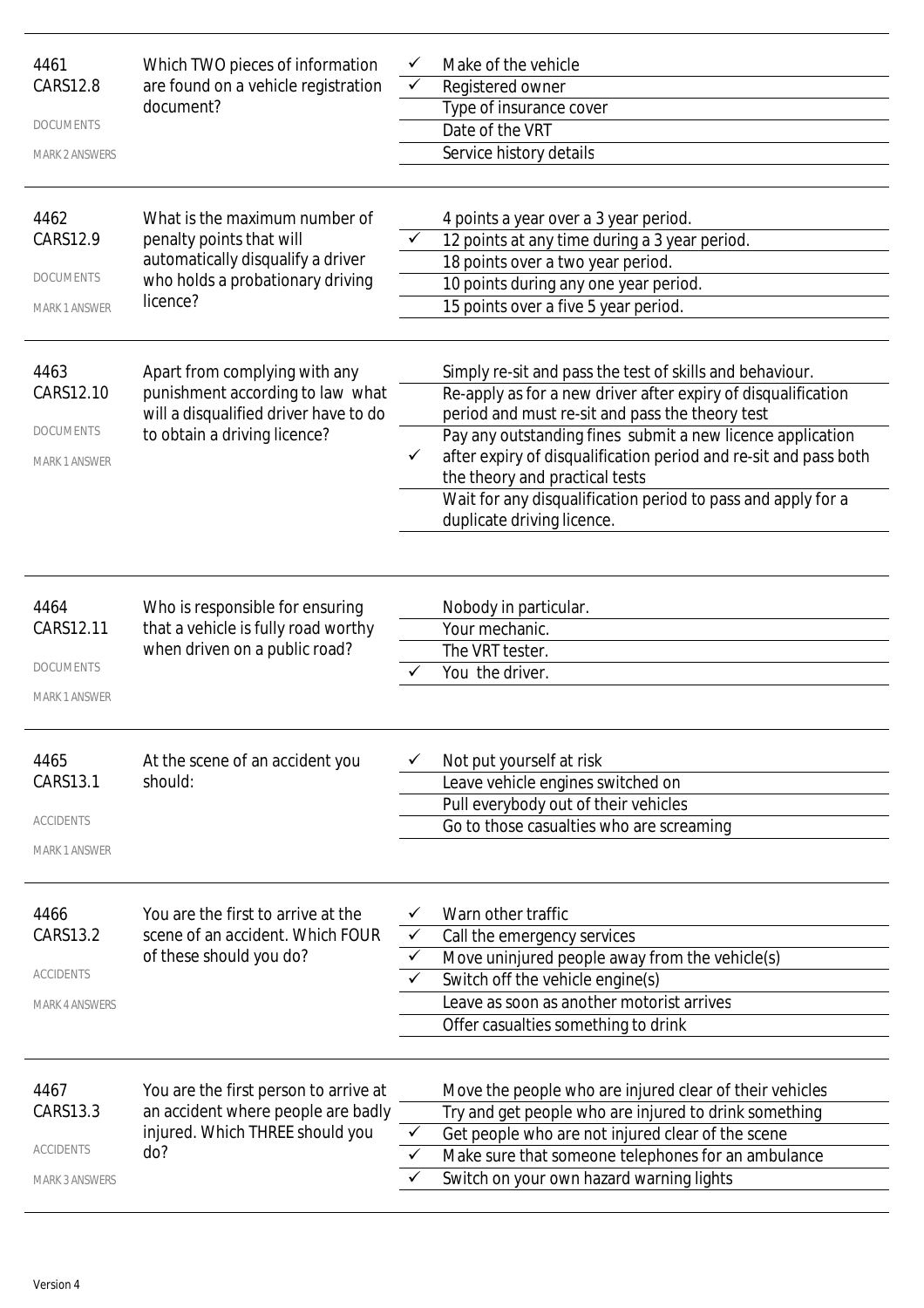| 4468                  | You arrive at the scene of a                   |              | Only when it is essential                          |
|-----------------------|------------------------------------------------|--------------|----------------------------------------------------|
| CARS13.4              | motorcycle accident. The rider is              |              | Always unless they are in shock                    |
|                       | injured. When should the helmet                |              | Only when the motorcyclist asks                    |
| <b>ACCIDENTS</b>      | be removed?                                    |              | Always straight away                               |
| <b>MARK 1 ANSWER</b>  |                                                |              |                                                    |
| 4469                  | You arrive at a serious motorcycle             |              | Check the casualty's breathing                     |
| CARS13.5              | accident. The motorcyclist is                  | ✓            | Try to stop any bleeding                           |
|                       | unconscious and bleeding. Your                 |              | Sweep up any loose debris                          |
| <b>ACCIDENTS</b>      | main priorities should be to:                  |              | Take the numbers of the vehicles involved          |
| <b>MARK 3 ANSWERS</b> |                                                |              | Check that the airway is clear                     |
|                       |                                                |              | Make a list of witnesses                           |
|                       |                                                |              |                                                    |
| 4470                  | You arrive at an accident. A                   |              | <b>Breathing</b>                                   |
| CARS13.6              | motorcyclist is unconscious. Your              |              | <b>Bruising</b>                                    |
|                       | FIRST priority is the casualty's               |              | <b>Broken bones</b>                                |
| <b>ACCIDENTS</b>      |                                                |              | Bleeding                                           |
| <b>MARK 1 ANSWER</b>  |                                                |              |                                                    |
| 4471                  | At an accident a casualty is                   |              | <b>Broken bones</b>                                |
| CARS13.7              | unconscious. Which THREE of the                | ✓            | Airway                                             |
|                       | following should you check                     |              | <b>Shock</b>                                       |
| <b>ACCIDENTS</b>      | urgently?                                      |              | Circulation                                        |
| <b>MARK 3 ANSWERS</b> |                                                |              | <b>Breathing</b>                                   |
|                       |                                                |              |                                                    |
| 4472                  | In first aid what does ABC stand               |              | Circulation                                        |
| CARS13.8              | for?                                           |              | Airway                                             |
|                       |                                                |              | Bleeding                                           |
| <b>ACCIDENTS</b>      |                                                |              | Alert                                              |
| <b>MARK 3 ANSWERS</b> |                                                |              | <b>Breathing</b>                                   |
|                       |                                                |              | Conscious                                          |
|                       |                                                |              |                                                    |
| 4473                  | At an accident someone is                      |              | Make sure they are breathing                       |
| CARS13.9              | unconscious. Your main priorities              | ✓            | Check that the airway is clear                     |
|                       | should be to:                                  |              | Stop any heavy bleeding                            |
| <b>ACCIDENTS</b>      |                                                |              | Count the number of vehicles involved              |
| <b>MARK 3 ANSWERS</b> |                                                |              | Take the names of witnesses                        |
|                       |                                                |              | Sweep up the broken glass                          |
|                       |                                                |              |                                                    |
|                       |                                                |              |                                                    |
| 4474                  | There has been an accident. The                |              | Not leave the driver alone                         |
| CARS13.11             | driver is suffering from shock. You<br>should: | $\checkmark$ | Reassure the driver<br>Ask who caused the accident |
| <b>ACCIDENTS</b>      |                                                |              | Offer the driver a cigarette                       |
| <b>MARK 2 ANSWERS</b> |                                                |              | Give the driver a drink                            |
|                       |                                                |              |                                                    |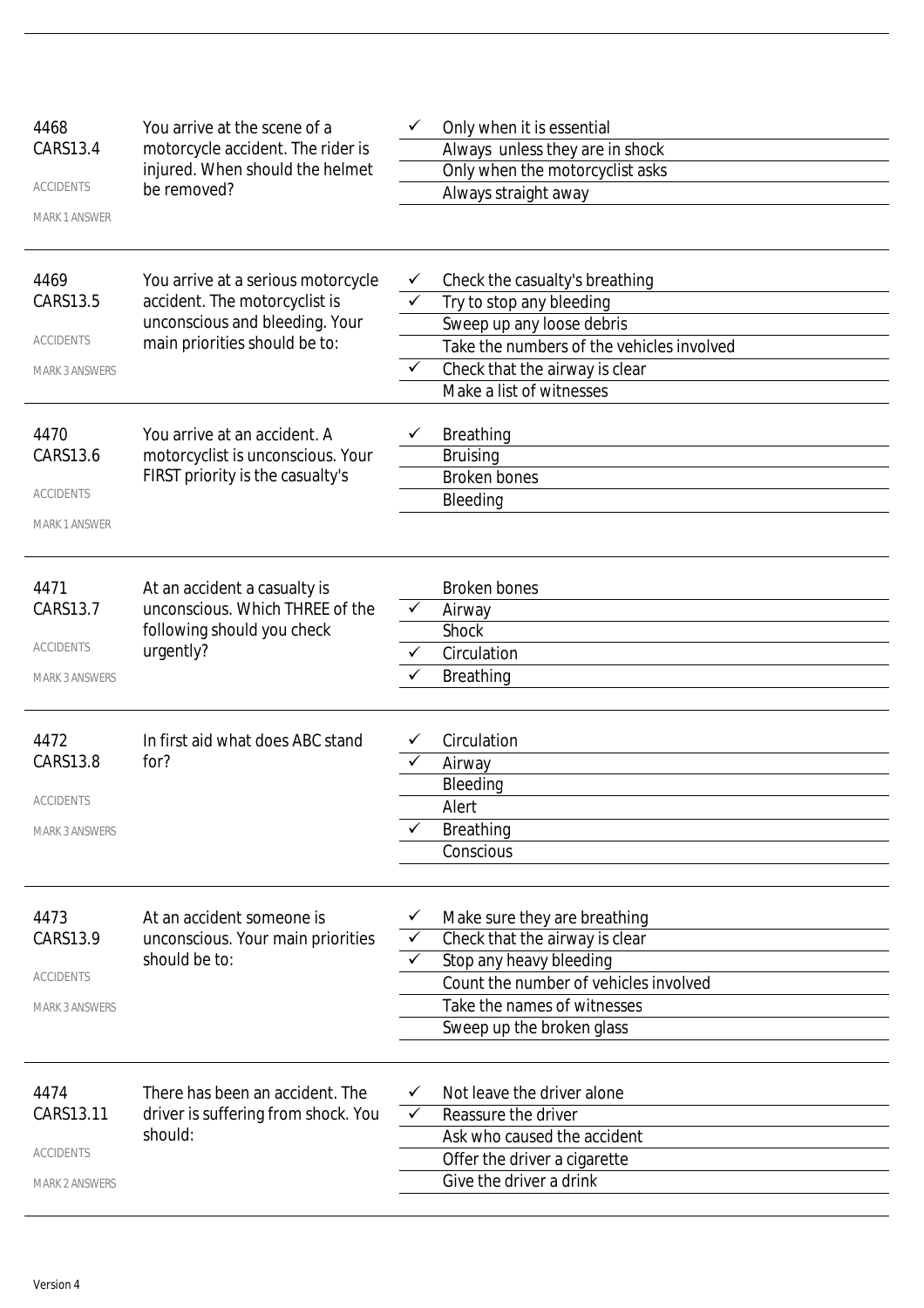| 4475<br>CARS13.12<br><b>ACCIDENTS</b><br><b>MARK 3 ANSWERS</b> | You are at the scene of an accident.<br>Someone is suffering from shock.<br>You should:                                                                                                    | ✓<br>✓<br>✓ | Reassure them constantly<br>Loosen any tight clothing<br>Keep them warm<br>Offer them a warm drink<br>Offer them a cigarette                                                            |
|----------------------------------------------------------------|--------------------------------------------------------------------------------------------------------------------------------------------------------------------------------------------|-------------|-----------------------------------------------------------------------------------------------------------------------------------------------------------------------------------------|
| 4476<br>CARS13.13<br><b>ACCIDENTS</b><br><b>MARK 1 ANSWER</b>  | You arrive at the scene of a<br>motorcycle accident. No other<br>vehicle is involved. The rider is<br>unconscious lying in the middle of<br>the road. The first thing you should<br>do is: | ✓           | Give the rider reassurance<br>Warn other traffic<br>Clear the road of debris<br>Move the rider out of the road                                                                          |
| 4477<br>CARS13.14<br><b>ACCIDENTS</b><br><b>MARK 1 ANSWER</b>  | At an accident a small child is not<br>breathing. When giving a mouth to<br>mouth you should breathe                                                                                       |             | Rapidly<br>Gently<br>Heavily<br>Sharply                                                                                                                                                 |
| 4478<br>CARS13.15<br><b>ACCIDENTS</b><br><b>MARK 3 ANSWERS</b> | To start mouth to mouth on a<br>casualty you should:                                                                                                                                       |             | Pinch the nostrils together<br>Tilt their head back<br>Put their arms across their chest<br>Clear the airway<br>Tilt their head forward                                                 |
| 4479<br>CARS13.16<br><b>ACCIDENTS</b><br><b>MARK 2 ANSWERS</b> | You arrive at the scene of an<br>accident and a casualty is suffering<br>from severe burns. You should:                                                                                    | ✓<br>✓      | Remove anything sticking to burns<br>Reassure casualties constantly<br>Lay the casualty down<br>Douse the burn thoroughly with cold water                                               |
| 4480<br>CARS13.17<br><b>ACCIDENTS</b><br><b>MARK 1 ANSWER</b>  | You arrive at an accident where<br>someone is suffering from severe<br>burns. You should:                                                                                                  |             | Remove anything stuck to the burns<br><b>Burst any blisters</b><br>Apply lotions to the injury<br>Douse the burns with cold water                                                       |
| 4481<br>CARS13.18<br><b>ACCIDENTS</b><br><b>MARK 2 ANSWERS</b> | You arrive at the scene of an<br>accident. A pedestrian has a severe<br>bleeding wound on the leg<br>although it is not broken. What<br>should you do?                                     | ✓           | Fetch them a warm drink<br>Raise the leg to lessen bleeding<br>Apply firm pressure to the wound to stop bleeding<br>Keep both legs flat on the ground<br>Dab the wound to stop bleeding |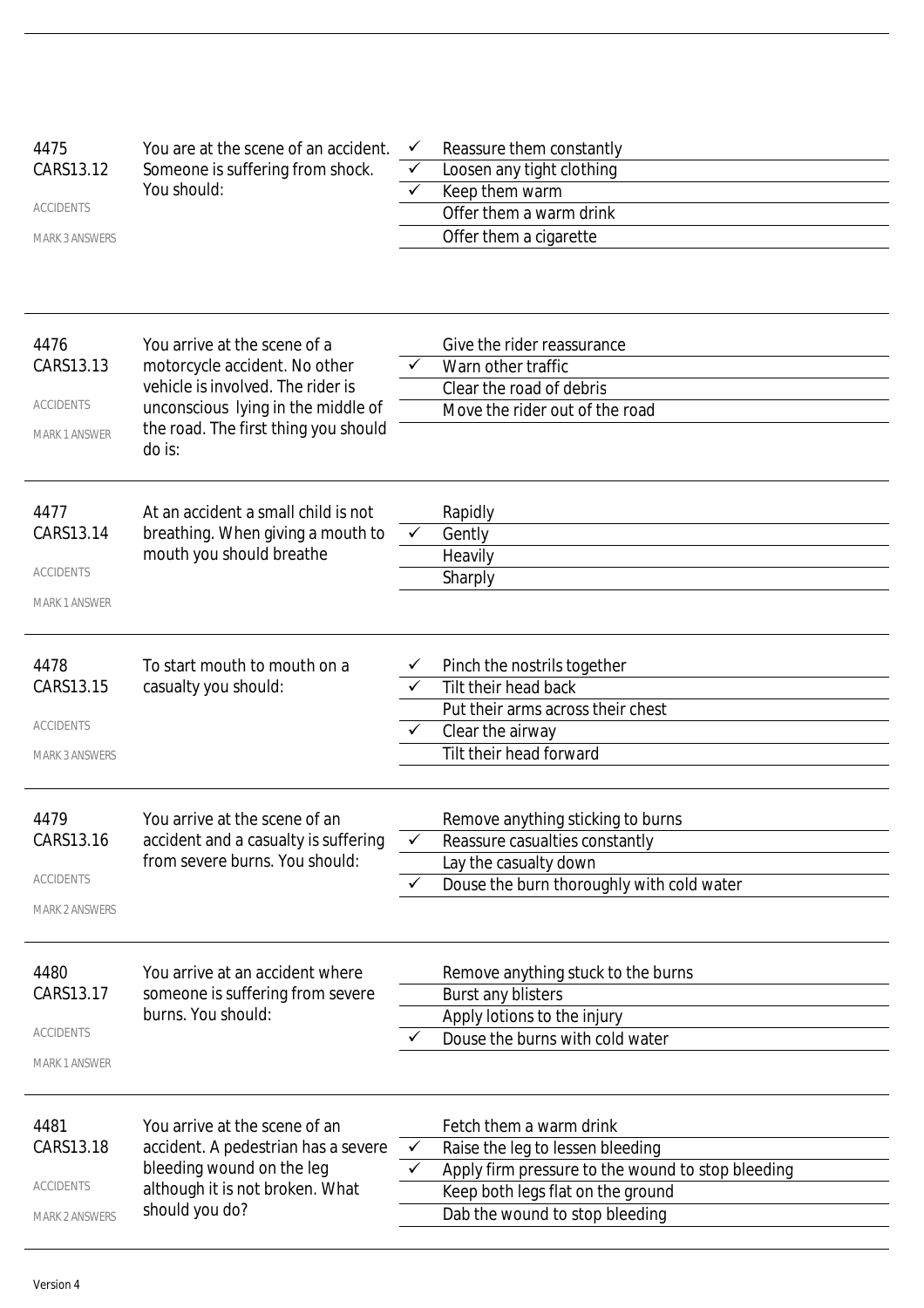| 4482                   | You arrive at a scene of an          |              | Get them a drink                                    |
|------------------------|--------------------------------------|--------------|-----------------------------------------------------|
| CARS13.19              | accident. A passenger is bleeding    |              | Dab the wound                                       |
|                        | badly from an arm wound. What        |              | Apply pressure over the wound and keep the arm down |
| <b>ACCIDENTS</b>       | should you do?                       |              | Apply pressure over the wound and raise the arm     |
| <b>MARK 1 ANSWER</b>   |                                      |              |                                                     |
|                        |                                      |              |                                                     |
| 4483                   | At an accident a casualty is         |              | Bystanders will help you to                         |
| CARS13.20              | unconscious but still breathing. You |              | Bystanders advise you to                            |
|                        | should only move the person if:      | $\checkmark$ | There is further danger to the casualty             |
| <b>ACCIDENTS</b>       |                                      |              | An ambulance is on its way                          |
| <b>MARK 1 ANSWER</b>   |                                      |              |                                                     |
| 4484                   | At an accident you suspect that a    |              | Offer them a cigarette                              |
| CARS13.21              | casualty has back injuries. The area | ✓            | Not move them at all                                |
|                        | is safe. You should:                 |              | Raise their legs                                    |
| <b>ACCIDENTS</b>       |                                      |              | Offer them a drink                                  |
| <b>MARK 1 ANSWER</b>   |                                      |              |                                                     |
| 4485                   | The police may ask you to produce    |              | Driving licence                                     |
| CARS13.25              | which three of these documents       |              | Vehicle registration document (log book)            |
|                        | following an accident?               |              | Road tax disc                                       |
| <b>ACCIDENTS</b>       |                                      |              | VRT test certificate                                |
| <b>MARK 3 ANSWERS</b>  |                                      |              | Insurance certificate                               |
|                        |                                      |              |                                                     |
| 4486                   | On the dual carriageway the hard     |              | To check a road atlas                               |
| CARS13.28              | shoulder should be used              |              | When an emergency arises                            |
|                        |                                      |              | For a short rest when tired                         |
| <b>ACCIDENTS</b>       |                                      |              | To answer a mobile phone                            |
| <b>MARK 1 ANSWER</b>   |                                      |              |                                                     |
| 4487                   | Overloading your vehicle can         |              | Handling                                            |
| CARS14.1               | seriously affect the :               |              | Steering                                            |
|                        |                                      |              | Journey time                                        |
| <b>VEHICLE LOADING</b> |                                      |              | <b>Battery life</b>                                 |
| <b>MARK 2 ANSWERS</b>  |                                      |              | Gearbox                                             |
|                        |                                      |              |                                                     |
| 4488                   | Who is responsible for making sure   | ✔            | The driver of the vehicle                           |
| CARS14.2               | that a vehicle is not overloaded?    |              | The owner of the vehicle                            |
|                        |                                      |              | The person who loaded the vehicle                   |
| <b>VEHICLE LOADING</b> |                                      |              | The owner of the items being carried                |
| MARK 1 ANSWER          |                                      |              |                                                     |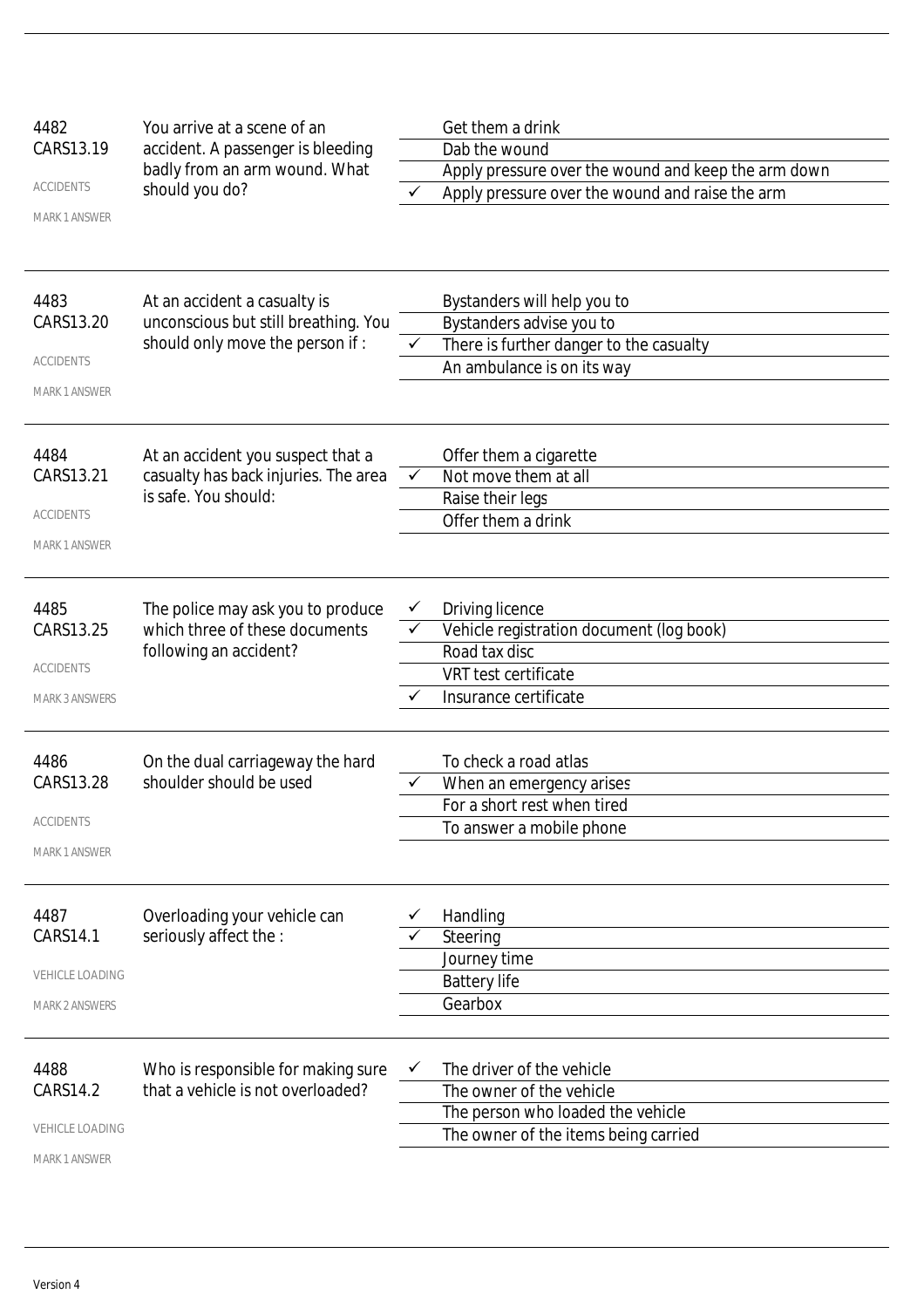| 4489<br><b>CARS10.2</b><br>RULES OF THE<br><b>ROAD</b><br><b>MARK 1 ANSWER</b><br>4490<br><b>CARS10.5</b><br>RULES OF THE<br><b>ROAD</b><br><b>MARK 1 ANSWER</b> | What is the meaning of this sign?<br>You see this sign ahead of you. It<br>means:    | No entry to vehicular traffic<br>No waiting on the carriageway<br>National speed limit applies<br>Local speed limit applies<br>The minimum speed limit ahead is 30 kph<br>You are leaving the 30 kph speed limit area<br>Start to slow down to 30 kph after passing it<br>Do not exceed 30 kph after passing it<br>$\checkmark$ |
|------------------------------------------------------------------------------------------------------------------------------------------------------------------|--------------------------------------------------------------------------------------|---------------------------------------------------------------------------------------------------------------------------------------------------------------------------------------------------------------------------------------------------------------------------------------------------------------------------------|
| 4491<br>CARS10.6<br>RULES OF THE<br><b>ROAD</b><br>MARK 1 ANSWER<br>4492<br>CARS10.16<br>RULES OF THE<br><b>ROAD</b><br><b>MARK 1 ANSWER</b>                     | What does a speed limit sign like<br>this mean?<br>What is the meaning of this sign? | The speed shown allows for various road and weather<br>conditions<br>The speed shown is the advised maximum<br>It is safe to drive at the speed shown<br>You must not exceed the speed shown<br>School crossing patrol<br><b>Waiting restrictions</b><br>National speed limit<br>No entry                                       |
| 4493<br>CARS11.2<br>ROAD AND<br><b>TRAFFIC SIGNS</b><br><b>MARK 1 ANSWER</b>                                                                                     | Traffic signs giving orders are<br>generally which shape?                            |                                                                                                                                                                                                                                                                                                                                 |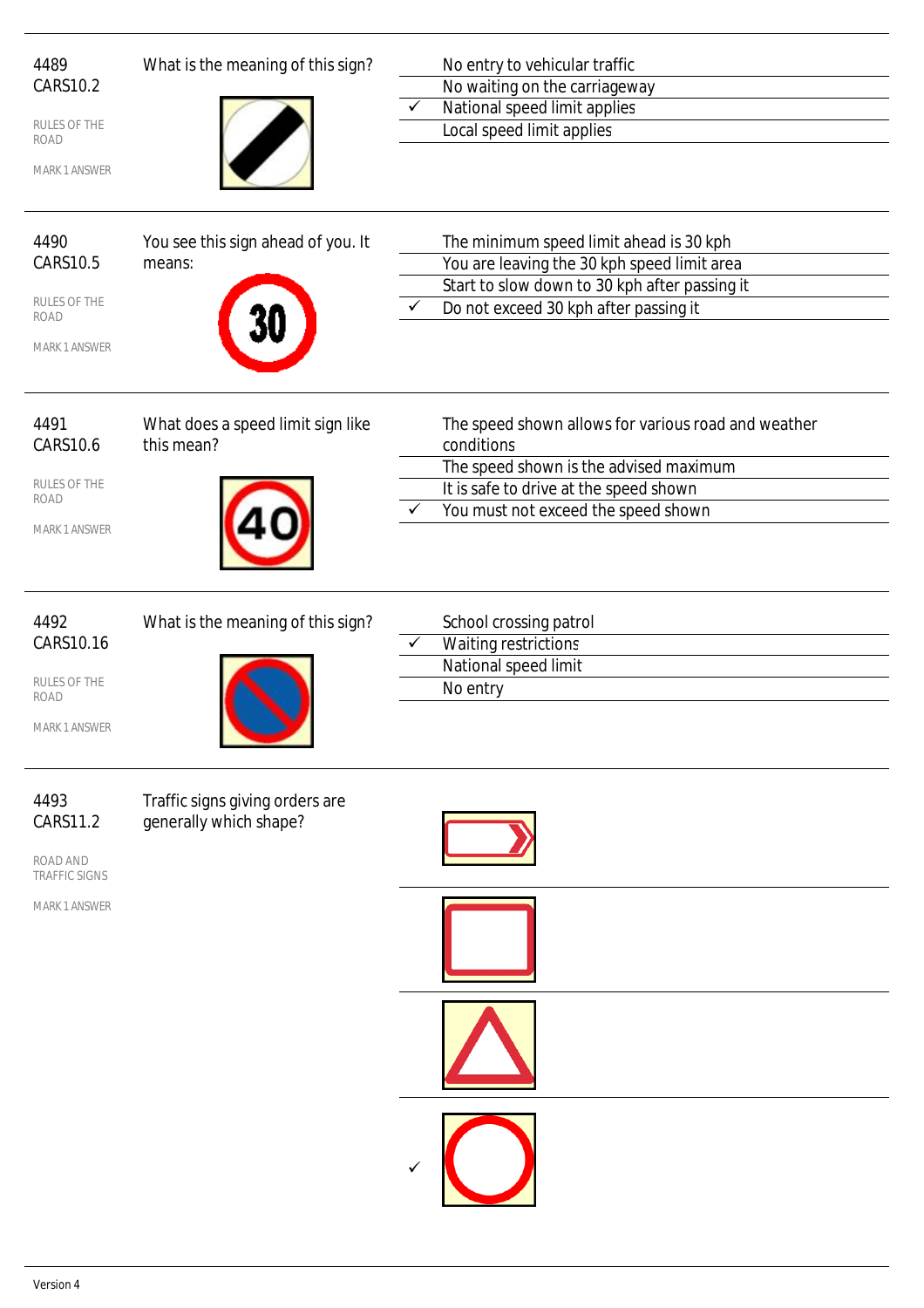Which type of sign tells you NOT to do something?

ROAD AND TRAFFIC SIGNS

MARK 1 ANSWER









#### 4495 CARS11.4

What does this sign mean?



ROAD AND TRAFFIC SIGNS

MARK 1 ANSWER



| ✓ | Maximum speed limit with traffic calming measures |
|---|---------------------------------------------------|
|   | Only 20 cars allowed at any one time              |
|   | Parking area for 20 cars only                     |
|   | Minimum speed limit with traffic calming measures |
|   |                                                   |

4496 CARS11.5 Which sign means no motor vehicles are allowed?

ROAD AND TRAFFIC SIGNS





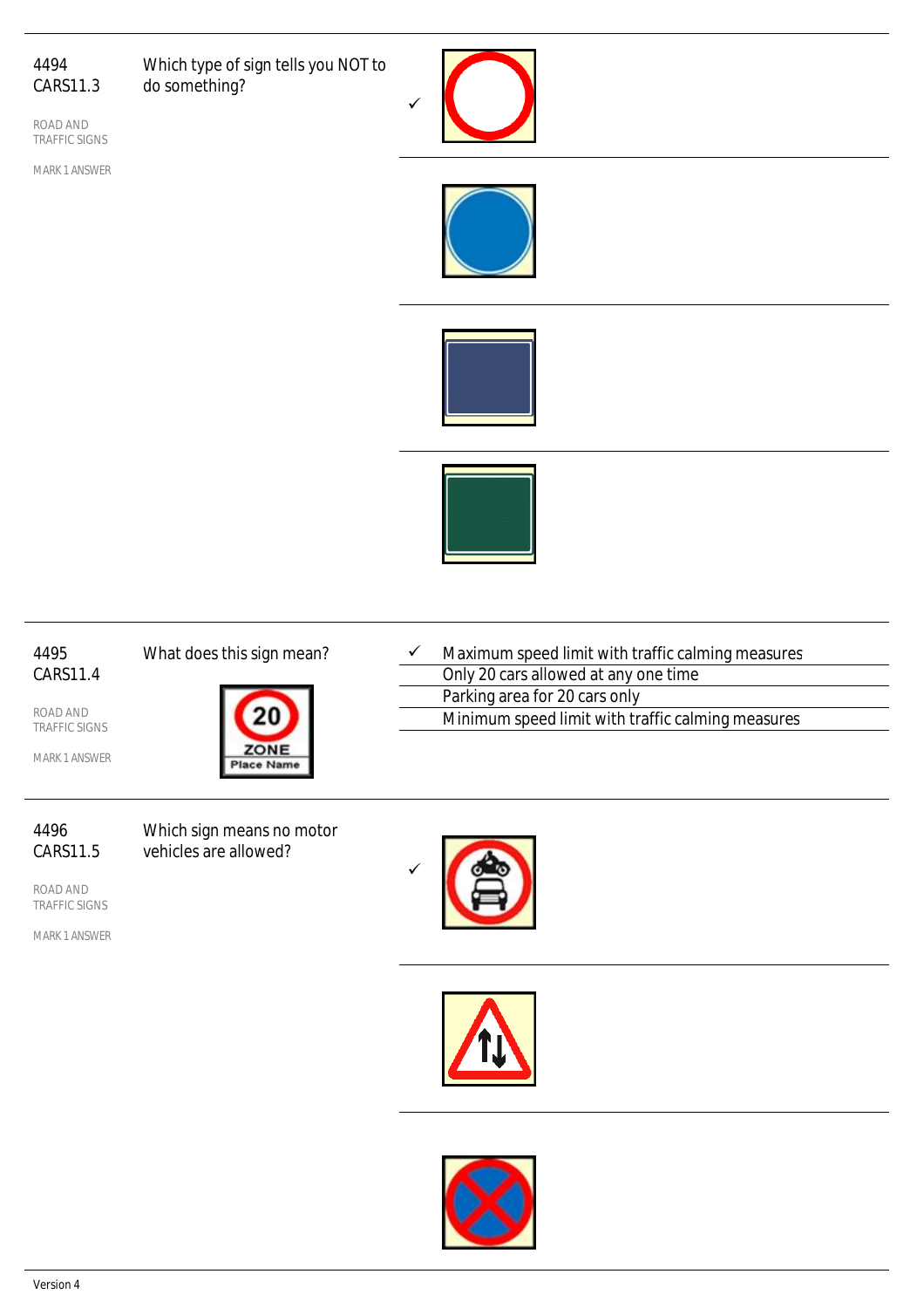Which of these signs means no motor vehicles?

ROAD AND TRAFFIC SIGNS







| 4498<br><b>CARS11.7</b><br>ROAD AND<br><b>TRAFFIC SIGNS</b><br><b>MARK 1 ANSWER</b> | What does this sign mean?<br>NDS | Minimum speed limit 30kph<br>No vehicles over 30 tonnes<br>New speed limit 20 kph<br>End of 20kph zone |
|-------------------------------------------------------------------------------------|----------------------------------|--------------------------------------------------------------------------------------------------------|
| 4499<br><b>CARS11.8</b><br>ROAD AND<br><b>TRAFFIC SIGNS</b><br><b>MARK 1 ANSWER</b> | What does this sign mean?        | No motor vehicles<br>Cars and motorcycles only<br>Clearway (no stopping)<br>No overtaking              |
| 4500<br>CARS11.9<br>ROAD AND<br><b>TRAFFIC SIGNS</b><br><b>MARK 1 ANSWER</b>        | What does this sign mean?        | No through road<br>No road markings<br>No parking<br>No entry                                          |
| 4501<br>CARS11.10<br>ROAD AND<br><b>TRAFFIC SIGNS</b><br><b>MARK 1 ANSWER</b>       | What does this sign mean?        | No traffic from the right<br>Road on the right closed<br>Bend on the right<br>No right turn            |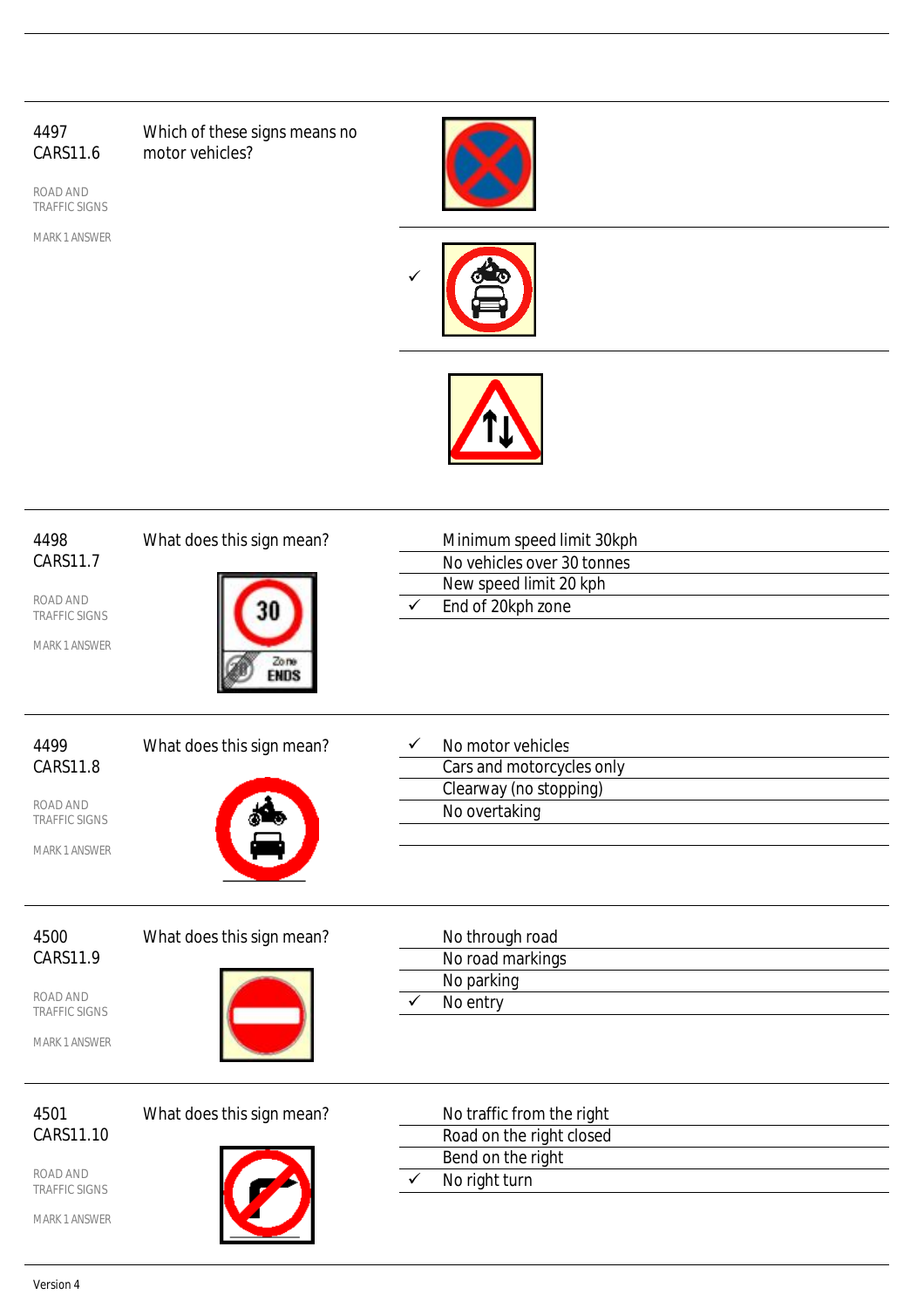Which sign means 'no entry'?

ROAD AND TRAFFIC SIGNS

MARK 1 ANSWER









| 4503<br>CARS11.12<br>ROAD AND<br><b>TRAFFIC SIGNS</b><br><b>MARK 1 ANSWER</b> | What does this sign mean? | Two-way traffic<br>No motor vehicles<br>You have priority<br>No overtaking                                |
|-------------------------------------------------------------------------------|---------------------------|-----------------------------------------------------------------------------------------------------------|
| 4504<br>CARS11.13<br>ROAD AND<br><b>TRAFFIC SIGNS</b><br><b>MARK 1 ANSWER</b> | What does this sign mean? | Form two lanes<br>Give way to oncoming traffic<br>Do not overtake<br>Keep in one lane                     |
| 4505<br>CARS11.14<br>ROAD AND<br><b>TRAFFIC SIGNS</b><br><b>MARK 1 ANSWER</b> | What does this sign mean? | Waiting restrictions apply<br>Clearway (no stopping)<br>National speed limit applies<br>Waiting permitted |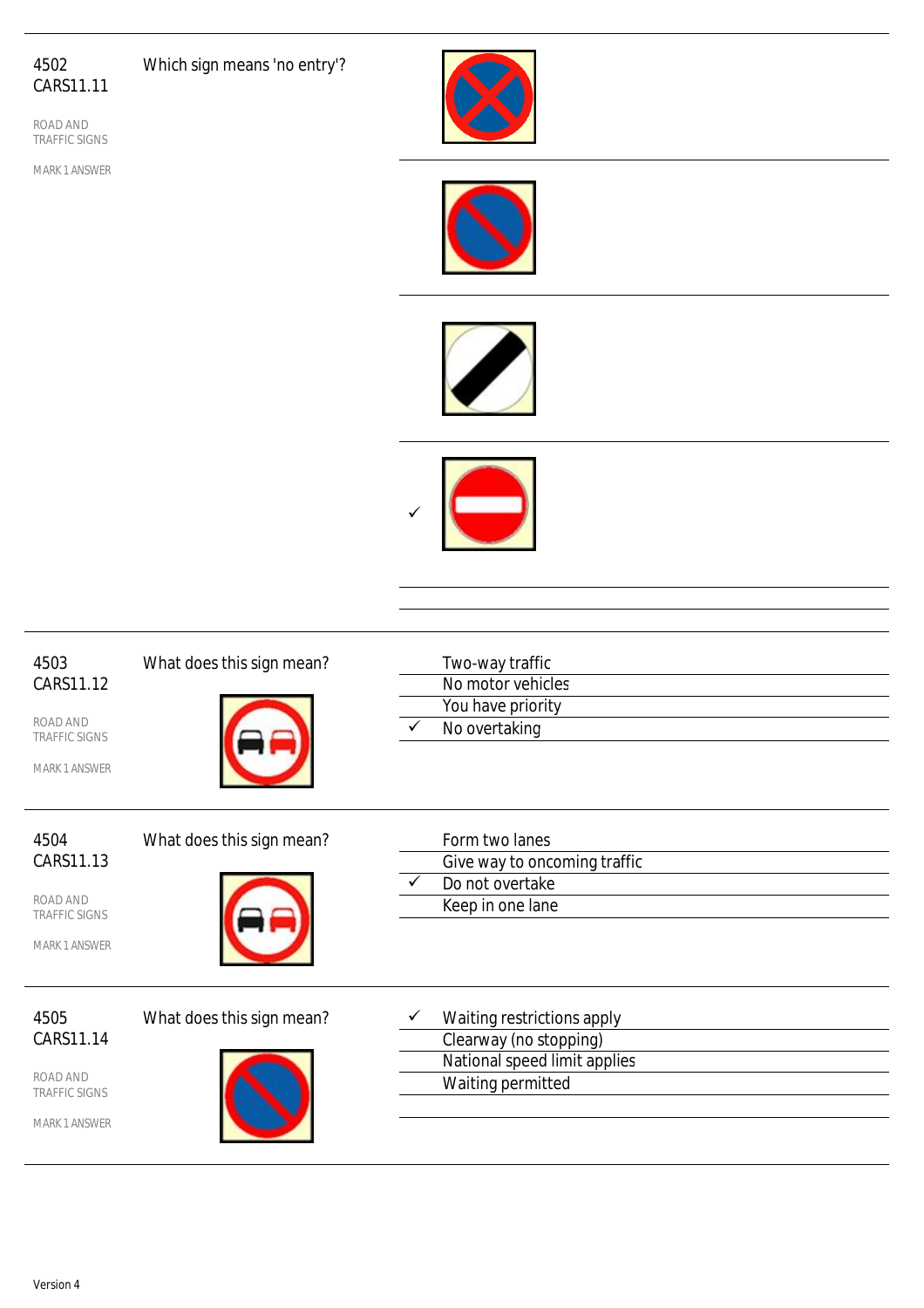Which sign means 'no stopping'?

ROAD AND TRAFFIC SIGNS









| 4507<br>CARS11.16<br>ROAD AND<br><b>TRAFFIC SIGNS</b><br><b>MARK 1 ANSWER</b> | What does this sign mean?          | Roundabout<br>No entry<br>No stopping<br>Crossroads                                                   |
|-------------------------------------------------------------------------------|------------------------------------|-------------------------------------------------------------------------------------------------------|
| 4508<br>CARS11.17<br>ROAD AND<br><b>TRAFFIC SIGNS</b><br><b>MARK 1 ANSWER</b> | You see this sign ahead. It means: | National speed limit applies<br>No entry<br>No stopping<br>Waiting restrictions apply                 |
| 4509<br>CARS11.18<br>ROAD AND<br><b>TRAFFIC SIGNS</b><br><b>MARK 1 ANSWER</b> | What does this traffic sign mean?  | No overtaking allowed<br>One-way traffic only<br>Two way traffic<br>Give priority to oncoming traffic |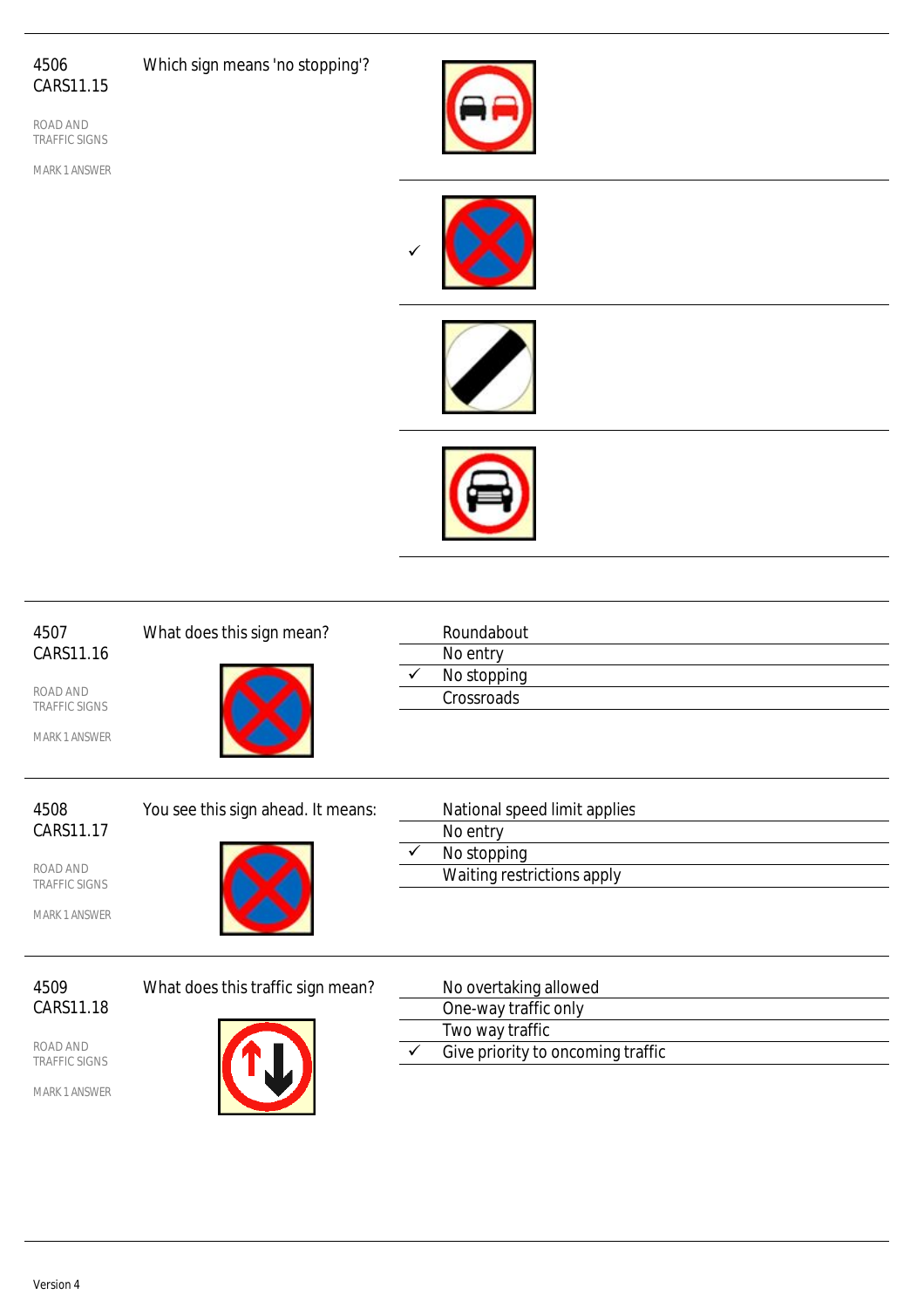What is the meaning of this traffic sign?

ROAD AND TRAFFIC SIGNS

MARK 1 ANSWER



Which sign means 'traffic has

Bus lane ahead Give priority to vehicles coming towards you  $\checkmark$  You have priority over vehicles coming towards you End of two-way road

# 4511 CARS11.20

priority over oncoming vehicles'?

ROAD AND TRAFFIC SIGNS

MARK 1 ANSWER











# 4513 CARS11.22

ROAD AND TRAFFIC SIGNS

MARK 1 ANSWER



What does this sign mean?

| Two-way traffic ahead             |
|-----------------------------------|
| You are entering a one-way street |
| No overtaking                     |
|                                   |

 $\checkmark$  You have priority over vehicles from the opposite direction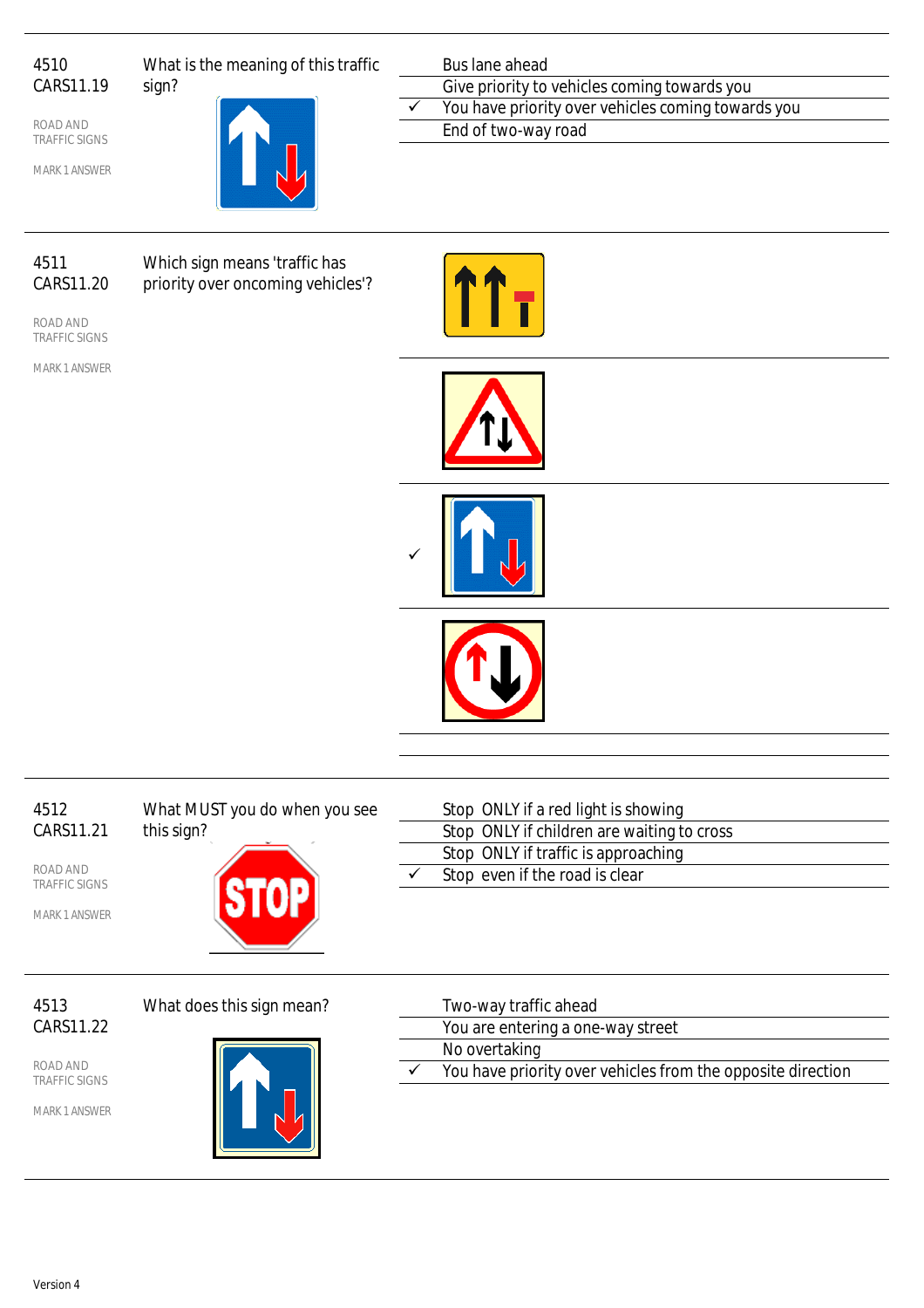#### 4514 CARS11.23 What shape is a STOP sign at a junction?

ROAD AND TRAFFIC SIGNS



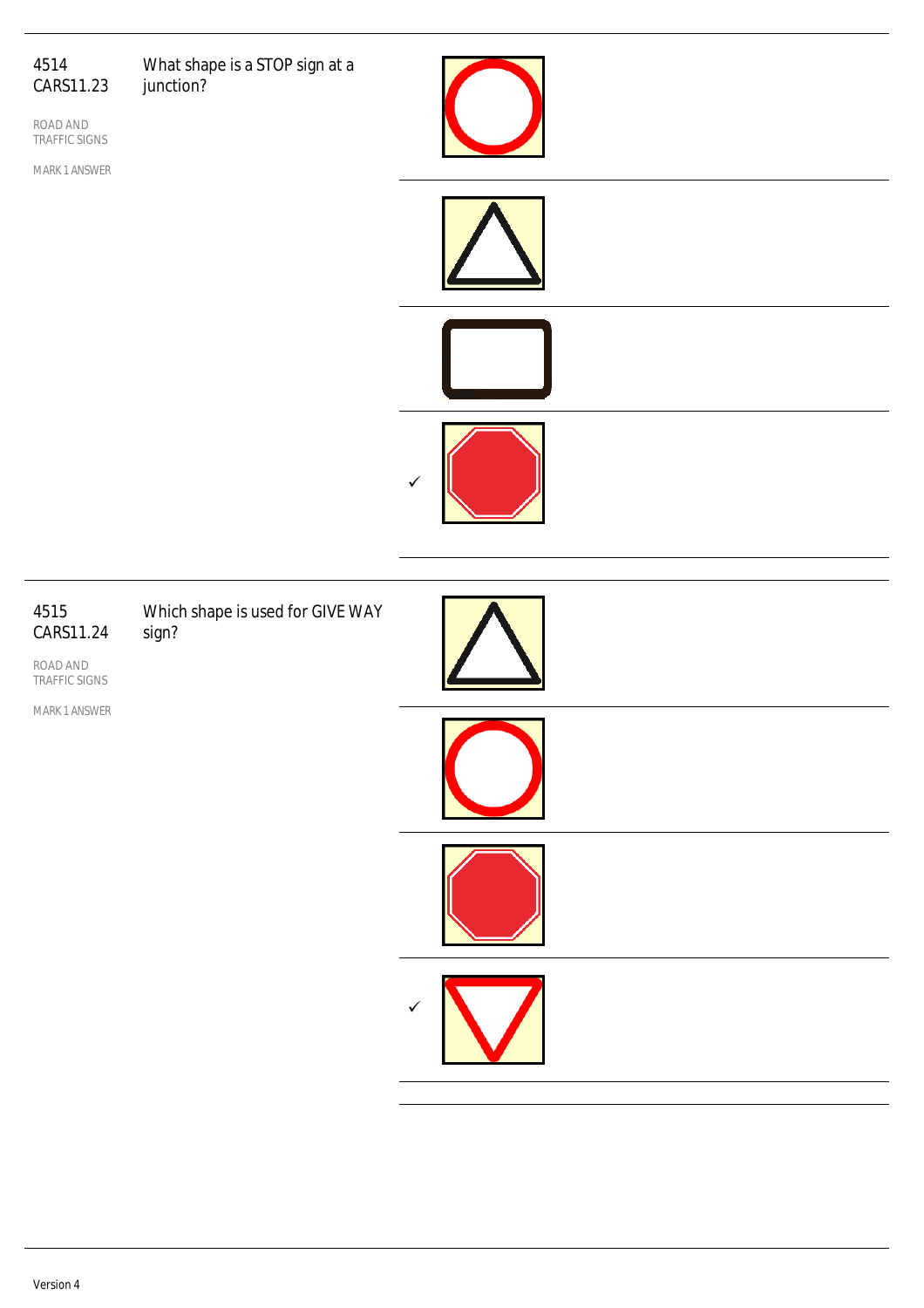ROAD AND TRAFFIC SIGNS

MARK 1 ANSWER



# What does this sign mean? Give way to oncoming vehicles Turn off at the next available junction Approaching traffic passes you on both sides

 $\overline{\smash{0}}$  Pass either side to get to the same destination

4520 CARS11.35

ROAD AND TRAFFIC SIGNS MARK 1 ANSWER Which sign means that pedestrians may be walking together along the road?







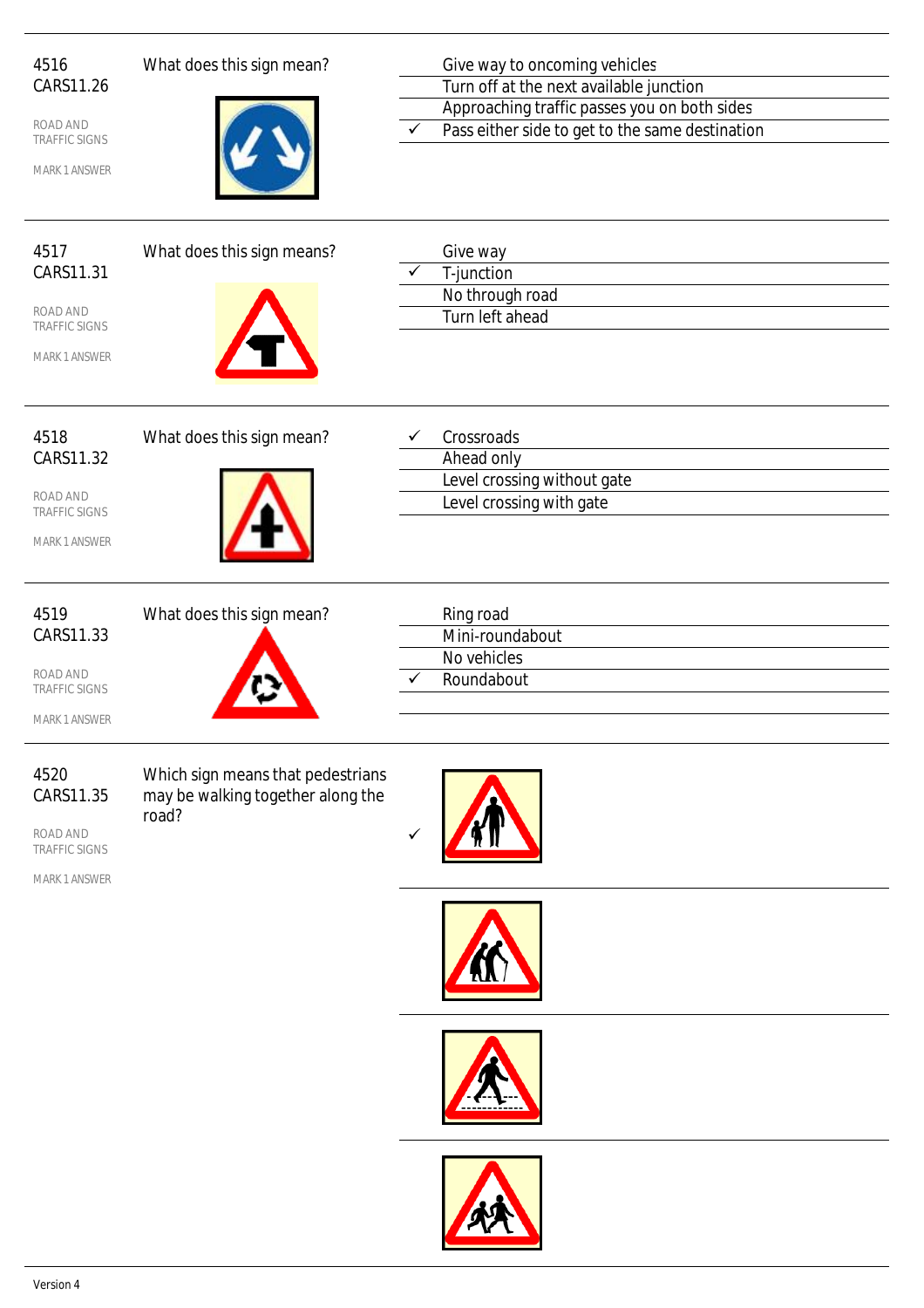# 4521 CARS11.36 ROAD AND TRAFFIC SIGNS MARK 1 ANSWER Which of these signs warn you of a pedestrian crossing?  $\checkmark$ 4522 CARS11.37 ROAD AND TRAFFIC SIGNS MARK 1 ANSWER What does this sign mean? No footpath ahead School crossing ahead  $\checkmark$  Pedestrian crossing ahead Pedestrians only ahead 4523 CARS11.38 ROAD AND TRAFFIC SIGNS MARK 1 ANSWER What does this sign mean? School crossing patrol Pedestrian zone - no vehicles No pedestrians allowed  $\checkmark$  Pedestrian crossing ahead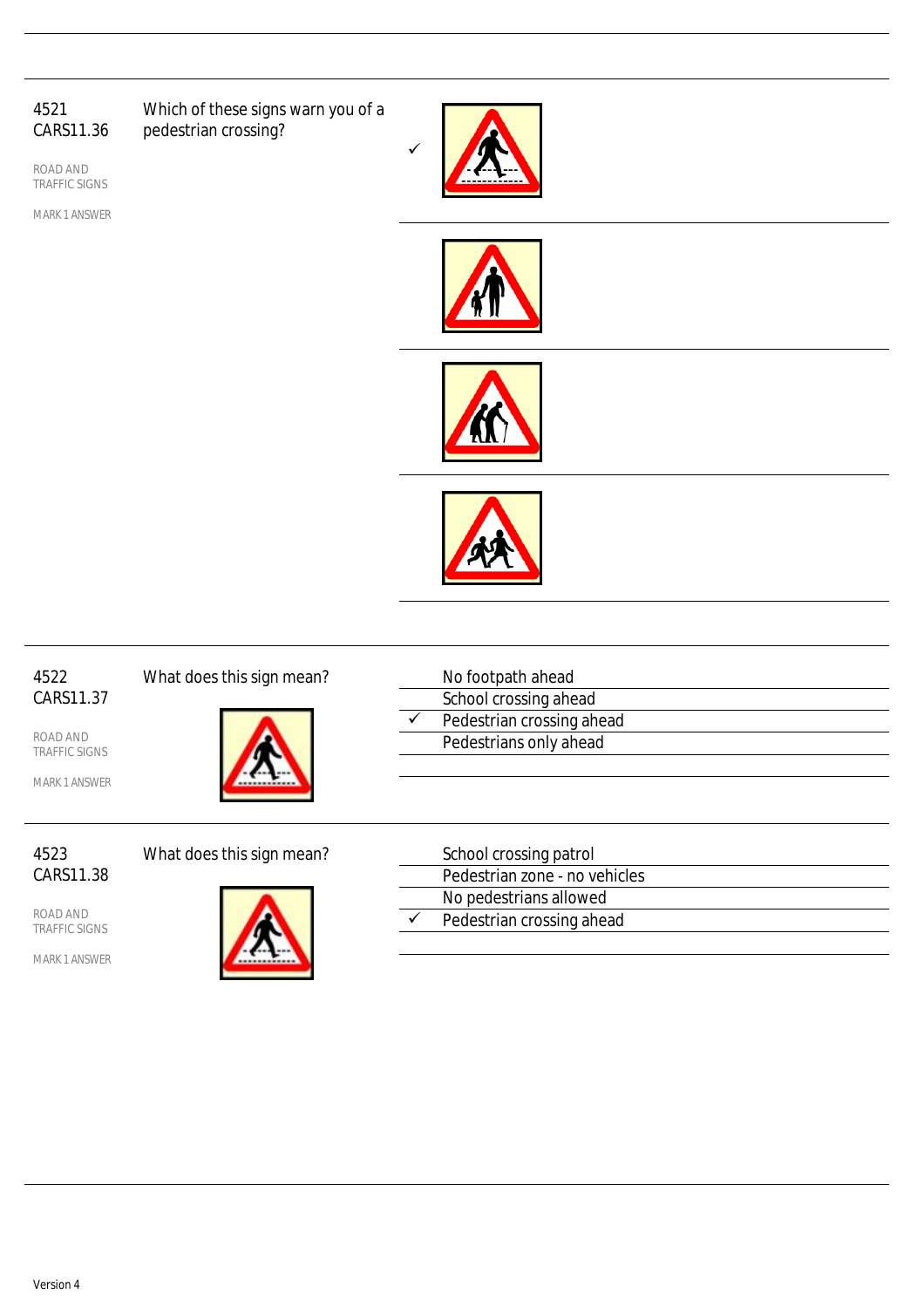Which of these signs means there is a double bend ahead?

ROAD AND TRAFFIC SIGNS









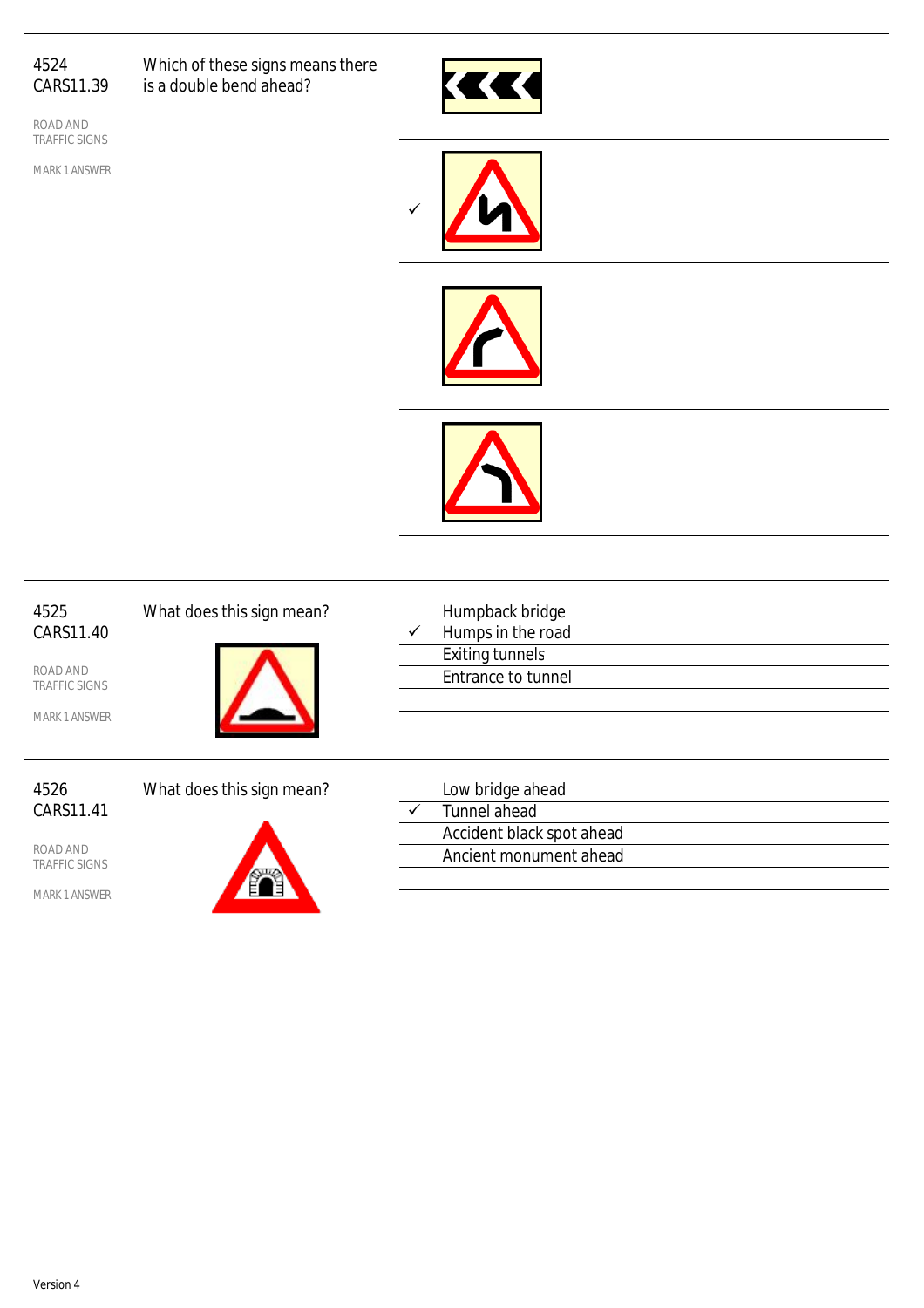Which of these signs means the end of a dual carriageway?

ROAD AND TRAFFIC SIGNS









| 4528<br>CARS11.43<br>ROAD AND<br><b>TRAFFIC SIGNS</b><br><b>MARK 1 ANSWER</b> | What does this sign mean?         | End of dual carriageway<br>End of narrow bridge<br>Road narrows<br>Tall bridge                                                                               |
|-------------------------------------------------------------------------------|-----------------------------------|--------------------------------------------------------------------------------------------------------------------------------------------------------------|
| 4529<br>CARS11.44<br>ROAD AND<br><b>TRAFFIC SIGNS</b><br><b>MARK 1 ANSWER</b> | What does this sign mean?         | Two-way traffic ahead across a one-way street<br>Motorway contra flow system ahead<br>Two-way traffic straight ahead<br>Traffic approaching you has priority |
| 4530<br>CARS11.45<br>ROAD AND<br><b>TRAFFIC SIGNS</b><br><b>MARK 1 ANSWER</b> | What does this traffic sign mean? | Slippery road ahead<br>Service area ahead<br>Danger ahead<br>Tyres liable to punctures ahead                                                                 |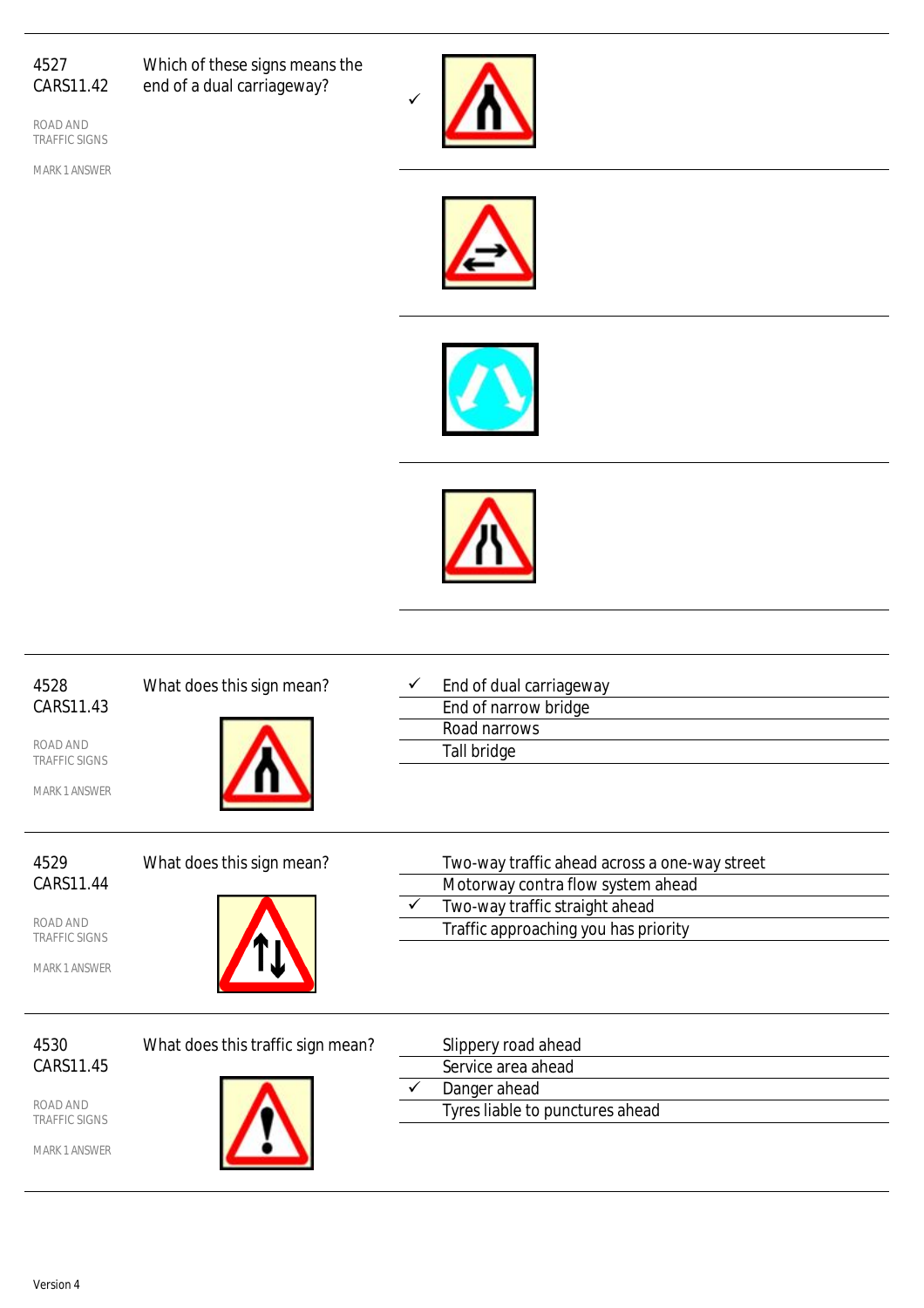| 4531<br>CARS11.46<br>ROAD AND<br><b>TRAFFIC SIGNS</b><br><b>MARK 1 ANSWER</b> | You are about to overtake when<br>you see this sign. You should:<br><b>Hidden</b><br>dip. | Switch your headlights on before overtaking<br>Move to the right to get a better view<br>Overtake the other driver as quickly as possible<br>Hold back until you can see clearly ahead |
|-------------------------------------------------------------------------------|-------------------------------------------------------------------------------------------|----------------------------------------------------------------------------------------------------------------------------------------------------------------------------------------|
| 4532<br>CARS11.47<br>ROAD AND<br><b>TRAFFIC SIGNS</b><br><b>MARK 1 ANSWER</b> | What does this sign mean?                                                                 | Steep hill upwards<br>Steep hill downwards<br>Uneven road<br>Adverse camber                                                                                                            |
| 4533<br>CARS11.48<br>ROAD AND<br><b>TRAFFIC SIGNS</b><br><b>MARK 1 ANSWER</b> | What does this sign mean?                                                                 | Quayside or river bank<br>Road liable to flooding<br>Slippery road<br>Steep hill downwards                                                                                             |
| 4534<br>CARS11.49<br>ROAD AND<br><b>TRAFFIC SIGNS</b><br>MARK 1 ANSWER        | What does this sign mean?                                                                 | Turn left for ferry terminal<br>No through road on the left<br>No entry for traffic turning left<br>Turn left for parking area                                                         |
| 4535<br>CARS11.50<br>ROAD AND<br><b>TRAFFIC SIGNS</b><br>MARK 1 ANSWER        | What does this sign mean?                                                                 | Toilet ahead<br>Telephone box ahead<br>T-junction<br>No through road                                                                                                                   |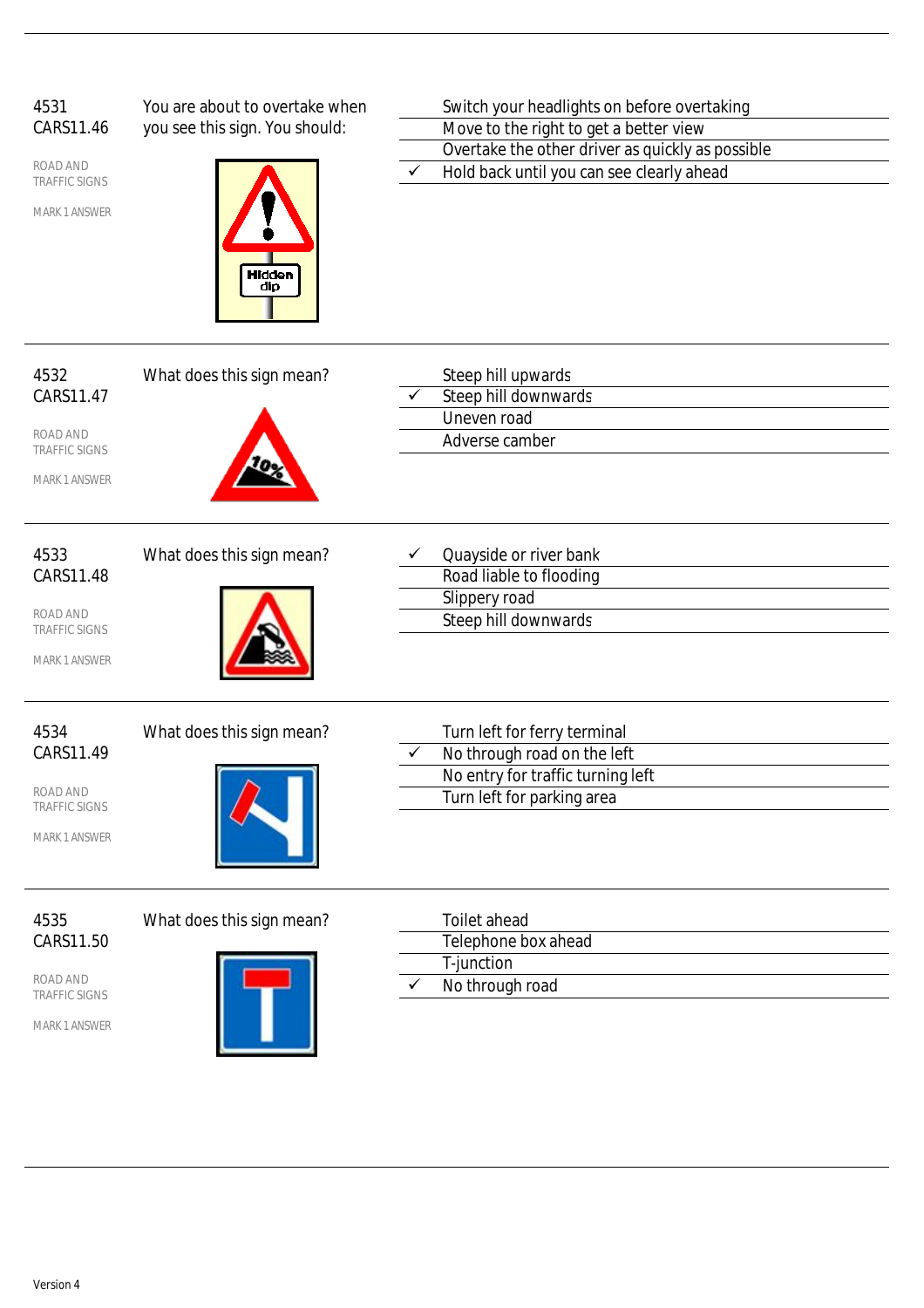Which sign means 'no through road'?

ROAD AND TRAFFIC SIGNS

MARK 1 ANSWER







#### 4537 CARS11.52

Which of the following signs informs you that you are coming to a No Through Road?

ROAD AND TRAFFIC SIGNS

MARK 1 ANSWER







4538 CARS11.53

ROAD AND TRAFFIC SIGNS

MARK 1 ANSWER



What does this sign mean?

|   | The right-hand lane ahead is narrow |
|---|-------------------------------------|
|   | Right hand lane for turning right   |
|   | Right-hand lane for buses only      |
| ✓ | The right-hand lane ahead is closed |
|   |                                     |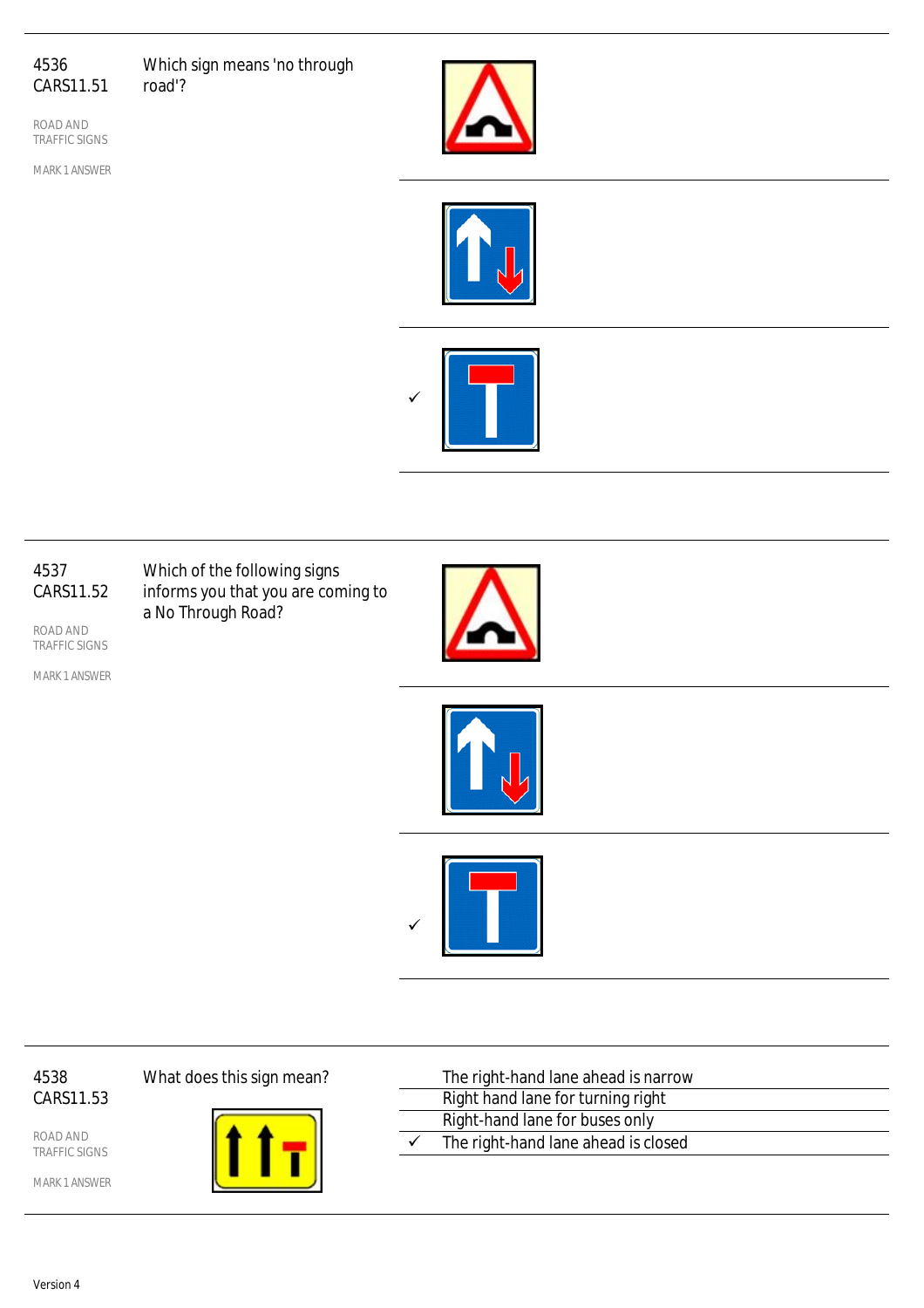| 4539<br>CARS11.54<br>ROAD AND<br><b>TRAFFIC SIGNS</b><br>MARK 1 ANSWER        | You see this traffic light ahead.<br>Which light(s) will come on next?                      | ✓            | Red alone<br>Green alone<br>Green and amber together<br>Red and amber together                                                      |
|-------------------------------------------------------------------------------|---------------------------------------------------------------------------------------------|--------------|-------------------------------------------------------------------------------------------------------------------------------------|
| 4540<br>CARS11.62<br>ROAD AND<br><b>TRAFFIC SIGNS</b><br>MARK 1 ANSWER        | This marking appears on the road<br>just before a                                           |              | No through road sign<br>Give way sign<br>Stop sign<br>No entry sign                                                                 |
| 4541<br>CARS11.63<br>ROAD AND<br><b>TRAFFIC SIGNS</b><br>MARK 1 ANSWER        | You see this line across the road at<br>the entrance to a roundabout.<br>What does it mean? | ✓            | Give way to traffic from the right<br>Stop at the line<br>You have right of way<br>Traffic from the left has right of way           |
| 4542<br>CARS11.64<br>ROAD AND<br><b>TRAFFIC SIGNS</b><br><b>MARK 1 ANSWER</b> | The driver of the car in front is<br>giving this signal. What does it<br>mean?<br>- 4       |              | The driver wishes to overtake<br>The driver intends to turn right<br>The driver is slowing down<br>The drivers intends to turn left |
| 4543<br>CARS11.65<br>ROAD AND<br><b>TRAFFIC SIGNS</b><br><b>MARK 1 ANSWER</b> | The driver of this car is giving an<br>arm signal. What is he about to do?                  | $\checkmark$ | Let pedestrians cross<br>Turn to the left<br>Go straight ahead<br>Turn to the right                                                 |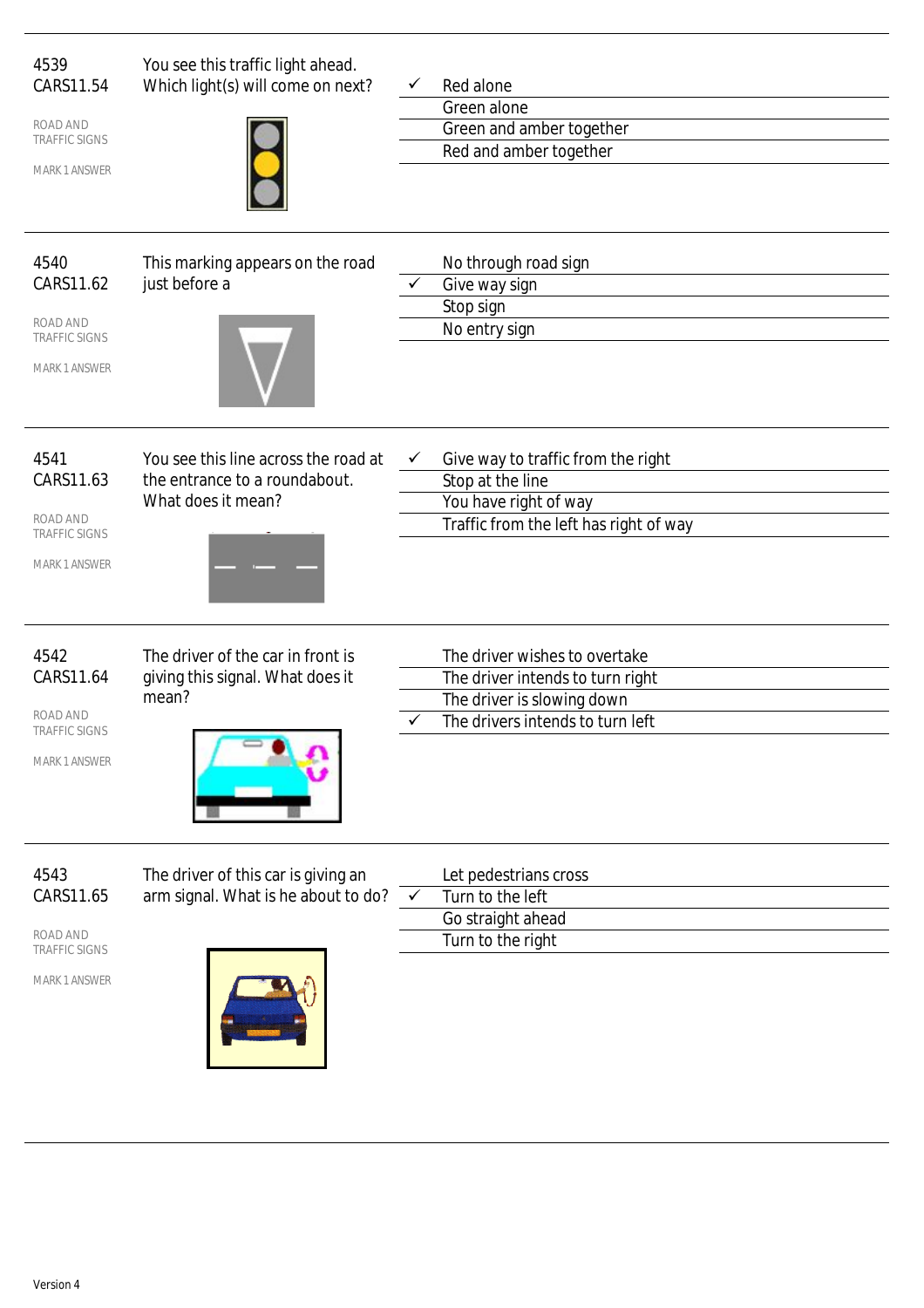Which of these signs means that the national speed limit applies?

ROAD AND TRAFFIC SIGNS

MARK 1 ANSWER









| 4545<br>CARS11.72<br>ROAD AND<br><b>TRAFFIC SIGNS</b><br><b>MARK 1 ANSWER</b> | Which of the following describe<br>these road markings?              | Hatched traffic stream separator warning lines that may be<br>used for overtaking as long as no traffic is coming from the<br>opposite direction<br>Central reservation and can be used for overtaking if no traffic<br>is coming from the opposite direction.<br>Hatching bordered by continuous solid white lines intended to<br>separate two opposing streams of traffic which lines must not<br>be crossed or entered into except in an emergency or when<br>directed to do so by the police |
|-------------------------------------------------------------------------------|----------------------------------------------------------------------|--------------------------------------------------------------------------------------------------------------------------------------------------------------------------------------------------------------------------------------------------------------------------------------------------------------------------------------------------------------------------------------------------------------------------------------------------------------------------------------------------|
| 4547<br>CARS1.16<br><b>ALERTNESS</b><br><b>MARK 1 ANSWER</b>                  | The white arrow in the diagram<br>means that you should not plan to: | Turn left<br>Turn right<br>Overtake<br>Slow down                                                                                                                                                                                                                                                                                                                                                                                                                                                 |
| 4548<br>CARS1.17<br><b>ALERTNESS</b><br><b>MARK 1 ANSWER</b>                  | The road marking in the diagram<br>warns:                            | Drivers that it is safe to overtake<br>Overtaking drivers there is a bend to the left<br>Overtaking drivers to move back to the left<br>Drivers to use the hard shoulder                                                                                                                                                                                                                                                                                                                         |

 $-6 -$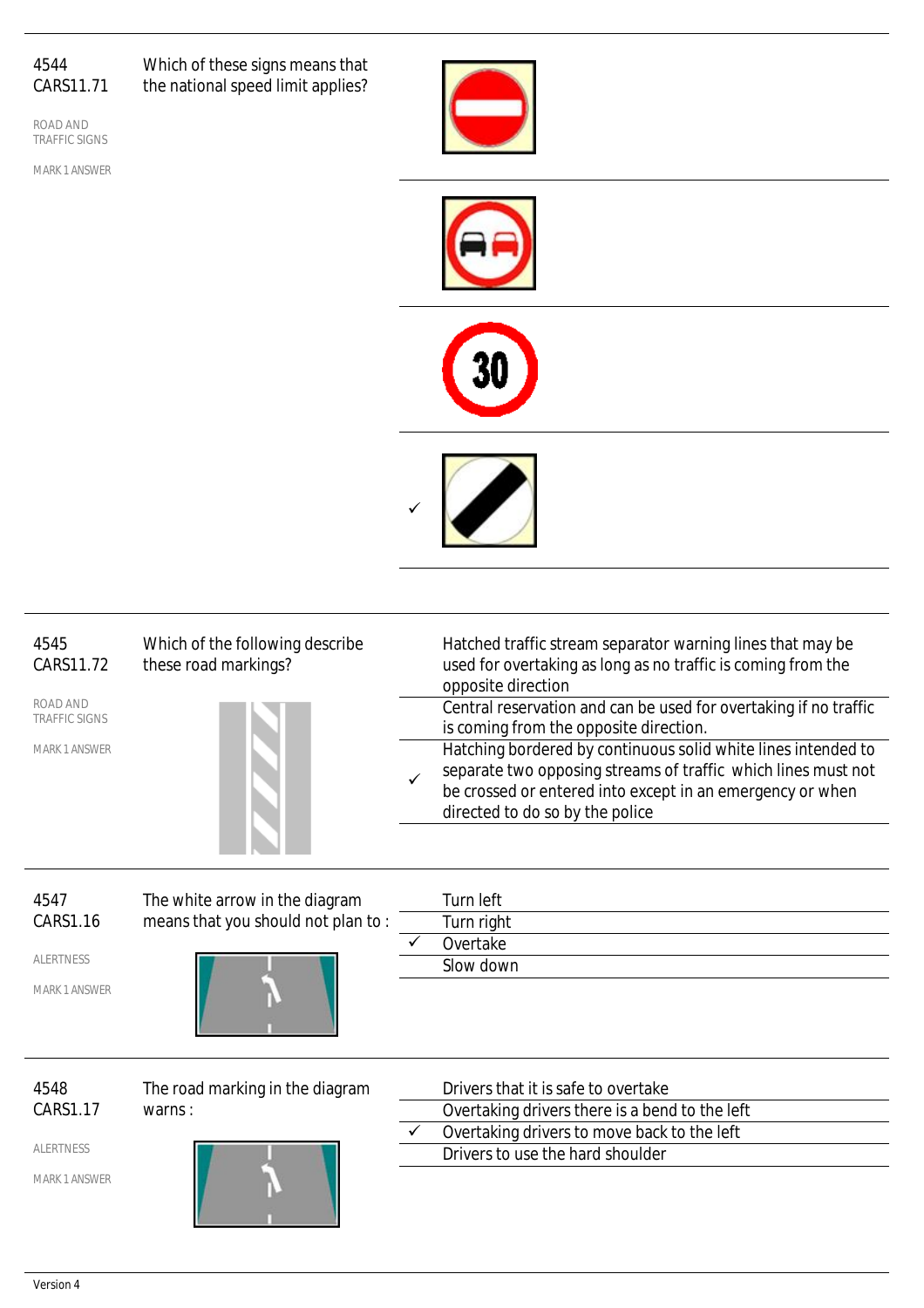| 4549<br>CARS5.1<br><b>HAZARD</b><br>AWARENESS<br><b>MARK 1 ANSWER</b><br>4551 | You see this sign ahead. You should<br>expect the road to:<br>Objects or articles hanging from     |                   | Bend sharply to the right<br>Go steeply downhill<br>Bend sharply to the left<br>Steep hill upwards<br>Distract your attention                                  |
|-------------------------------------------------------------------------------|----------------------------------------------------------------------------------------------------|-------------------|----------------------------------------------------------------------------------------------------------------------------------------------------------------|
| CARS1.4                                                                       | your interior mirror may :                                                                         |                   | Help your concentration                                                                                                                                        |
| ALERTNESS                                                                     |                                                                                                    |                   | Restrict your view                                                                                                                                             |
|                                                                               |                                                                                                    |                   | Improve your driving                                                                                                                                           |
| <b>MARK 2 ANSWERS</b>                                                         |                                                                                                    |                   |                                                                                                                                                                |
| 4552<br>CARS1.5<br><b>ALERTNESS</b><br><b>MARK 2 ANSWERS</b>                  | When driving you are most likely to<br>lose concentration if you :                                 | $\checkmark$<br>✓ | Listen to very loud music<br>Use a mobile phone<br>Look at the door mirrors<br>Switch on the heated rear window                                                |
| 4553<br>CARS1.6<br>ALERTNESS<br>MARK 4 ANSWERS                                | When driving which four are most<br>likely to cause you to lose<br>concentration                   | ✓<br>✓            | Looking at a map<br>Tuning your car radio<br>Talking into a microphone<br>Using a mobile phone<br>Using the demisters<br>Checking the mirrors                  |
| 4554<br>CARS1.8<br><b>ALERTNESS</b><br><b>MARK 1 ANSWER</b>                   | You are driving on a wet road and<br>you have to stop your vehicle in an<br>emergency. You should: | ✓                 | Give an arm signal<br>Keep both hands on the wheel<br>Select reverse gear<br>Apply the handbrake and footbrake together                                        |
| 4555<br>CARS1.11<br><b>ALERTNESS</b><br><b>MARK 4 ANSWERS</b>                 | Which of the following may cause<br>distraction on a long journey?                                 |                   | Putting in a cassette tape/ CD<br>Using a mobile phone<br>Arguing with a passenger<br>Loud music<br>Pulling up to tune the radio<br>Stopping regularly to rest |
| 4556<br>CARS1.20<br><b>ALERTNESS</b><br>MARK 1 ANSWER                         | You want to use a mobile phone<br>whilst driving the car. You should<br>only use the phone:        |                   | After stopping in a suitable place<br>If you feel your driving will be unaffected<br>If you are driving on a motorway<br>When driving on a quiet minor roads   |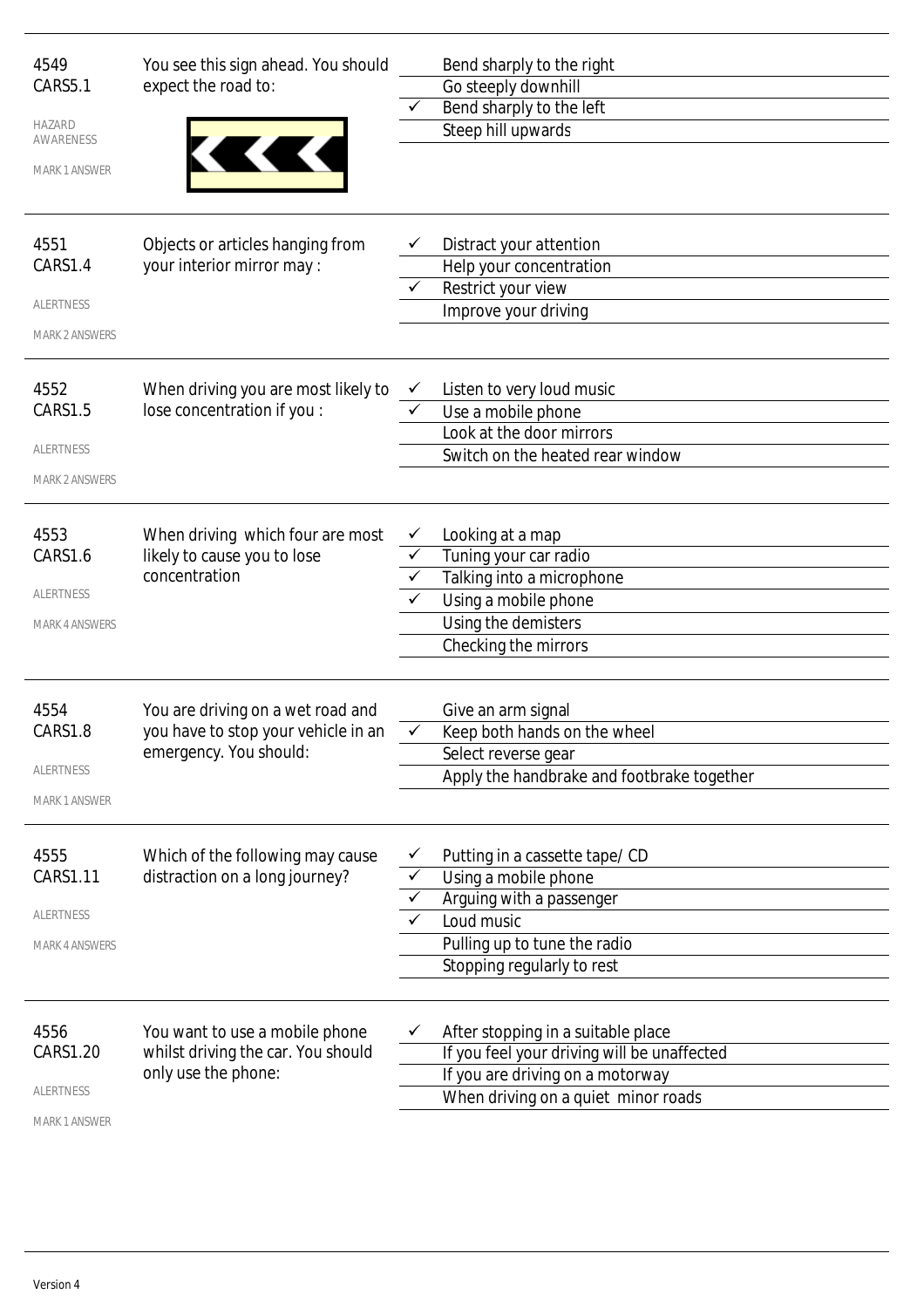| 4557<br>CARS1.22<br><b>ALERTNESS</b><br><b>MARK 1 ANSWER</b><br>4558 | What is the safest way to use a<br>mobile phone in a car?<br>You are driving on a clear night.                            |              | Direct your call through the operator<br>Find a suitable place to stop<br>Drive slowly on a quiet road<br>Use hands-free equipment<br>Fog lights                                                                                                                         |
|----------------------------------------------------------------------|---------------------------------------------------------------------------------------------------------------------------|--------------|--------------------------------------------------------------------------------------------------------------------------------------------------------------------------------------------------------------------------------------------------------------------------|
| CARS2.13<br>ATTITUDE<br>MARK 1 ANSWER                                | There is a steady stream of<br>oncoming cars. The national speed<br>limit applies. Which lights should<br>you use?        |              | Sidelights<br>Dipped headlights<br>Full beam headlight                                                                                                                                                                                                                   |
| 4559<br>CARS2.21<br><b>ATTITUDE</b><br><b>MARK 1 ANSWER</b>          | You are waiting in a traffic queue at<br>night. To avoid dazzling the drivers<br>behind you should:                       | ✓            | Apply the handbrake only<br>Use both the handbrake and footbrake<br>Switch off your headlights<br>Apply the footbrake only                                                                                                                                               |
| 4560<br>CARS2.27<br><b>ATTITUDE</b><br><b>MARK 1 ANSWER</b>          | You are driving a slow-moving car<br>on a narrow winding road. You<br>should:                                             |              | Give a left signal when it is safe for vehicles to overtake you<br>Wave following vehicles past you if you think they can<br>overtake quickly<br>Pull in safely when you can to let following vehicles overtake<br>Keep well out to stop vehicles overtaking dangerously |
| 4561<br><b>CARS2.28</b><br>ATTITUDE<br><b>MARK 1 ANSWER</b>          | You are driving a slow-moving car<br>on a narrow road. When traffic<br>wishes to overtake you should :                    |              | Stop immediately and wave it on<br>Put your hazard warning lights on<br>Take no action<br>Pull in safely as soon as you can do so                                                                                                                                        |
| 4562<br>CARS2.29<br><b>ATTITUDE</b><br><b>MARK 1 ANSWER</b>          | You are driving a slow-moving car<br>on a narrow winding road. In order<br>to let other vehicles overtake, you<br>should: | $\checkmark$ | Keep left and hold your speed<br>Pull in safely when you can<br>Show a left turn signal<br>Wave to them to pass                                                                                                                                                          |
| 4563<br>CARS2.40<br><b>ATTITUDE</b><br><b>MARK 1 ANSWER</b>          | Which of the following are at<br>greatest risk from other road<br>users?                                                  |              | Motorcycles<br>Busy bus drivers<br>Learner car drivers<br>Lorry drivers                                                                                                                                                                                                  |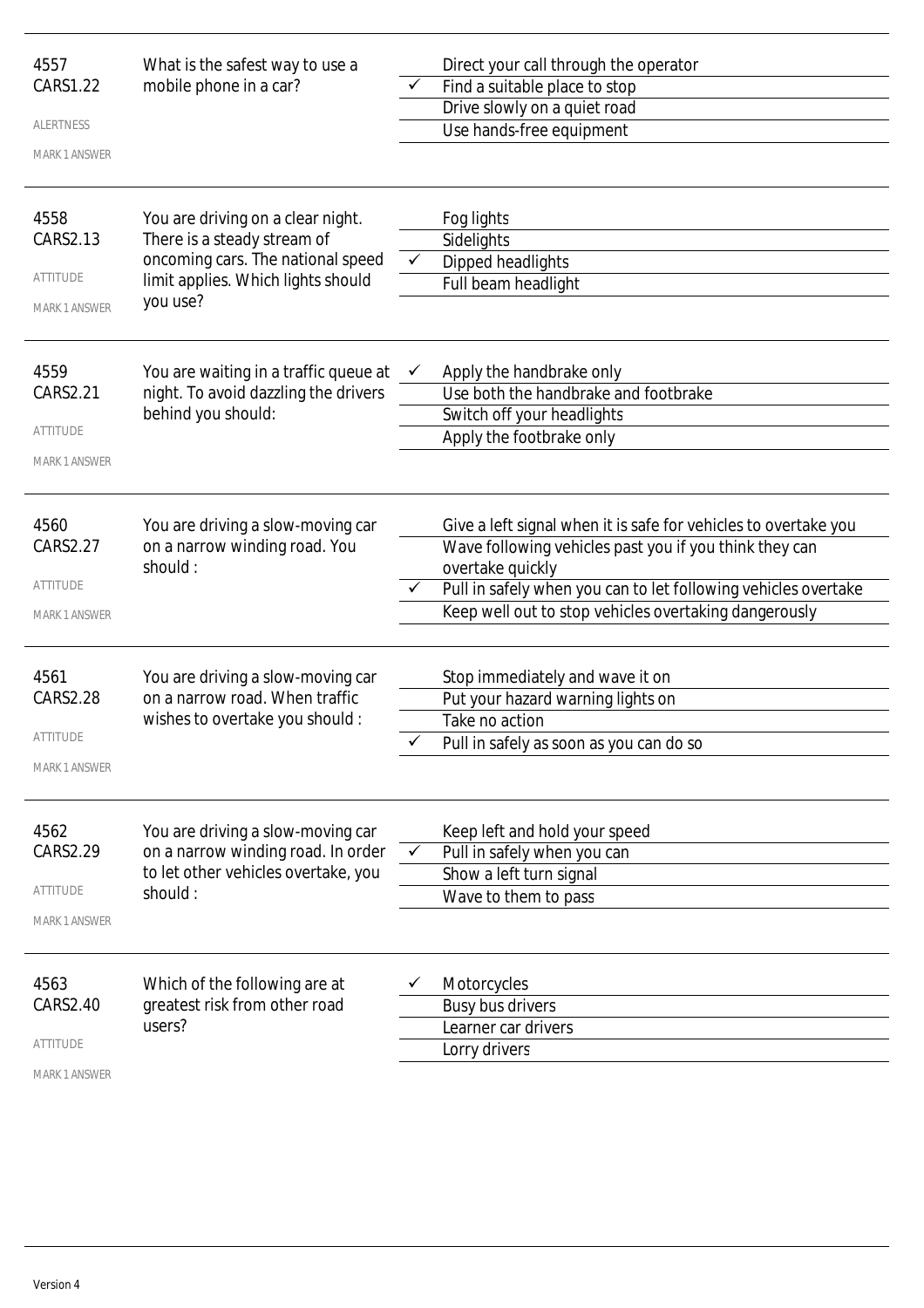| 4564<br>CARS3.2<br>SAFETY AND YOUR<br>VEHICLE<br><b>MARK 4 ANSWERS</b><br>4565<br>CARS3.3<br>SAFETY AND YOUR<br><b>VEHICLE</b><br><b>MARK 1 ANSWER</b> | Which FOUR of these MUST be in<br>good working order for your car to<br>be safe and roadworthy?<br>New petrol-engined cars have to<br>be fitted with catalytic converters.<br>The reason for this is to: | ✓<br>✓<br>✓  | Tempreture gauge<br>Indicators<br><b>Brakes</b><br>Exhaust system<br>Oil warning light<br>Lights<br>Allow the exhaust system to be recycled<br>Prolong the life of the exhaust system<br>Control exhaust noise levels<br>Reduce harmful exhaust emissions |
|--------------------------------------------------------------------------------------------------------------------------------------------------------|----------------------------------------------------------------------------------------------------------------------------------------------------------------------------------------------------------|--------------|-----------------------------------------------------------------------------------------------------------------------------------------------------------------------------------------------------------------------------------------------------------|
| 4566<br>CARS3.5<br>SAFETY AND YOUR<br><b>VEHICLE</b><br><b>MARK 1 ANSWER</b>                                                                           | What can cause heavy or difficult<br>steering?                                                                                                                                                           |              | Over-inflated tyres<br>Badly worn brakes<br>Driving on mud<br>Under-inflated tyres                                                                                                                                                                        |
| 4567<br>CARS3.6<br>SAFETY AND YOUR<br><b>VEHICLE</b><br><b>MARK 1 ANSWER</b>                                                                           | Your car is fitted with power<br>assisted steering. This will make<br>the steering seem:                                                                                                                 |              | Lighter<br><b>Noisier</b><br>Quieter<br>Heavier                                                                                                                                                                                                           |
| 4568<br>CARS3.10<br>SAFETY AND YOUR<br><b>VEHICLE</b><br><b>MARK 1 ANSWER</b>                                                                          | A police officer orders you to stop<br>and finds you have a faulty tyre.<br>Who is responsible for the tyre?                                                                                             |              | Whoever issued the VRT certificate<br>Whoever services the car<br>You the driver<br>The previous owner                                                                                                                                                    |
| 4569<br>CARS3.11<br>SAFETY AND YOUR<br><b>VEHICLE</b><br><b>MARK 1 ANSWER</b>                                                                          | The legal minimum depth of tread<br>for car tyres over three quarters of<br>its breadth is:                                                                                                              | $\checkmark$ | 4 <sub>mm</sub><br>1.6mm<br>2.5mm<br>1 <sub>mm</sub>                                                                                                                                                                                                      |
| 4570<br>CARS3.12<br>SAFETY AND YOUR<br><b>VEHICLE</b><br><b>MARK 2 ANSWERS</b>                                                                         | Excessive or uneven wear in one or<br>more tyres can be caused by faults<br>in the:                                                                                                                      | ✓            | Exhaust system<br>Suspension<br>Braking system<br>Gearbox                                                                                                                                                                                                 |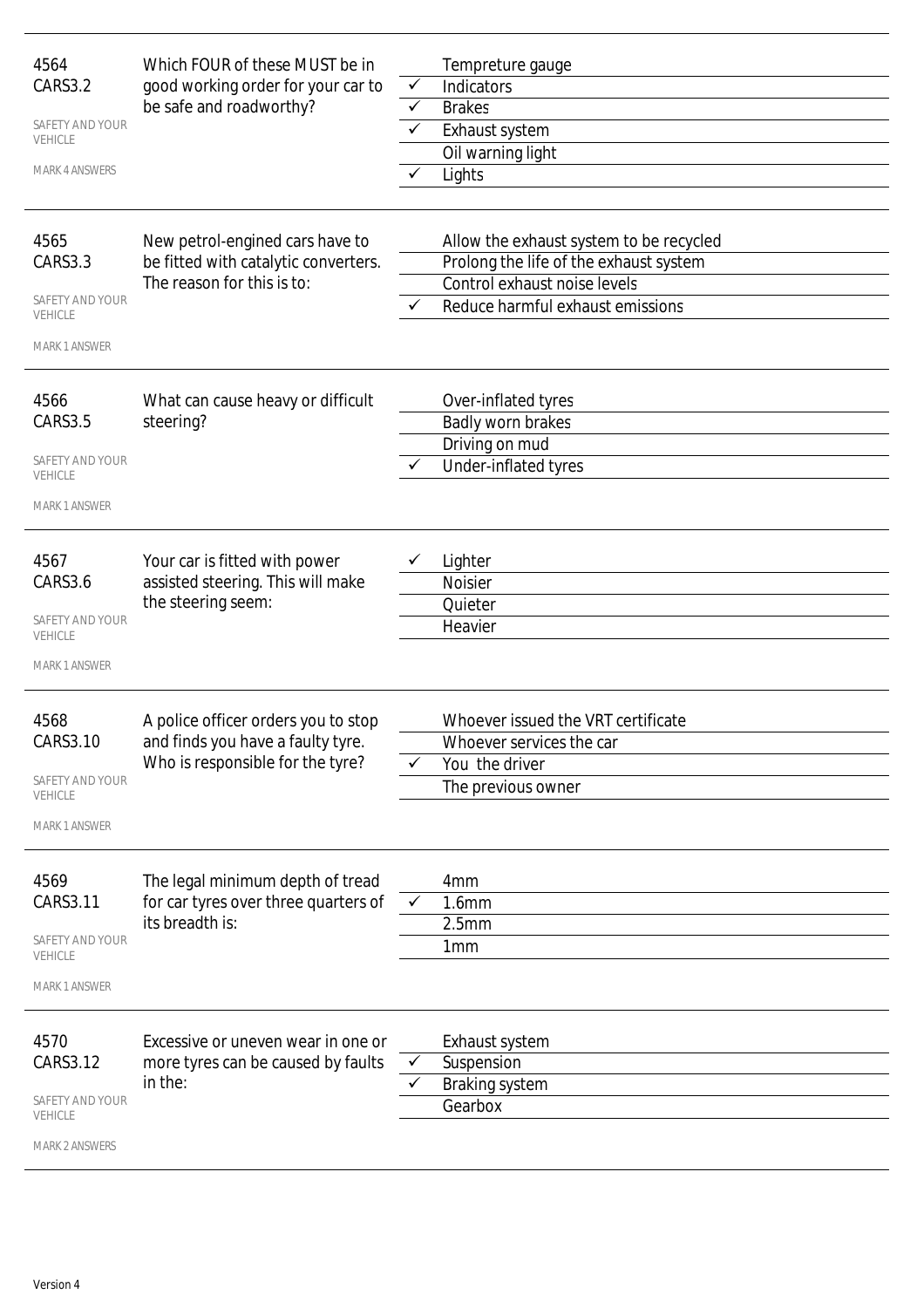| 4571                              | There is vibration on your steering                |              | Engine oil level is correct                                 |
|-----------------------------------|----------------------------------------------------|--------------|-------------------------------------------------------------|
| CARS3.13                          | wheel as you drive at certain                      | ✓            | Wheels are secure                                           |
|                                   | speeds. You should check that the:                 |              | Exhaust is not loose                                        |
| SAFETY AND YOUR<br>VEHICLE        |                                                    |              | Doors are closed                                            |
|                                   |                                                    | ✓            | Wheels are balanced                                         |
| <b>MARK 2 ANSWERS</b>             |                                                    |              |                                                             |
| 4572                              | Your vehicle pulls to one side when                |              | Use your handbrake at the same time                         |
| CARS3.14                          | braking heavily. You should:                       |              | Have the fault checked by a competent mechanic as soon as   |
|                                   |                                                    | $\checkmark$ | possible                                                    |
| SAFETY AND YOUR                   |                                                    |              | Pump the pedal when braking and steer in opposite direction |
| <b>VEHICLE</b>                    |                                                    |              | Change the tyres around                                     |
| <b>MARK 1 ANSWER</b>              |                                                    |              |                                                             |
|                                   |                                                    |              |                                                             |
| 4573                              | The main cause of brake pedal fade                 | v.           | The brakes overheating                                      |
| CARS3.15                          | is:                                                |              | The brakes out of adjustment                                |
|                                   |                                                    |              | Oil in the brakes                                           |
| SAFETY AND YOUR                   |                                                    |              | Air in brake fluid                                          |
| VEHICLE                           |                                                    |              |                                                             |
| <b>MARK 1 ANSWER</b>              |                                                    |              |                                                             |
|                                   |                                                    |              |                                                             |
| 4574                              | Your anti-lock brakes warning light                |              | Check that the handbrake is released                        |
| CARS3.16                          | stays on. You should:                              |              | Check the footbrake free play                               |
| SAFETY AND YOUR                   |                                                    |              | Check the brake fluid                                       |
| <b>VEHICLE</b>                    |                                                    |              | Have the brakes checked immediately                         |
| MARK 1 ANSWER                     |                                                    |              |                                                             |
|                                   |                                                    |              |                                                             |
| 4575                              | When may you use hazard lights?                    |              | When you are being towed                                    |
| CARS3.19                          |                                                    |              | To park on double yellows lines                             |
|                                   |                                                    |              | To park alongside another car                               |
| SAFETY AND YOUR<br>VEHICLE        |                                                    |              | When you have broken down in traffic                        |
|                                   |                                                    |              |                                                             |
| MARK 1 ANSWER                     |                                                    |              |                                                             |
|                                   |                                                    |              |                                                             |
| 4576<br>CARS3.20                  | Hazard lights should be used when<br>vehicles are: |              | Broken down and causing an obstruction                      |
|                                   |                                                    |              | Reversing into a side road                                  |
| SAFETY AND YOUR                   |                                                    |              | Being towed along a road                                    |
| VEHICLE                           |                                                    |              | Faulty and moving slowly                                    |
| <b>MARK 1 ANSWER</b>              |                                                    |              |                                                             |
|                                   |                                                    |              |                                                             |
| 4577                              | A properly adjusted head rest will:                |              | Help you to maintain your driving position                  |
| CARS3.21                          |                                                    |              | Help you to avoid neck injury                               |
|                                   |                                                    |              | Help you to relax                                           |
| SAFETY AND YOUR<br><b>VEHICLE</b> |                                                    |              | Make you more comfortable                                   |
| <b>MARK 1 ANSWER</b>              |                                                    |              |                                                             |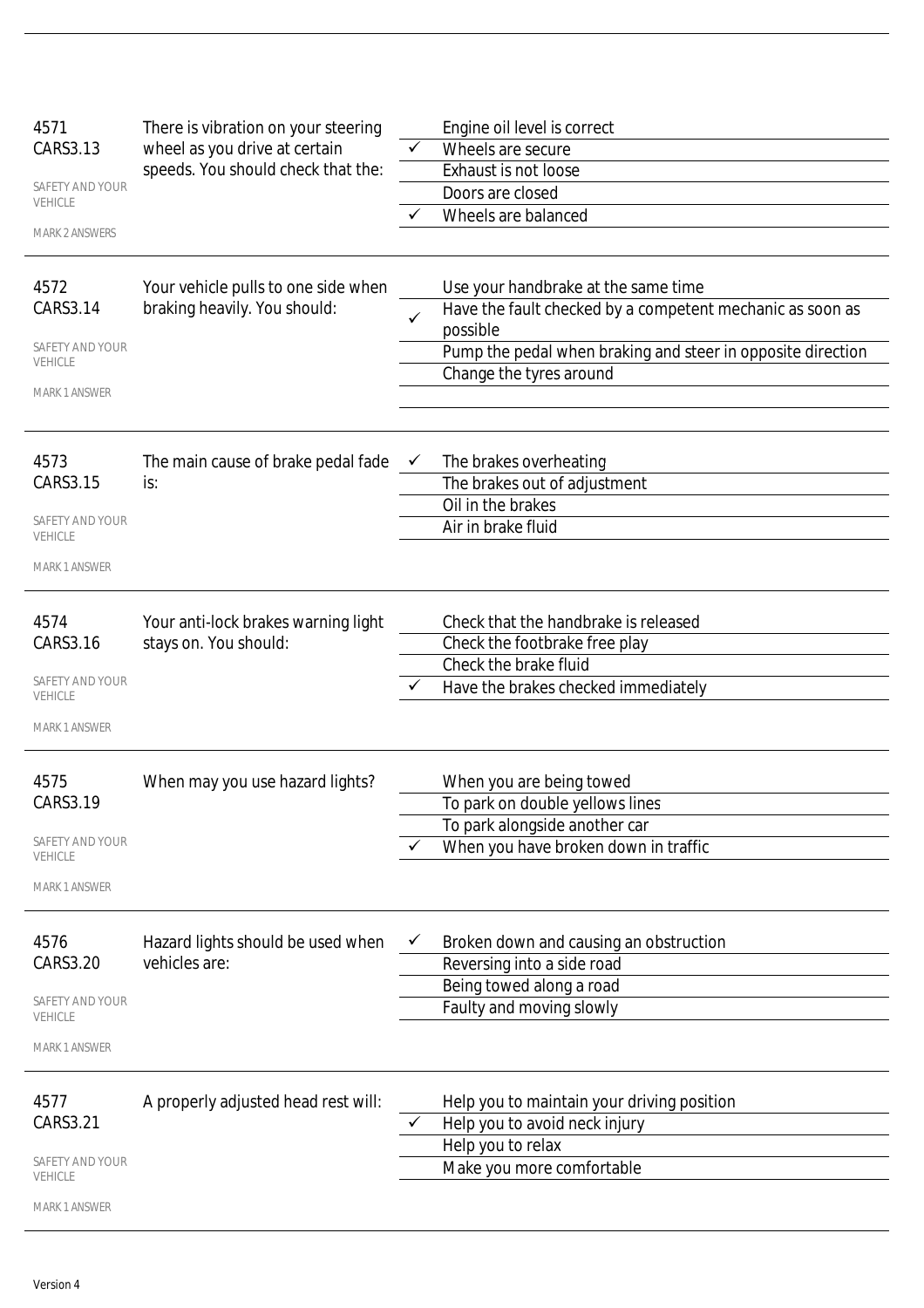| CARS3.22<br>Anti-lock brakes<br>injury resulting from a car collision?<br>An air-sprung seat<br>SAFETY AND YOUR<br>A properly adjusted head restraint<br><b>VEHICLE</b><br><b>MARK 1 ANSWER</b><br>4579<br>To reduce harming the<br>Not over-revving in the lower gears<br>Making sure your tyres are correctly inflated<br>environment you can avoid<br>CARS3.24<br>wasting fuel by:<br>Having your vehicle properly serviced<br>SAFETY AND YOUR<br>Keeping an empty roof rack properly fitted<br><b>VEHICLE</b><br>Driving at higher speeds where possible<br><b>MARK 3 ANSWERS</b><br>4580<br>To make sure diesel and petrol engines emit the same fumes<br>Why do VRT tests include an<br>exhaust emission test?<br>To help protect the environment against pollution<br>CARS3.25<br>To discover which fuel supplier is used the most<br>SAFETY AND YOUR<br>To recover the cost of expensive garage equipment<br><b>VEHICLE</b><br><b>MARK 1 ANSWER</b><br>4581<br>You are testing the suspension of<br>Steering wheel not located centrally<br>your car. You notice that your<br>Tyres under-inflated<br>CARS3.32<br>vehicle keeps bouncing when you<br>Worn tyres<br>SAFETY AND YOUR<br>press down on the front wing.<br>Worn shock absorbers<br><b>VEHICLE</b><br>What does this mean?<br><b>MARK 1 ANSWER</b><br>4582<br>Which THREE of the following are<br>A fitted empty roof rack<br>Using different brands of fuel<br>CARS3.34<br>most likely to increase fuel<br>consumption?<br>✓<br>Under-inflated tyres<br>SAFETY AND YOUR<br>Using the wrong grade of fuel<br><b>VEHICLE</b><br>Carrying unnecessary weight<br><b>MARK 3 ANSWERS</b><br>4583<br>The filler cap on your diesel fuel<br>Cause diesel to spill and make roads slippery for others road<br>tank is loose. This will:<br>CARS3.35<br>users<br>Waste fuel and money<br>SAFETY AND YOUR<br>Increase the level of exhaust emissions<br><b>VEHICLE</b><br>Improve your vehicle's fuel consumption<br><b>MARK 2 ANSWERS</b><br>4584<br>Care should be taken when<br>Clear<br>CARS3.37<br>refueling with diesel because<br>Odourless<br>when spilt it is:<br>Sticky<br>SAFETY AND YOUR<br>Slippery<br><b>VEHICLE</b><br><b>MARK 1 ANSWER</b> | 4578 | What will reduce the risk of neck | A collapsible steering wheel |
|---------------------------------------------------------------------------------------------------------------------------------------------------------------------------------------------------------------------------------------------------------------------------------------------------------------------------------------------------------------------------------------------------------------------------------------------------------------------------------------------------------------------------------------------------------------------------------------------------------------------------------------------------------------------------------------------------------------------------------------------------------------------------------------------------------------------------------------------------------------------------------------------------------------------------------------------------------------------------------------------------------------------------------------------------------------------------------------------------------------------------------------------------------------------------------------------------------------------------------------------------------------------------------------------------------------------------------------------------------------------------------------------------------------------------------------------------------------------------------------------------------------------------------------------------------------------------------------------------------------------------------------------------------------------------------------------------------------------------------------------------------------------------------------------------------------------------------------------------------------------------------------------------------------------------------------------------------------------------------------------------------------------------------------------------------------------------------------------------------------------------------------------------------------------------------------------------------------------|------|-----------------------------------|------------------------------|
|                                                                                                                                                                                                                                                                                                                                                                                                                                                                                                                                                                                                                                                                                                                                                                                                                                                                                                                                                                                                                                                                                                                                                                                                                                                                                                                                                                                                                                                                                                                                                                                                                                                                                                                                                                                                                                                                                                                                                                                                                                                                                                                                                                                                                     |      |                                   |                              |
|                                                                                                                                                                                                                                                                                                                                                                                                                                                                                                                                                                                                                                                                                                                                                                                                                                                                                                                                                                                                                                                                                                                                                                                                                                                                                                                                                                                                                                                                                                                                                                                                                                                                                                                                                                                                                                                                                                                                                                                                                                                                                                                                                                                                                     |      |                                   |                              |
|                                                                                                                                                                                                                                                                                                                                                                                                                                                                                                                                                                                                                                                                                                                                                                                                                                                                                                                                                                                                                                                                                                                                                                                                                                                                                                                                                                                                                                                                                                                                                                                                                                                                                                                                                                                                                                                                                                                                                                                                                                                                                                                                                                                                                     |      |                                   |                              |
|                                                                                                                                                                                                                                                                                                                                                                                                                                                                                                                                                                                                                                                                                                                                                                                                                                                                                                                                                                                                                                                                                                                                                                                                                                                                                                                                                                                                                                                                                                                                                                                                                                                                                                                                                                                                                                                                                                                                                                                                                                                                                                                                                                                                                     |      |                                   |                              |
|                                                                                                                                                                                                                                                                                                                                                                                                                                                                                                                                                                                                                                                                                                                                                                                                                                                                                                                                                                                                                                                                                                                                                                                                                                                                                                                                                                                                                                                                                                                                                                                                                                                                                                                                                                                                                                                                                                                                                                                                                                                                                                                                                                                                                     |      |                                   |                              |
|                                                                                                                                                                                                                                                                                                                                                                                                                                                                                                                                                                                                                                                                                                                                                                                                                                                                                                                                                                                                                                                                                                                                                                                                                                                                                                                                                                                                                                                                                                                                                                                                                                                                                                                                                                                                                                                                                                                                                                                                                                                                                                                                                                                                                     |      |                                   |                              |
|                                                                                                                                                                                                                                                                                                                                                                                                                                                                                                                                                                                                                                                                                                                                                                                                                                                                                                                                                                                                                                                                                                                                                                                                                                                                                                                                                                                                                                                                                                                                                                                                                                                                                                                                                                                                                                                                                                                                                                                                                                                                                                                                                                                                                     |      |                                   |                              |
|                                                                                                                                                                                                                                                                                                                                                                                                                                                                                                                                                                                                                                                                                                                                                                                                                                                                                                                                                                                                                                                                                                                                                                                                                                                                                                                                                                                                                                                                                                                                                                                                                                                                                                                                                                                                                                                                                                                                                                                                                                                                                                                                                                                                                     |      |                                   |                              |
|                                                                                                                                                                                                                                                                                                                                                                                                                                                                                                                                                                                                                                                                                                                                                                                                                                                                                                                                                                                                                                                                                                                                                                                                                                                                                                                                                                                                                                                                                                                                                                                                                                                                                                                                                                                                                                                                                                                                                                                                                                                                                                                                                                                                                     |      |                                   |                              |
|                                                                                                                                                                                                                                                                                                                                                                                                                                                                                                                                                                                                                                                                                                                                                                                                                                                                                                                                                                                                                                                                                                                                                                                                                                                                                                                                                                                                                                                                                                                                                                                                                                                                                                                                                                                                                                                                                                                                                                                                                                                                                                                                                                                                                     |      |                                   |                              |
|                                                                                                                                                                                                                                                                                                                                                                                                                                                                                                                                                                                                                                                                                                                                                                                                                                                                                                                                                                                                                                                                                                                                                                                                                                                                                                                                                                                                                                                                                                                                                                                                                                                                                                                                                                                                                                                                                                                                                                                                                                                                                                                                                                                                                     |      |                                   |                              |
|                                                                                                                                                                                                                                                                                                                                                                                                                                                                                                                                                                                                                                                                                                                                                                                                                                                                                                                                                                                                                                                                                                                                                                                                                                                                                                                                                                                                                                                                                                                                                                                                                                                                                                                                                                                                                                                                                                                                                                                                                                                                                                                                                                                                                     |      |                                   |                              |
|                                                                                                                                                                                                                                                                                                                                                                                                                                                                                                                                                                                                                                                                                                                                                                                                                                                                                                                                                                                                                                                                                                                                                                                                                                                                                                                                                                                                                                                                                                                                                                                                                                                                                                                                                                                                                                                                                                                                                                                                                                                                                                                                                                                                                     |      |                                   |                              |
|                                                                                                                                                                                                                                                                                                                                                                                                                                                                                                                                                                                                                                                                                                                                                                                                                                                                                                                                                                                                                                                                                                                                                                                                                                                                                                                                                                                                                                                                                                                                                                                                                                                                                                                                                                                                                                                                                                                                                                                                                                                                                                                                                                                                                     |      |                                   |                              |
|                                                                                                                                                                                                                                                                                                                                                                                                                                                                                                                                                                                                                                                                                                                                                                                                                                                                                                                                                                                                                                                                                                                                                                                                                                                                                                                                                                                                                                                                                                                                                                                                                                                                                                                                                                                                                                                                                                                                                                                                                                                                                                                                                                                                                     |      |                                   |                              |
|                                                                                                                                                                                                                                                                                                                                                                                                                                                                                                                                                                                                                                                                                                                                                                                                                                                                                                                                                                                                                                                                                                                                                                                                                                                                                                                                                                                                                                                                                                                                                                                                                                                                                                                                                                                                                                                                                                                                                                                                                                                                                                                                                                                                                     |      |                                   |                              |
|                                                                                                                                                                                                                                                                                                                                                                                                                                                                                                                                                                                                                                                                                                                                                                                                                                                                                                                                                                                                                                                                                                                                                                                                                                                                                                                                                                                                                                                                                                                                                                                                                                                                                                                                                                                                                                                                                                                                                                                                                                                                                                                                                                                                                     |      |                                   |                              |
|                                                                                                                                                                                                                                                                                                                                                                                                                                                                                                                                                                                                                                                                                                                                                                                                                                                                                                                                                                                                                                                                                                                                                                                                                                                                                                                                                                                                                                                                                                                                                                                                                                                                                                                                                                                                                                                                                                                                                                                                                                                                                                                                                                                                                     |      |                                   |                              |
|                                                                                                                                                                                                                                                                                                                                                                                                                                                                                                                                                                                                                                                                                                                                                                                                                                                                                                                                                                                                                                                                                                                                                                                                                                                                                                                                                                                                                                                                                                                                                                                                                                                                                                                                                                                                                                                                                                                                                                                                                                                                                                                                                                                                                     |      |                                   |                              |
|                                                                                                                                                                                                                                                                                                                                                                                                                                                                                                                                                                                                                                                                                                                                                                                                                                                                                                                                                                                                                                                                                                                                                                                                                                                                                                                                                                                                                                                                                                                                                                                                                                                                                                                                                                                                                                                                                                                                                                                                                                                                                                                                                                                                                     |      |                                   |                              |
|                                                                                                                                                                                                                                                                                                                                                                                                                                                                                                                                                                                                                                                                                                                                                                                                                                                                                                                                                                                                                                                                                                                                                                                                                                                                                                                                                                                                                                                                                                                                                                                                                                                                                                                                                                                                                                                                                                                                                                                                                                                                                                                                                                                                                     |      |                                   |                              |
|                                                                                                                                                                                                                                                                                                                                                                                                                                                                                                                                                                                                                                                                                                                                                                                                                                                                                                                                                                                                                                                                                                                                                                                                                                                                                                                                                                                                                                                                                                                                                                                                                                                                                                                                                                                                                                                                                                                                                                                                                                                                                                                                                                                                                     |      |                                   |                              |
|                                                                                                                                                                                                                                                                                                                                                                                                                                                                                                                                                                                                                                                                                                                                                                                                                                                                                                                                                                                                                                                                                                                                                                                                                                                                                                                                                                                                                                                                                                                                                                                                                                                                                                                                                                                                                                                                                                                                                                                                                                                                                                                                                                                                                     |      |                                   |                              |
|                                                                                                                                                                                                                                                                                                                                                                                                                                                                                                                                                                                                                                                                                                                                                                                                                                                                                                                                                                                                                                                                                                                                                                                                                                                                                                                                                                                                                                                                                                                                                                                                                                                                                                                                                                                                                                                                                                                                                                                                                                                                                                                                                                                                                     |      |                                   |                              |
|                                                                                                                                                                                                                                                                                                                                                                                                                                                                                                                                                                                                                                                                                                                                                                                                                                                                                                                                                                                                                                                                                                                                                                                                                                                                                                                                                                                                                                                                                                                                                                                                                                                                                                                                                                                                                                                                                                                                                                                                                                                                                                                                                                                                                     |      |                                   |                              |
|                                                                                                                                                                                                                                                                                                                                                                                                                                                                                                                                                                                                                                                                                                                                                                                                                                                                                                                                                                                                                                                                                                                                                                                                                                                                                                                                                                                                                                                                                                                                                                                                                                                                                                                                                                                                                                                                                                                                                                                                                                                                                                                                                                                                                     |      |                                   |                              |
|                                                                                                                                                                                                                                                                                                                                                                                                                                                                                                                                                                                                                                                                                                                                                                                                                                                                                                                                                                                                                                                                                                                                                                                                                                                                                                                                                                                                                                                                                                                                                                                                                                                                                                                                                                                                                                                                                                                                                                                                                                                                                                                                                                                                                     |      |                                   |                              |
|                                                                                                                                                                                                                                                                                                                                                                                                                                                                                                                                                                                                                                                                                                                                                                                                                                                                                                                                                                                                                                                                                                                                                                                                                                                                                                                                                                                                                                                                                                                                                                                                                                                                                                                                                                                                                                                                                                                                                                                                                                                                                                                                                                                                                     |      |                                   |                              |
|                                                                                                                                                                                                                                                                                                                                                                                                                                                                                                                                                                                                                                                                                                                                                                                                                                                                                                                                                                                                                                                                                                                                                                                                                                                                                                                                                                                                                                                                                                                                                                                                                                                                                                                                                                                                                                                                                                                                                                                                                                                                                                                                                                                                                     |      |                                   |                              |
|                                                                                                                                                                                                                                                                                                                                                                                                                                                                                                                                                                                                                                                                                                                                                                                                                                                                                                                                                                                                                                                                                                                                                                                                                                                                                                                                                                                                                                                                                                                                                                                                                                                                                                                                                                                                                                                                                                                                                                                                                                                                                                                                                                                                                     |      |                                   |                              |
|                                                                                                                                                                                                                                                                                                                                                                                                                                                                                                                                                                                                                                                                                                                                                                                                                                                                                                                                                                                                                                                                                                                                                                                                                                                                                                                                                                                                                                                                                                                                                                                                                                                                                                                                                                                                                                                                                                                                                                                                                                                                                                                                                                                                                     |      |                                   |                              |
|                                                                                                                                                                                                                                                                                                                                                                                                                                                                                                                                                                                                                                                                                                                                                                                                                                                                                                                                                                                                                                                                                                                                                                                                                                                                                                                                                                                                                                                                                                                                                                                                                                                                                                                                                                                                                                                                                                                                                                                                                                                                                                                                                                                                                     |      |                                   |                              |
|                                                                                                                                                                                                                                                                                                                                                                                                                                                                                                                                                                                                                                                                                                                                                                                                                                                                                                                                                                                                                                                                                                                                                                                                                                                                                                                                                                                                                                                                                                                                                                                                                                                                                                                                                                                                                                                                                                                                                                                                                                                                                                                                                                                                                     |      |                                   |                              |
|                                                                                                                                                                                                                                                                                                                                                                                                                                                                                                                                                                                                                                                                                                                                                                                                                                                                                                                                                                                                                                                                                                                                                                                                                                                                                                                                                                                                                                                                                                                                                                                                                                                                                                                                                                                                                                                                                                                                                                                                                                                                                                                                                                                                                     |      |                                   |                              |
|                                                                                                                                                                                                                                                                                                                                                                                                                                                                                                                                                                                                                                                                                                                                                                                                                                                                                                                                                                                                                                                                                                                                                                                                                                                                                                                                                                                                                                                                                                                                                                                                                                                                                                                                                                                                                                                                                                                                                                                                                                                                                                                                                                                                                     |      |                                   |                              |
|                                                                                                                                                                                                                                                                                                                                                                                                                                                                                                                                                                                                                                                                                                                                                                                                                                                                                                                                                                                                                                                                                                                                                                                                                                                                                                                                                                                                                                                                                                                                                                                                                                                                                                                                                                                                                                                                                                                                                                                                                                                                                                                                                                                                                     |      |                                   |                              |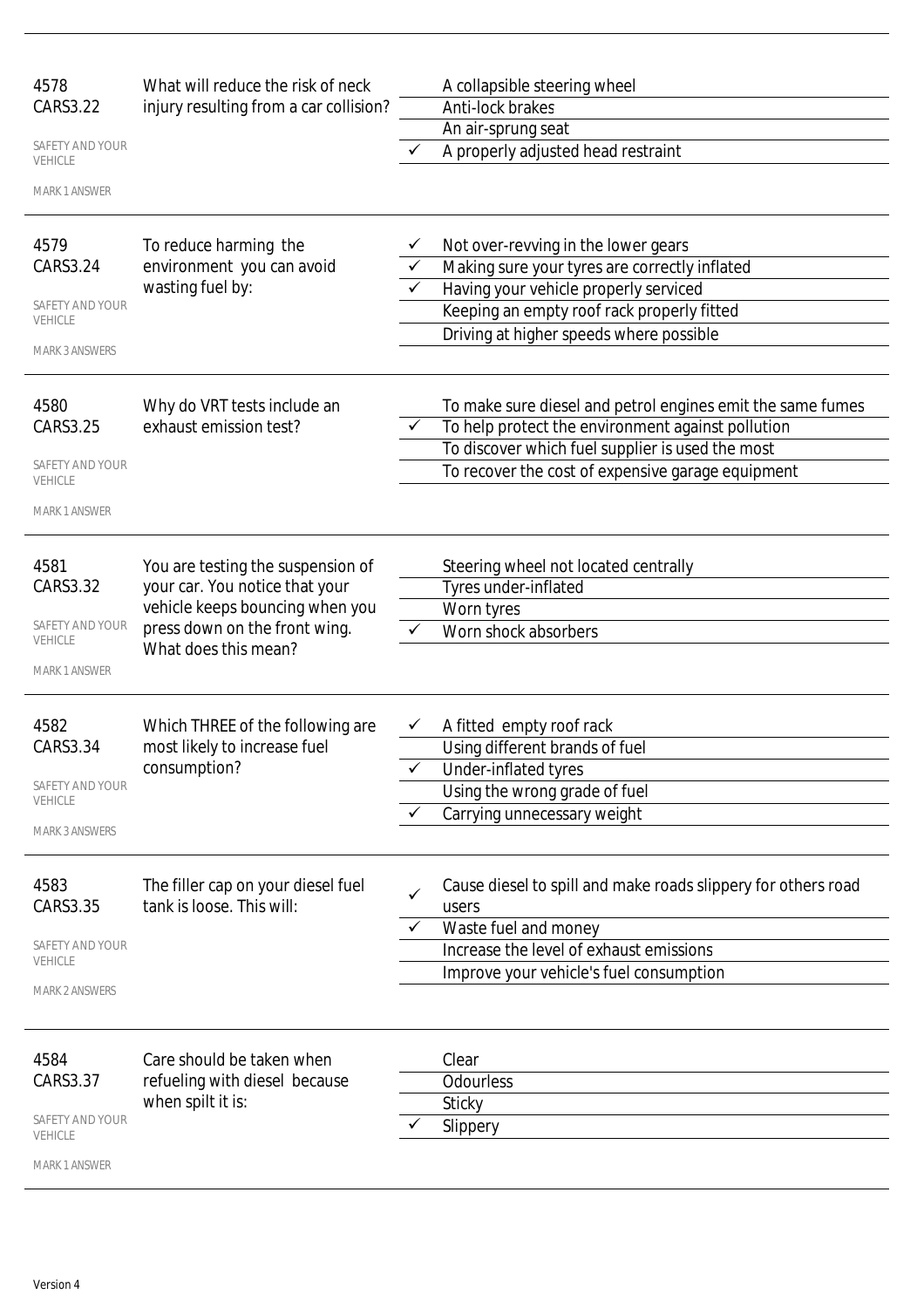| 4585                              | If you cannot see clearly behind                                | Look in the nearside mirror                                         |
|-----------------------------------|-----------------------------------------------------------------|---------------------------------------------------------------------|
| CARS3.39                          | when reversing what should you                                  | Open the door and look behind                                       |
|                                   | do?                                                             | Open your window to look behind                                     |
| SAFETY AND YOUR<br><b>VEHICLE</b> |                                                                 | Ask someone to quide you                                            |
| <b>MARK 1 ANSWER</b>              |                                                                 |                                                                     |
|                                   |                                                                 |                                                                     |
| 4586                              | A properly serviced car will give:                              | You a refund on your road tax                                       |
| CARS3.41                          |                                                                 | Lower insurance premiums                                            |
|                                   |                                                                 | Cleaner exhaust emissions                                           |
| SAFETY AND YOUR<br><b>VEHICLE</b> |                                                                 | Better fuel economy                                                 |
| <b>MARK 2 ANSWERS</b>             |                                                                 |                                                                     |
| 4587                              | When a roof rack is not in use it                               | It will affect your braking                                         |
| CARS3.42                          | should be removed. Why?                                         | It is illegal                                                       |
|                                   |                                                                 | It will affect the suspension                                       |
| SAFETY AND YOUR<br><b>VEHICLE</b> |                                                                 | It will waste fuel                                                  |
| <b>MARK 1 ANSWER</b>              |                                                                 |                                                                     |
|                                   |                                                                 |                                                                     |
| 4588                              | A roof rack that is fitted to your car                          | Make your car go faster                                             |
| CARS3.43                          | will:                                                           | Improve the road handling                                           |
|                                   |                                                                 | Reduce fuel consumption                                             |
| SAFETY AND YOUR<br><b>VEHICLE</b> |                                                                 | Increase fuel consumption                                           |
| <b>MARK 1 ANSWER</b>              |                                                                 |                                                                     |
|                                   |                                                                 |                                                                     |
| 4589                              | To reduce the volume of cars on                                 | Walk or cycle on short journeys                                     |
| CARS3.44                          | the roads you could:                                            | Share a car when possible                                           |
| SAFETY AND YOUR                   |                                                                 | Use public transport more often                                     |
| <b>VEHICLE</b>                    |                                                                 | Use a car with a smaller engine                                     |
| <b>MARK 3 ANSWERS</b>             |                                                                 | Travel by car at all times                                          |
|                                   |                                                                 |                                                                     |
| 4590<br>CARS3.48                  | For which TWO of these should you<br>use hazard-warning lights? | When your vehicle has broken down and is causing an<br>obstruction  |
|                                   |                                                                 | When warning oncoming traffic that you intend to stop               |
| SAFETY AND YOUR                   |                                                                 | When your direction indicators are not working                      |
| VEHICLE                           |                                                                 | When you are double parked on a two-way road                        |
| <b>MARK 2 ANSWERS</b>             |                                                                 | When slowing down to warn other drivers behind of a hazard<br>ahead |
|                                   |                                                                 |                                                                     |
| 4591                              | If daytime visibility is poor but not                           | Rear fog lights                                                     |
| CARS3.49                          | seriously reduced you should                                    | Front fog lights                                                    |
|                                   | switch on:                                                      | Dipped headlights                                                   |
| SAFETY AND YOUR<br><b>VEHICLE</b> |                                                                 | Headlights and fog lights                                           |
| <b>MARK 1 ANSWER</b>              |                                                                 |                                                                     |
|                                   |                                                                 |                                                                     |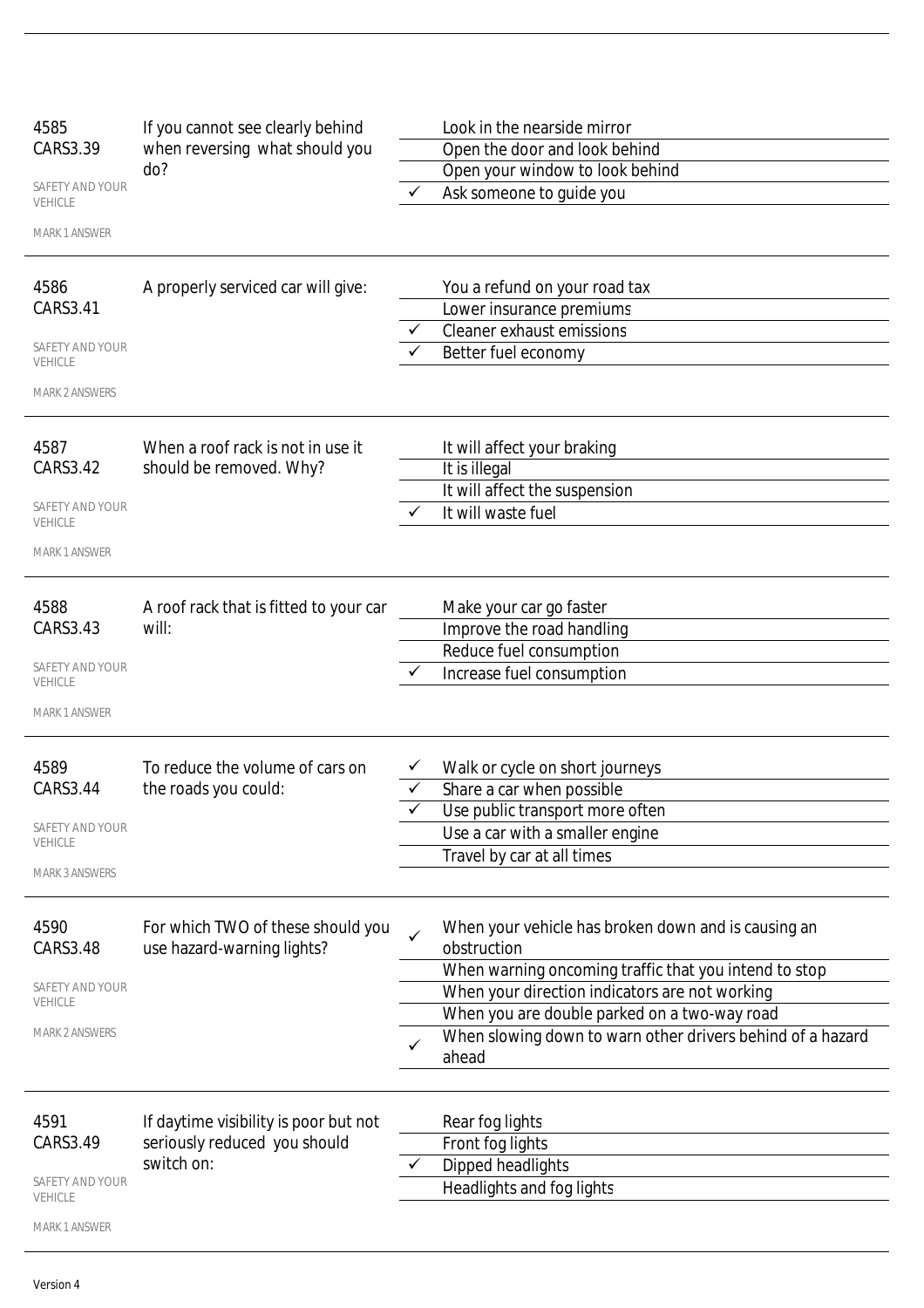| 4592<br>CARS4.1<br><b>SAFETY MARGINS</b><br><b>MARK 1 ANSWER</b><br>4593<br>CARS4.2<br><b>SAFETY MARGINS</b> | If your car is fitted with anti-lock<br>brakes and you need to stop in an<br>emergency. You should:<br>Anti-lock brakes reduce the<br>chances of a skid occurring<br>particularly when: | $\checkmark$ | Apply the handbrake to reduce the stopping distance<br>Press the brake pedal rapidly and firmly until you have<br>stopped<br>Keep pushing and releasing the foot brake quickly to prevent<br>skidding<br>Brake normally and avoid turning the steering wheel<br>Driving on good road surfaces<br>Breaking during normal driving<br>Breaking in an emergency<br>Driving down steep hills |
|--------------------------------------------------------------------------------------------------------------|-----------------------------------------------------------------------------------------------------------------------------------------------------------------------------------------|--------------|-----------------------------------------------------------------------------------------------------------------------------------------------------------------------------------------------------------------------------------------------------------------------------------------------------------------------------------------------------------------------------------------|
| <b>MARK 1 ANSWER</b>                                                                                         |                                                                                                                                                                                         |              |                                                                                                                                                                                                                                                                                                                                                                                         |
| 4594<br>CARS4.3<br><b>SAFETY MARGINS</b><br><b>MARK 1 ANSWER</b>                                             | Vehicles fitted with an anti-lock<br>brake system:                                                                                                                                      |              | Are not fitted with a handbrake<br>Can be steered while you are braking<br>Accelerate much faster<br>Are impossible to skid                                                                                                                                                                                                                                                             |
| 4595<br>CARS4.4<br><b>SAFETY MARGINS</b><br><b>MARK 2 ANSWERS</b>                                            | Anti-lock brakes may not work as<br>effectively as you expect if the road<br>surface is:                                                                                                | $\checkmark$ | Firm<br>Loose<br>Good<br>Dry<br>Wet                                                                                                                                                                                                                                                                                                                                                     |
| 4596<br>CARS4.12<br><b>SAFETY MARGINS</b><br><b>MARK 1 ANSWER</b>                                            | What is the MOST common reason<br>a car skids?                                                                                                                                          |              | Pedestrians<br>Driver error<br>Other vehicles<br>Worn tyres                                                                                                                                                                                                                                                                                                                             |
| 4597<br>CARS4.13<br><b>SAFETY MARGINS</b><br><b>MARK 1 ANSWER</b>                                            | When braking hard in a straight<br>line most of the weight of the<br>vehicle will shift onto the:                                                                                       |              | Front wheels<br><b>Right wheels</b><br>Left wheels<br>Rear wheels                                                                                                                                                                                                                                                                                                                       |
| 4598<br>CARS4.15<br><b>SAFETY MARGINS</b><br>MARK 1 ANSWER                                                   | You have driven your car through a<br>flood. What is the first thing you<br>should do?                                                                                                  |              | Switch on your windscreen wipers<br>Stop and dry the brakes<br>Stop and check the tyres<br>Test your brakes                                                                                                                                                                                                                                                                             |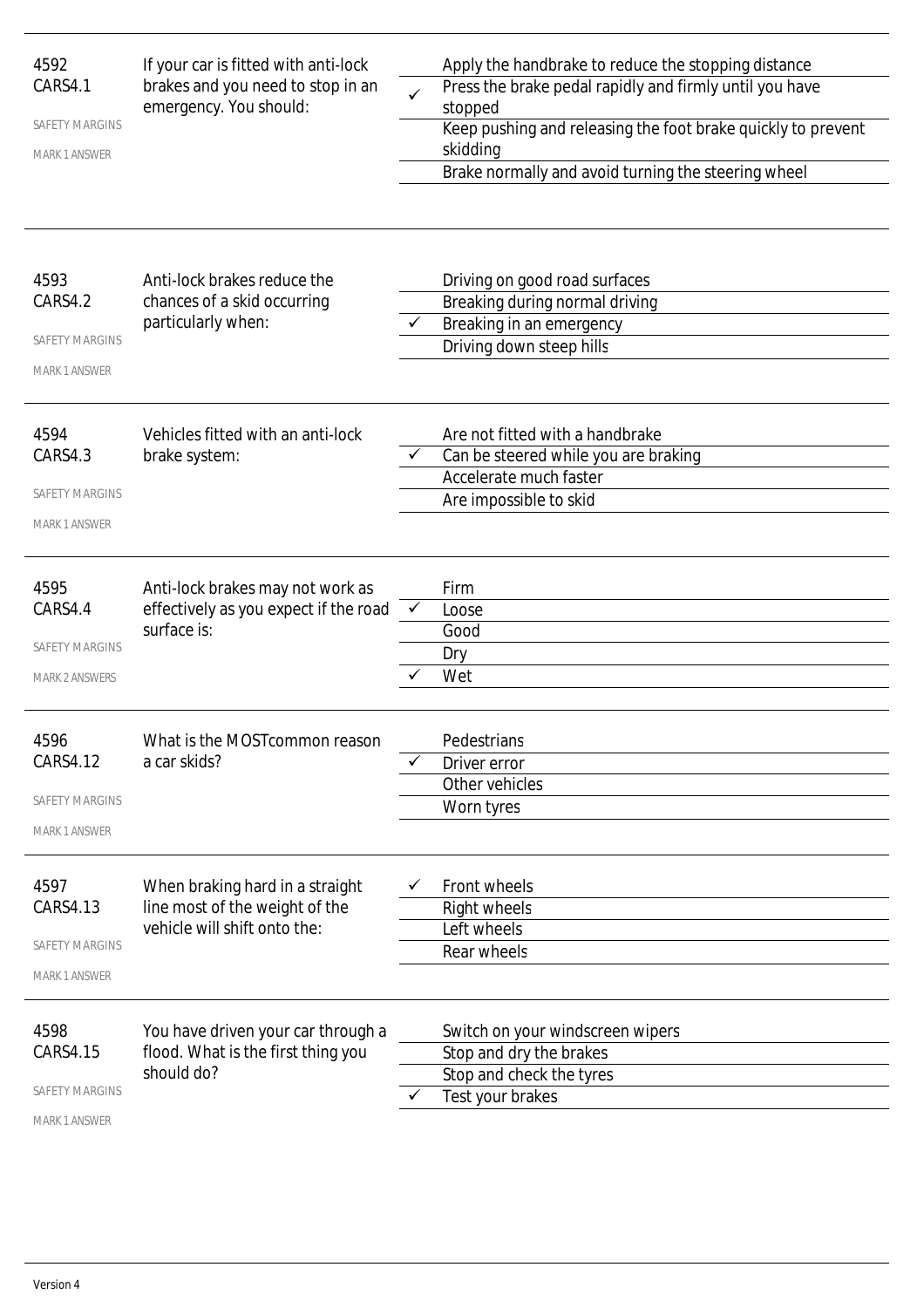| 4599<br>CARS4.17<br><b>SAFETY MARGINS</b><br><b>MARK 1 ANSWER</b><br>4600<br><b>CARS4.18</b><br>SAFETY MARGINS | You are turning left on a slippery<br>road. The back of your vehicle<br>slides to the right. You should:<br>Your vehicle does not have anti-<br>lock brakes. If you are braking on a<br>wet road and your vehicle begins<br>to skid. What is the FIRST thing you | $\checkmark$ | Brake firmly and steer to the left<br>Steer carefully to the left<br>Brake firmly and not turn the steering wheel<br>Steer carefully to the right<br>Gently use the accelerator<br>Push harder on the brake pedal<br>Quickly pull up the handbrake<br>Release the footbrake fully                                |
|----------------------------------------------------------------------------------------------------------------|------------------------------------------------------------------------------------------------------------------------------------------------------------------------------------------------------------------------------------------------------------------|--------------|------------------------------------------------------------------------------------------------------------------------------------------------------------------------------------------------------------------------------------------------------------------------------------------------------------------|
| MARK 1 ANSWER                                                                                                  | should do?                                                                                                                                                                                                                                                       |              |                                                                                                                                                                                                                                                                                                                  |
| 4601<br>CARS4.19<br><b>SAFETY MARGINS</b><br><b>MARK 1 ANSWER</b>                                              | Clutch Coasting will:                                                                                                                                                                                                                                            |              | Use more fuel<br>Make steering easier<br>Reduce the driver's control<br>Improve the driver's control                                                                                                                                                                                                             |
| 4602<br>CARS4.23<br>SAFETY MARGINS<br><b>MARK 1 ANSWER</b>                                                     | You are about to go down a steep<br>hill. To control the speed of your<br>car you should:                                                                                                                                                                        |              | Select a low gear and avoid using the brakes<br>Select a high gear and use the brakes firmly<br>Select a high gear and use the brakes carefully<br>Select a low gear and use the brakes carefully                                                                                                                |
| 4603<br>CARS4.24<br><b>SAFETY MARGINS</b><br><b>MARK 1 ANSWER</b>                                              | You are on a long downhill slope.<br>What should you do to help control<br>the speed of your car?                                                                                                                                                                | ∕            | Apply the parking brake gently<br>Grip the handbrake firmly<br>Select neutral<br>Select a lower gear                                                                                                                                                                                                             |
| 4604<br>CARS4.26<br><b>SAFETY MARGINS</b><br><b>MARK 2 ANSWERS</b>                                             | You wish to park facing DOWNHILL.<br>Which TWO of the following should<br>you do?                                                                                                                                                                                |              | Turn the steering wheel towards the kerb<br>Turn the steering wheel away from the kerb<br>Park with two wheels on the kerb<br>Park close to the bumper of another car<br>Put the handbrake on firmly                                                                                                             |
| 4605<br>CARS4.31<br><b>SAFETY MARGINS</b><br><b>MARK 1 ANSWER</b>                                              | When should you use front and<br>rear fog lights?                                                                                                                                                                                                                |              | When it is raining and just in case the roads are slippery.<br>When the road is unlit by street lamps or they are not<br>working.<br>When going through tunnels.<br>During any time of the day or night to make sure that other<br>road users see me.<br>When visibility is considerably reduced because of fog. |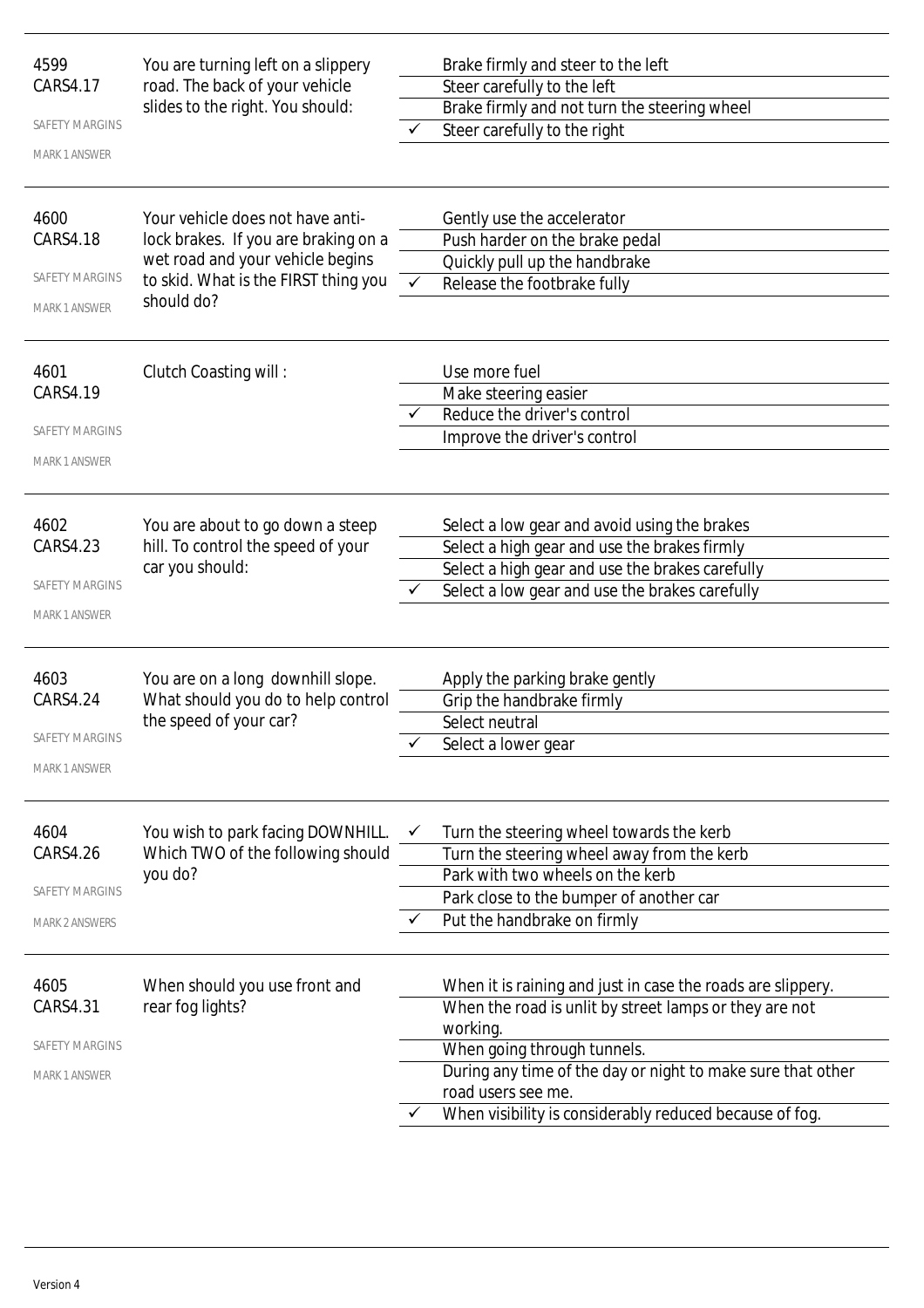| 4606<br>CARS5.25<br><b>HAZARD</b><br>AWARENESS<br><b>MARK 3 ANSWERS</b><br>4607     | A correct seating position will<br>enable you to:<br>You want to reverse into a side                                   | ✓      | Rest your hand on the gear lever<br>Have a suitable grip on the steering wheel<br>Talk to all your passengers<br>Have good visibility through the windows<br>Comfortably reach the pedals<br>Rest your head against the head restraint<br>Carry on assuming it is clear |
|-------------------------------------------------------------------------------------|------------------------------------------------------------------------------------------------------------------------|--------|-------------------------------------------------------------------------------------------------------------------------------------------------------------------------------------------------------------------------------------------------------------------------|
| CARS6.6<br><b>VULNERABLE ROAD</b><br><b>USERS</b><br><b>MARK 1 ANSWER</b>           | road. You are not sure that the<br>area behind your car is clear. What<br>should you do?                               |        | Get out and check<br>Check the mirrors only<br>Look through the rear window only                                                                                                                                                                                        |
| 4608<br>CARS6.7<br><b>VULNERABLE ROAD</b><br><b>USERS</b><br><b>MARK 1 ANSWER</b>   | You are about to reverse into a side<br>road and a pedestrian wishes to<br>cross behind you. You should:               | ✓      | Reverse before the pedestrian starts to cross<br>Give way to the pedestrian<br>Wave to the pedestrian to cross<br>Wave to the pedestrian to stop                                                                                                                        |
| 4609<br>CARS6.8<br><b>VULNERABLE ROAD</b><br><b>USERS</b><br><b>MARK 1 ANSWER</b>   | Who is especially in danger of not<br>being seen as you reverse your car?                                              |        | Cyclists<br>Car drivers<br>Motorcyclists<br>Children                                                                                                                                                                                                                    |
| 4610<br>CARS6.9<br><b>VULNERABLE ROAD</b><br><b>USERS</b><br><b>MARK 1 ANSWER</b>   | You intend to turn right into a side<br>road. Just before turning you<br>should check for motorcyclists who<br>may be: | ✓      | Emerging from the side road<br>Following you closely<br>Overtaking on your left<br>Overtaking on your right                                                                                                                                                             |
| 4611<br>CARS6.12<br><b>VULNERABLE ROAD</b><br><b>USERS</b><br><b>MARK 3 ANSWERS</b> | In which three places would<br>parking cause an obstruction to<br>other road users?                                    | ✓<br>✓ | Where the kerb is raised<br>At or near a bus stop<br>Where the kerb has been lowered for wheelchairs<br>Near the brow of a hill<br>In a lay-by                                                                                                                          |
| 4612<br>CARS6.25<br><b>VULNERABLE ROAD</b><br><b>USERS</b><br><b>MARK 1 ANSWER</b>  | You are following a motorcyclist on<br>an uneven and bumpy road. You<br>should:                                        |        | Stop and wave them across the road<br>Speed up to get past them quickly<br>Expect them to wait for you to pass<br>Be careful they may misjudge your speed                                                                                                               |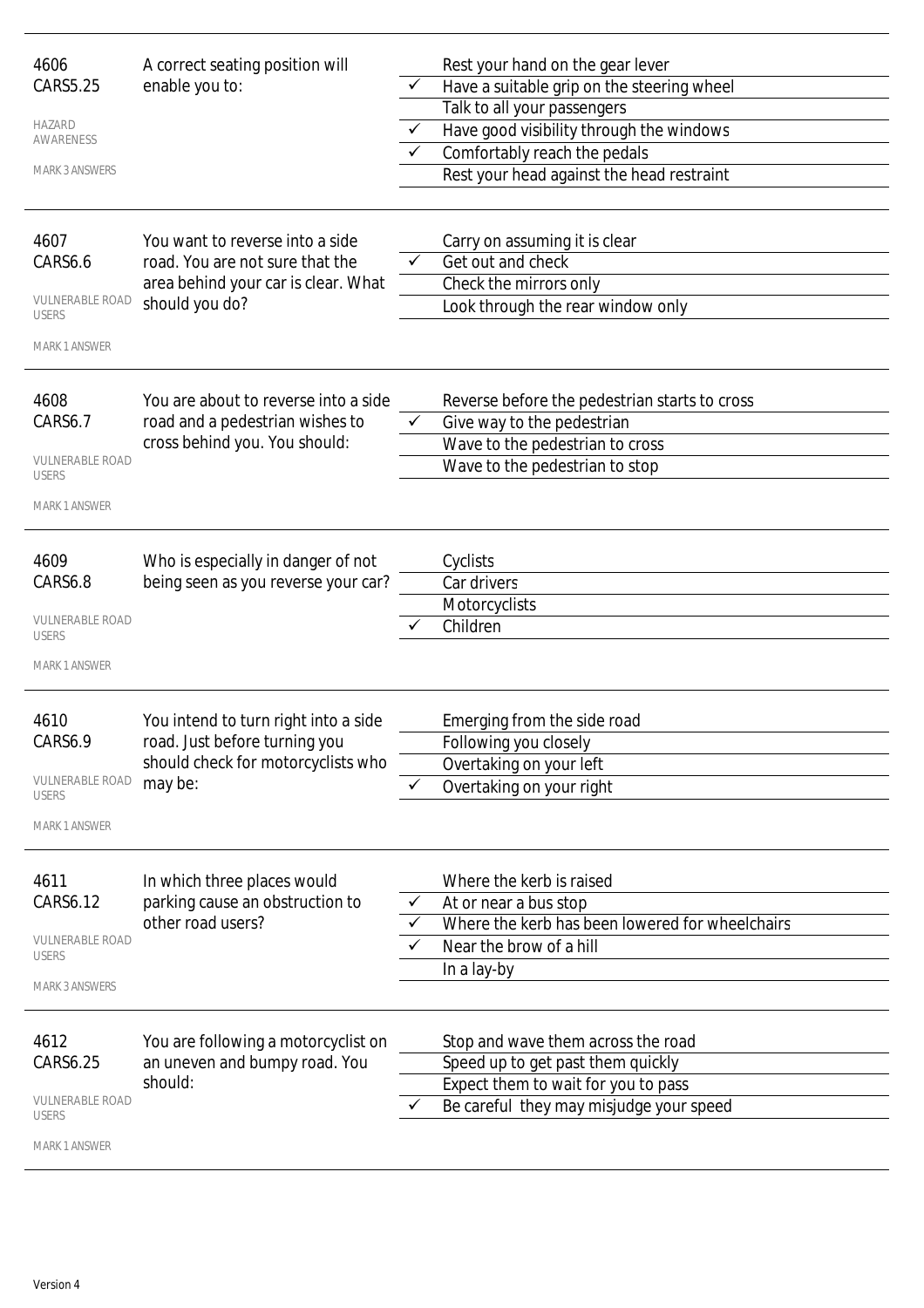| 4613<br>CARS6.26                       | You are following a motorcyclist on<br>an uneven road. You should: |              | Allow the same room as normal because motorcyclists are not<br>affected by road surfaces                           |
|----------------------------------------|--------------------------------------------------------------------|--------------|--------------------------------------------------------------------------------------------------------------------|
| <b>VULNERABLE ROAD</b>                 |                                                                    |              | Overtake immediately                                                                                               |
| <b>USERS</b>                           |                                                                    |              | Allow extra room in case they swerve to avoid pot-holes<br>Allow less room to ensure that you can be seen in their |
| <b>MARK 1 ANSWER</b>                   |                                                                    |              | mirrors                                                                                                            |
|                                        |                                                                    |              |                                                                                                                    |
| 4614<br>CARS6.33                       | Which TWO should you allow extra<br>room when overtaking?          | ✓            | Road-sweeping vehicles                                                                                             |
|                                        |                                                                    |              | Motorcycles<br><b>Tractors</b>                                                                                     |
| <b>VULNERABLE ROAD</b><br><b>USERS</b> |                                                                    |              | <b>Bicycles</b>                                                                                                    |
| <b>MARK 2 ANSWERS</b>                  |                                                                    |              |                                                                                                                    |
| 4615                                   | Why should you allow extra room                                    |              | The rider may be traveling faster than normal                                                                      |
| CARS6.34                               | when overtaking a motorcyclist on                                  | ✓            | The rider may be blown across in front of you                                                                      |
| <b>VULNERABLE ROAD</b>                 | a windy day?                                                       |              | The rider may stop suddenly                                                                                        |
| <b>USERS</b>                           |                                                                    |              | The rider may turn off suddenly to get out of the wind                                                             |
| <b>MARK 1 ANSWER</b>                   |                                                                    |              |                                                                                                                    |
| 4616                                   | Which type of vehicle is MOST                                      |              | <b>Bowser</b>                                                                                                      |
| CARS6.35                               | affected by strong winds?                                          |              | Motorcycle                                                                                                         |
| <b>VULNERABLE ROAD</b>                 |                                                                    |              | Car                                                                                                                |
| <b>USERS</b>                           |                                                                    |              | Tractor                                                                                                            |
| MARK 1 ANSWER                          |                                                                    |              |                                                                                                                    |
| 4617                                   | Why should you particularly look                                   |              | They might not see you turn                                                                                        |
| CARS6.36                               | for motorcyclists and cyclists at any                              |              | They may slow down to let you turn                                                                                 |
|                                        | junction?                                                          |              | They are harder to see                                                                                             |
| <b>VULNERABLE ROAD</b><br><b>USERS</b> |                                                                    |              | They may want to turn into the side road                                                                           |
| <b>MARK 1 ANSWER</b>                   |                                                                    |              |                                                                                                                    |
| 4618                                   | You are waiting to come out of a                                   |              | Motorcycles have right of way                                                                                      |
| CARS6.37                               | side road. Why should you watch                                    |              | Police patrols often use motorcycles                                                                               |
|                                        | carefully for motorcycles?                                         | $\checkmark$ | Motorcycles are small and hard to see                                                                              |
| <b>VULNERABLE ROAD</b><br><b>USERS</b> |                                                                    |              | Motorcycles are usually faster than cars                                                                           |
| <b>MARK 1 ANSWER</b>                   |                                                                    |              |                                                                                                                    |
| 4619                                   | Motorcyclists often look round                                     |              | Looking around helps them balance as they turn                                                                     |
| CARS6.43                               | over their right shoulder just                                     |              | Motorcycles do not have mirrors                                                                                    |
|                                        | before turning right. This is                                      |              | They need to listen for following traffic                                                                          |
| <b>VULNERABLE ROAD</b><br><b>USERS</b> | because:                                                           |              | They need to check for traffic in their blind area                                                                 |
| <b>MARK 1 ANSWER</b>                   |                                                                    |              |                                                                                                                    |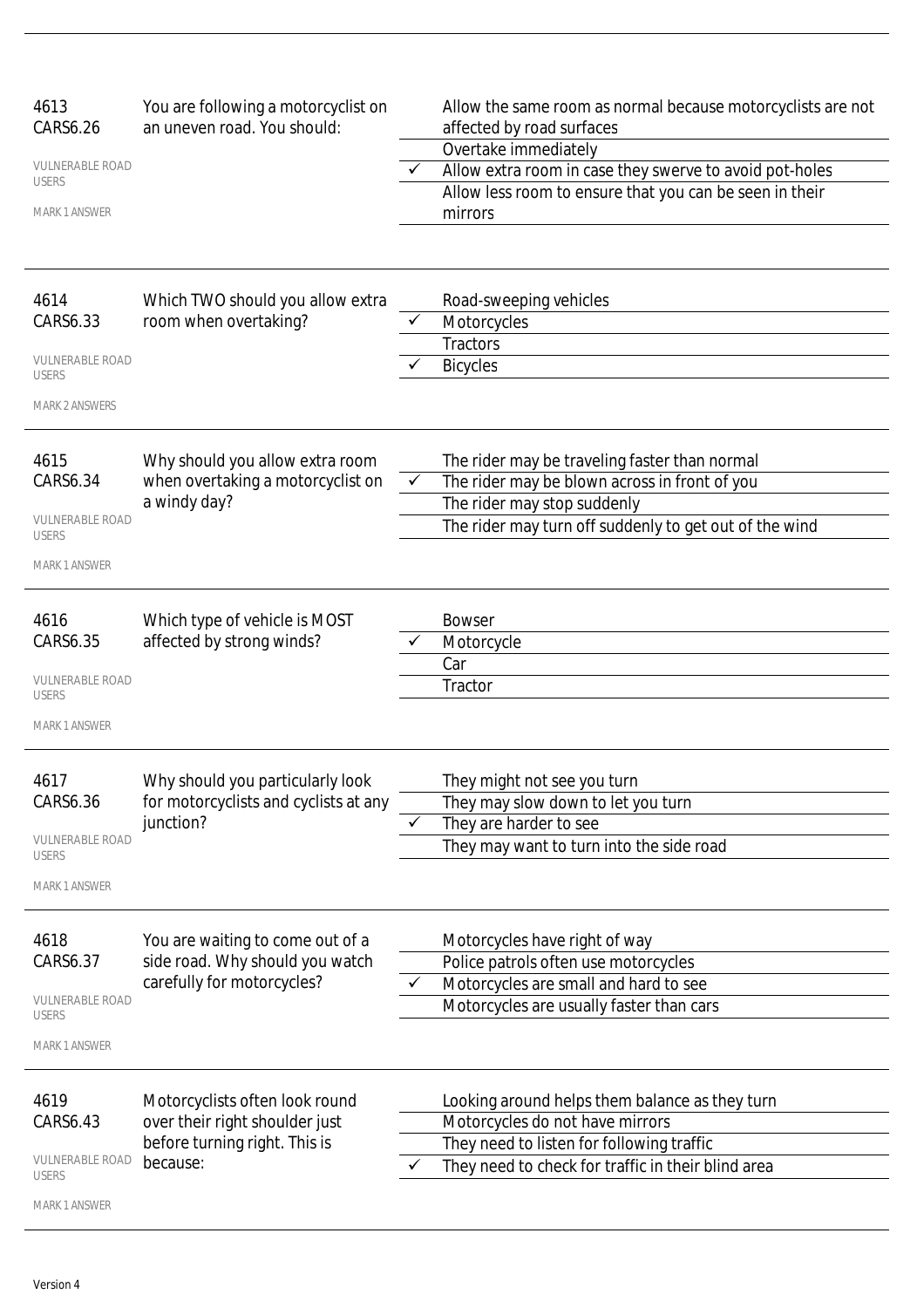| 4620<br>CARS6.47                       | Which of the following are hazards<br>that motorcyclists present in | $\checkmark$ | Passing very close to your car<br>Riding with their headlamp on dipped beam |
|----------------------------------------|---------------------------------------------------------------------|--------------|-----------------------------------------------------------------------------|
|                                        | queues of traffic?                                                  |              | Riding in single file                                                       |
| <b>VULNERABLE ROAD</b><br><b>USERS</b> |                                                                     | $\checkmark$ | Filtering between the lanes                                                 |
|                                        |                                                                     |              | Cutting in just in front of you                                             |
| <b>MARK 3 ANSWERS</b>                  |                                                                     |              |                                                                             |
| 4621                                   | You are driving in slow-moving                                      |              | Change down to first gear                                                   |
| CARS6.49                               | queues of traffic. Just before                                      |              | Give a 'slowing down' arm signal                                            |
|                                        | changing lane you should:                                           |              | Sound the horn                                                              |
| <b>VULNERABLE ROAD</b><br><b>USERS</b> |                                                                     |              | Look for motorcyclists filtering through the traffic                        |
| <b>MARK 1 ANSWER</b>                   |                                                                     |              |                                                                             |
| 4622                                   | You have a collision while your car                                 |              | Call your insurance company                                                 |
| CARS6.59                               | is moving. What is the first                                        |              | Call the emergency services                                                 |
|                                        | important thing you must do?                                        |              | Stop at the scene of the accident                                           |
| <b>VULNERABLE ROAD</b><br><b>USERS</b> |                                                                     |              | Stop only if there are injured people                                       |
| <b>MARK 1 ANSWER</b>                   |                                                                     |              |                                                                             |
| 4623                                   | If a friend wants to teach you how                                  | ✓            | Be over 25 and have held a full licence for at least 5 years                |
| CARS6.62                               | to drive a car they must:                                           |              | Be over 21 and have had a full license for at least three years.            |
|                                        |                                                                     |              | Be over 18 and have fully comprehensive insurance                           |
| <b>VULNERABLE ROAD</b><br><b>USERS</b> |                                                                     |              | Be over 18 and hold an advanced driver's certificate                        |
| MARK 1 ANSWER                          |                                                                     |              |                                                                             |
| 4624                                   | Your car hits a pedestrian at 60                                    |              | Probably survive                                                            |
| CARS6.63                               | kph. The pedestrian will:                                           |              | Certainly survive                                                           |
|                                        |                                                                     |              | Probably be killed                                                          |
| <b>VULNERABLE ROAD</b>                 |                                                                     |              | Certainly be killed                                                         |
| USERS<br><b>MARK 1 ANSWER</b>          |                                                                     |              |                                                                             |
|                                        |                                                                     |              |                                                                             |
| 4625                                   | You are dazzled at night by the                                     |              | Set your mirror to anti-dazzle                                              |
| CARS6.64                               | lights of the vehicle behind you.                                   |              | Switch your rear lights on and off                                          |
|                                        | You should:                                                         |              | Brake sharply to a stop                                                     |
| <b>VULNERABLE ROAD</b><br>USERS        |                                                                     |              | Set your mirror to dazzle the other driver                                  |
| <b>MARK 1 ANSWER</b>                   |                                                                     |              |                                                                             |
| 4626                                   | The road is wet and slippery. Why                                   |              | To avoid splashing pedestrians on the pavements                             |
| CARS7.1                                | might a motorcyclist steer round                                    |              | To help judge the bend using the drain covers as marker                     |
| OTHER TYPE OF                          | drain covers on a bend?                                             |              | points                                                                      |
| <b>VEHICLES</b>                        |                                                                     |              | To avoid puncturing the tyres on the edge of the drain covers               |
| <b>MARK 1 ANSWER</b>                   |                                                                     |              | To prevent the motorcycle sliding on the metal drain covers                 |
|                                        |                                                                     |              |                                                                             |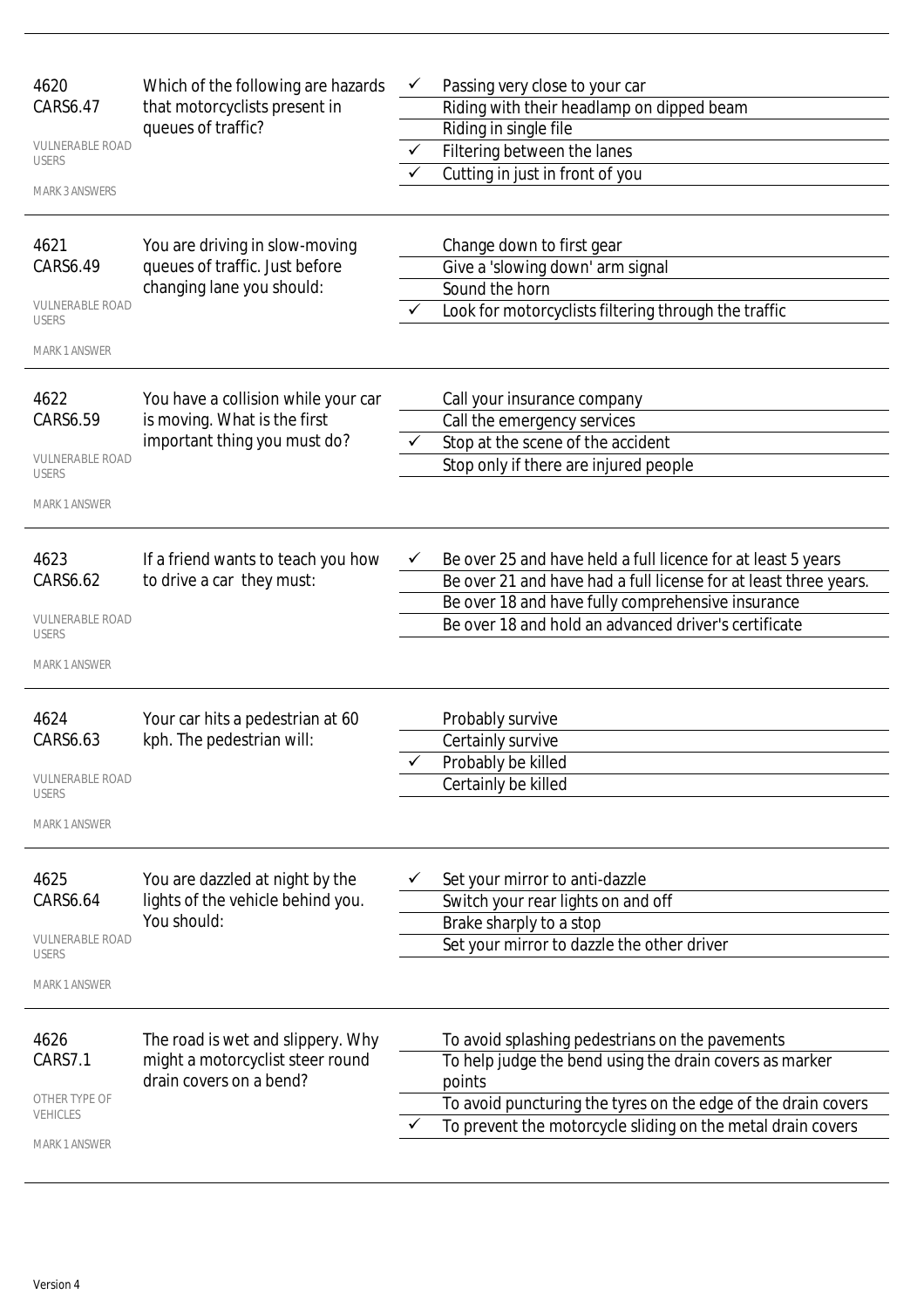| 4627<br>Keep close to the motorcyclist<br>It is very windy. You are behind a                           |  |
|--------------------------------------------------------------------------------------------------------|--|
| CARS7.2<br>motorcyclist who is overtaking a<br>Keep well back<br>$\checkmark$                          |  |
| high vehicle. What should you do?<br>Stay level with the motorcycle                                    |  |
| OTHER TYPE OF<br>Overtake the motorcyclist immediately<br><b>VEHICLES</b>                              |  |
| <b>MARK 1 ANSWER</b>                                                                                   |  |
| 4628<br>It is very blustery and windy. You<br>Keep close as you pass                                   |  |
| are about to overtake a<br>CARS7.3<br>Allow extra room                                                 |  |
| motorcyclist. You should:<br>Sound your horn                                                           |  |
| OTHER TYPE OF<br>Overtake slowly<br>VEHICLES                                                           |  |
| <b>MARK 1 ANSWER</b>                                                                                   |  |
| 4629<br>You should avoid 'coasting' your<br>Flatten the battery                                        |  |
| CARS8.2<br>car because it could:<br>Increase tyre wear                                                 |  |
| Damage the suspension                                                                                  |  |
| VEHICLE<br>Reduce steering control<br>HANDLING                                                         |  |
| <b>MARK 1 ANSWER</b>                                                                                   |  |
| 4630<br>You are driving in the left-hand<br>Sound your horn                                            |  |
| lane of a dual carriageway. Another<br>CARS8.7<br>Continue as you are                                  |  |
| car overtakes and pulls in front of<br>$\checkmark$<br>Drop back                                       |  |
| VEHICLE<br>you leaving you without enough<br>Move to the right-hand lane<br>HANDLING                   |  |
| separation distance. You should:<br><b>MARK 1 ANSWER</b>                                               |  |
|                                                                                                        |  |
| 4631<br>Are always faster than other drivers<br>Motorcyclists are more at risk to be                   |  |
| injured from other road users<br><b>CARS8.11</b><br>Are more likely to break down than other motorists |  |
| because they:<br>Are less experienced that other drivers<br>VEHICLE                                    |  |
| Are more difficult to see than other drivers<br><b>HANDLING</b>                                        |  |
| <b>MARK 1 ANSWER</b>                                                                                   |  |
| 4632<br>To correct a rear-wheel skid you<br>Apply your handbrake                                       |  |
| CARS8.12<br>should:<br>Steer away from it                                                              |  |
| Steer into it                                                                                          |  |
| VEHICLE<br>Not steer at all<br><b>HANDLING</b>                                                         |  |
| MARK 1 ANSWER                                                                                          |  |
| 4633<br>You are driving in very wet<br>Fading                                                          |  |
| CARS8.13<br>weather. Your vehicle begins to<br>Weaving                                                 |  |
| slide. This affect is called:<br>Aquaplaning                                                           |  |
| VEHICLE<br>Hosing<br><b>HANDLING</b>                                                                   |  |
|                                                                                                        |  |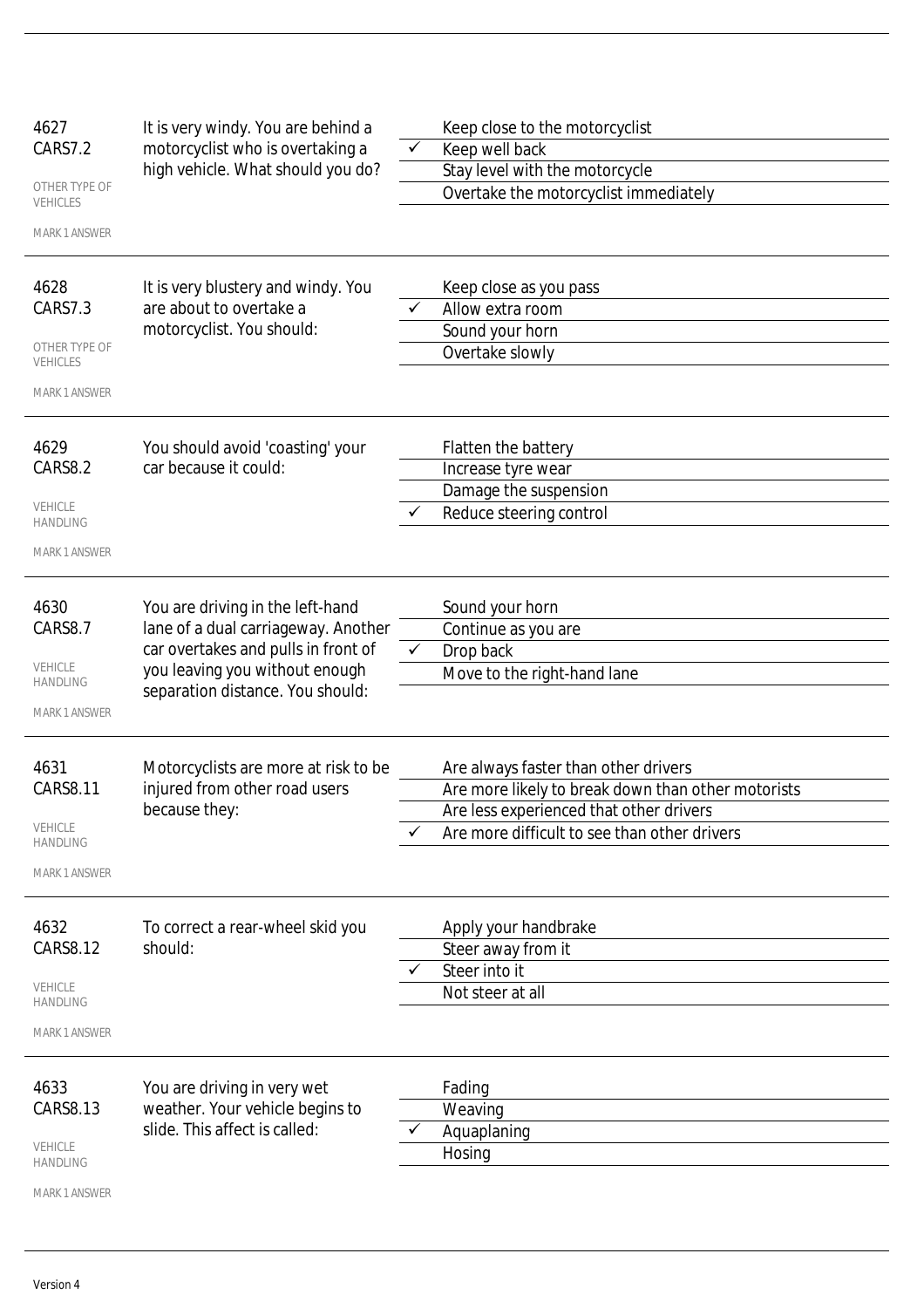| 4634                              | You have to make a journey in fog.  |              | Top up the radiator with antifreeze                       |
|-----------------------------------|-------------------------------------|--------------|-----------------------------------------------------------|
| CARS8.14                          | What are the TWO most important     | $\checkmark$ | Check that your lights are working                        |
|                                   | things you should do before you     |              | Check the battery                                         |
| <b>VEHICLE</b><br><b>HANDLING</b> | set out?                            |              | Make sure that the windows are clean                      |
|                                   |                                     |              | Make sure that you have a warning triangle in the vehicle |
| <b>MARK 2 ANSWERS</b>             |                                     |              |                                                           |
| 4635                              | Front fog lights may be used ONLY   |              | Visibility is seriously reduced                           |
| <b>CARS8.16</b>                   | if:                                 |              | An audible warning device is used                         |
|                                   |                                     |              | They are not as bright as the headlights                  |
| <b>VEHICLE</b><br><b>HANDLING</b> |                                     |              | They are fitted above the bumper                          |
| <b>MARK 1 ANSWER</b>              |                                     |              |                                                           |
| 4636                              | Front fog lights may be used ONLY   |              | During 'lighting up' times only                           |
| CARS8.17                          | if:                                 |              | When visibility is seriously reduced                      |
|                                   |                                     |              | Between dusk and dawn                                     |
| <b>VEHICLE</b><br><b>HANDLING</b> |                                     |              | If they are not as bright as the headlights               |
| <b>MARK 1 ANSWER</b>              |                                     |              |                                                           |
|                                   |                                     |              |                                                           |
| 4637                              | Front fog lights may be used ONLY   |              | They were fitted by the vehicle manufacturer              |
| <b>CARS8.18</b>                   | if:                                 |              | They are operated with rear fog lights                    |
|                                   |                                     |              | Your headlights are not working                           |
| <b>VEHICLE</b><br>HANDLING        |                                     |              | Visibility is seriously reduced                           |
| <b>MARK 1 ANSWER</b>              |                                     |              |                                                           |
|                                   |                                     |              |                                                           |
| 4638                              | Front fog lights may be used ONLY   |              | Fitted by manufacturer                                    |
| <b>CARS8.19</b>                   | if:                                 |              | You wish to overtake in bad weather                       |
|                                   |                                     | ✓            | Visibility is seriously reduced                           |
| <b>VEHICLE</b><br>HANDLING        |                                     |              | They prevent headlights glare on a wet road               |
| <b>MARK 1 ANSWER</b>              |                                     |              |                                                           |
|                                   |                                     |              |                                                           |
| 4639                              | Fog lights should be used ONLY      |              | Driving after midnight                                    |
| CARS8.20                          | when:                               |              | Visibility is seriously reduced                           |
|                                   |                                     |              | Daylight is fading                                        |
| <b>VEHICLE</b><br>HANDLING        |                                     |              | In very light rain                                        |
| <b>MARK 1 ANSWER</b>              |                                     |              |                                                           |
|                                   |                                     |              |                                                           |
| 4640                              | Using front/rear fog lights in good |              | Increase your awareness                                   |
| CARS8.21                          | visibility will:                    |              | Dazzle other drivers                                      |
| <b>VEHICLE</b>                    |                                     |              | Improve your visibility                                   |
| HANDLING                          |                                     |              | Flatten the battery                                       |
| MARK 1 ANSWER                     |                                     |              |                                                           |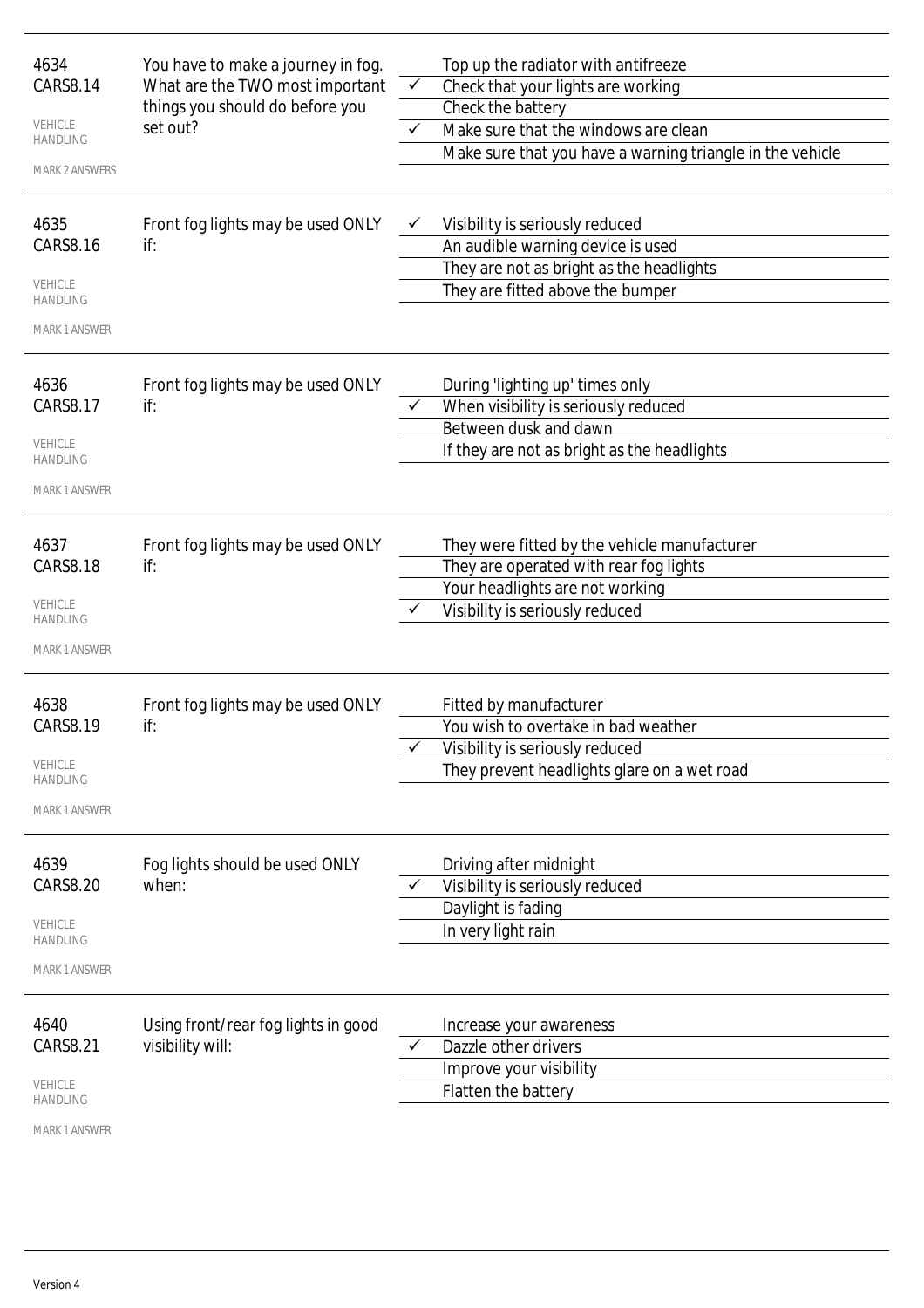| 4641<br>CARS8.26<br><b>VEHICLE</b><br><b>HANDLING</b><br><b>MARK 2 ANSWERS</b><br>4642<br><b>CARS8.27</b><br><b>VEHICLE</b><br><b>HANDLING</b><br><b>MARK 2 ANSWERS</b> | You are driving on a clear dry night<br>with your rear fog lights switched<br>on. This may:<br>Why is it dangerous to leave rear<br>fog lights on when they are not<br>needed? | $\checkmark$ | Dazzle following drivers<br>Help your indicators to be seen more clearly<br>Make other drivers think you are braking<br>Give a better view of the road ahead<br>Reduce glare from the road surface<br>Following drivers can be dazzled<br>Electrical systems could be overloaded<br>The battery could fail<br>Direction indicators may not work properly<br>Brake lights are less clear                                                                            |
|-------------------------------------------------------------------------------------------------------------------------------------------------------------------------|--------------------------------------------------------------------------------------------------------------------------------------------------------------------------------|--------------|--------------------------------------------------------------------------------------------------------------------------------------------------------------------------------------------------------------------------------------------------------------------------------------------------------------------------------------------------------------------------------------------------------------------------------------------------------------------|
| 4643<br><b>CARS8.28</b><br><b>VEHICLE</b><br><b>HANDLING</b><br><b>MARK 1 ANSWER</b>                                                                                    | You are driving in thick fog using<br>fog lights. When visibility improves<br>you MUST:                                                                                        |              | Increase your speed<br>Keep them on<br>Maintain your speed<br>Switch them off                                                                                                                                                                                                                                                                                                                                                                                      |
| 4644<br><b>CARS8.29</b><br><b>VEHICLE</b><br><b>HANDLING</b><br><b>MARK 1 ANSWER</b>                                                                                    | Front and rear fog lights MUST be:                                                                                                                                             |              | Switched off in night-time fog<br>Used outside built up areas only<br>Connected to an audible warning signal<br>Switched off if visibility is not seriously reduced                                                                                                                                                                                                                                                                                                |
| 4645<br>CARS8.38<br><b>VEHICLE</b><br><b>HANDLING</b><br><b>MARK 1 ANSWER</b>                                                                                           | Which statement represents being<br>in safe control of your vehicle?                                                                                                           |              | Both hands on the steering wheel at all times and only when a<br>change of gear or operation of controls is necessary<br>One hand on the steering wheel and the other simply hanging<br>out of the window to catch the breeze and look cool<br>One hand on the steering wheel and the other being used to<br>hold a mobile phone.<br>One hand on the steering wheel and the other grasping the<br>gear lever for the most part to facilitate instant gear changing |
| 4646<br>CARS10.37<br>RULES OF THE<br>ROAD<br><b>MARK 1 ANSWER</b>                                                                                                       | You may remove your seat belt<br>temporarily when carrying out a<br>manoeuvre that involves:                                                                                   |              | Reversing<br>Driving slowly<br>An emergency stop<br>A hill start                                                                                                                                                                                                                                                                                                                                                                                                   |
| 4647<br>CARS10.38<br>RULES OF THE<br>ROAD<br><b>MARK 1 ANSWER</b>                                                                                                       | You must not reverse:                                                                                                                                                          |              | For longer than necessary<br>In a built-up area<br>Into a side road<br>For more than a car's length                                                                                                                                                                                                                                                                                                                                                                |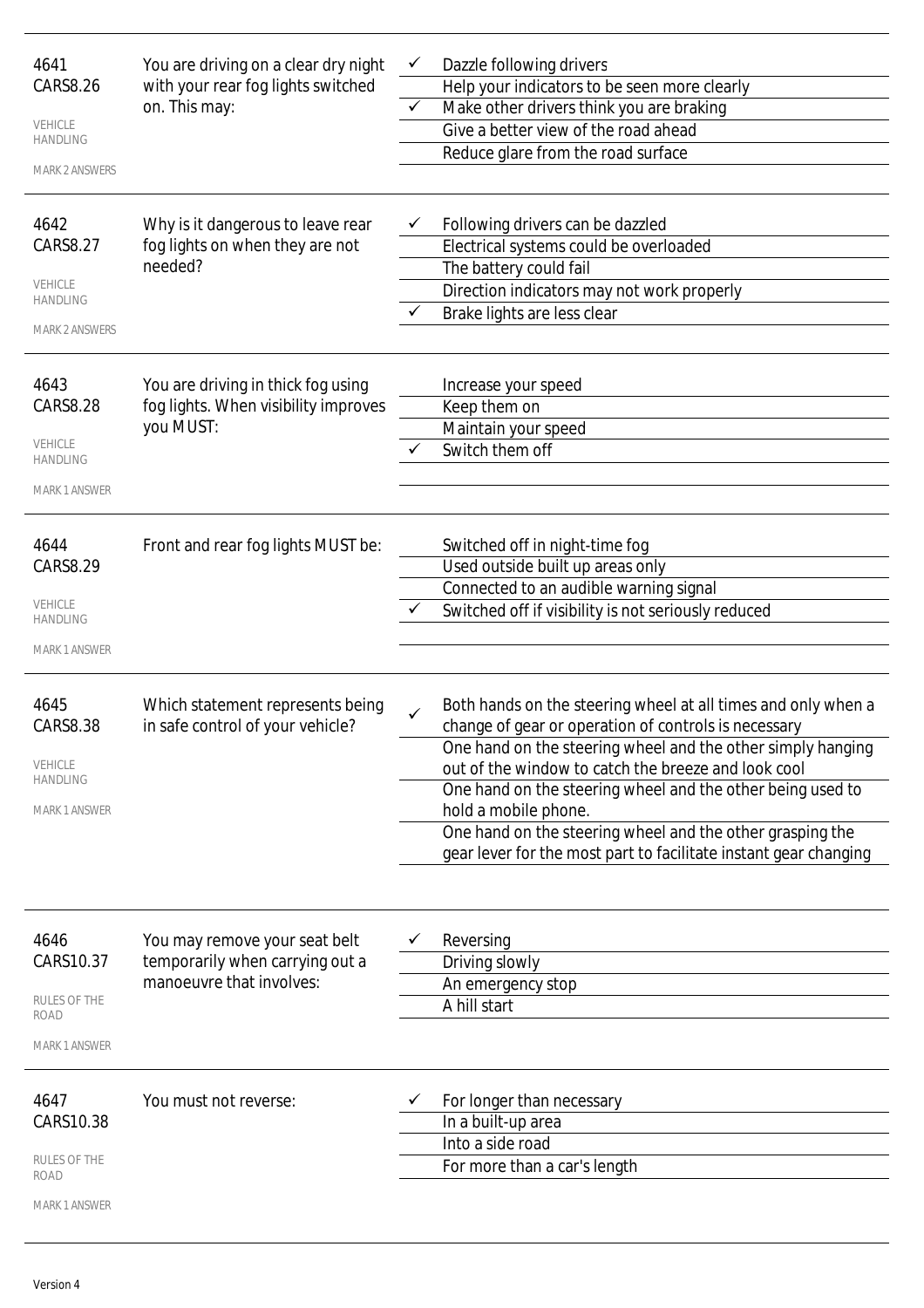| 4648<br>CARS10.40<br><b>RULES OF THE</b><br>ROAD<br><b>MARK 1 ANSWER</b><br>4649<br>CARS10.41<br>RULES OF THE<br>ROAD | When you are NOT sure that it is<br>safe to reverse your vehicle you<br>should:<br>You are reversing your vehicle into<br>a side road. When would the<br>greatest hazard to passing traffic<br>occur? | $\checkmark$ | Use your horn<br>Reverse slowly<br>Get out and check<br>Rev your engine<br>After you've entered the side road<br>Just before you actually begin to manoeuvre<br>After you've completed the manoeuvre<br>When the front of your vehicle swings out |
|-----------------------------------------------------------------------------------------------------------------------|-------------------------------------------------------------------------------------------------------------------------------------------------------------------------------------------------------|--------------|---------------------------------------------------------------------------------------------------------------------------------------------------------------------------------------------------------------------------------------------------|
| <b>MARK 1 ANSWER</b><br>4650<br>CARS12.5<br><b>DOCUMENTS</b><br><b>MARK 3 ANSWERS</b>                                 | Your car has third party insurance.<br>What does this cover?                                                                                                                                          | ✓            | Damage to other vehicles<br>Damage to someone's property<br>Injury to yourself<br>Injury to another person<br>Damage to your car by fire<br>Damage to your own car                                                                                |
| 4651<br>CARS12.6<br><b>DOCUMENTS</b><br><b>MARK 1 ANSWER</b>                                                          | A VRT certificate is normally valid<br>for:                                                                                                                                                           |              | 30,000 miles<br>One year after the date it was issued<br>10,000 miles<br>Two years after the date it was issued                                                                                                                                   |
| 4652<br>CARS13.10<br><b>ACCIDENTS</b><br><b>MARK 2 ANSWERS</b>                                                        | Which of the following should you<br>NOT do at the scene of an<br>accident?                                                                                                                           |              | Ask drivers to switch off their engines<br>Give them an alcoholic drink<br>Offer someone a cigarette to calm them down<br>Call the emergency services immediately<br>Warn other traffic by switching on your hazard warning lights                |
| 4653<br>CARS13.22<br><b>ACCIDENTS</b><br><b>MARK 2 ANSWERS</b>                                                        | For which TWO should you use<br>hazard-warning lights?                                                                                                                                                |              | When you have broken down<br>When you slow down quickly because of a hazard ahead<br>When you need to park on the pavement<br>When you wish to stop on double yellow lines                                                                        |
| 4654<br>CARS13.24<br><b>ACCIDENTS</b><br><b>MARK 1 ANSWER</b>                                                         | When should you switch on your<br>hazard warning lights?                                                                                                                                              |              | When you cannot avoid causing an obstruction<br>When you are parked on double yellow lines<br>When you are towing a broken down vehicle<br>When you are driving slowly due to bad weather                                                         |